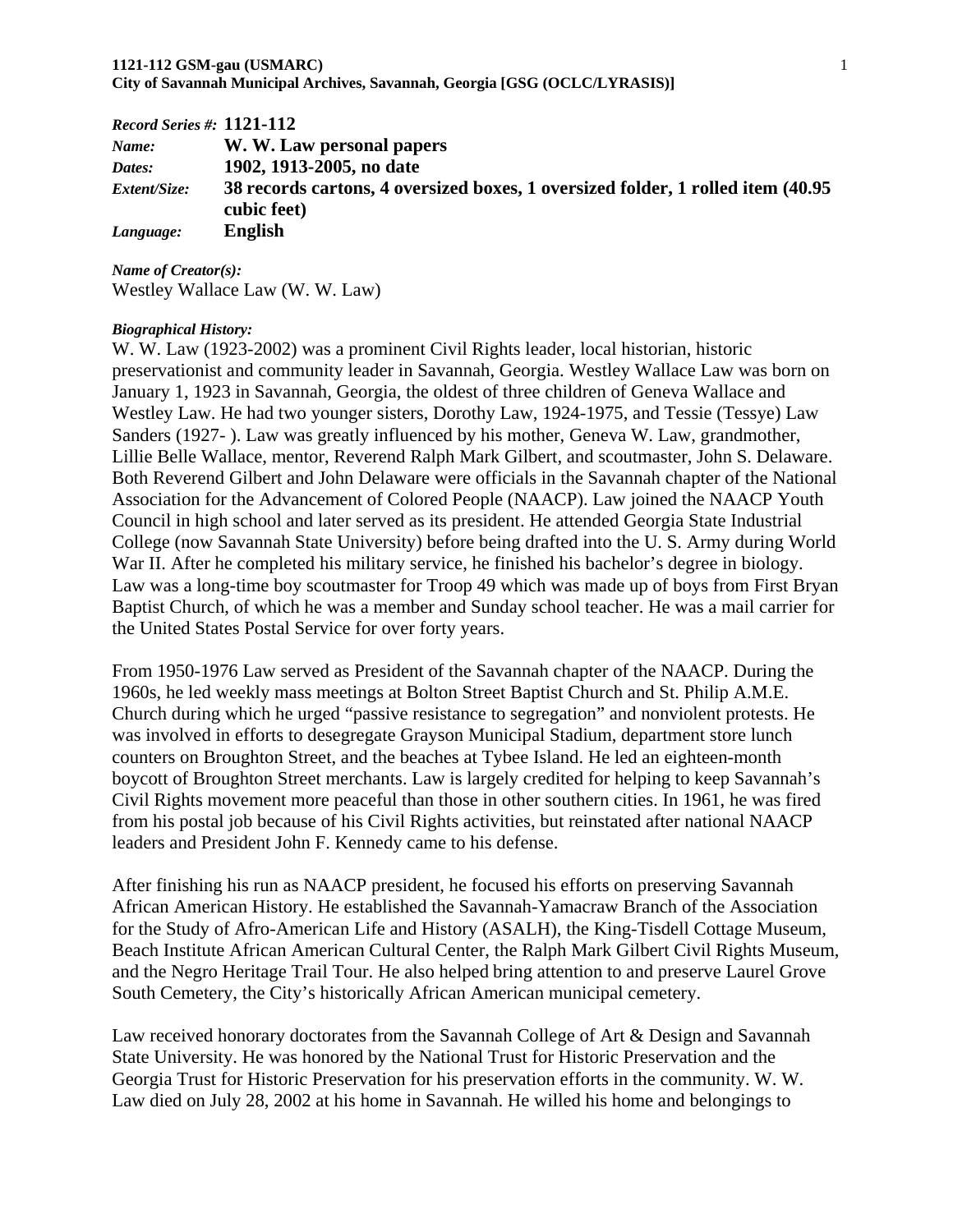Remer K. Pendergraph who formed the W. W. Law Foundation to celebrate and continue the work of W. W. Law.

#### *For more information on W. W. Law see:*

Elmore, Charles J. "W. W. Law (1923-2002)." New Georgia Encyclopedia. 12 February 2016. Web. 01 April 2020. (Available online at: https://www.georgiaencyclopedia.org/articles/historyarchaeology/w-w-law-1923-2002).

### *Scope & Content:*

The W. W. Law personal papers (1902, 1913-2005, no date) is comprised of records that span Law's life and represent his interests, accomplishments, commitments, and personal responsibilities. A significant portion of this collection is correspondence, including general correspondence, greeting cards, and postcards from Law's friends and family. Other papers represent Law's community affiliations with organizations like the Boy Scouts of America, Young Men's Christian Association (YMCA), Georgia Heritage Trust Commission, Historic Savannah Foundation, and the American Legion. The collection also includes student, employee, financial, legal, and medical papers. The collection highlights lifelong relationships between Law and many friends, for example Lewis Howard. Another highlight of the W. W. Law personal papers are the many creative documents Law produced over the years, including a song book for his Boy Scout troop and drawings for United States Army military base publications.

#### *System of Arrangement & Ordering:*

The W. W. Law personal papers (1902, 1913-2005, no date) are arranged into the following subseries. See each sub-series scope and content notes for more information.

Sub-series 1121-112.1 Correspondence Sub-series 1121-112.2 Civic involvement papers Sub-series 1121-112.3 Personal interests papers Sub-series 1121-112.4 Administrative, Student, and related papers

### *Conditions Governing Access:*

Sub-series 1121-112.1 Correspondence and Sub-series 1121-112.4 Administrative, Student, and related papers have restrictions regarding public access. Certain papers have been restricted due to legal restrictions on releasing personal medical information, Social Security numbers, and confidential tax information  $[O.C.G.A. 50-18-72(a)(20)(A); 50-18-72(a)(43)]$ . In addition, some papers have been closed for 75 years to protect the privacy of living individuals [O.C.G.A. 50‐  $18-72(a)(13)$ ]. Please see the individual sub-series restriction notes in the finding aid to determine public access restrictions in place.

### *Conditions Governing Reproduction and Use:*

Please read carefully the statement on copyright below. *Permission to reproduce does not constitute permission to publish.* Researchers who plan publication are asked to discuss this with the archivist first for written permission. While most of the Municipal Archives' collections are public records and in the public domain, not all are, and the Municipal Archives may not be the owner of copyright for all its archival materials. Researchers are responsible for obtaining any necessary permission to publish from the holder of copyright. In the event that the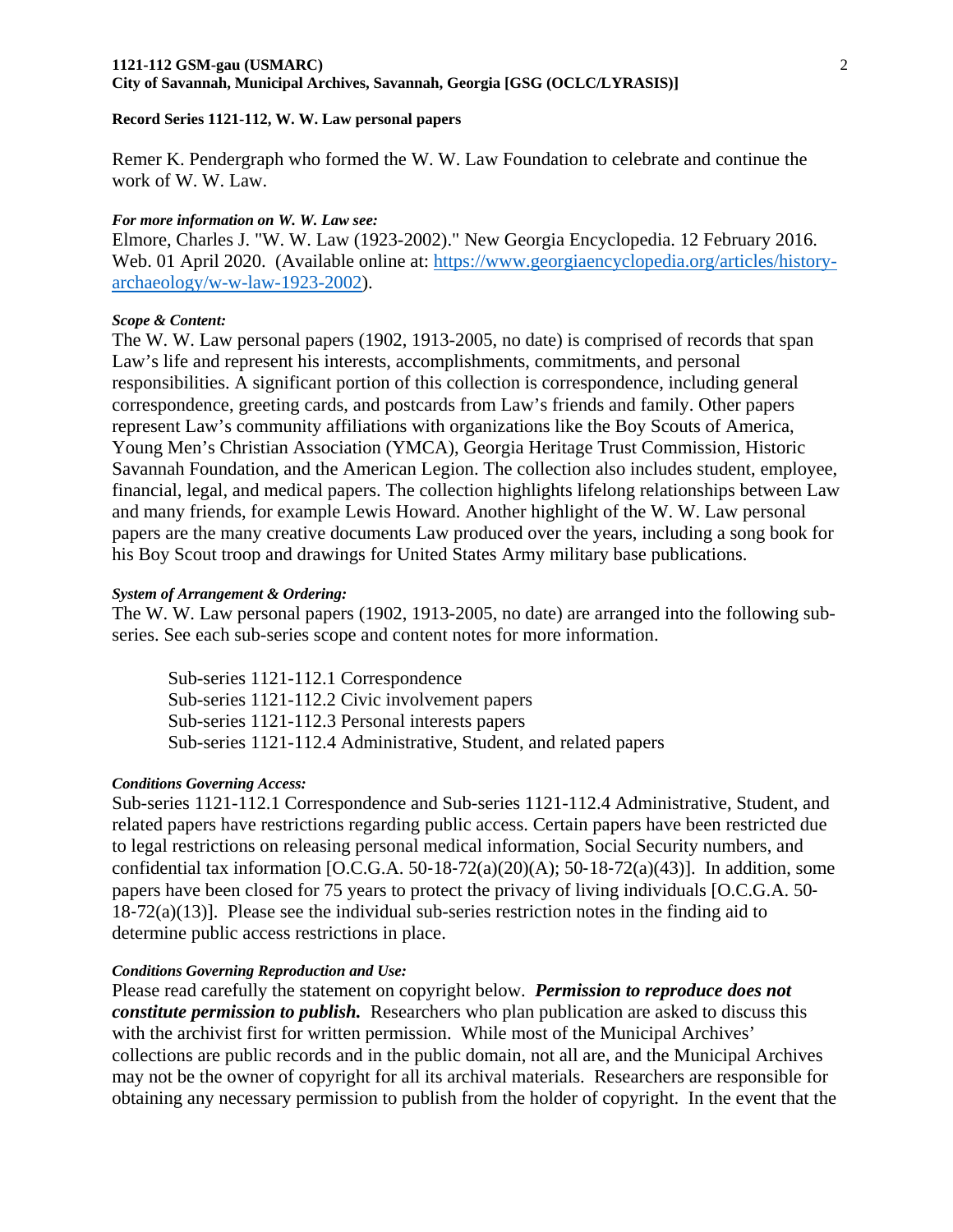Municipal Archives becomes a source for publication, a copy of the publication is requested for the Municipal Archives.

### **NOTICE: WARNING CONCERNING COPYRIGHT RESTRICTIONS**

The copyright law of the United States (Title 17, United States Code) governs the making of photocopies or other reproductions of copyrighted material.

Under certain conditions specified in the law, libraries and archives are authorized to furnish a photocopy or other reproduction. One of these specified conditions is that the photocopy or reproduction is not to be "used for any purpose other than private study, scholarship, or research." If a user makes a request for, or later uses, a photocopy or reproduction for purposes in excess of "fair use," that user may be liable for copyright infringement.

This institution reserves the right to refuse to accept a copying order if, in its judgment, fulfillment of the order would involve a violation of copyright law.

### *Related Collections:*

Record Series 1121-100, W. W. Law Photograph collection. City of Savannah Municipal Archives, Savannah, Georgia.

Record Series 1121-102, National Association for the Advancement of Colored People (NAACP) Savannah Branch records. City of Savannah Municipal Archives, Savannah, Georgia.

Record Series 1121-103, W. W. Law Moving Image and Sound collection. City of Savannah Municipal Archives, Savannah, Georgia.

Records Series 1121-104, W. W. Law Awards collection. City of Savannah Municipal Archives, Savannah, Georgia.

Record Series 1121-105, W. W. Law Music collection. City of Savannah Municipal Archives, Savannah, Georgia.

Record Series 1121-106, W. W. Law Reference Files. City of Savannah Municipal Archives, Savannah, Georgia.

Record Series 1121-108, W. W. Law Periodical collection. City of Savannah Municipal Archives, Savannah, Georgia.

Record Series 1121-109, ASALH and related cultural organizations records. City of Savannah Municipal Archives, Savannah, Georgia.

Record Series 1121-111, W. W. Law Pamphlet collection. City of Savannah Municipal Archives, Savannah, Georgia.

*Access Points:*  Adams, Floyd, 1945- African American churches--Georgia--Savannah. African American veterans Alfred E. Beach High School (Savannah, Ga.) American Legion. Post 500 (Savannah, Ga.)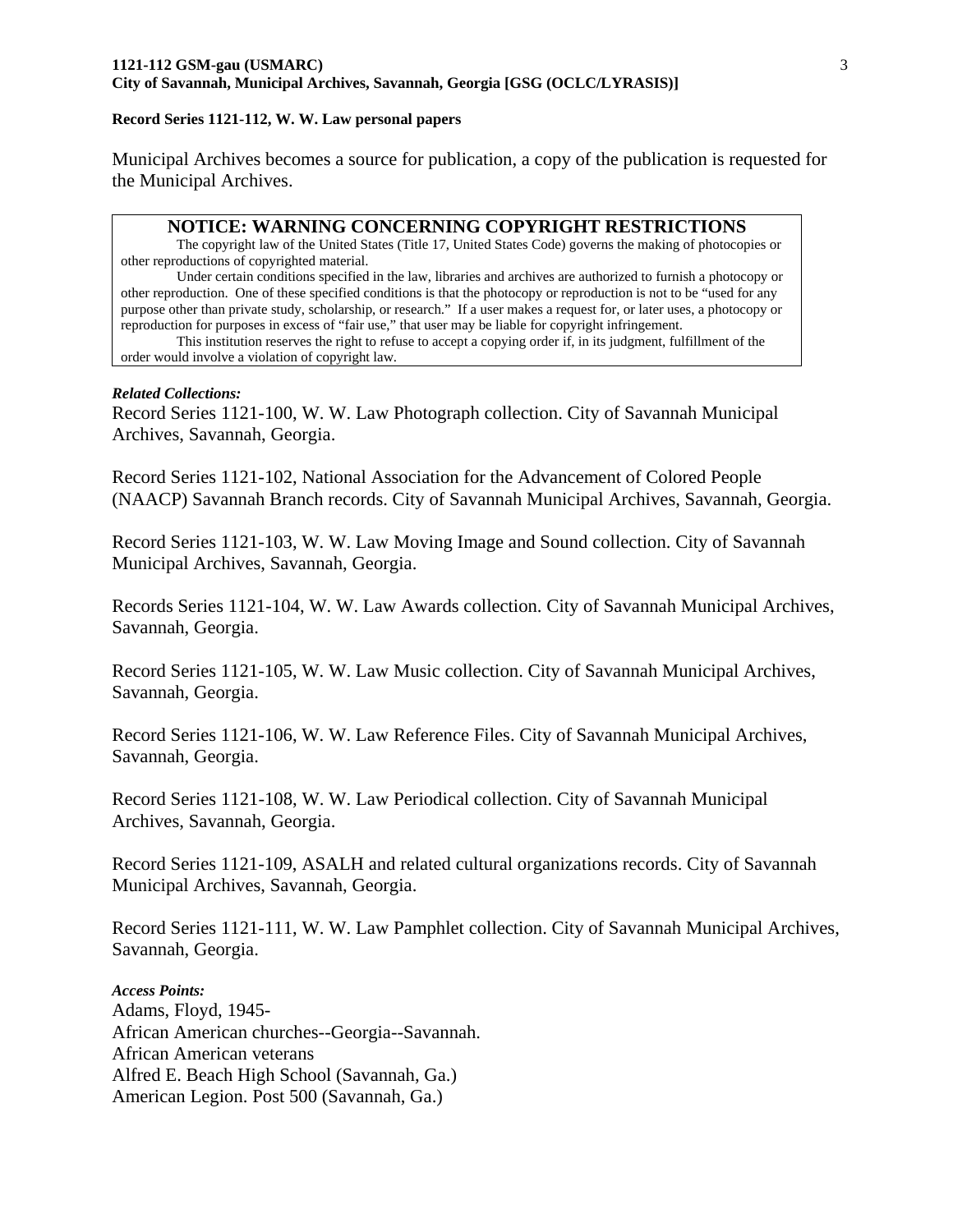Anderson, Marian, 1897-1993 Arnold, Mercedes Barrington, Robert Berendt, John, 1939- Boy Scouts of America--Georgia—Savannah Boys' Clubs of America Carter, Jimmy, 1924- Clark, H. Sol, 1906-2003 Collier, Oliver Current, Gloster B. (Gloster Bryant), 1913-1997. Delaware, John S., 1895-1980 First African Baptist Church (Savannah, Ga.) First Bryan Baptist Church (Savannah, Ga.) Freemasons. Prince Hall Grand Lodge of Georgia Garrison, Esther F. Gaynus, John E. Georgia Commission for the National Bicentennial Celebration Georgia. Department of Natural Resources Georgia Heritage Trust Commission Georgia National Register Review Board Georgia State Industrial College Gospel Music Green, Jonathan 1955- Historic Savannah Foundation (Savannah, Ga.) Howard, Lewis H., Sr. Hurley, Ruby Johnson, Otis S. (Otis Samuel), 1942- Josey, E. J., 1924-2009 Law, Dorothy, 1924-1975 Law, Geneva Wallace, 1900-1994 Law, W. W. (Westley Wallace), 1923-2002 Leonard, Walter J., 1929-2015 MacDill Field, Florida McLemore, William Prince Miller, Zell, 1932-2018 National Association of Letter Carriers (U. S.) Branch 578 (Savannah, Ga.) Pendergraph, Remer, 1937-2017 Postage stamps Revolutionary Battlefield Park Committee (Savannah, Ga.) Rousakis, John P. Sanders, Tessie Law, 1929- Savannah-Chatham County Historic Site and Monument Commission Savannah State University (Ga.) Savannah Symphony Society United States. Post Office Department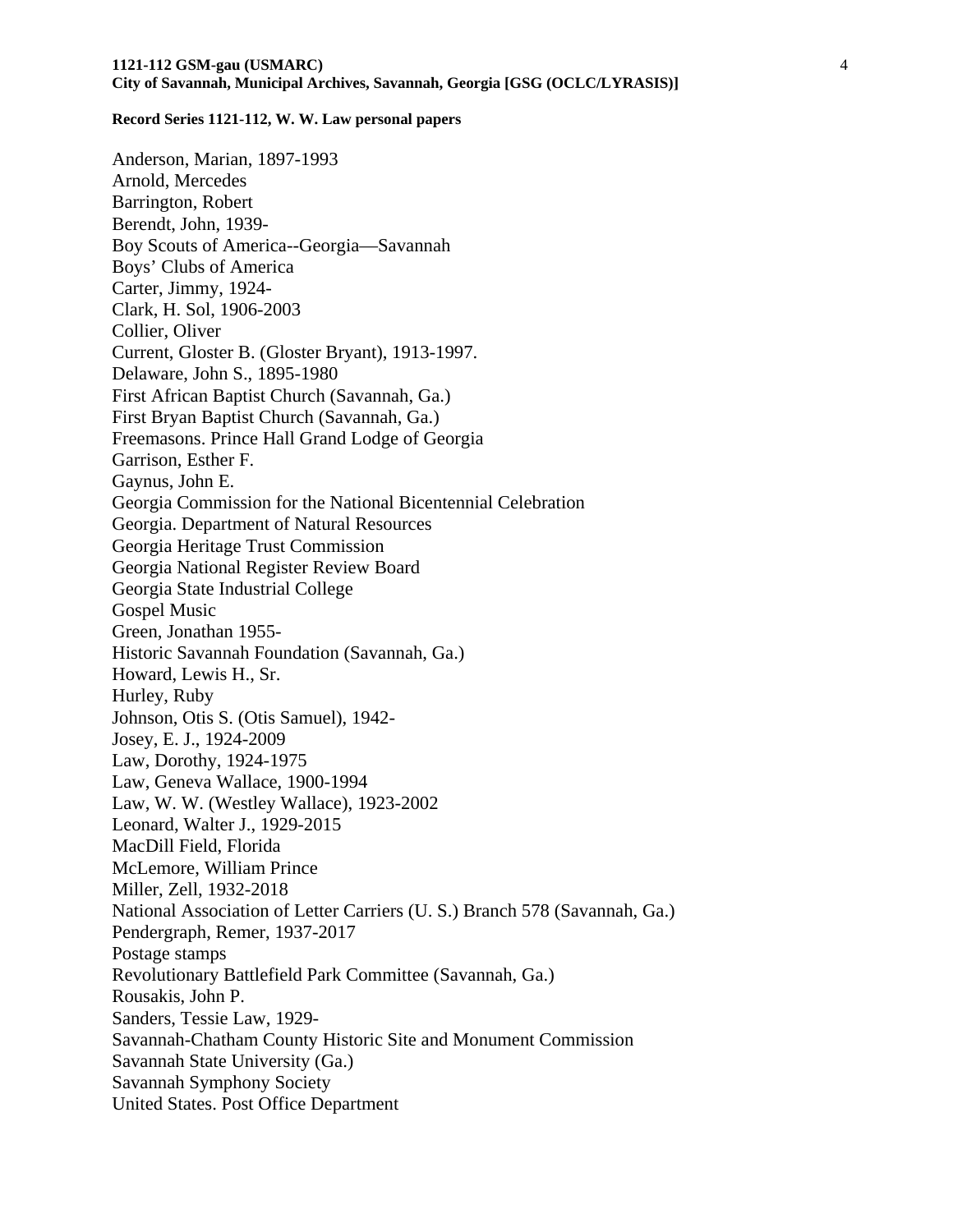### **1121-112 GSM-gau (USMARC)** 5 **City of Savannah, Municipal Archives, Savannah, Georgia [GSG (OCLC/LYRASIS)]**

### **Record Series 1121-112, W. W. Law personal papers**

Wells, Lemuel M. World War, 1939-1945 Young Men's Christian Association (Savannah, Ga.)

*Sponsors/Funding:*  Chatham County, Georgia, Special Purpose Local Option Sales Tax (SPLOST) funding.

*Preferred Citation:*  Record Series 1121-112, W. W. Law personal papers. City of Savannah Municipal Archives, Savannah, Georgia.

*Processed by:* M. Kerkhoff, October 2019; revised April 2020.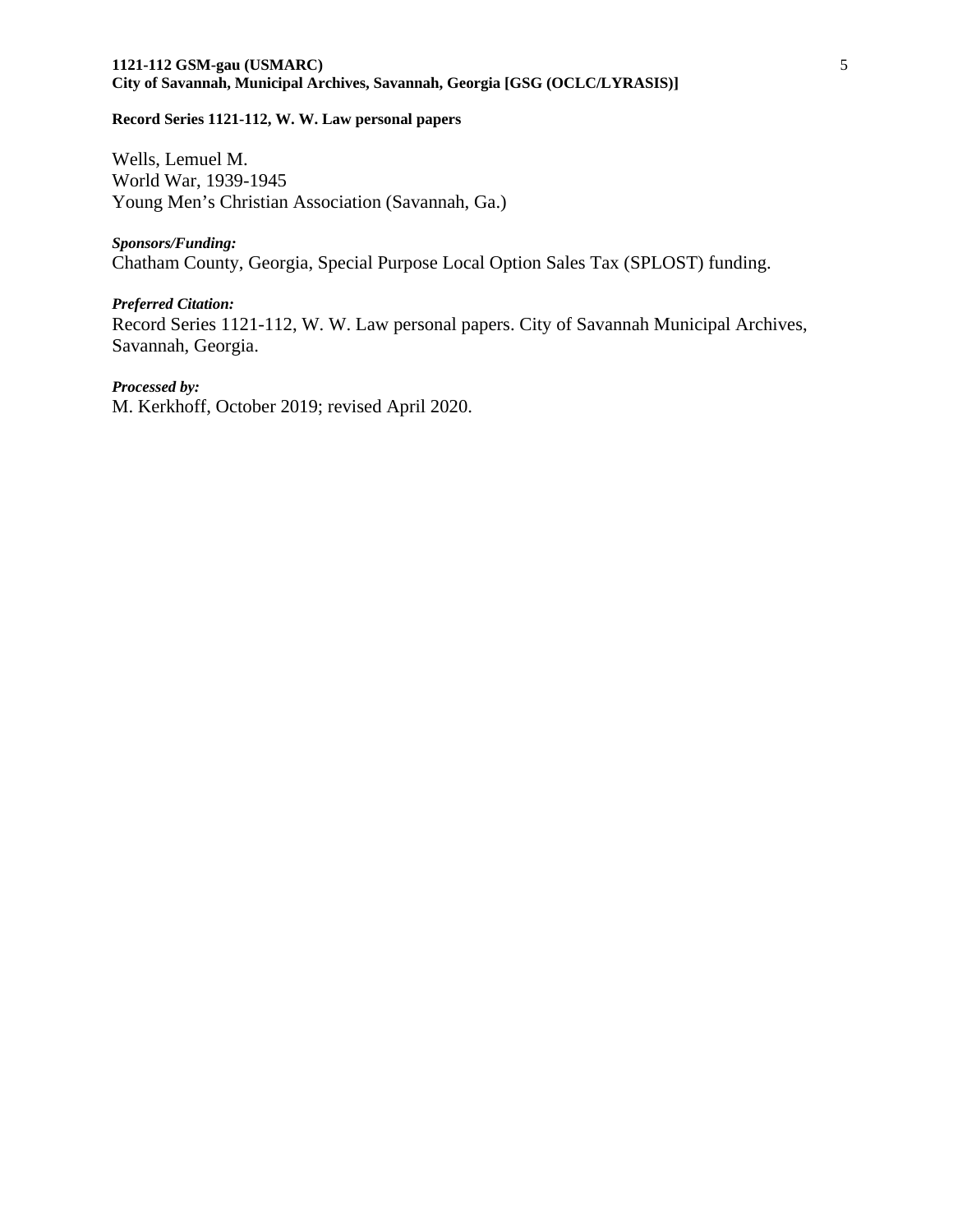| $Sub-series$ #: | 1121-112.1                                            |
|-----------------|-------------------------------------------------------|
| Name:           | W. W. Law personal papers – Correspondence            |
| Dates:          | 1933, 1943-2003, no date                              |
| Extent/Size:    | 13 records cartons, 1 oversized box (13.5 cubic feet) |

### *Scope and Content:*

Sub-series 1121-112.1, W. W. Law personal papers – Correspondence (1933, 1943-2003, no date) includes incoming and outgoing general correspondence, greeting cards, and postcards. The correspondents discuss family matters, politics, current events, education or career progression, music and book interests, appreciations, interview requests, and congratulations. Numerous letters were found with attachments that include, news articles, book excerpt reproductions, essays, and photographs (original photographs available in Record Series 1121-100 W. W. Law Photograph collection). Greeting cards sent to Law reflect different special occasions including birthdays, Christmas, New Years, Easter, gratitude, and congratulation cards. Several correspondents that Law maintained over the years include: Lewis Howard; John E. Gaynus; Lemuel Wells; and E. J. Josey. Letters of note in this sub-series include: John S. Delaware to Law updating him on Boy Scout troop activities, July 18, 1944; Gloster B. Current to Law regarding the murder of [Savannah alderman Robbie] Robinson, January 11, 1990; and a letter from John Berendt with an attached draft of Chapter 7, "The Grand Empress of Savannah," from his book, *Midnight in the Garden of Good and Evil*, February 3, 1993.

### *System of Arrangement and Ordering:*

Sub-series 1121-112.1, W. W. Law personal papers – Correspondence (1933, 1943-2003, no date) is arranged by type of correspondence and then chronologically. The types of correspondence include general correspondence, greeting cards, and postcards.

### *Access to restricted material:*

To protect the privacy of living individuals, some of the correspondence will not be available for public access for seventy-five (75) years after the death of W. W. Law, opening on July 29, 2077 [O.C.G.A. 50-18-72(a)(13)]. Consult the archivist for more information.

### *Inventory:*

### *Correspondence-General*

| <b>Box</b>  | Folder         | Date $(s)$     | <i>Includes:</i>                                    |
|-------------|----------------|----------------|-----------------------------------------------------|
| 1121-112-01 | 1              | 1943 July-1945 | Typed letters from Geneva Law                       |
|             |                | November       |                                                     |
| 1121-112-01 | 2              | 1943 March     |                                                     |
| 1121-112-01 | 3              | 1943 April     |                                                     |
| 1121-112-01 | $\overline{4}$ | 1943 May       | Geneva Law, attached pressed four leaf clover, May  |
|             |                |                | 16, 1943                                            |
| 1121-112-01 | 5              | 1943 June      |                                                     |
| 1121-112-01 | 6              | 1943 July      | Law to Boy Scout Troop 48 on the importance of      |
|             |                |                | serving in the Military and Boy Scouts of America,  |
|             |                |                | July 11, 1943; Law to the junior choir of the First |
|             |                |                | Bryan Baptist Church, July 11, 1943; Dorothy Law,   |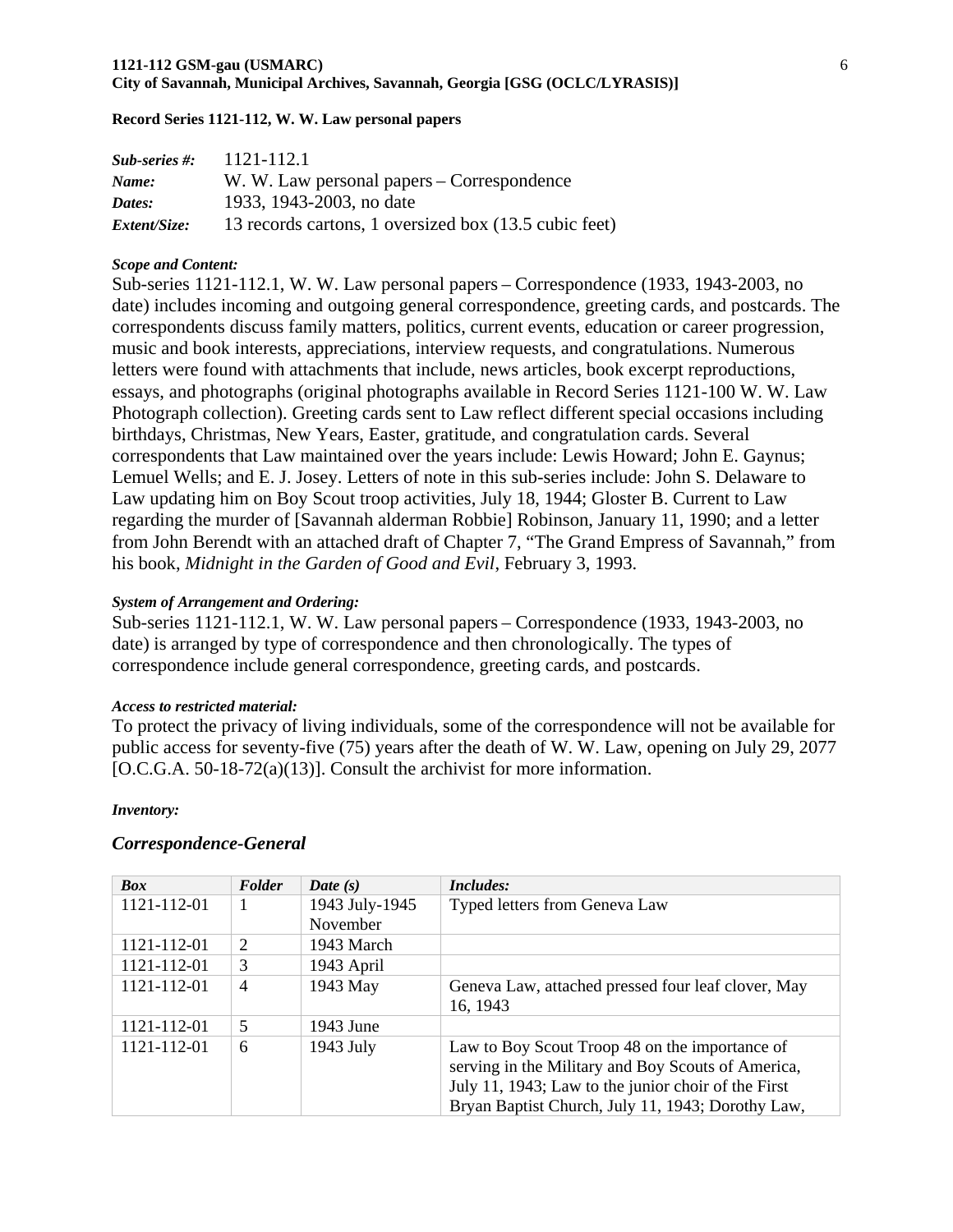### **1121-112 GSM-gau (USMARC)** 7 **City of Savannah, Municipal Archives, Savannah, Georgia [GSG (OCLC/LYRASIS)]**

|             |                |                | letter and card on United States Army letterhead, July<br>22, 1943                                                                                                                                                                                   |
|-------------|----------------|----------------|------------------------------------------------------------------------------------------------------------------------------------------------------------------------------------------------------------------------------------------------------|
| 1121-112-01 | $\overline{7}$ | 1943 August    |                                                                                                                                                                                                                                                      |
| 1121-112-01 | 8              | 1943 September |                                                                                                                                                                                                                                                      |
| 1121-112-01 | 9              | 1943 October   |                                                                                                                                                                                                                                                      |
| 1121-112-01 | 10             | 1943 November  | Geneva Law, attached portion of "The Sou'easter,"                                                                                                                                                                                                    |
|             |                |                | issued November 15, 1943, sent November 22, 1943                                                                                                                                                                                                     |
| 1121-112-01 | 11             | 1943 December  | Geneva Law, attached program for the Christmas<br>pageant, "The Guiding Star," written and directed by<br>Ralph Mark Gilbert at the Municipal Auditorium on<br>December 13-14, 1943, sent December 14, 1943                                          |
| 1121-112-01 | 12             | 1944 January   |                                                                                                                                                                                                                                                      |
| 1121-112-01 | 13             | 1944 February  |                                                                                                                                                                                                                                                      |
| 1121-112-01 | 14             | 1944 March     |                                                                                                                                                                                                                                                      |
| 1121-112-01 | 15             | 1944 April     |                                                                                                                                                                                                                                                      |
| 1121-112-01 | 16             | 1944 May       |                                                                                                                                                                                                                                                      |
| 1121-112-01 | 17             | 1944 June      |                                                                                                                                                                                                                                                      |
| 1121-112-01 | 18             | 1944 July      | John S. Delaware on boy scout troops in Savannah,<br>July 18, 1944; Geneva Law, attached multiple First<br>Bryan Baptist church programs, July 1944                                                                                                  |
| 1121-112-01 | 19             | 1944 August    | Geneva Law attached First Bryan Baptist's Men's Day<br>program on August 13, 1944, sent August 15, 1944                                                                                                                                              |
| 1121-112-01 | 20             | 1944 September |                                                                                                                                                                                                                                                      |
| 1121-112-01 | 21             | 1944 October   | Geneva Law attached flyer for a concert from the<br>Hallelujah Quartet at the First African Baptist Church,<br>October 23, 1944, sent October 20, 1944                                                                                               |
| 1121-112-01 | 22             | 1944 November  | Geneva Law, attached flyer for the 135 <sup>th</sup> AGF Band<br>concert at the West 36 <sup>th</sup> Street USO Club on November<br>5, 1944; John S. Delaware on Boy Scout's Troop 48<br>activities, November 28, 1944                              |
| 1121-112-01 | 23             | 1944 December  |                                                                                                                                                                                                                                                      |
| 1121-112-01 | 24             | 1945 January-  |                                                                                                                                                                                                                                                      |
|             |                | February       |                                                                                                                                                                                                                                                      |
| 1121-112-01 | 25             | 1945 March     |                                                                                                                                                                                                                                                      |
| 1121-112-01 | 26             | 1945 April     | Law to Columbia Recording Corporation on needing to<br>include albums from the artist, Harry Thacker<br>Burleigh, in their inventory, April 25, 1945                                                                                                 |
| 1121-112-01 | 27             | 1945 May       |                                                                                                                                                                                                                                                      |
| 1121-112-01 | 28             | 1945 June      |                                                                                                                                                                                                                                                      |
| 1121-112-01 | 29             | 1945 July      | Law to the editor at Time Magazine on mistakes in a<br>W. E. B. DuBois article, July 23, 1945                                                                                                                                                        |
| 1121-112-01 | 30             | 1945 August    | Letter sent from Geneva Law has an envelope with a<br>drawing of a house on it by an unknown artist, August<br>6, 1945; Time Magazine editor, Janice Bardshar,<br>replying to Law, apologizing for mistakes on the<br>DuBois article, August 8, 1945 |
| 1121-112-01 | 31             | 1945 September | Law to Jesse O Dedmon, Jr. Veterans' Affairs NAACP<br>Secretary on what veteran organization to join after his                                                                                                                                       |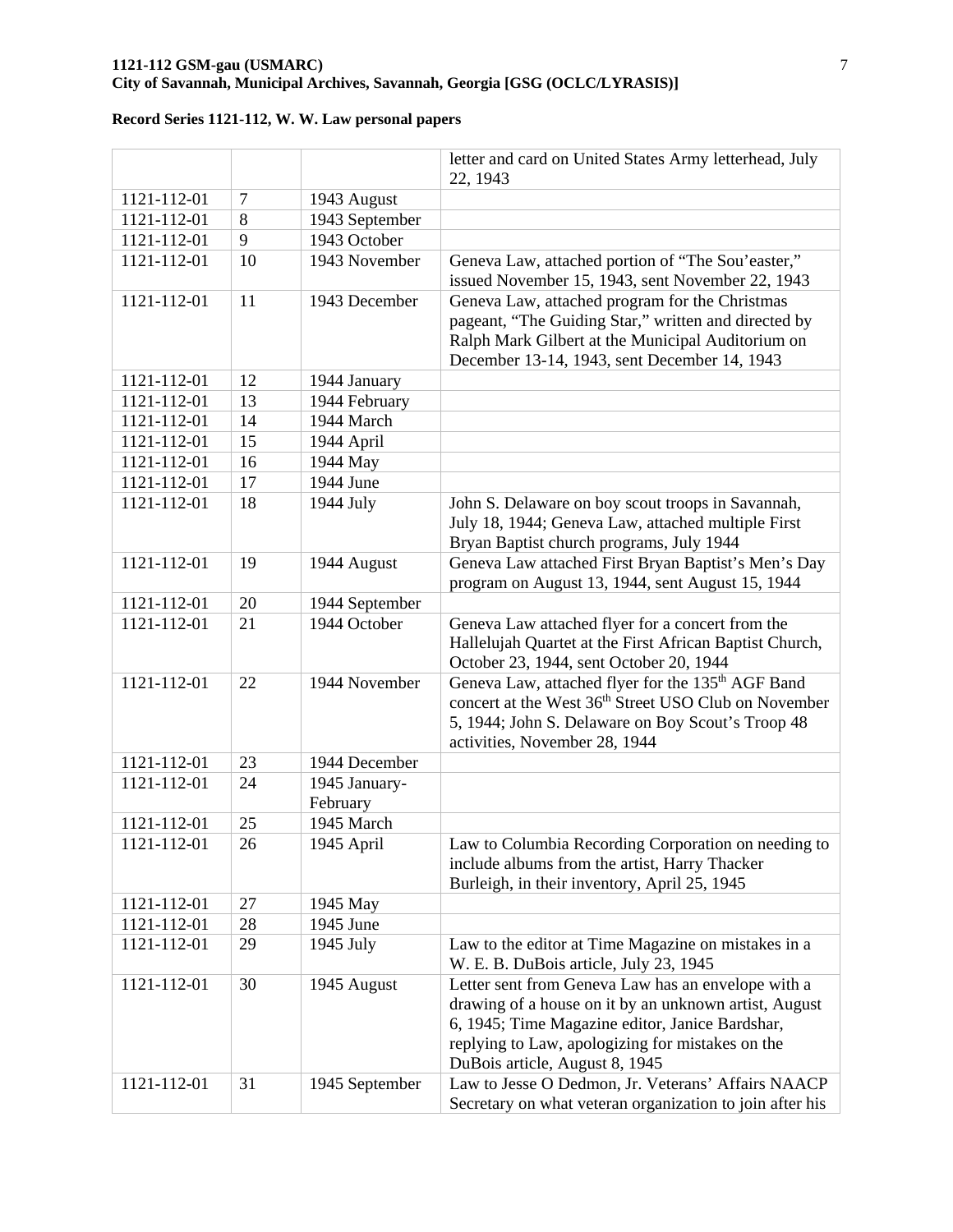|                   |                |                           | military discharge, September 16, 1945; Geneva Law,<br>attached evangelistic sermon of the National Baptist<br>Convention in Detroit, Michigan, September 8, 1945,<br>by Revered Nathaniel E. Holsey, Minister of First<br>Bryan Baptist Church, sent September 27, 1945 |
|-------------------|----------------|---------------------------|--------------------------------------------------------------------------------------------------------------------------------------------------------------------------------------------------------------------------------------------------------------------------|
| 1121-112-01       | 32             | 1945 September<br>22      | Letter from Jesse O Dedmon, Jr. Veterans' Affairs<br>NAACP Secretary, on Law's request for information<br>on veteran organizations, attached material on veteran<br>organizations.                                                                                       |
| 1121-112-01       | 33             | 1945 October-<br>December | Geneva Law, attached recognition program honoring<br>volunteers of West 36 <sup>th</sup> Street USO and West Broad<br>Street USO, September 30, 1945, sent October 3, 1945                                                                                               |
| 1121-112-01       | 34             | 1946                      |                                                                                                                                                                                                                                                                          |
| 1121-112-01       | 35             | 1947                      |                                                                                                                                                                                                                                                                          |
| 1121-112-01       | 36             | 1948-1949                 |                                                                                                                                                                                                                                                                          |
| 1121-112-01       | 37             | 1950                      |                                                                                                                                                                                                                                                                          |
| 1121-112-01       | 38             | 1951                      |                                                                                                                                                                                                                                                                          |
| 1121-112-01       | 39             | 1952                      |                                                                                                                                                                                                                                                                          |
| 1121-112-02       | $\mathbf{1}$   | 1953                      |                                                                                                                                                                                                                                                                          |
| 1121-112-02       | $\overline{2}$ | 1954                      | Law to Langston Hughes on his latest music interests,<br>November 10, 1954                                                                                                                                                                                               |
| 1121-112-02       | 3              | 1955                      |                                                                                                                                                                                                                                                                          |
| 1121-112-02       | $\overline{4}$ | 1956                      | R. W. Gadsden, from the Hub (a men's organization),<br>on presenting Law the most outstanding citizen award,<br>April 6, 1956                                                                                                                                            |
| $1121 - 112 - 02$ | 5              | 1957                      |                                                                                                                                                                                                                                                                          |
| 1121-112-02       | 6              | 1958                      | Walter Scott on the burial site of his brother in Laurel<br>Grove Cemetery, May 26, 1958 [written on letterhead<br>of the Guaranty Life Insurance building]                                                                                                              |
| 1121-112-02       | $\tau$         | 1959                      | William P. Randall, St. Andrews Beach Corporation,<br>nominates Law to the Board of Directors, March 4,<br>1959                                                                                                                                                          |
| 1121-112-02       | 8              | 1960-1961                 |                                                                                                                                                                                                                                                                          |
| 1121-112-02       | 9              | 1962                      |                                                                                                                                                                                                                                                                          |
| 1121-112-02       | $10\,$         | 1963                      |                                                                                                                                                                                                                                                                          |
| 1121-112-02       | 11             | 1964                      |                                                                                                                                                                                                                                                                          |
| 1121-112-02       | 12             | 1965                      | Lloyd A. Barbee, Assemblymen of Wisconsin State<br>Legislature, attached assembly bills numbers 413 and<br>852, and music programs, June 4, 1965                                                                                                                         |
| 1121-112-02       | 13             | 1966 January-<br>May      |                                                                                                                                                                                                                                                                          |
| 1121-112-02       | 14             | 1966 June-<br>October     |                                                                                                                                                                                                                                                                          |
| 1121-112-02       | 15             | 1967 January-<br>July     |                                                                                                                                                                                                                                                                          |
| 1121-112-02       | 16             | 1967 August-<br>December  |                                                                                                                                                                                                                                                                          |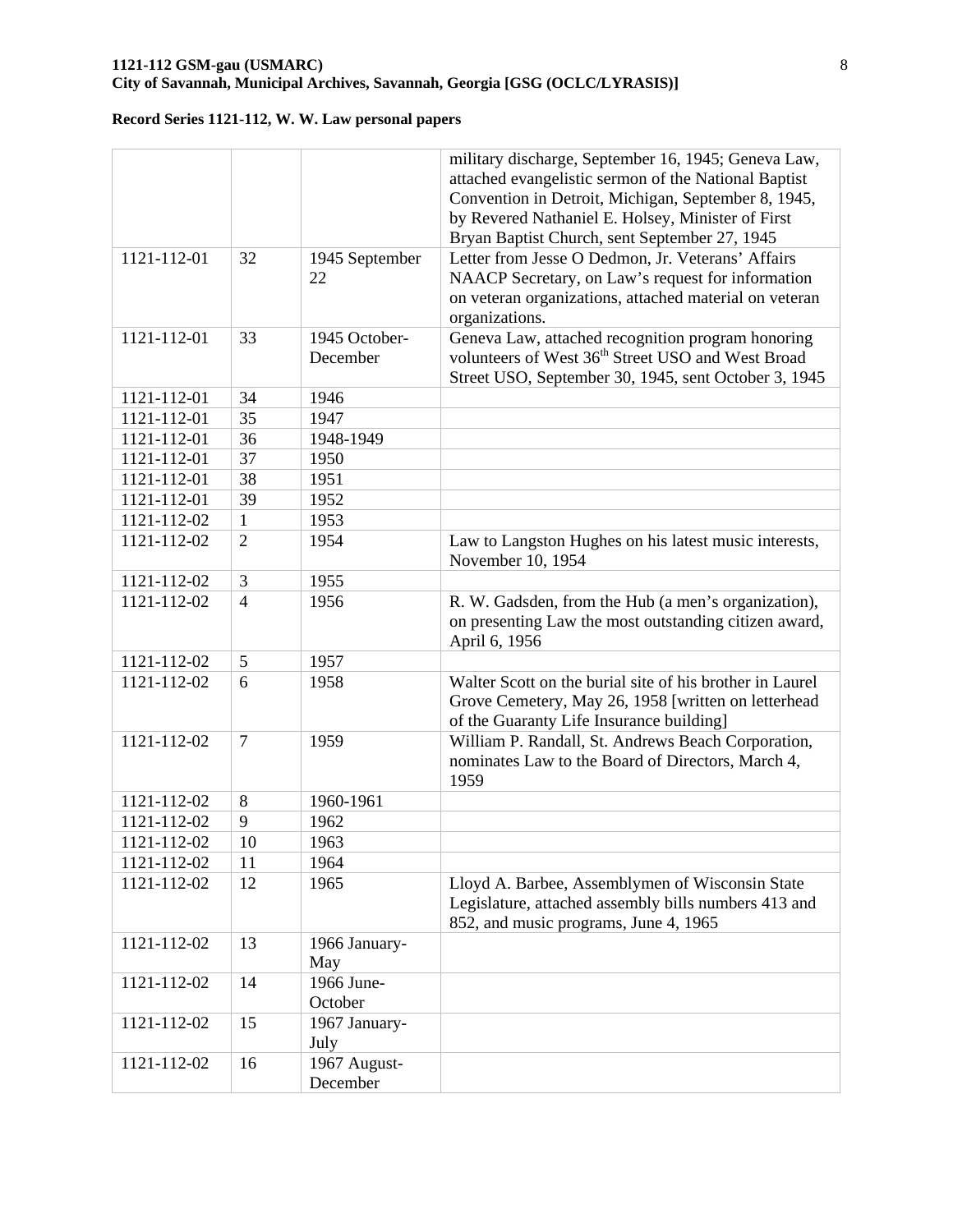| 1121-112-02 | 17 | 1968 January-<br>June     | Law's nephews, Willie J. and Michael Sanders<br>thanking him for a book, June 19, 1968; John G.<br>Butler, postmaster, attached certificate for Law<br>participating in a suggestions program, April 5, 1968<br>[certificate in the W. W. Law Award Collection]                                                                                                                          |
|-------------|----|---------------------------|------------------------------------------------------------------------------------------------------------------------------------------------------------------------------------------------------------------------------------------------------------------------------------------------------------------------------------------------------------------------------------------|
| 1121-112-02 | 18 | 1968 July-<br>December    |                                                                                                                                                                                                                                                                                                                                                                                          |
| 1121-112-02 | 19 | 1969 January-<br>July     |                                                                                                                                                                                                                                                                                                                                                                                          |
| 1121-112-02 | 20 | 1969 August-<br>December  | E. H. Gadsden attached warranty deed from Virginia<br>Young to Law for the Lot No. 74, Cann Ward, possibly<br>710 W. Victory Dr., signed November 3, 1969, sent<br>November 19, 1969                                                                                                                                                                                                     |
| 1121-112-02 | 21 | 1970 January-<br>May      |                                                                                                                                                                                                                                                                                                                                                                                          |
| 1121-112-02 | 22 | 1970 August-<br>November  |                                                                                                                                                                                                                                                                                                                                                                                          |
| 1121-112-02 | 23 | 1970 December             |                                                                                                                                                                                                                                                                                                                                                                                          |
| 1121-112-02 | 24 | 1971 January-<br>May      |                                                                                                                                                                                                                                                                                                                                                                                          |
| 1121-112-02 | 25 | 1971 June-<br>December    |                                                                                                                                                                                                                                                                                                                                                                                          |
| 1121-102-02 | 26 | 1972 January-<br>May      |                                                                                                                                                                                                                                                                                                                                                                                          |
| 1121-102-02 | 27 | 1972 June-<br>December    |                                                                                                                                                                                                                                                                                                                                                                                          |
| 1121-102-02 | 28 | 1973 January-<br>May      |                                                                                                                                                                                                                                                                                                                                                                                          |
| 1121-112-02 | 29 | 1973 June-<br>December    | Mayor Frank Rossiter note to Law on a letter from<br>Georgia Department of Transportation, on the<br>restoration of Franklin Square August 1, 1973; George<br>Busbee attached speech on industrial expansion in<br>Georgia, August 9, 1973; Marva DeLoach detailed<br>letter to Law written on the inside of a James Weldon<br>Johnson celebration program at Hampton Institute.<br>1973 |
| 1121-112-02 | 30 | 1974                      | Mayor Frank Rossiter on the "Black Georgians in<br>History" series May 23, 1974                                                                                                                                                                                                                                                                                                          |
| 1121-112-02 | 31 | 1975 January-<br>May      |                                                                                                                                                                                                                                                                                                                                                                                          |
| 1121-112-02 | 32 | 1975 June-<br>December    | Sidney A. Jones Funeral Home, attached receipt for<br>Dorothy Law's funeral, August 12, 1975                                                                                                                                                                                                                                                                                             |
| 1121-112-02 | 33 | 1976 January-<br>February |                                                                                                                                                                                                                                                                                                                                                                                          |
| 1121-112-02 | 34 | 1976 March-May            |                                                                                                                                                                                                                                                                                                                                                                                          |
| 1121-112-02 | 35 | 1976 June-July            |                                                                                                                                                                                                                                                                                                                                                                                          |
| 1121-112-02 | 36 | 1976 August-<br>September |                                                                                                                                                                                                                                                                                                                                                                                          |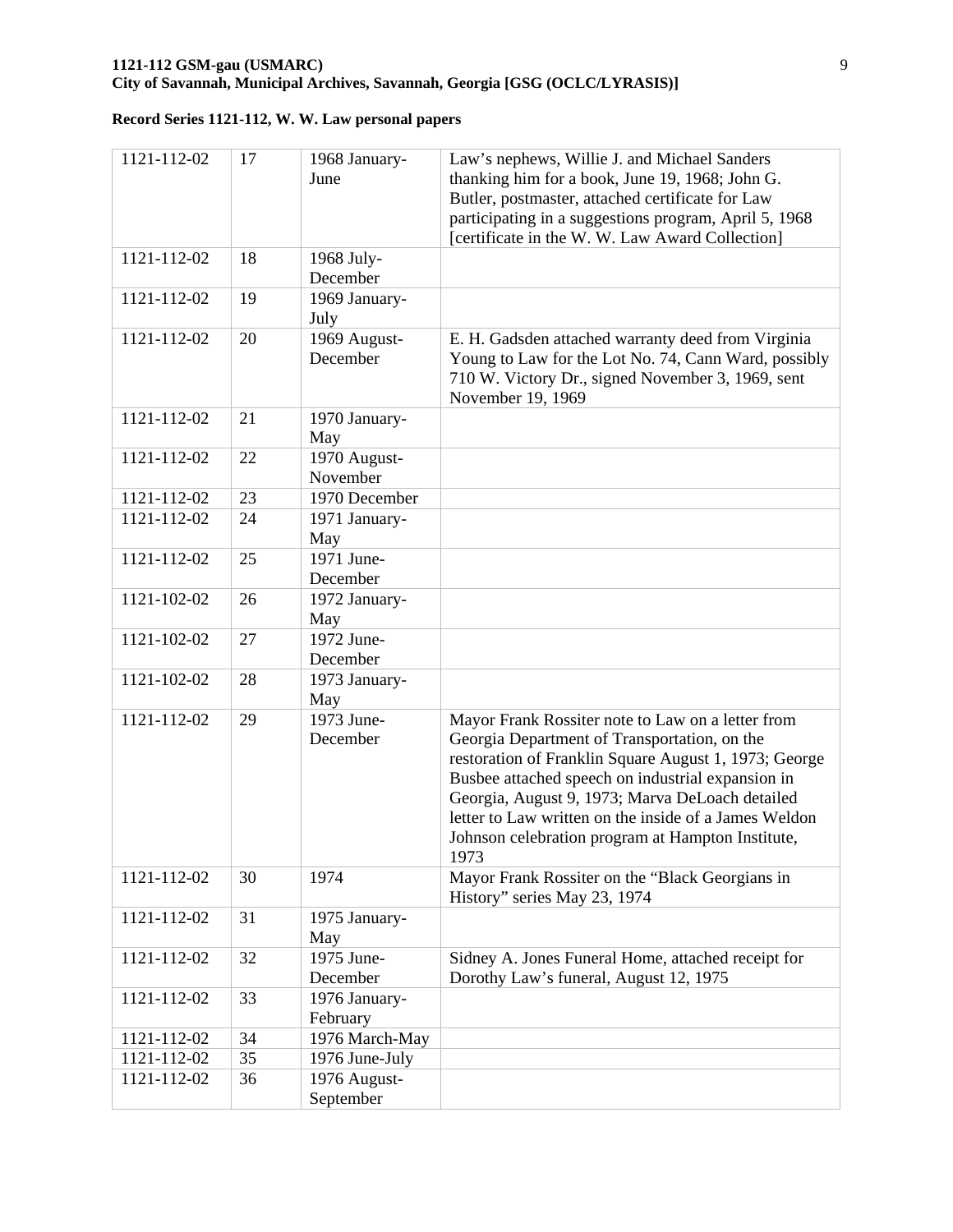| 1121-112-02 | 37             | 1976 October-    |                                                                               |
|-------------|----------------|------------------|-------------------------------------------------------------------------------|
|             |                | November         |                                                                               |
| 1121-112-02 | 38             | 1976 December    |                                                                               |
| 1121-112-03 | 1              | 1977 January-    |                                                                               |
|             |                | February         |                                                                               |
| 1121-112-03 | $\overline{2}$ | 1977 February 23 | Robert Taylor attached material on significant African                        |
|             |                |                  | American scientists/inventors from the Gallery of                             |
|             |                |                  | Famous Black Americans, Inc.                                                  |
| 1121-112-03 | 3              | 1977 March-      | Kathleen Horne on Law receiving the Liberty Bell                              |
|             |                | April            | award, April 22, 1977                                                         |
| 1121-112-03 | $\overline{4}$ | 1977 May         | Eli P. Karatassos, Mayor's Office, attached audio                             |
|             |                |                  | cassette tape of the Liberty Bell award ceremony for                          |
|             |                |                  | Law, May 17, 1977 [W. W. Law Moving Image and                                 |
|             |                |                  | Sound Collection, Box 1121-105-234, Item 28]                                  |
| 1121-112-03 | 5              | 1977 June-July   | State Senator Charles Wessels on historic tax relief bill,                    |
|             |                |                  | June 17, 1977                                                                 |
| 1121-112-03 | 6              | 1977 August-     | John P. Rousakis asking for campaign support, August                          |
|             |                | September        | 17, 1977; Congressman Ronald "Bo" Ginn thanking                               |
|             |                |                  | Law for his support on a legislation repeal, August 19,                       |
|             |                |                  | 1977                                                                          |
| 1121-112-03 | $\tau$         | 1977 October-    |                                                                               |
|             |                | December         |                                                                               |
| 1121-112-03 | 8              | 1978 January-    | Law to President Jimmy Carter complaining on the                              |
|             |                | March            | exclusion of African Americans from the St. Patrick's                         |
|             |                |                  | Day banquet, Carter will attend in Savannah,<br>reproductions, March 10, 1978 |
| 1121-112-03 | 9              | 1978 April-May   |                                                                               |
| 1121-112-03 | 10             | 1978 June-       |                                                                               |
|             |                | September        |                                                                               |
| 1121-112-03 | 11             | 1978 October-    |                                                                               |
|             |                | December         |                                                                               |
| 1121-112-03 | 12             | 1978 October 11  | State Senator Charles Wessels attached draft bill on                          |
|             |                |                  | merging the City of Savannah and Chatham County                               |
|             |                |                  | governments                                                                   |
| 1121-112-03 | 13             | 1979 January-    |                                                                               |
|             |                | February         |                                                                               |
| 1121-112-03 | 14             | 1979 March-      |                                                                               |
|             |                | April            |                                                                               |
| 1121-112-03 | 15             | 1979 May         |                                                                               |
| 1121-112-39 | $\overline{2}$ | 1979 May 21      | Alton Sessions, attached drawing of Sessions by the                           |
|             |                |                  | artist Pepper, at Fisherman's Wharf, San Francisco,                           |
|             |                |                  | California [oversized]                                                        |
| 1121-112-03 | 16             | 1979 June-       | E. J. Josey attached audio cassette tape of his                               |
|             |                | October          | interview, October 4, 1979 [tape in the W. W. Law                             |
|             |                |                  | Moving Image and Sound collection, Box 1121-103-                              |
|             |                |                  | 234 Item 29]                                                                  |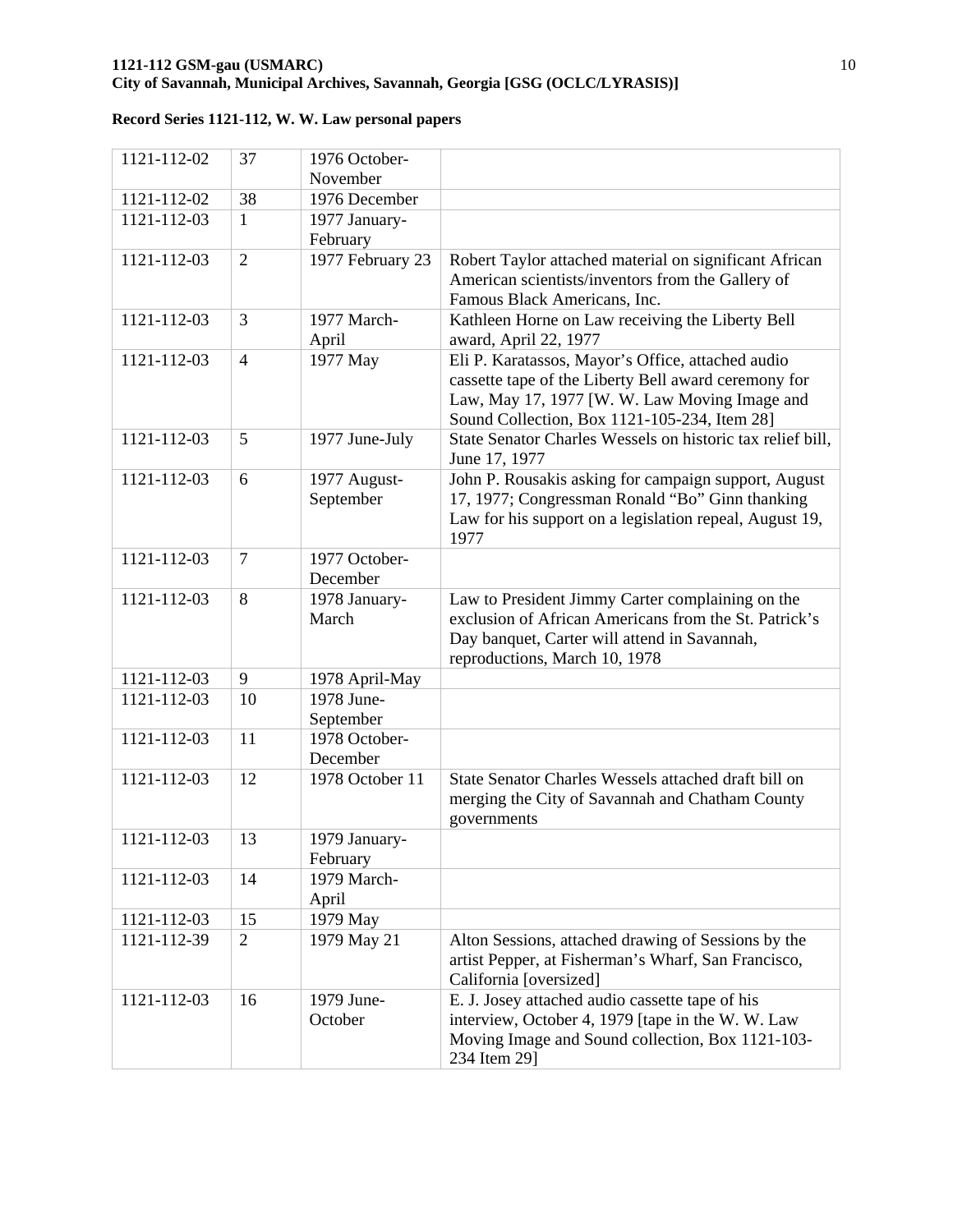| 1121-112-03 | 17 | 1979 November-<br>December | Abbie Jordan, Savannah State University, nomination<br>of Law to the University System of Georgia Board of |
|-------------|----|----------------------------|------------------------------------------------------------------------------------------------------------|
|             |    |                            | Regents, December 11, 1979                                                                                 |
| 1121-112-03 | 18 | 1980 January-<br>March     | Savannah Baptist Ministers Union and Chatham<br>County Commissioner Shelby Myrick, Jr. nominate            |
|             |    |                            | Law to the University System of Georgia Board of                                                           |
|             |    |                            | Regents, January-February 1980                                                                             |
| 1121-112-03 | 19 | 1980 April                 |                                                                                                            |
| 1121-112-03 | 20 | 1980 May-July              |                                                                                                            |
| 1121-112-03 | 21 | 1980 August-               |                                                                                                            |
|             |    | October                    |                                                                                                            |
| 1121-112-03 | 22 | 1980 November-             |                                                                                                            |
|             |    | December                   |                                                                                                            |
| 1121-112-03 | 23 | 1981 January-              |                                                                                                            |
|             |    | February                   |                                                                                                            |
| 1121-112-03 | 24 | 1981 March-                |                                                                                                            |
|             |    | April                      |                                                                                                            |
| 1121-112-03 | 25 | 1981 May-July              |                                                                                                            |
| 1121-112-03 | 26 | 1981 August-               | Reatha Mae Gibbs Delaware well wishes on Law's                                                             |
|             |    | September                  | continued success, September 3, 1981                                                                       |
| 1121-112-03 | 27 | 1981 October-              |                                                                                                            |
|             |    | December                   |                                                                                                            |
| 1121-112-03 | 28 | 1982 January-              | Dr. Leroy Martin, attached copy of Law's 1969 gospel                                                       |
|             |    | February                   | record collection list, February 9, 1982; W. J. Fleming,                                                   |
|             |    |                            | from the Mutual Benevolent Society, on Law selected                                                        |
|             |    |                            | as the outstanding citizen in civic and history for 1981,                                                  |
|             |    |                            | February 10, 1982                                                                                          |
| 1121-112-03 | 29 | 1982 March-May             |                                                                                                            |
| 1121-112-03 | 30 | 1982 June-July             | Frances B. Smith on the John Delaware dedication                                                           |
|             |    |                            | program at the Frank Callen Boys and Girls Club, July                                                      |
|             |    |                            | 2, 1982                                                                                                    |
| 1121-112-03 | 31 | 1982 August-               |                                                                                                            |
|             |    | October                    |                                                                                                            |
| 1121-112-03 | 32 | 1982 November-             |                                                                                                            |
|             |    | December                   |                                                                                                            |
| 1121-112-03 | 33 | 1983 January-              |                                                                                                            |
| 1121-112-03 | 34 | February<br>1983 March-    |                                                                                                            |
|             |    | April                      |                                                                                                            |
| 1121-112-03 | 35 | 1983 May-June              | Joseph B. Bergen, attached Law's subpoena for the Dr.                                                      |
|             |    |                            | Abbie Jordan v. Board of Regents of the University                                                         |
|             |    |                            | System of Georgia court case, June 2, 1983                                                                 |
| 1121-112-03 | 36 | 1983 July-August           |                                                                                                            |
| 1121-112-03 | 37 | 1983 September-            |                                                                                                            |
|             |    | October                    |                                                                                                            |
| 1121-112-03 | 38 | 1983 November-             |                                                                                                            |
|             |    | December                   |                                                                                                            |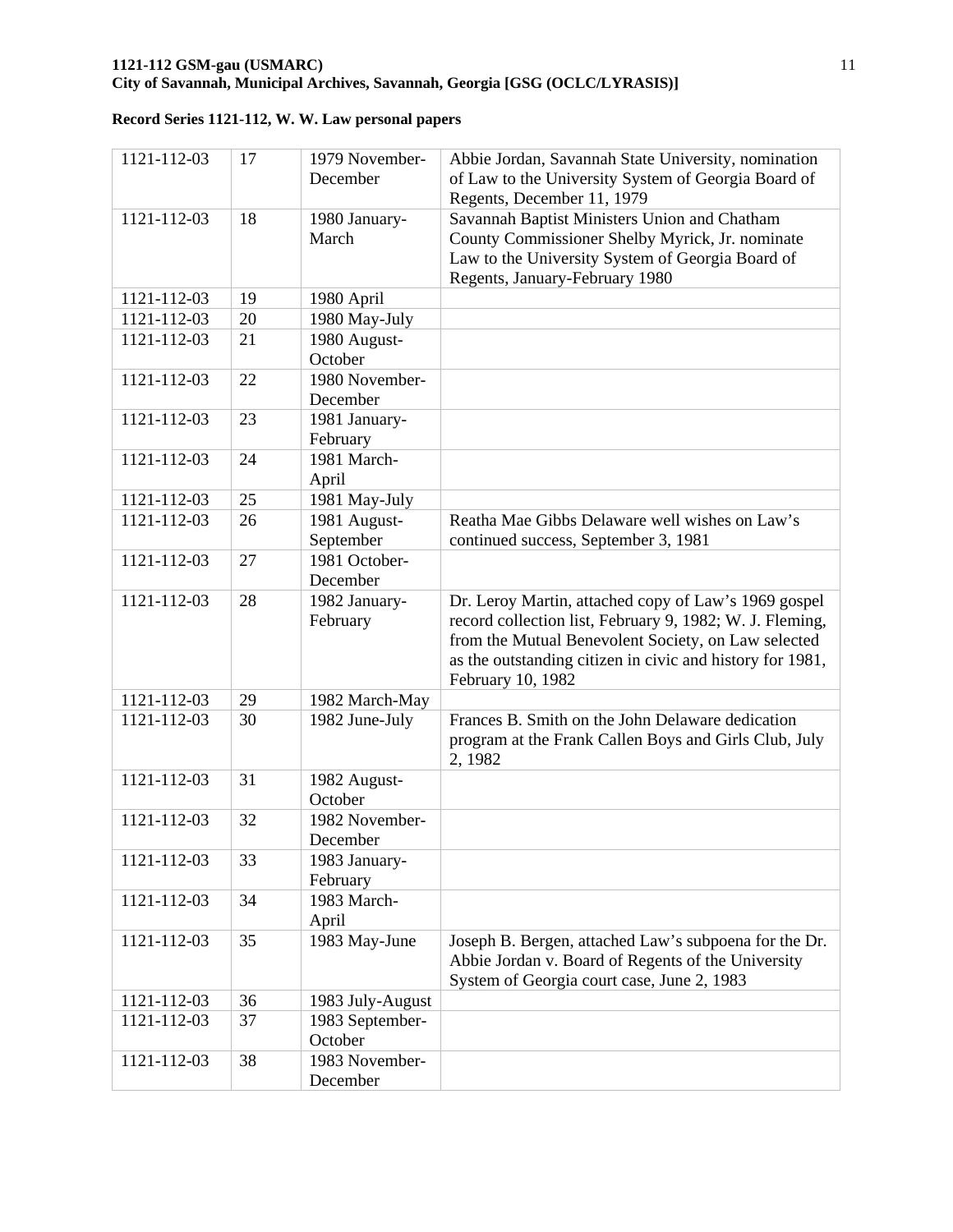| 1121-112-03 | 39             | 1984 January-              |                                                       |
|-------------|----------------|----------------------------|-------------------------------------------------------|
|             |                | February                   |                                                       |
| 1121-112-03 | 40             | 1984 March-                |                                                       |
|             |                | April                      |                                                       |
| 1121-112-04 | $\mathbf{1}$   | 1984 May-June              |                                                       |
| 1121-112-04 | $\overline{2}$ | 1984 July-August           |                                                       |
| 1121-112-04 | 3              | 1984 September-            |                                                       |
|             |                | October                    |                                                       |
| 1121-112-04 | $\overline{4}$ | 1984 November-             | Tharon Stevens, attached La Traviata opera program,   |
|             |                | December                   | from the Australian Opera with attached ticket stubs, |
|             |                |                            | December 12, 1984                                     |
| 1121-112-04 | 5              | 1985 January-              | Jonathan Green, attached program autographed by       |
|             |                | February                   | William Warfield to Law, February 1, 1985             |
| 1121-112-04 | 6              | 1985 March-                |                                                       |
|             |                | April                      |                                                       |
| 1121-112-04 | $\tau$         | 1985 May-June              |                                                       |
| 1121-112-04 | 8              | 1985 July-August           |                                                       |
| 1121-112-04 | 9              | 1985 September-            | Elizabeth B. Martin and Lieutenant Governor Zell      |
|             |                | October                    | Miller congratulating Law on receiving Unsung Hero    |
|             |                |                            | of the Civil Rights Movement award from the NAACP     |
|             |                |                            | Atlanta Chapter, September 16, 1985                   |
| 1121-112-04 | 10             | 1985 November-             |                                                       |
|             |                | December                   |                                                       |
| 1121-112-04 | 11             | 1986 January-              | William L. Dawson on Law's idea to start a            |
|             |                | February                   | community choir, January 4, 1986                      |
| 1121-112-04 | 12             | 1986 March-                |                                                       |
|             |                | April                      |                                                       |
| 1121-112-04 | 13             | 1986 May-June              |                                                       |
| 1121-112-04 | 14             | 1986 July-August           |                                                       |
| 1121-112-04 | 15             | 1986 September-            |                                                       |
|             |                | October                    |                                                       |
| 1121-112-04 | 16             | 1986 November-             |                                                       |
|             |                | December                   |                                                       |
| 1121-112-04 | 17             | 1987 January-              | Robert A. Burnett, Armstrong College President, on    |
|             |                | February                   | the Chatham County Commission on the Bicentennial     |
|             |                |                            | of the United States Constitution, February 13, 1987  |
| 1121-112-04 | 18             | 1987 March-                |                                                       |
|             |                | April                      |                                                       |
| 1121-112-04 | 19             | 1987 May-June              |                                                       |
| 1121-112-04 | 20             | 1987 July-August           |                                                       |
| 1121-112-04 | 21             | 1987 September-<br>October |                                                       |
|             |                |                            |                                                       |
|             |                |                            |                                                       |
| 1121-112-04 | 22             | 1987 November-             |                                                       |
|             |                | December                   |                                                       |
| 1121-112-04 | 23             | 1988 January-<br>February  |                                                       |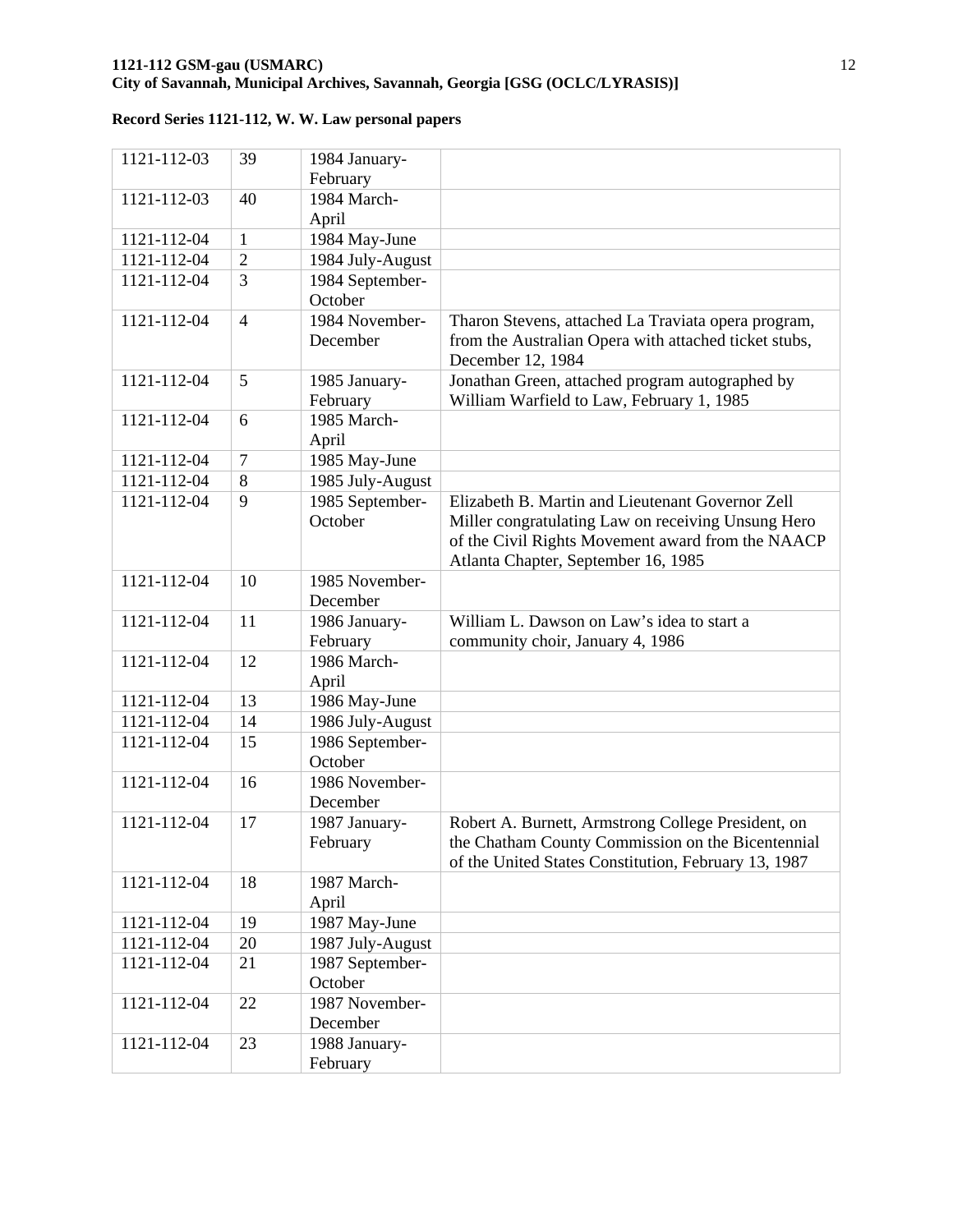| 1121-112-04 | 24             | 1988 March-<br>April        | John H. Finney to the living legacy award selection<br>committee, nominating Law to receive the NAACP<br>living legacy award, April 26, 1988                                                                                                               |
|-------------|----------------|-----------------------------|------------------------------------------------------------------------------------------------------------------------------------------------------------------------------------------------------------------------------------------------------------|
| 1121-112-04 | 25             | 1988 May-June               |                                                                                                                                                                                                                                                            |
| 1121-112-04 | 26             | 1988 July-August            |                                                                                                                                                                                                                                                            |
| 1121-112-04 | 27             | 1988 September-<br>December |                                                                                                                                                                                                                                                            |
| 1121-112-04 | 28             | 1989 January-<br>February   | J. Fred Pierce on Law being nominated for WJCL's<br>Person of the Week, January 20, 1989; Congratulations<br>to Law from several correspondents on receiving the<br>Humanitarian Award from the MLK, Jr. State Holiday<br>Commission, January 1989         |
| 1121-112-04 | 29             | 1989 March-June             | Caper LeRoy Jordan attached program, napkin, and<br>ribbon from his retirement reception, May 14, 1989                                                                                                                                                     |
| 1121-112-04 | 30             | 1989 July-August            |                                                                                                                                                                                                                                                            |
| 1121-112-04 | 31             | 1989 September-<br>October  |                                                                                                                                                                                                                                                            |
| 1121-112-04 | 32             | 1989 November-<br>December  |                                                                                                                                                                                                                                                            |
| 1121-112-04 | 33             | 1990 January-<br>February   | Gloster B. Current on the [Robbie] Robinson murder,<br>January 11, 1990; John Berendt catching up with Law<br>and attached articles he authored, February 5, 1990                                                                                          |
| 1121-112-04 | 34             | 1990 March-<br>April        |                                                                                                                                                                                                                                                            |
| 1121-112-04 | 35             | 1990 May-June               | Brenda Webber, attached program of the 7 <sup>th</sup> Annual<br>Humanitarian Awards Dinner, June 5, 1990, NAACP<br>Mid-Manhattan Branch, sent June 10, 1990                                                                                               |
| 1121-112-04 | 36             | 1990 July-August            |                                                                                                                                                                                                                                                            |
| 1121-112-04 | 37             | 1990 September-<br>December |                                                                                                                                                                                                                                                            |
| 1121-112-04 | 38             | 1991 January-<br>February   | John Berendt on interviewing Law for his book,<br>January 5, 1991                                                                                                                                                                                          |
| 1121-112-04 | 39             | 1991 March-<br>April        | Scott Center and Malcolm L. Butler on Law serving in<br>Savannah Leadership's mock city council, April 11,<br>1991                                                                                                                                         |
| 1121-112-04 | 40             | 1991 May-June               |                                                                                                                                                                                                                                                            |
| 1121-112-05 | 1              | 1991 July-August            | Dr. Bill Gilbert, Faith Hope Charity in Christ<br>Evangelistic Ministries, Inc., Law selected as recipient<br>of the 1991 Image Award Hall of Fame Inductee at the<br>5 <sup>th</sup> Annual United Christian Men Fellowship<br>Conference, August 1, 1991 |
| 1121-112-05 | $\overline{2}$ | 1991 September-<br>October  |                                                                                                                                                                                                                                                            |
| 1121-112-05 | 3              | 1991 November-<br>December  |                                                                                                                                                                                                                                                            |
| 1121-112-05 | $\overline{4}$ | 1992 January                | John H. Finney attached certificate of recognition for<br>Law's consideration to the National Caucus and Center                                                                                                                                            |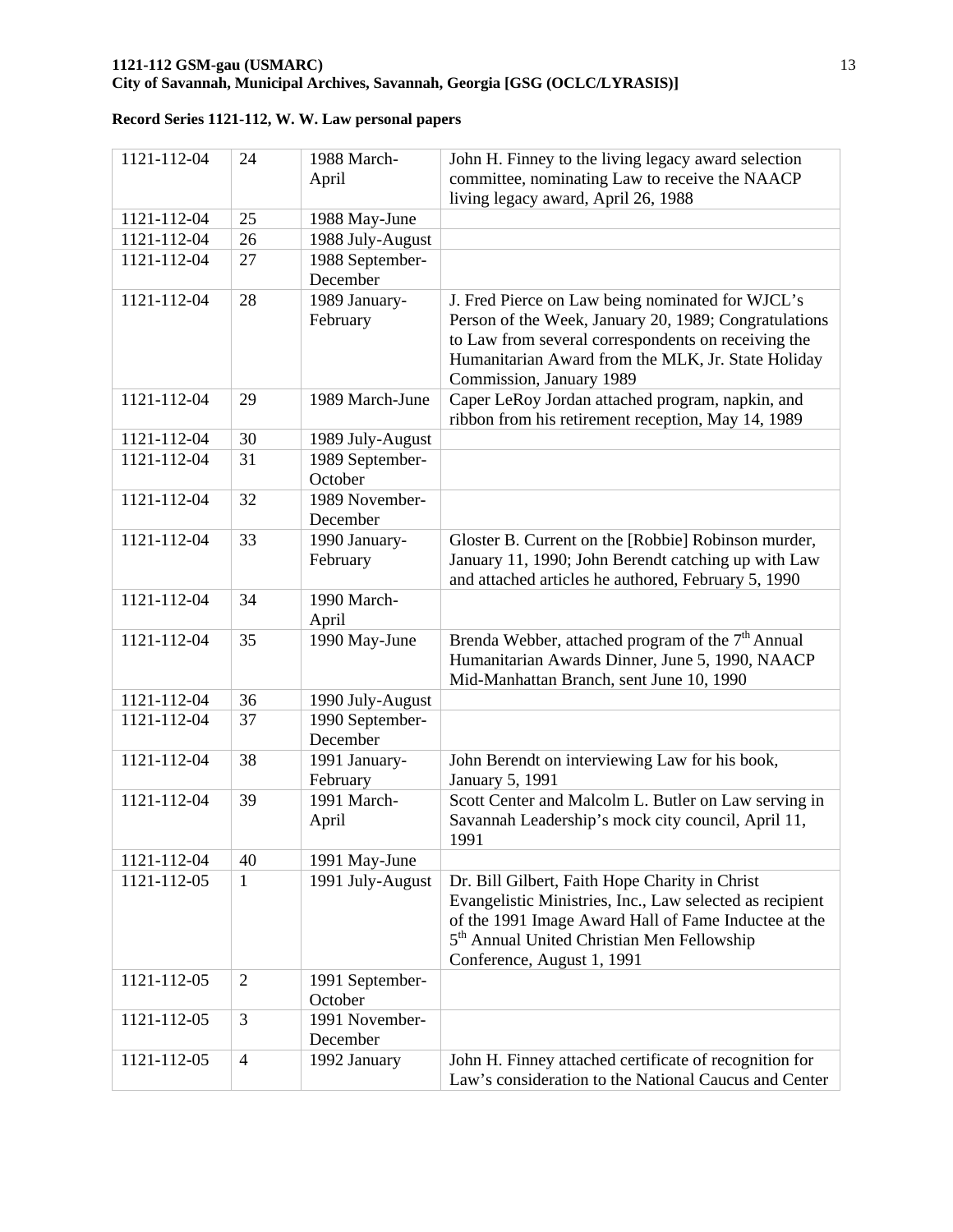### **1121-112 GSM-gau (USMARC)** 14 **City of Savannah, Municipal Archives, Savannah, Georgia [GSG (OCLC/LYRASIS)]**

|             |                |                  | on Black Aging, Inc.'s 1991 Living Legacy Award,<br>January 14, 1992                                                                                                                                                                                               |
|-------------|----------------|------------------|--------------------------------------------------------------------------------------------------------------------------------------------------------------------------------------------------------------------------------------------------------------------|
| 1121-112-05 | 5              | 1992 February    | Jimmy E. Carter attached Morehouse College<br>Convocation on 125 <sup>th</sup> Anniversary founding, February<br>16, 1992, sent February 20, 1992                                                                                                                  |
| 1121-112-05 | 6              | 1992 February 23 | Gordon Gene Jones attached materials on James P.<br>Johnson's music performed at the Lincoln Center on<br>February 21, 1992                                                                                                                                        |
| 1121-112-05 | $\overline{7}$ | 1992 March       | Charles Mikell, asking Law to serve on the steering<br>committee for his campaign as Judge of Superior court,<br>March 2, 1992; Jimmy E. Carter attached Georgia<br>Women of Achievement program on March 23, 1992,<br>sent on March 26, 1992                      |
| 1121-112-05 | 8              | 1992 April       |                                                                                                                                                                                                                                                                    |
| 1121-112-05 | 9              | 1992 April 18    | Willie Edward Manor attached Manor's prison records                                                                                                                                                                                                                |
| 1121-112-05 | 10             | 1992 May         | Malcolm Bell Jr. congratulations to Law on receiving<br>Governor's award in humanities, May 29, 1992                                                                                                                                                               |
| 1121-112-05 | 11             | 1992 June        |                                                                                                                                                                                                                                                                    |
| 1121-112-05 | 12             | 1992 July        |                                                                                                                                                                                                                                                                    |
| 1121-112-05 | 13             | 1992 August      |                                                                                                                                                                                                                                                                    |
| 1121-112-05 | 14             | 1992 September   | Carl NeSmith, Law honored as Savannah's<br>Outstanding Citizens by new Covenant Seventh-Day<br>Adventist Church, September 8, 1992                                                                                                                                 |
| 1121-112-05 | 15             | 1992 October     |                                                                                                                                                                                                                                                                    |
| 1121-112-05 | 16             | 1992 November    |                                                                                                                                                                                                                                                                    |
| 1121-112-05 | 17             | 1992 December    | Mayor Susan Weiner accepts Law's resignation from<br>the Historic Sites and Monuments Commission,<br>December 16, 1992                                                                                                                                             |
| 1121-112-05 | 18             | 1993 January     |                                                                                                                                                                                                                                                                    |
| 1121-112-05 | 19             | 1993 February    | Gloster B. Current, attached program for the Memorial<br>Service by NAACP for Thurgood Marshall, February<br>23, 1993; John Berendt, attached Chapter 7, "The<br>Grand Empress of Savannah," from the Midnight in the<br>Garden of Good and Evil, February 3, 1993 |
| 1121-112-05 | 20             | 1993 March       |                                                                                                                                                                                                                                                                    |
| 1121-112-05 | 21             | 1993 April       |                                                                                                                                                                                                                                                                    |
| 1121-112-05 | 22             | 1993 May         |                                                                                                                                                                                                                                                                    |
| 1121-112-05 | 23             | 1993 June        | Robert McAlister, Mayor's Office, inviting Law to<br>participate in Savannah's World War II<br>Commemorative Committee, June 18, 1993                                                                                                                              |
| 1121-112-05 | 24             | 1993 July        |                                                                                                                                                                                                                                                                    |
| 1121-112-05 | 25             | 1993 August      |                                                                                                                                                                                                                                                                    |
| 1121-112-05 | 26             | 1993 August 26   | Clement McIntosh attached various items including,<br>photographs, news articles, and copy of "Cooking the<br>African Way Cookbook," no date, unknown author<br>[original photos in the W.W. Law Photograph<br>Collection]                                         |
| 1121-112-05 | 27             | 1993 September   |                                                                                                                                                                                                                                                                    |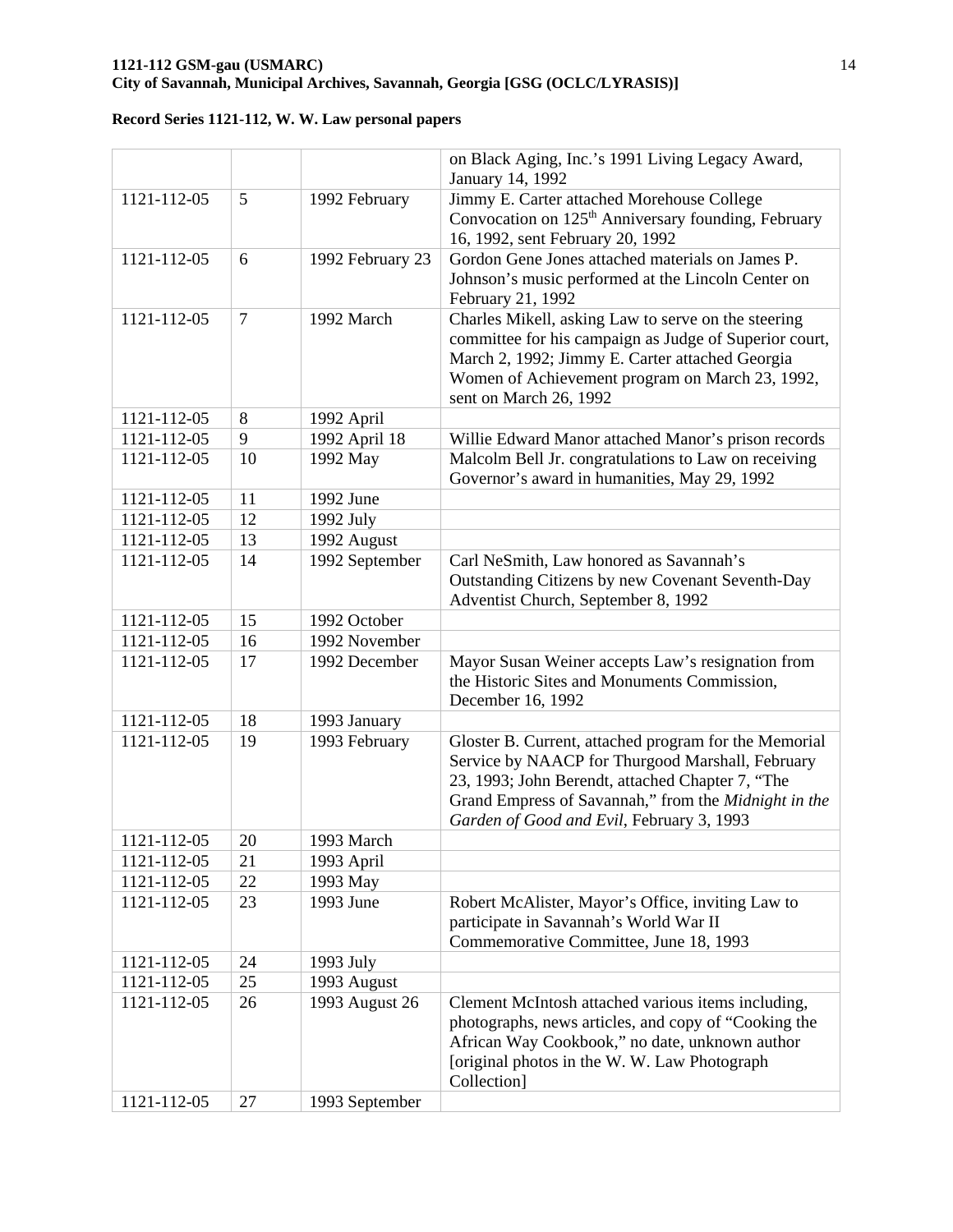| 1121-112-05 | 28             | 1993 October               | Diane Harvey Johnson on Law nominated to receive a<br>Washington-Walker African American Achievement<br>Award, October 13, 1993                                                                                                   |
|-------------|----------------|----------------------------|-----------------------------------------------------------------------------------------------------------------------------------------------------------------------------------------------------------------------------------|
| 1121-112-05 | 29             | 1993 November-             |                                                                                                                                                                                                                                   |
| 1121-112-05 | 30             | December<br>1994 January   | Various correspondents on Geneva Law's death<br>including, Congresswoman Cynthia McKinney, Dr.<br>Alvin Smith, Elizabeth Lyon, Eugenia Price; First<br>Bryan Baptist Church Resolution on Geneva Law's<br>death, January 10, 1994 |
| 1121-112-05 | 31             | 1994 February              |                                                                                                                                                                                                                                   |
| 1121-112-05 | 32             | 1994 March                 |                                                                                                                                                                                                                                   |
| 1121-112-05 | 33             | 1994 April                 |                                                                                                                                                                                                                                   |
| 1121-112-05 | 34             | 1994 May                   |                                                                                                                                                                                                                                   |
| 1121-112-05 | 35             | 1994 June                  |                                                                                                                                                                                                                                   |
| 1121-112-05 | 36             | 1994 July                  |                                                                                                                                                                                                                                   |
| 1121-112-05 | 37             | 1994 August                |                                                                                                                                                                                                                                   |
| 1121-112-05 | 38             | 1994 September-            |                                                                                                                                                                                                                                   |
|             |                | October                    |                                                                                                                                                                                                                                   |
| 1121-112-05 | 39             | 1994 November-             | State Representative Dorothy B. Pelote, attached                                                                                                                                                                                  |
|             |                | December                   | Georgia House of Representative's resolution in<br>memory of Geneva Law, signed February 21, 1994,<br>sent November 1994                                                                                                          |
| 1121-112-06 | $\mathbf{1}$   | 1995 January-<br>February  |                                                                                                                                                                                                                                   |
| 1121-112-06 | $\overline{2}$ | 1995 January 3             | Peggy E. Lee attached program for the 220 <sup>th</sup><br>Anniversary of the First Baptist Church, Petersburg,<br>Virginia                                                                                                       |
| 1121-112-06 | 3              | 1995 March-<br>April       |                                                                                                                                                                                                                                   |
| 1121-112-06 | $\overline{4}$ | 1995 May-June              | Malcolm Bell, Jr. reminiscing on their civil rights<br>movement activities, May 15, 1995                                                                                                                                          |
| 1121-112-06 | 5              | 1995 July                  |                                                                                                                                                                                                                                   |
| 1121-112-06 | 6              | 1995 August                |                                                                                                                                                                                                                                   |
| 1121-112-06 | 7              | 1995 September-<br>October |                                                                                                                                                                                                                                   |
| 1121-112-06 | 8              | 1995 November-<br>December |                                                                                                                                                                                                                                   |
| 1121-112-06 | 9              | 1996 January-              |                                                                                                                                                                                                                                   |
|             |                | February                   |                                                                                                                                                                                                                                   |
| 1121-112-06 | 10             | 1996 March-<br>April       |                                                                                                                                                                                                                                   |
| 1121-112-06 | 11             | 1996 May-June              |                                                                                                                                                                                                                                   |
| 1121-112-06 | 12             | 1996 July-August           |                                                                                                                                                                                                                                   |
| 1121-112-06 | 13             | 1996 September-<br>October |                                                                                                                                                                                                                                   |
| 1121-112-06 | 14             | 1996 November-<br>December |                                                                                                                                                                                                                                   |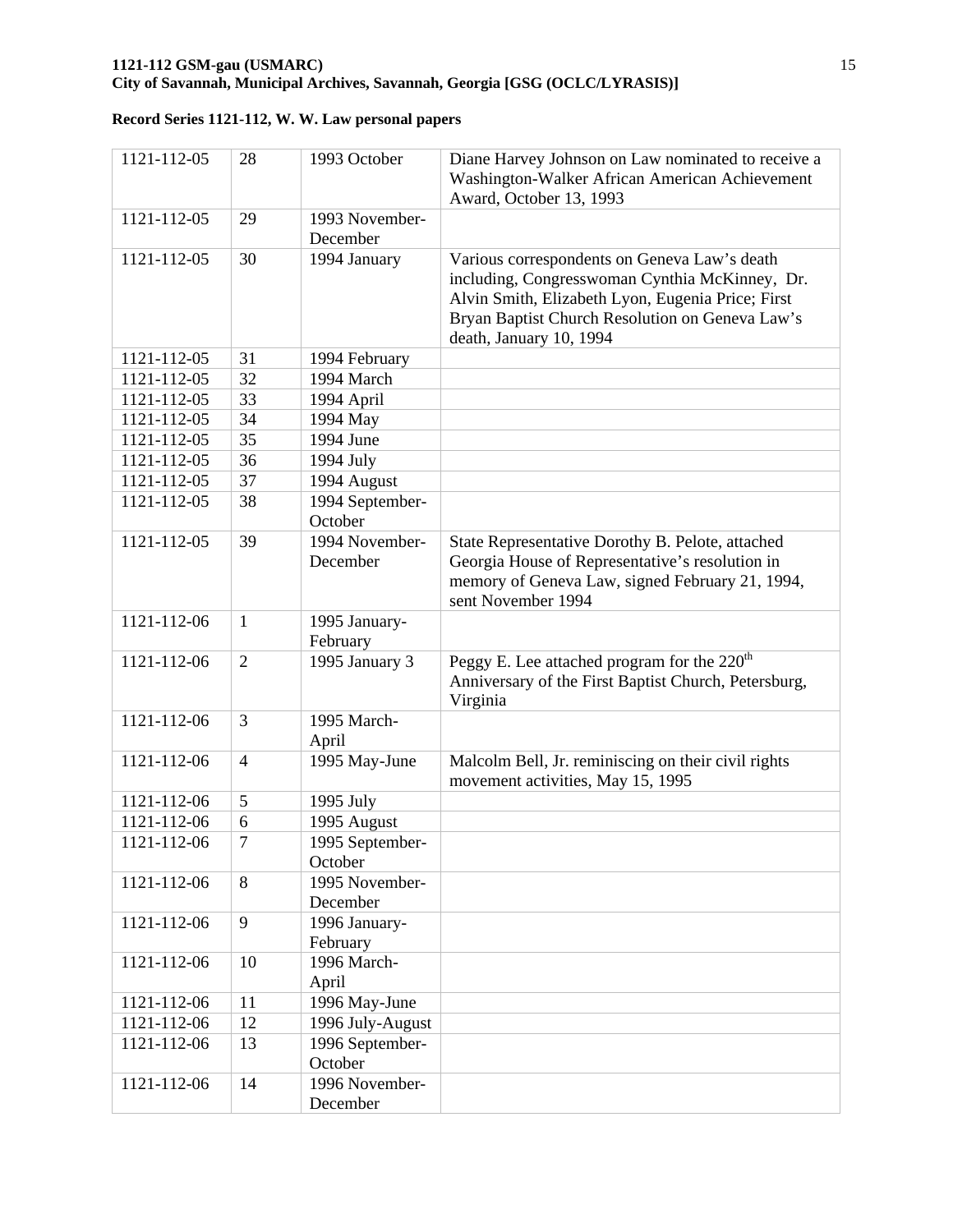### **1121-112 GSM-gau (USMARC)** 16 **City of Savannah, Municipal Archives, Savannah, Georgia [GSG (OCLC/LYRASIS)]**

| 1121-112-06 | 15 | 1997 January-              |                                                                        |
|-------------|----|----------------------------|------------------------------------------------------------------------|
|             |    | February                   |                                                                        |
| 1121-112-06 | 16 | 1997 March-                |                                                                        |
|             |    | April                      |                                                                        |
| 1121-112-06 | 17 | 1997 March 13              | Robert Barrington, Jr. attached material on the First                  |
|             |    |                            | African Baptist Church of Savannah and the 100 <sup>th</sup>           |
|             |    |                            | Anniversary of the First Baptist Church, Milford                       |
|             |    |                            | Connecticut                                                            |
| 1121-112-06 | 18 | 1997 May-June              | Nancy H. Weber, SCAD Vice President, notifying Law                     |
|             |    |                            | of receiving honorary doctorate of humanities, attached                |
|             |    |                            | commencement program and news articles, May 21,                        |
|             | 19 |                            | 1997 [reproduction]                                                    |
| 1121-112-06 |    | 1997 July-August           |                                                                        |
| 1121-112-06 | 20 | 1997 September-<br>October |                                                                        |
| 1121-112-06 | 21 | 1997 November-             |                                                                        |
|             |    | December                   |                                                                        |
| 1121-112-06 | 22 | 1998 January-              |                                                                        |
|             |    | February                   |                                                                        |
| 1121-112-06 | 23 | 1998 March-                |                                                                        |
|             |    | April                      |                                                                        |
| 1121-112-06 | 24 | 1998 May-June              |                                                                        |
| 1121-112-06 | 25 | 1998 July-August           |                                                                        |
| 1121-112-06 | 26 | 1998 September             |                                                                        |
| 1121-112-06 | 27 | 1998 October               |                                                                        |
| 1121-112-06 | 28 | 1998 November-             |                                                                        |
|             |    | December                   |                                                                        |
| 1121-112-06 | 29 | 1999 January-              |                                                                        |
|             |    | February                   |                                                                        |
| 1121-112-06 | 30 | 1999 March-                |                                                                        |
|             |    | April                      |                                                                        |
| 1121-112-06 | 31 | 1999 May-June              | Jonathan Green, catching up on his recent activities,                  |
|             |    |                            | May 22, 1999                                                           |
| 1121-112-06 | 32 | 1999 July-August           | Congressman Jack Kingston congrats to Law on                           |
|             |    |                            | receiving the NAACP 1999 Freedom Fund Education<br>Award, July 6, 1999 |
| 1121-112-06 | 33 | 1999 September-            |                                                                        |
|             |    | October                    |                                                                        |
| 1121-112-06 | 34 | 1999 November-             |                                                                        |
|             |    | December                   |                                                                        |
| 1121-112-06 | 35 | 2000 January-              |                                                                        |
|             |    | February                   |                                                                        |
| 1121-112-06 | 36 | 2000 March                 |                                                                        |
| 1121-112-06 | 37 | 2000 April                 |                                                                        |
| 1121-112-06 | 38 | 2000 April 20              | Reverend W. Franklin Stokes, II attached reproduced                    |
|             |    |                            | letters and other documents relating to the Savannah                   |
|             |    |                            | State University commencement ceremony honoring                        |
|             |    |                            | Law an honorary doctorate                                              |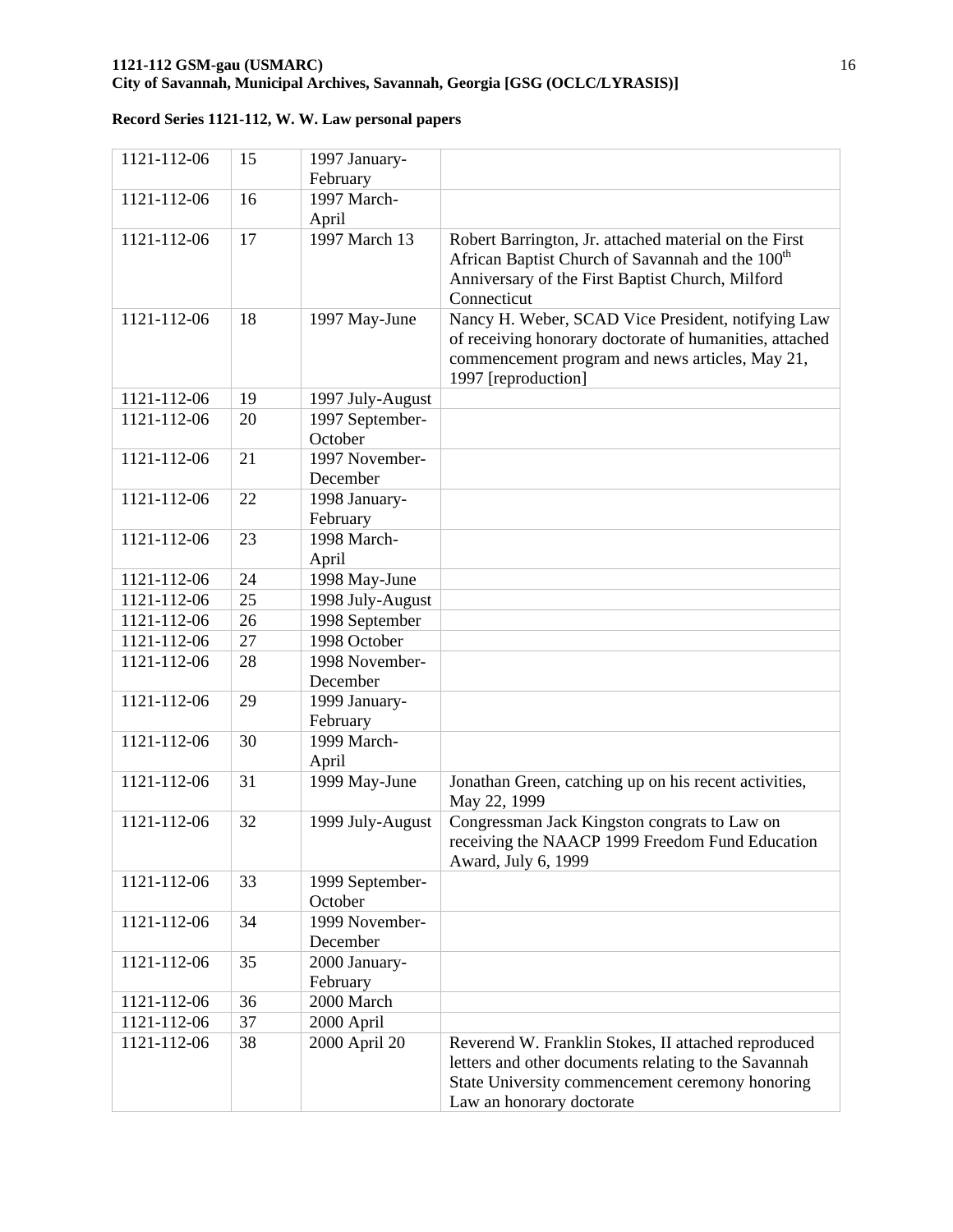| 1121-112-07 | $\mathbf{1}$   | 2000 May                   | Various correspondents congratulating Law on his<br>honorary doctorate from Savannah State University<br>including: John Berendt, H. Sol Clark, William<br>"Prince" McLemore, Dorothy Olson, etc.                                                                                                             |
|-------------|----------------|----------------------------|---------------------------------------------------------------------------------------------------------------------------------------------------------------------------------------------------------------------------------------------------------------------------------------------------------------|
| 1121-112-07 | $\overline{2}$ | 2000 June                  |                                                                                                                                                                                                                                                                                                               |
| 1121-112-07 | 3              | 2000 July-August           |                                                                                                                                                                                                                                                                                                               |
| 1121-112-07 | $\overline{4}$ | 2000 September-<br>October | Joseph H. Silver on Law as the recipient of the Black<br>Caucus Lifetime Achievement Award, October 9, 2000                                                                                                                                                                                                   |
| 1121-112-07 | 5              | 2000 November-<br>December | Loretta D. Heyward on Law's feature in the Savannah<br>State University Magazine, December 14, 2000                                                                                                                                                                                                           |
| 1121-112-07 | 6              | 2001 January-<br>February  | Bobby Lockett from the Savannah State University<br>Booster Club, on Law's scholarship fund gala,<br>February 3, 2001                                                                                                                                                                                         |
| 1121-112-07 | 7              | 2001 January 2             | Barbara W. Mason, attached greeting card and news<br>articles [damaged]                                                                                                                                                                                                                                       |
| 1121-112-07 | 8              | 2001 March-<br>April       | Deborah A. Jennings, Law selected to the Gate City<br>Bar Hall of Fame, April 12, 2001; Carlton E. Brown,<br>Savannah State University President on Law's<br>honorary doctorate and scholarship fund, April 30,<br>2001                                                                                       |
| 1121-112-07 | 9              | 2001 May-June              |                                                                                                                                                                                                                                                                                                               |
| 1121-112-07 | 10             | 2001 July-August           | Otis S. Johnson on Law speaking to the Savannah State<br>University Town and Gown Summer Youth Institute,<br>July 5, 2001; E. Craig Arcos, Boy Scouts of America<br>nominated Law as a hometown hero, July 5, 2001                                                                                            |
| 1121-112-07 | 11             | 2001 July 10               | Jimmy E. Carter, III, attached program for the church<br>dedication ceremony for Trinity Christian Methodist<br>Episcopal Church, Augusta, Georgia, July 1, 2001                                                                                                                                              |
| 1121-112-07 | 12             | 2001 September-<br>October | Judge John H. Ruffin, Jr., attached copy of remarks of<br>the Gate City Bar Hall of Fame ceremony on April 17,<br>2001, sent September 25, 2001                                                                                                                                                               |
| 1121-112-07 | 13             | 2001 November-<br>December |                                                                                                                                                                                                                                                                                                               |
| 1121-112-07 | 14             | 2002 January               | Mayor Floyd Adams, Jr., on Law's tour for the visit of<br>Haitian Americans, January 2002                                                                                                                                                                                                                     |
| 1121-112-07 | 15             | 2002 January 24            | Julia Marks Young, Georgia State University Special<br>Collections, on the popularity of Law's oral history<br>transcript for research, attached reproduced oral history<br>interview transcript for Law done by the Georgia<br>Government Documentation Project, recorded<br>November 16, 1990               |
| 1121-112-07 | 16             | 2002 February              | Judge John E. Morse, Jr. on Law's television interview<br>with WTOC, February 25, 2002; Alderman Tony<br>Thomas congratulating Law on receiving an unknown<br>award, February 19, 2002; Edna B. Jackson from Delta<br>Sigma Theta, on Law selected as the civil rights<br>Unsung Hero Award, February 1, 2002 |
| 1121-112-07 | 17             | 2002 March                 |                                                                                                                                                                                                                                                                                                               |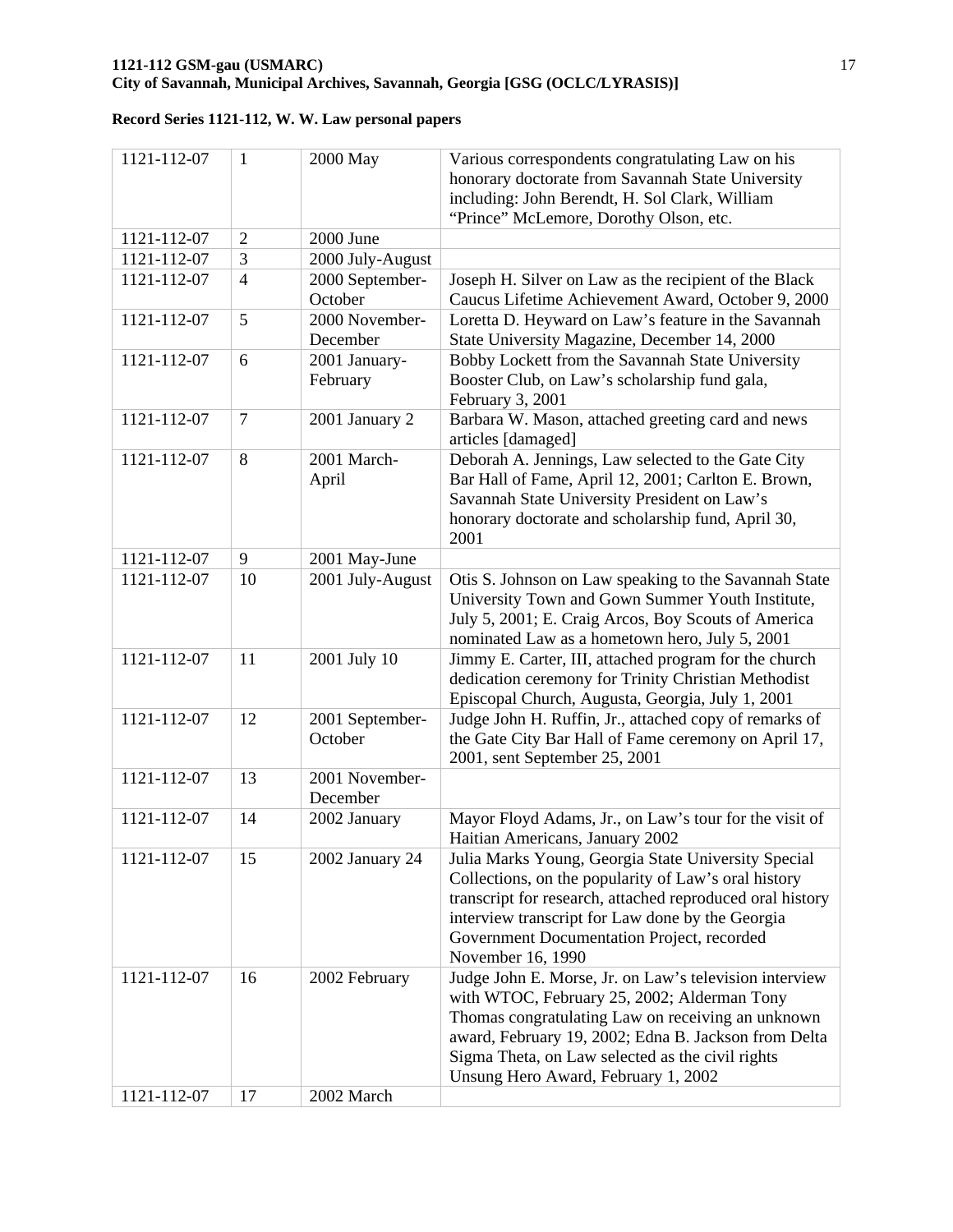### **1121-112 GSM-gau (USMARC)** 18 **City of Savannah, Municipal Archives, Savannah, Georgia [GSG (OCLC/LYRASIS)]**

| 1121-112-07 | 18 | 2002 April                  |                                                      |
|-------------|----|-----------------------------|------------------------------------------------------|
| 1121-112-07 | 19 | 2002 May                    |                                                      |
| 1121-112-07 | 20 | $2002$ June                 |                                                      |
| 1121-112-07 | 21 | 2002 July-                  | Correspondence sent to Law received after his death, |
|             |    | September; 2003             | replies were sent by his estate executer Remer       |
|             |    | January                     | Pendergraph informing correspondents of his death    |
| 1121-112-07 | 22 | 2002 August-                | Correspondence from W. W. Law's estate executor,     |
|             |    | 2003 April                  | Remer Pendergraph                                    |
| 1121-112-07 | 23 | No date $(1 \text{ of } 5)$ | Joseph Mydell; Secretary of State Max Cleland        |
|             |    |                             | handwritten note; Mary Helen Ray; Marion Greene;     |
|             |    |                             | Oliver Hunter; Sadie Steele; Bobby Hill              |
| 1121-112-07 | 24 | No date $(2 \text{ of } 5)$ | Charles Mikell; Bishop Murray; Virginia Mack; Tessie |
|             |    |                             | Law; Dr. Walter O. Evans                             |
| 1121-112-07 | 25 | No date $(3 \text{ of } 5)$ | Doris Roberts; Alfred Baker Lewis; Joseph Mydell;    |
|             |    |                             | Diane Harvey Johnson; Jesse Crumley; James Herndon   |
| 1121-112-07 | 26 | No date $(4 \text{ of } 5)$ | Evelyn Baker Dandy; Robert H. Franklin; Andy Byrne;  |
|             |    |                             | Jimmy Carter; Frederick Seabrook; Carl Hodges        |
| 1121-112-07 | 27 | No date $(5 \text{ of } 5)$ | Bishop Robert Murray attached various quotes and     |
|             |    |                             | articles                                             |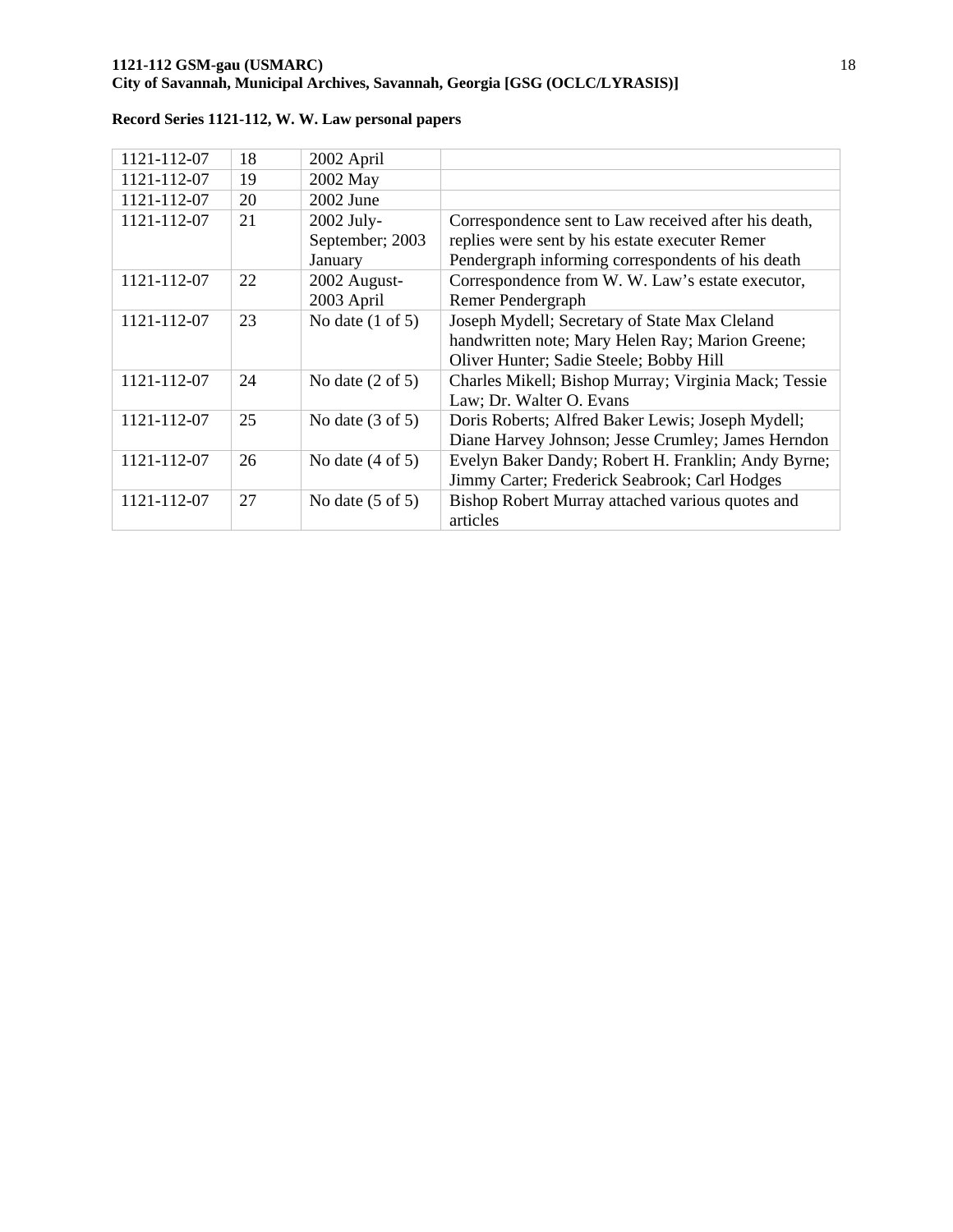# *Correspondence-Greeting Cards*

| <b>Box</b>  | Folder         | Date $(s)$                        | Notable correspondents and context:                                                                                                                                              |
|-------------|----------------|-----------------------------------|----------------------------------------------------------------------------------------------------------------------------------------------------------------------------------|
| 1121-112-08 | $\mathbf{1}$   | 1943 April-October                | Geneva, Tessie, and Dorothy Law                                                                                                                                                  |
| 1121-112-08 | 2              | 1943 December                     |                                                                                                                                                                                  |
| 1121-112-08 | 3              | 1944                              | Dorothy Law                                                                                                                                                                      |
| 1121-112-08 | $\overline{4}$ | 1948-1949                         |                                                                                                                                                                                  |
| 1121-112-08 | 5              | 1950-1951                         | Joe Orr and family, attached program for the<br>Great Emancipation Day sponsored by the<br>Ridgeland Branch of NAACP, Ridgeland, S.<br>C. on January 1, 1952, sent December 1951 |
| 1121-112-08 | 6              | 1952-1953                         | Langston Hughes; Ralph White; Ruby Hurley                                                                                                                                        |
| 1121-112-08 | $\overline{7}$ | 1955 December                     |                                                                                                                                                                                  |
| 1121-112-08 | 8              | 1956                              |                                                                                                                                                                                  |
| 1121-112-08 | 9              | 1957-1960                         |                                                                                                                                                                                  |
| 1121-112-08 | 10             | 1962 December $(1 \text{ of } 2)$ | Tessie Law; John S. Delaware; Rebecca and<br><b>Gloster Current</b>                                                                                                              |
| 1121-112-08 | 11             | 1962 December $(2 \text{ of } 2)$ |                                                                                                                                                                                  |
| 1121-112-08 | 12             | 1963-1969                         | Ruby Hurley and NAACP staff                                                                                                                                                      |
| 1121-112-08 | 13             | 1970 December                     | Irene H. Smith, National NAACP board                                                                                                                                             |
| 1121-112-08 | 14             | 1971                              |                                                                                                                                                                                  |
| 1121-112-08 | 15             | 1972                              | Mayor and Mrs. John P. Rousakis                                                                                                                                                  |
| 1121-112-08 | 16             | 1973 (1 of 2)                     | John S. Delaware family; WSOK Radio<br>Station; Commissioner W. E. Brown and<br>family; Dr. and Mrs. H. M. Collier, Jr.; Irene<br>H. Smith                                       |
| 1121-112-08 | 17             | 1973 (2 of 2)                     | Mayor and Mrs. John P. Rousakis; Bishop and<br>Mrs. Spottswood; Otis S. Johnson; Calvin and<br>Virginia J. Kiah                                                                  |
| 1121-112-08 | 18             | 1974                              |                                                                                                                                                                                  |
| 1121-112-08 | 19             | 1975 March-April                  | Condolences on Dorothy Law's passing                                                                                                                                             |
| 1121-112-08 | 20             | 1975 May (1 of 2)                 | Get well cards for Law and condolences on<br>Dorothy Law's passing; First African Baptist<br>Church Junior League                                                                |
| 1121-112-08 | 21             | 1975 May (2 of 2)                 | Alderman Roy Jackson and family; Benjamin<br>Polote and family; Reverend and Mrs.<br>Franklyn Stokes                                                                             |
| 1121-112-08 | 22             | 1975 June-December                |                                                                                                                                                                                  |
| 1121-112-08 | 23             | 1976 April-July                   |                                                                                                                                                                                  |
| 1121-112-08 | 24             | 1976 December                     | Eloria S. Gilbert                                                                                                                                                                |
| 1121-112-08 | 25             | 1977 January-May                  | Delaware family; First African Baptist Church,<br>Reverend Lawrence McKinney; Malcolm Bell                                                                                       |
| 1121-112-08 | 26             | 1977 October-December             |                                                                                                                                                                                  |
| 1121-112-08 | 27             | 1978 January-August               | Family of Deacon Charlie Brown                                                                                                                                                   |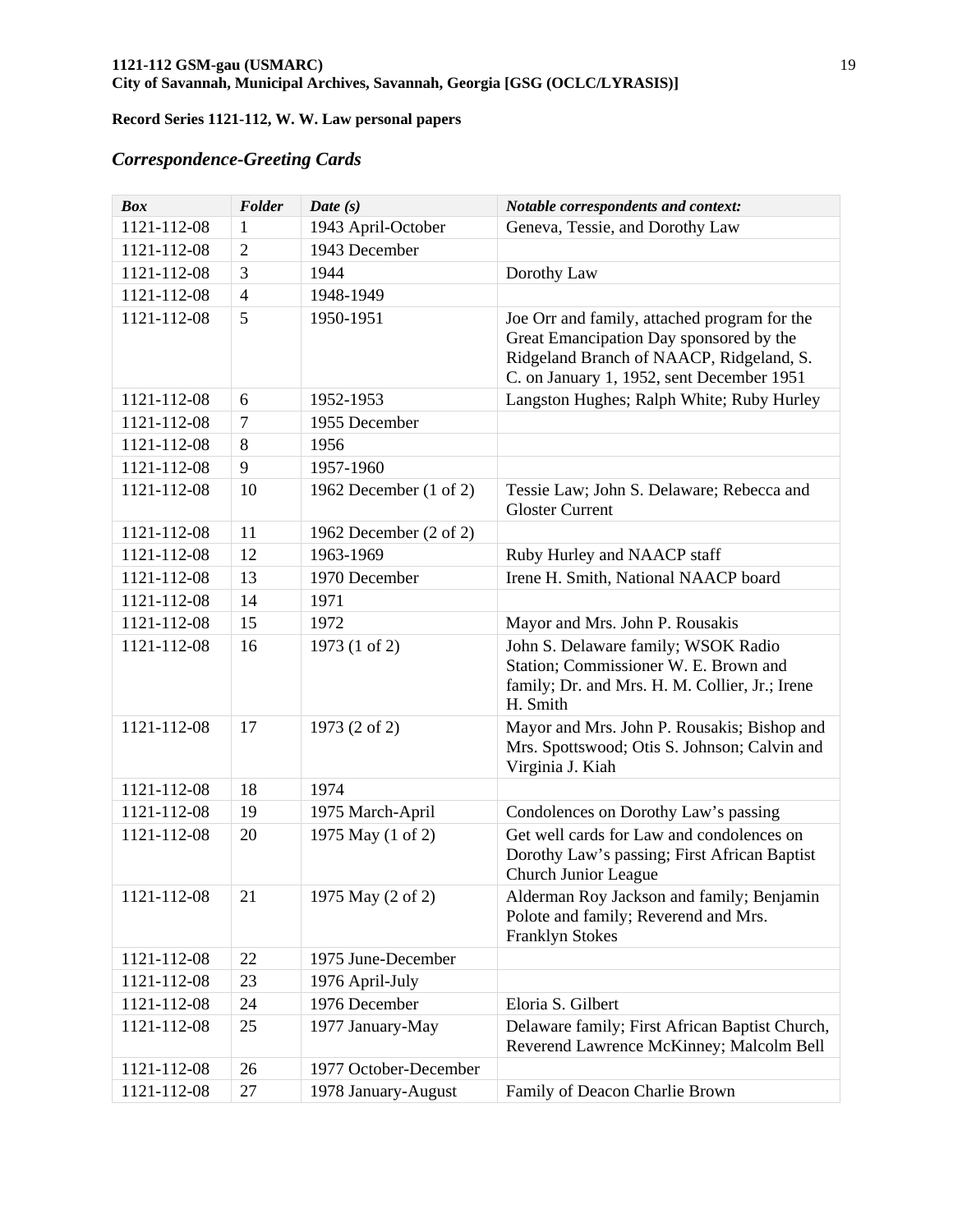| <b>Box</b>  | Folder         | Date $(s)$                        | Notable correspondents and context:                                                                                                                                                              |
|-------------|----------------|-----------------------------------|--------------------------------------------------------------------------------------------------------------------------------------------------------------------------------------------------|
| 1121-112-09 | $\mathbf{1}$   | 1978 December (1 of 3)            | Virginia Geraty; Mayor and Mrs. John P.<br>Rousakis                                                                                                                                              |
| 1121-112-09 | $\overline{2}$ | 1978 December $(2 \text{ of } 3)$ | R. W. Gadsden                                                                                                                                                                                    |
| 1121-112-09 | 3              | 1978 December (3 of 3)            | Joseph Mydell; Beatrice Coaxum; Alton<br>Sessions, attached pressed flower, December<br>5, 1978                                                                                                  |
| 1121-112-09 | 4              | 1979                              |                                                                                                                                                                                                  |
| 1121-112-09 | 5              | 1980                              | Earl and Ruby Shinhoster                                                                                                                                                                         |
| 1121-112-09 | 6              | 1981                              |                                                                                                                                                                                                  |
| 1121-112-09 | $\tau$         | 1982 January-October              |                                                                                                                                                                                                  |
| 1121-112-09 | 8              | 1982 December                     |                                                                                                                                                                                                  |
| 1121-112-09 | 9              | 1983 January-October              |                                                                                                                                                                                                  |
| 1121-112-09 | 10             | 1983 December                     | Alderman Otis Johnson                                                                                                                                                                            |
| 1121-112-09 | 11             | 1984                              |                                                                                                                                                                                                  |
| 1121-112-09 | 12             | 1985                              | E. T. Shinhoster; Yamacraw Reunion<br>Organization; Mical Whitaker                                                                                                                               |
| 1121-112-09 | 13             | 1986                              | Otis Johnson                                                                                                                                                                                     |
| 1121-112-09 | 14             | 1987 January-November             | Delaware family, attached program for Mutual<br>Benevolent Society's John S. Delaware<br>Tribute, February 16, 1975, sent August 16,<br>1987; Vinson McKenzie; Jonathan Green;<br>William Carter |
| 1121-112-09 | 15             | 1987 December                     | Richard K. Dozier; Otis Johnson; Malkia<br>Roberts; Mical Whitaker                                                                                                                               |
| 1121-112-09 | 16             | 1988 January-November             | Vinson McKenzie; Carroll Greene; Ron Daise;<br>Reatha Mae Gibbs Delaware and family                                                                                                              |
| 1121-112-09 | 17             | 1988 December                     | Gloster and Rebecca Current; Dr. Henry<br>Collier, Jr.; Ray and Teddie Ellis;                                                                                                                    |
| 1121-112-09 | 18             | 1989                              | Vinson McKenzie; Paula and Richard Rowan                                                                                                                                                         |
| 1121-112-10 | $\mathbf{1}$   | 1990 January-November             | William "Bill" Gilbert; Deacon Willie<br>Winters; Otis Johnson                                                                                                                                   |
| 1121-112-10 | 2              | 1990 December                     | Cornelia Bailey; Mary and Walter B.<br>Simmons; Eloria S. Gilbert; Savannah State<br>University President and Mrs. William E.<br>Gardner, Jr.                                                    |
| 1121-112-10 | 3              | 1991                              | Elmer Owens; William "Bill" Gilbert;<br>Gertrude Greene                                                                                                                                          |
| 1121-112-10 | $\overline{4}$ | 1992 January-November             | Ray Ellis; William "Bill" Gilbert; Billie Burn;<br>Jim Ford, birthday card with pressed flowers<br>on it, January 1992                                                                           |
| 1121-112-10 | 5              | 1992 December                     | Teddie and Ray Ellis; Cornelia Bailey; Otis<br>Johnson; William "Bill" Gilbert; Gloster and<br>Rebecca Current; Paula and Richard Rowan;<br><b>Malkia Roberts</b>                                |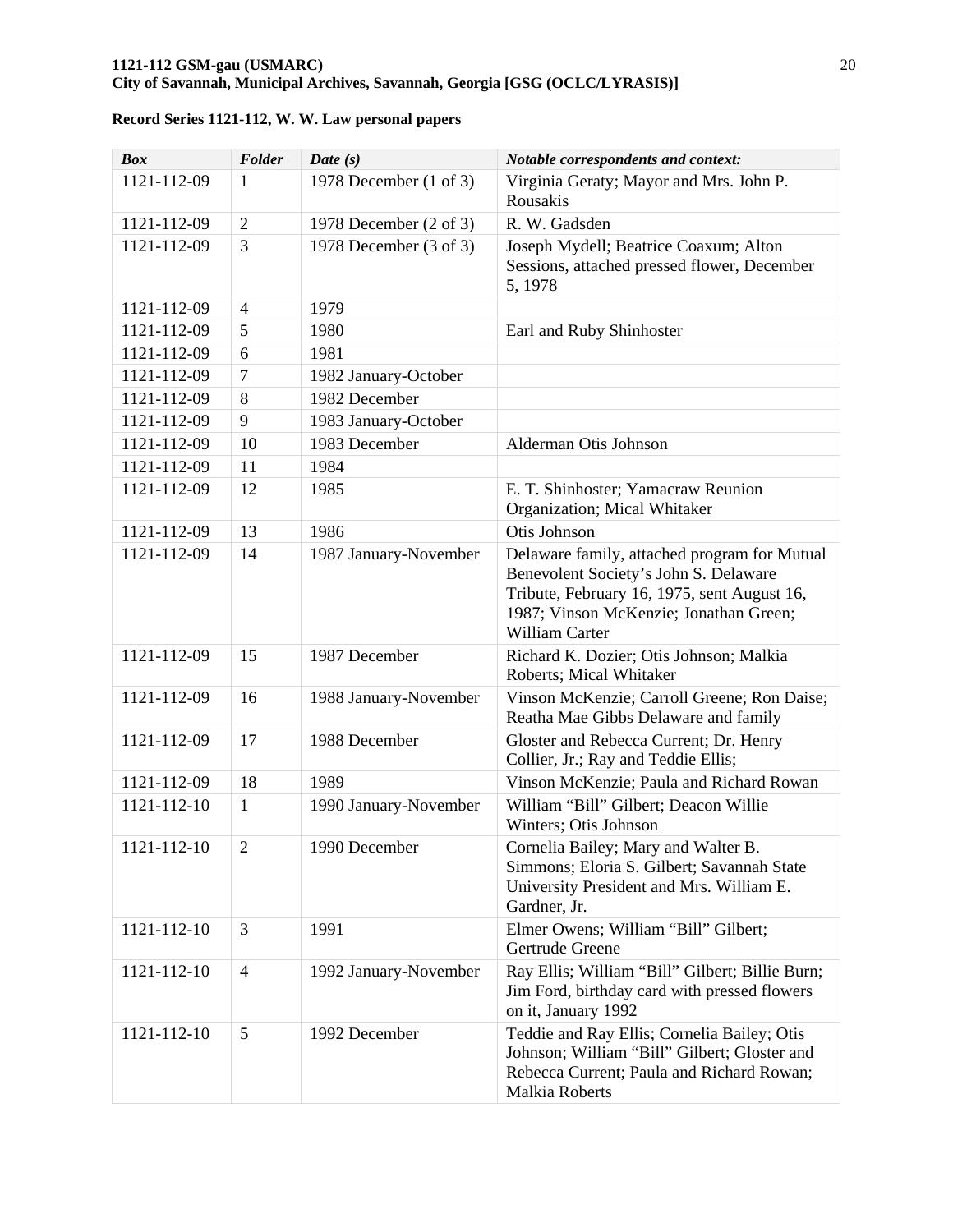| <b>Box</b>  | Folder         | Date $(s)$                                                                      | Notable correspondents and context:                                                                                                                                                                                     |
|-------------|----------------|---------------------------------------------------------------------------------|-------------------------------------------------------------------------------------------------------------------------------------------------------------------------------------------------------------------------|
| 1121-112-10 | 6              | 1993 January-April                                                              | Family of Robert W. Gadsden, Jr.                                                                                                                                                                                        |
| 1121-112-10 | 7              | 1993 May-July                                                                   |                                                                                                                                                                                                                         |
| 1121-112-10 | 8              | 1993 August-November                                                            | Family of the late Bowles C. Ford, Sr.; Eloria<br>S. Gilbert                                                                                                                                                            |
| 1121-112-10 | 9              | 1993 December                                                                   | Teddie and Ray Ellis; Amalia Amaki; Vinson<br>McKenzie; Paula and Richard Rowan; Eloria<br>Gilbert; Frank Callen Boys Club                                                                                              |
| 1121-112-10 | 10             | 1994 January (1 of 7)<br>Sympathy cards sent to<br>Law on Geneva Law's<br>death | Walter Evans; Frank Ingram, III; Mrs. Floyd<br>Adams, Sr.; Gloster B. Current; Sister Lottie<br>Banner and family                                                                                                       |
| 1121-112-10 | 11             | 1994 January (2 of 7)<br>Sympathy cards sent to<br>Law on Geneva Law's<br>death | Otis Johnson                                                                                                                                                                                                            |
| 1121-112-10 | 12             | 1994 January (3 of 7)<br>Sympathy cards sent to<br>Law on Geneva Law's<br>death | Luther E. Vann; Lou Rivers; Richard<br>Shinhoster                                                                                                                                                                       |
| 1121-112-10 | 13             | 1994 January (4 of 7)<br>Sympathy cards sent to<br>Law on Geneva Law's<br>death | Savannah Adult Day Care Center staff and<br>participants; Falcon Club of Atlanta; Virginia<br>Mack; Ray and Teddie Ellis                                                                                                |
| 1121-112-10 | 14             | 1994 January (5 of 7)<br>Sympathy cards sent to<br>Law on Geneva Law's<br>death | Armstrong State College Art and Music<br>Department Faculty; Carroll Greene; Judge<br>and Debbie Morse; Leopold Adler, II; West<br>Victory Drive Community Association                                                  |
| 1121-112-10 | 15             | 1994 January (6 of 7)<br>Sympathy cards sent to<br>Law on Geneva Law's<br>death | Cards from floral arrangements; Gertrude<br>Lark; Daughters of Elks; Malkia Roberts;<br>Lester B. Johnson; Savannah Area Chamber of<br>Commerce                                                                         |
| 1121-112-11 | $\mathbf{1}$   | 1994 January (7 of 7)<br>Sympathy cards sent to<br>Law on Geneva Law's<br>death | Carolyn Q. Coleman, from the Office of the<br>Governor of North Carolina; Mary Helen Ray,<br>on behalf of the Park and Tree Commission;<br>Emma and Lee Adler; Asbury United<br>Methodist Church; Matilda and Sol Clark |
| 1121-112-11 | $\overline{2}$ | 1994 February-December                                                          | Eloria Gilbert; William "Bill" Gilbert; Teddie<br>and Ray Ellis; Gloster B. Current; Paula and<br>Richard Rowan; Alvin Smith                                                                                            |
| 1121-112-11 | 3              | 1995 January-August                                                             | Malkia Roberts; Teddie Ellis; Eloria S. Gilbert;<br>William "Bill" Gilbert                                                                                                                                              |
| 1121-112-11 | 4              | 1995 September-<br>December                                                     | Jessie Guzman                                                                                                                                                                                                           |
| 1121-112-11 | 5              | 1996                                                                            | Otis Johnson                                                                                                                                                                                                            |

**Record Series 1121-112, W. W. Law personal papers**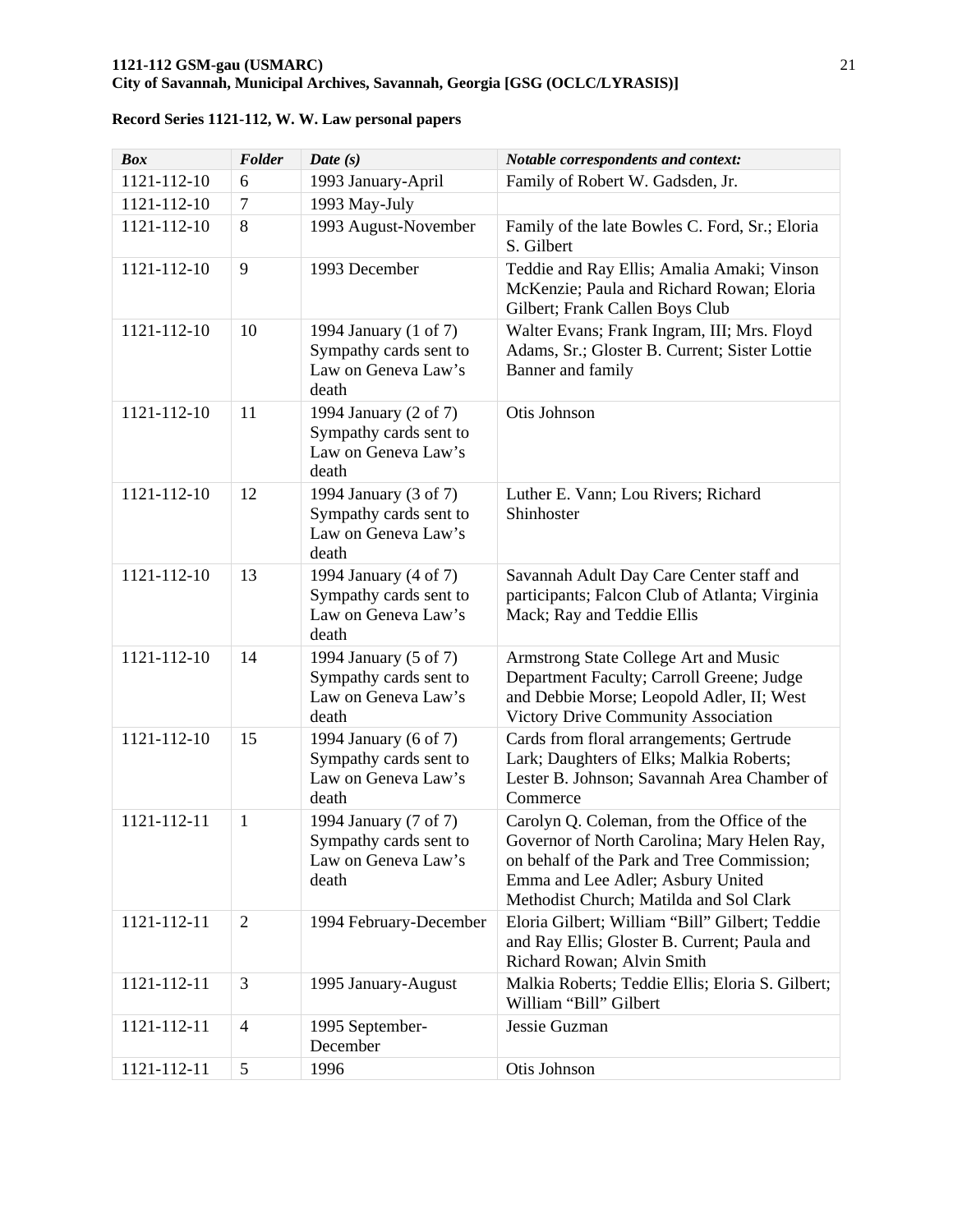| <b>Box</b>  | Folder         | Date $(s)$                        | Notable correspondents and context:                                                                                                                                                                                                  |
|-------------|----------------|-----------------------------------|--------------------------------------------------------------------------------------------------------------------------------------------------------------------------------------------------------------------------------------|
| 1121-112-11 | 6              | 1997                              | Betty and Milton Rahn; Daniel Wright, Jr.;<br>Rebecca S. Current, attached funeral program<br>for Gloster R. Current, Sr., July 8, 1997; Willie<br>L. Williams thank you card, attached Savannah<br>Police trading cards, March 1997 |
| 1121-112-11 | $\overline{7}$ | 1998 January-November             | Glover family, attached funeral program for<br>Roland Glover, Sr., January 24, 1998, sent<br>February 18, 1998; Sandy Campbell-Jackson;<br>Otis Johnson                                                                              |
| 1121-112-11 | 8              | 1998 December                     | Mical Whitaker; Casper L. Jordan; Teddie and<br>Ray Ellis                                                                                                                                                                            |
| 1121-112-11 | 9              | 1999 January-November             | Ralph M. Gilbert, Jr.; Jonathan Green; Eloria<br>Gilbert; William "Bill" Gilbert                                                                                                                                                     |
| 1121-112-11 | 10             | 1999 December                     | Alton Sessions, attached photograph of an<br>unidentified house, December 1999; Bishop<br><b>Robert Murray</b>                                                                                                                       |
| 1121-112-11 | 11             | 2000 January-April                |                                                                                                                                                                                                                                      |
| 1121-112-11 | 12             | 2000 May                          | Congratulatory cards on Law receiving<br>Savannah State University's honorary<br>doctorate, correspondents include: Emma and<br>Lee Adler; Commissioner Priscilla D. Thomas<br>and Nathaniel Thomas                                  |
| 1121-112-11 | 13             | 2000 June-November                | Otis Johnson; Sandra L. West; Elizabeth Lyon                                                                                                                                                                                         |
| 1121-112-11 | 14             | 2000 December                     | Remer Pendergraph and family; Eloria S.<br>Gilbert; Ralph M. Gilbert, Jr.                                                                                                                                                            |
| 1121-112-11 | 15             | 2001 January-May                  | Family of Malcolm Roderick Maclean;<br>Mozelle D. Clemmons; Eloria S. Gilbert;<br>George Shirley                                                                                                                                     |
| 1121-112-11 | 16             | 2001 June-July                    | Otis Johnson                                                                                                                                                                                                                         |
| 1121-112-11 | 17             | 2001 August-November              | Tony Thomas; Amos C. Brown; Lou Rivers;<br>George Morrison; Lisa Friedman, greeting<br>card with landscape photograph glued to the<br>front, titled "Heaven in Italy, August 2001,"<br>September 21, 2001                            |
| 1121-112-11 | 18             | 2001 December $(1 \text{ of } 2)$ | Bill and Alice Stubblefield; Elizabeth Lyon                                                                                                                                                                                          |
| 1121-112-11 | 19             | 2001 December $(2 \text{ of } 2)$ | Eloria S. Gilbert and family; Teddie and Ray<br>Ellis; Walter and Linda Evans; Whittington<br>Johnson and family; Carlton E. Brown,<br>President of SSU; Emma and Lee Adler;<br><b>Tessie Law</b>                                    |
| 1121-112-12 | $\mathbf{1}$   | 2002 January-May                  | Emma and Lee Adler; First Congregational<br>Church; Eloria S. Gilbert                                                                                                                                                                |
| 1121-112-12 | $\overline{c}$ | 2002 July-August                  | Cards sent to Law received after his passing,<br>replies from executor, Remer Pendergraph;<br>condolence cards sent to Law's family on his                                                                                           |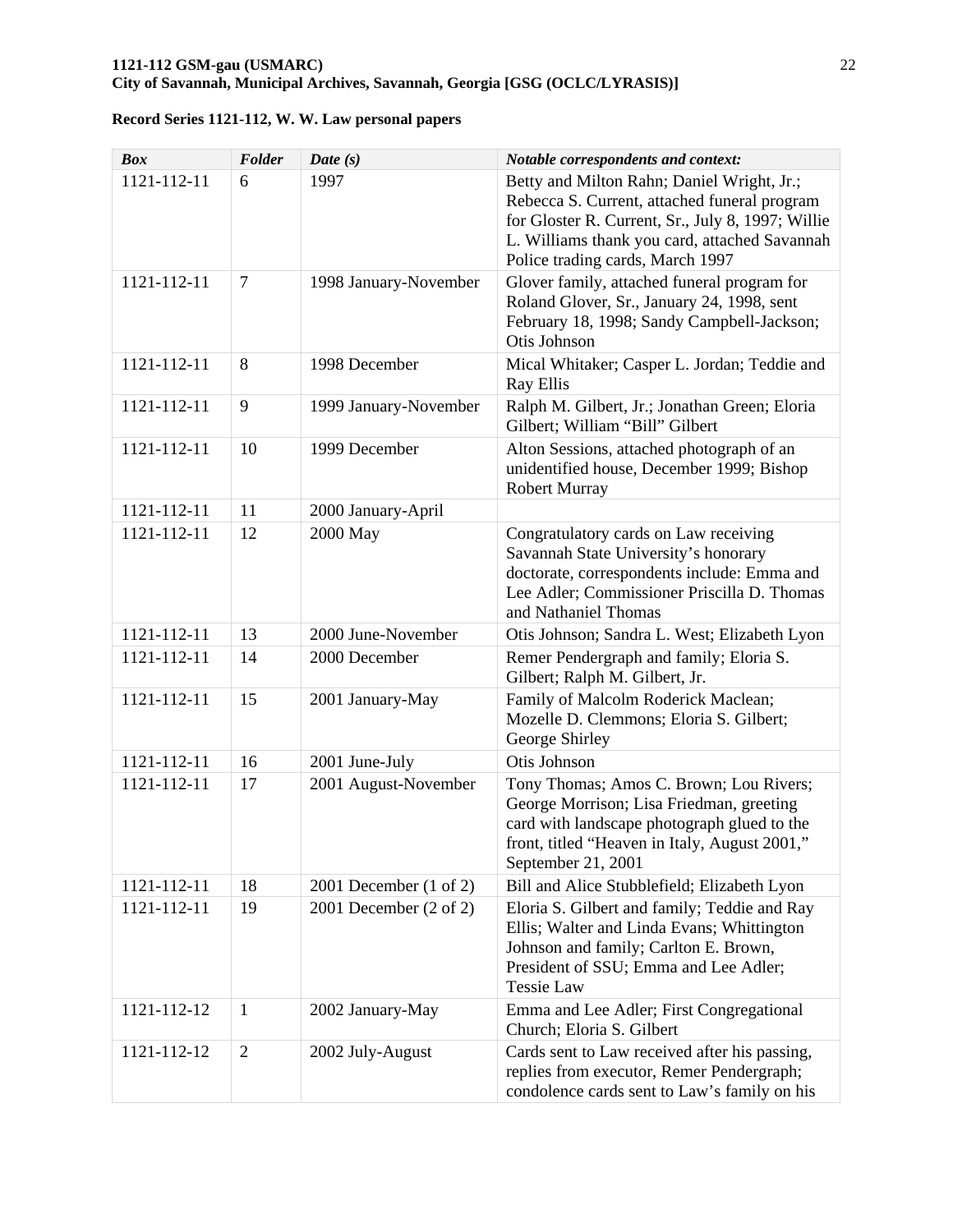| <b>Box</b>  | Folder         | Date $(s)$                                  | <b>Notable correspondents and context:</b>                                                                                                                                                                                     |
|-------------|----------------|---------------------------------------------|--------------------------------------------------------------------------------------------------------------------------------------------------------------------------------------------------------------------------------|
|             |                |                                             | passing, correspondents include:<br>Commissioner Priscilla D. Thomas and family;<br>Sadie and Alan Beale                                                                                                                       |
| 1121-112-12 | 3              | 2002 December-2003<br>January               | Holiday cards received after Law's death,<br>replies from Law's estate executor Remer<br>Pendergraph; Alvin Smith                                                                                                              |
| 1121-112-12 | $\overline{4}$ | No date $(1 \text{ of } 10)$                | George Morrison; Diane Harvey Johnson;<br>Vinson McKenzie; Judge and Mrs. H. Sol<br>Clark; Mayor and Mrs. John P. Rousakis;<br>Virginia Mack                                                                                   |
| 1121-112-12 | 5              | No date $(2 \text{ of } 10)$                | Kiah Museum, Virginia and Calvin Kiah<br>holiday greeting card, polaroid photograph of<br>museum taped to front of card; State<br>Representative Bobby Hill with personal<br>message to Law; Tessie Law; Emma and Lee<br>Adler |
| 1121-112-12 | 6              | No date $(3 \text{ of } 10)$                | Bradley and Minnie Seabrook; Secretary of<br>Treasury and Mrs. Charles Dunbar Sherman;<br>Esther Garrison; Museum of African American<br>History                                                                               |
| 1121-112-12 | $\overline{7}$ | No date $(4 \text{ of } 10)$                | Henry Collier, Jr.; Walter B. Simmons;<br>Virginia Mack; Reverend J. Q. Adams; Diane<br>Harvey Johnson                                                                                                                         |
| 1121-112-12 | 8              | No date $(5 \text{ of } 10)$                | Geneva Law; Deacon Moses Robinson of First<br>Bryan Baptist Church; Elizabeth Lyon;<br>Mettella W. Maree; Curtis and Connie Cooper                                                                                             |
| 1121-112-12 | 9              | No date $(6 \text{ of } 10)$                | North Carolina Conference of State NAACP<br>Branches; Gaye Hewitt                                                                                                                                                              |
| 1121-112-12 | 10             | No date $(7 \text{ of } 10)$                | Geneva Law                                                                                                                                                                                                                     |
| 1121-112-12 | 11             | No date $(8 \text{ of } 10)$                | Paula Wallace; Penn Community Services,<br>Inc.; Ingrid Saunders Jones, Coca Cola;<br>Mettella W. Maree; Thomas H. Hines; Sister<br>Julian                                                                                     |
| 1121-112-12 | 12             | No date $(9 \text{ of } 10)$                | Members of Elite Temple #71; Walter Evans;<br>Ben Tucker, WSOK; Representative and Mrs.<br>Bobby Hill; Virginia Mack                                                                                                           |
| 1121-112-12 | 13             | No date $(10$ of $10)$                      | Virginia Mack; O. J. Wiles and Company                                                                                                                                                                                         |
| 1121-112-12 | 14             | No date and undescribed<br>- general        |                                                                                                                                                                                                                                |
| 1121-112-12 | 15             | No date and undescribed<br>- birthday cards |                                                                                                                                                                                                                                |
| 1121-112-12 | 16             | No date and undescribed<br>- blank cards    | Illustrations of historic Savannah buildings                                                                                                                                                                                   |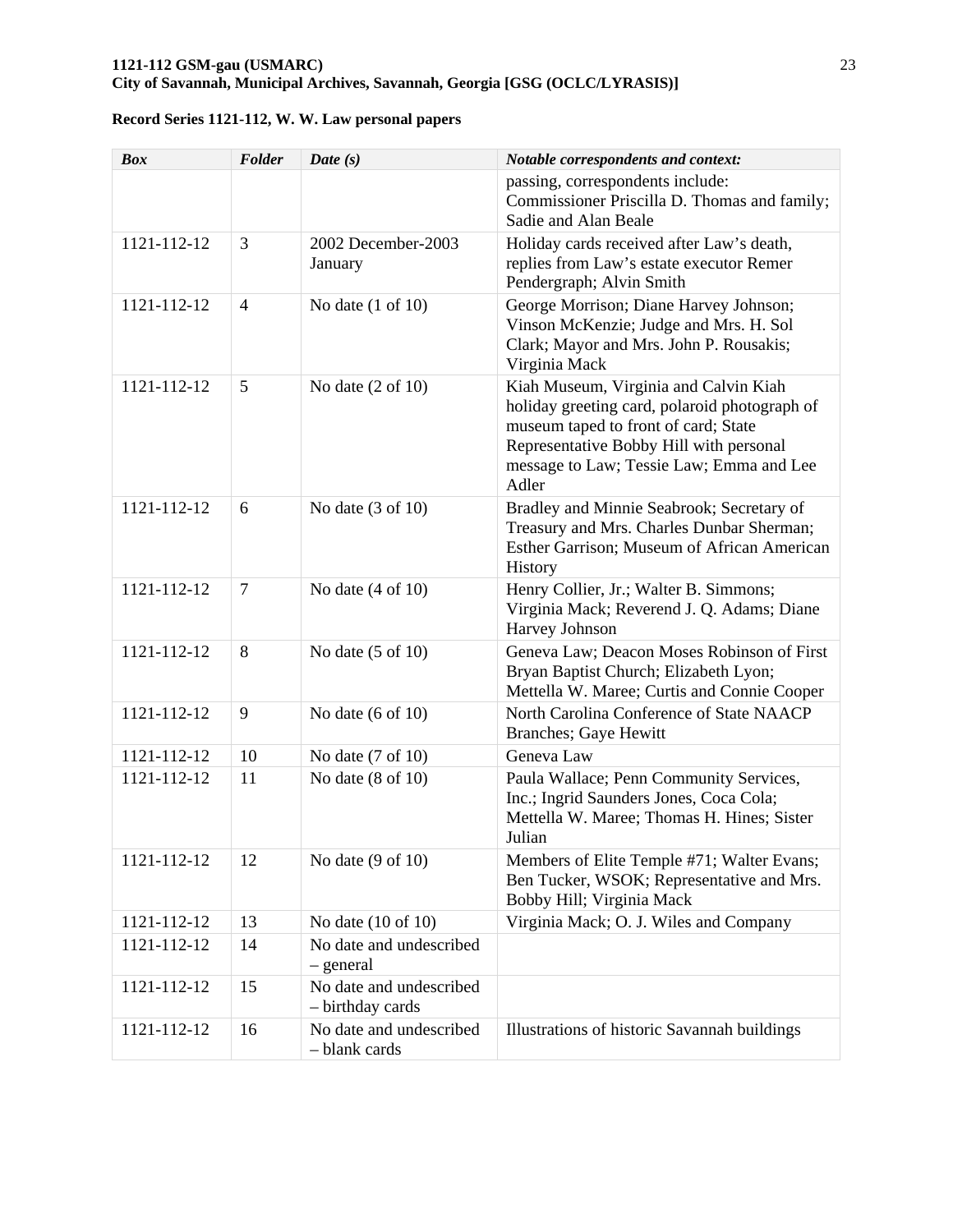### **1121-112 GSM-gau (USMARC)** 24 **City of Savannah, Municipal Archives, Savannah, Georgia [GSG (OCLC/LYRASIS)]**

| <b>Box</b>  | Folder | Date $(s)$                                                 | Notable correspondents and context: |
|-------------|--------|------------------------------------------------------------|-------------------------------------|
| 1121-112-12 | 17     | No date and undescribed<br>$-$ Christmas cards (1 of<br>2) |                                     |
| 1121-112-12 | 18     | No date and undescribed<br>$-$ Christmas cards (2 of<br>2) |                                     |
| 1121-112-12 | 19     | No date and undescribed<br>- get well cards                |                                     |
| 1121-112-13 |        | No date and undescribed<br>- sympathy cards                |                                     |

|  | Record Series 1121-112, W. W. Law personal papers |  |  |  |
|--|---------------------------------------------------|--|--|--|
|  |                                                   |  |  |  |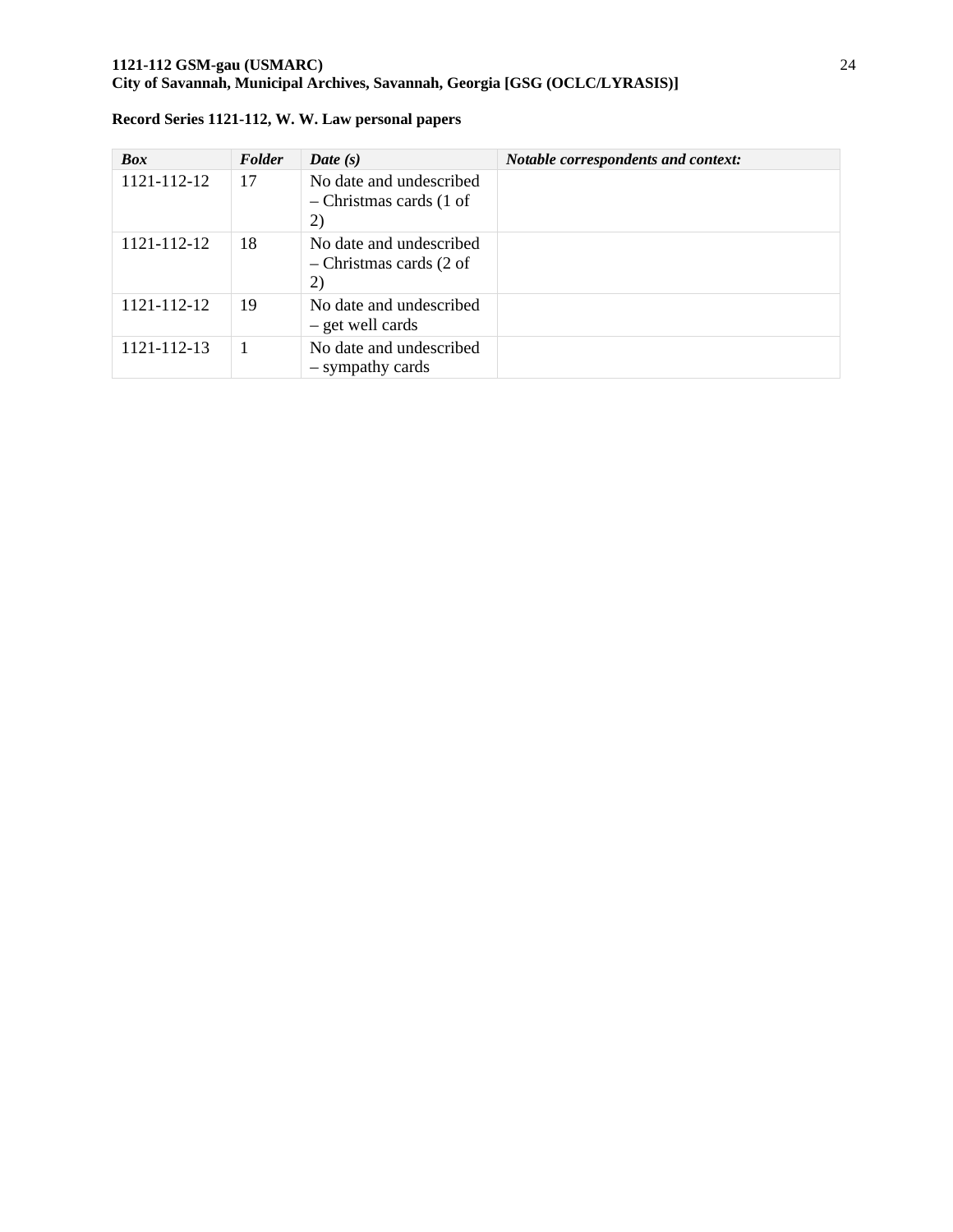### **1121-112 GSM-gau (USMARC)** 25 **City of Savannah, Municipal Archives, Savannah, Georgia [GSG (OCLC/LYRASIS)]**

## **Record Series 1121-112, W. W. Law personal papers**

# *Correspondence-Postcards*

| <b>Box</b>  | Folder         | Date (s)/Subjects           | <b>Notable Correspondents:</b> |
|-------------|----------------|-----------------------------|--------------------------------|
| 1121-112-13 | 2              | 1933, 1943-1946, 1948       | Tessie Law                     |
| 1121-112-13 | 3              | 1950-1957                   | <b>Langston Hughes</b>         |
| 1121-112-13 | $\overline{4}$ | 1960-1961, 1965-1969        |                                |
| 1121-112-13 | 5              | 1970-1979                   |                                |
| 1121-112-13 | 6              | 1980-1989                   |                                |
| 1121-112-13 | 7              | 1991-1995, 1997, 1999       |                                |
| 1121-112-13 | 8              | 2000-2001                   |                                |
| 1121-112-13 | 9              | $no$ date – general         |                                |
| 1121-112-13 | 10             | no date – Georgia           |                                |
| 1121-112-13 | 11             | no date – Savannah, Georgia |                                |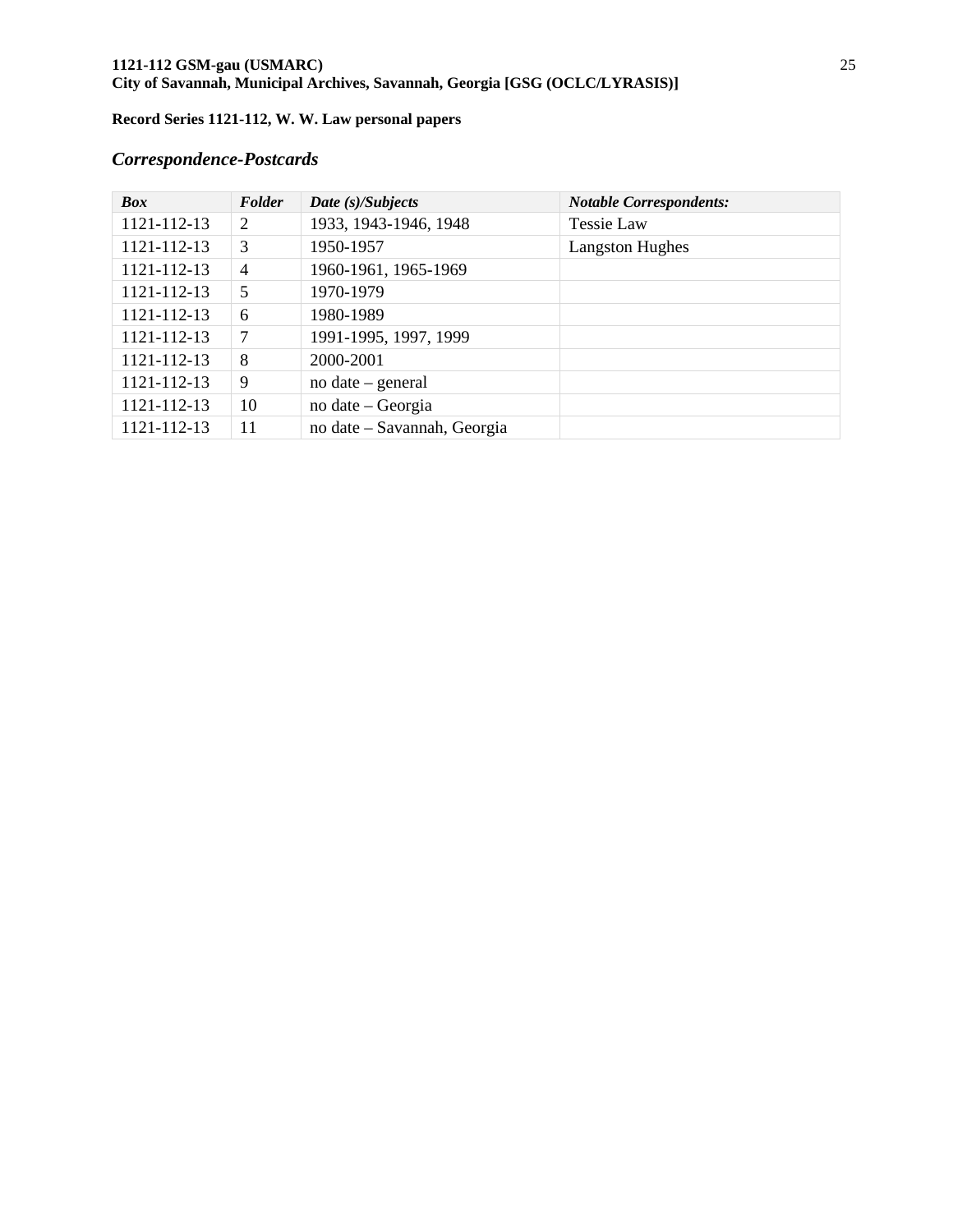### *Correspondence [RESTRICTED]*

*To protect the privacy of living individuals, the restricted correspondence in this sub-series will not be made available until July 29, 2077, seventy-five (75) years after the death of W. W. Law [O.C.G.A. 50-18-72(a)(13)]. Consult the archivist for more information.* 

| <b>Box</b>  | Folder | Date $(s)$                | <b>Notes</b>                                |
|-------------|--------|---------------------------|---------------------------------------------|
| 1121-112-13 | 12     | RESTRICTED 1950-1959      | <b>RESTRICTED:</b> Contains personal        |
|             |        |                           | information                                 |
| 1121-112-13 | 13     | RESTRICTED 1962-1969      | <b>RESTRICTED:</b> Contains personal        |
|             |        |                           | information                                 |
| 1121-112-13 | 14     | RESTRICTED 1970-1978      | <b>RESTRICTED:</b> Contains personal        |
|             |        |                           | information                                 |
|             |        |                           | <b>RESTRICTED:</b> Contains personal        |
| 1121-112-13 | 15     | <b>RESTRICTED 1979</b>    | information                                 |
|             |        |                           | <b>RESTRICTED:</b> Contains personal        |
| 1121-112-13 | 16     | <b>RESTIRCTED 1980</b>    | information                                 |
|             |        |                           | <b>RESTRICTED:</b> Contains personal        |
| 1121-112-13 | 17     | <b>RESTRICTED 1981</b>    | information                                 |
|             |        |                           | <b>RESTRICTED:</b> Contains personal        |
| 1121-112-13 | 18     | RESTRICTED 1982-1989      | information                                 |
|             |        |                           | <b>RESTRICTED:</b> Contains personal        |
| 1121-112-13 | 19     | RESTRICTED 1991-1998      | information                                 |
|             |        | <b>RESTRICTED 2002</b>    | <b>RESTRICTED: Contains Social Security</b> |
| 1121-112-13 | 20     | September 20              | numbers                                     |
|             |        |                           | <b>RESTRICTED:</b> Contains personal        |
| 1121-112-13 | 21     | <b>RESTRICTED</b> no date | information                                 |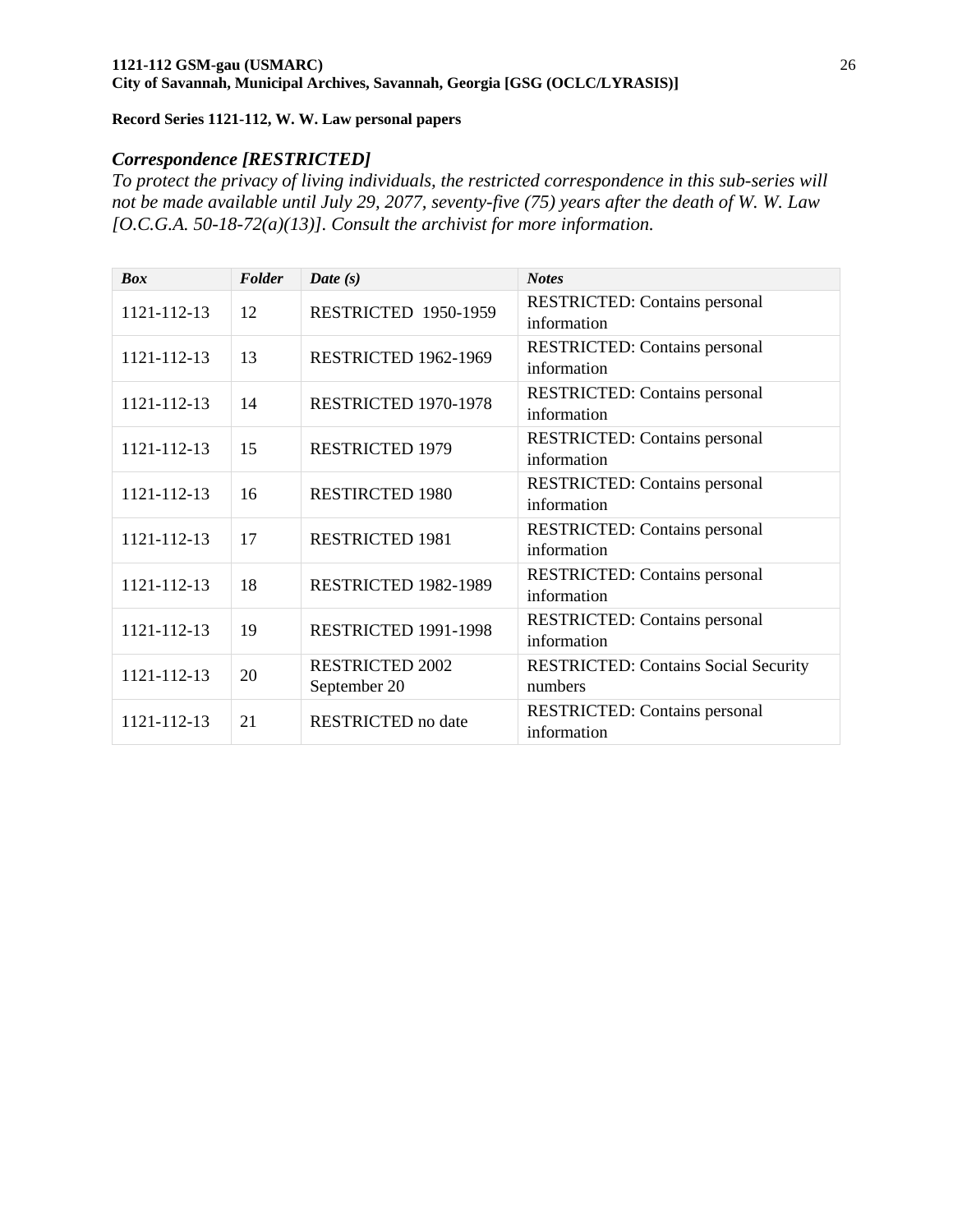### **1121-112 GSM-gau (USMARC)** 27 **City of Savannah, Municipal Archives, Savannah, Georgia [GSG (OCLC/LYRASIS)]**

### **Record Series 1121-112, W. W. Law personal papers**

| $Sub-series$ #: | 1121-112.2                                                                        |
|-----------------|-----------------------------------------------------------------------------------|
| Name:           | W. W. Law personal papers – Civic Involvement papers                              |
| Dates:          | 1921, 1933-2002, no date                                                          |
| Extent/Size:    | 7 records cartons, 1 oversized box, 1 oversized folder, 1 rolled item (8.45 cubic |
|                 | feet)                                                                             |

### *Scope and Content:*

Sub-series 1121-112.2, W. W. Law personal papers – Civic Involvement papers (1921, 1933- 2002, no date) includes records Law created or compiled while participating in various organizations, committees, commissions, and boards. Law either volunteered for general membership or as an officer, or was elected to a position of leadership by the organization. Law was involved with organizations related to historic preservation, music, politics, society, youth involvement, school alumni relations and workers' rights. The most extensive records are from Law's youth, regarding his involvement in the Boy Scouts of America and the Young Men's Christian Association (YMCA), in which Law was both a member and leader. Records of note in this sub-series are the extensive correspondence from Law's presidency of the YMCA's Southwide Young Men's Annual Assembly from 1946-1948, including a letter from Law with an attached report on the YMCA West Broad Street branch constitution, August 6, 1946.

### *System of Arrangement and Ordering:*

Sub-series 1121-112.2, W. W. Law personal papers – Civic Involvement papers (1921, 1933- 2002, no date) is arranged alphabetically by organization.

| <b>Box</b>  | Folder         | <b>Organization and Contents [archivist notes]</b>                                                                                                  |
|-------------|----------------|-----------------------------------------------------------------------------------------------------------------------------------------------------|
|             |                | <b>Advisory Council on Downtown Economic Development</b>                                                                                            |
| 1121-112-14 | 1              | Agendas and minutes, 1980                                                                                                                           |
| 1121-112-14 | 2              | Agendas and minutes, 1981                                                                                                                           |
| 1121-112-14 | 3              | Broughton Street Implementation Program, November 1984                                                                                              |
| 1121-112-14 | $\overline{4}$ | Comments on the Downtown Economic Market Analysis and Development<br>Plan Preliminary Draft, April 1981                                             |
| 1121-112-14 | 5              | Downtown Economic Market Analysis and Development Plan Preliminary<br>Draft, April 1981                                                             |
| 1121-112-14 | 6              | Meeting notices, 1980-1981                                                                                                                          |
| 1121-112-14 | 7              | Memos, 1980-1981                                                                                                                                    |
| 1121-112-14 | 8              | Alfred E. Beach High National Alumni Association, Inc., 1998, no date                                                                               |
| 1121-112-14 | 9              | Classes of 1938 and 1939 reunions, 1987-1989                                                                                                        |
| 1121-112-14 | 10             | Classes of 1949 and 1950 reunions, 1996, no date [Law honored]                                                                                      |
| 1121-112-14 | 11             | Correspondence, 1997-2000 [Willie T. Williams, Jr., President, attached<br>certificates for Law as a lifetime and charter member, October 11, 1997] |
| 1121-112-14 | 12             | Who's Who Among Beach Alumni in America Induction ceremony,<br>November 13, 1998 (1 of 2) [Law inducted]                                            |

### *Inventory:*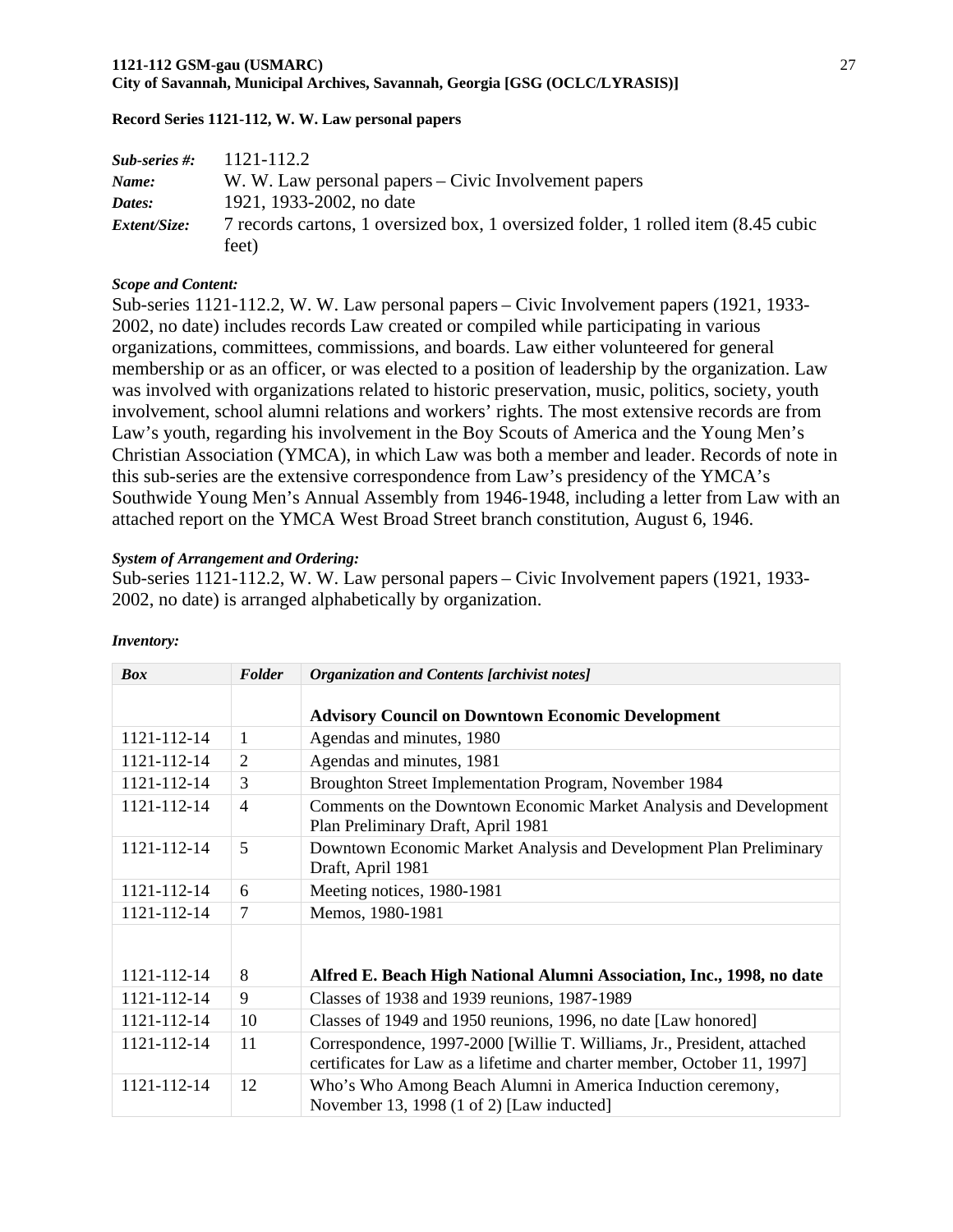| <b>Box</b>   | Folder         | <b>Organization and Contents [archivist notes]</b>                                                                                               |
|--------------|----------------|--------------------------------------------------------------------------------------------------------------------------------------------------|
| 1121-112-14  | 13             | Who's Who Among Beach Alumni in America Induction ceremony,                                                                                      |
|              |                | November 13, 1998 (2 of 2) [Law inducted]                                                                                                        |
|              |                |                                                                                                                                                  |
| 1121-112-14  | 14             | American Association of Retired Persons (AARP) 1990, 1999, no date                                                                               |
|              |                |                                                                                                                                                  |
|              |                | American Legion William P. Jordan Post #500                                                                                                      |
| 1121-112-14  | 15             | Constitution draft, no date                                                                                                                      |
| 1121-112-14  | 16             | Correspondence, 1948-1952, 2000-2001                                                                                                             |
| 1121-112-14  | 17             | Events, 1950, 1967, 2000, no date                                                                                                                |
| 1121-112-14  | 18             | History, no date                                                                                                                                 |
| 1121-112-14  | 19             | Members and officers, 1949, no date                                                                                                              |
| 1121-112-14  | 20             | National pamphlets and brochures, 1948-1952                                                                                                      |
| 1121-112-39  | 3              | National promotional posters, 1949-1950, no date [oversized]                                                                                     |
| 1121-112-14  | 21             | Notes, no date                                                                                                                                   |
|              |                |                                                                                                                                                  |
|              |                |                                                                                                                                                  |
|              |                | <b>Boy Scouts of America</b>                                                                                                                     |
| Rolled Item  |                | The American National Red Cross First Aid Instruction Chart, 1933-1939                                                                           |
| #1121-112-44 |                | [oversized rolled item]                                                                                                                          |
| 1121-112-14  | 22             | Brochures, 1956, 1972                                                                                                                            |
| 1121-112-14  | 23             | Coastal Empire Council, 1957, 1968, no date                                                                                                      |
| 1121-112-14  | 24             | Events, 1946, 1955-1959, 1967, 1970, no date                                                                                                     |
| 1121-112-14  | 25             | Financials, 1951, 1959-1960                                                                                                                      |
| 1121-112-14  | 26             | "Songs of Old Troop 48," compiled by life scout W. W. Law, March<br>21, 1944                                                                     |
| 1121-112-14  | 27             | Troop 48 documents, 1935-1947 [Charter for Cub Pack #48,<br>Cubmaster, Law, 1947; Charter of Cub Pack #48, Cubmaster, J. W.<br>Washington, 1942] |
| 1121-112-14  | 28             | Troops, 1957-1958, no date                                                                                                                       |
| 1121-112-14  | 29             | Commissioner's Training Course Notebook, no date                                                                                                 |
| 1121-112-14  | 30             | Correspondence, 1946-1970, 2000-2002                                                                                                             |
| 1121-112-14  | 31             | Events, 1948, no date                                                                                                                            |
| 1121-112-14  | 32             | Forms, no date                                                                                                                                   |
| 1121-112-39  | $\overline{4}$ | Geology Kit for Scoutmasters, no date [oversized]                                                                                                |
| 1121-112-15  | $\mathbf{1}$   | Guides to performing ceremonies and other events, 1947-1948, 1957                                                                                |
| 1121-112-15  | $\mathbf{2}$   | Health and safety brochures, 1941-1945, 1958                                                                                                     |
| 1121-112-15  | 3              | How-to brochures and guides, 1950-1957, no date                                                                                                  |
| 1121-112-15  | 4              | Members, 1951, no date                                                                                                                           |
| 1121-112-15  | 5              | Notes, no date                                                                                                                                   |
| 1121-112-39  | 5              | Pack program suggestions for leaders, 1946-1947, 1957-1958 [oversized]                                                                           |
| 1121-112-15  | 6              | Scouting fair, Devon, Pennsylvania, October 19-20, 1951                                                                                          |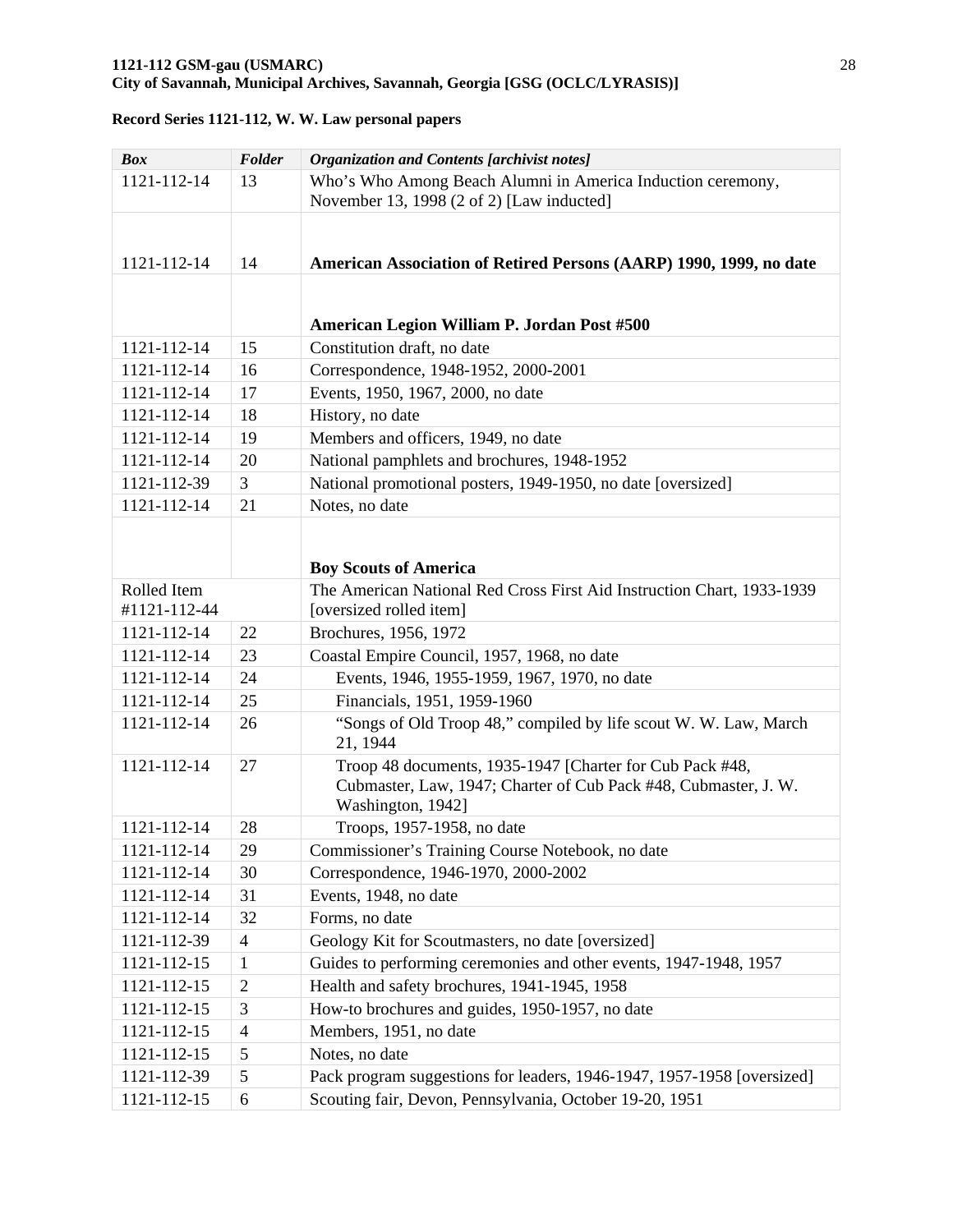| <b>Box</b>  | Folder | <b>Organization and Contents [archivist notes]</b>                                                                                                                                   |
|-------------|--------|--------------------------------------------------------------------------------------------------------------------------------------------------------------------------------------|
| 1121-112-15 | $\tau$ | Songs, no date                                                                                                                                                                       |
| 1121-112-15 | 8      | Training brochures, no date                                                                                                                                                          |
| 1121-112-15 | 9      | Troop recruiting planning packet, no date                                                                                                                                            |
| 1121-112-15 | 10     | Uniform brochures, 1957, 1967-1968                                                                                                                                                   |
| 1121-112-15 | 11     | W. W. Law membership documents, 1943-1965, no date [Law's certificate<br>to be a Boy Scout leader, December 31, 1955]                                                                |
| 1121-112-15 | 12     | Chatham-Savannah Citizen Advocacy, Inc., 1989-1999                                                                                                                                   |
| 1121-112-15 | 13     | <b>Chatham County Commission on the Bicentennial of the United States</b><br>Constitution, 1987-1988 [official certificate of Law's appointment to the<br>commission, March 5, 1987] |
|             |        |                                                                                                                                                                                      |
| 1121-112-15 | 14     | City of Savannah committees, 1993, 1996                                                                                                                                              |
|             |        |                                                                                                                                                                                      |
| 1121-112-15 |        |                                                                                                                                                                                      |
|             | 15     | <b>Clean Community Advisory Council, 1979-1980</b>                                                                                                                                   |
|             |        |                                                                                                                                                                                      |
|             |        | <b>Coastal Area Planning and Development Commission Advisory</b><br><b>Council on Historic Preservation</b>                                                                          |
| 1121-112-15 | 16     | Events, 1983, 1985                                                                                                                                                                   |
| 1121-112-15 | 17     | Historic Tourism Subcommittee, 1974-1975                                                                                                                                             |
| 1121-112-15 | 18     | Historic Tourism Subcommittee, "Historical Profile of United States<br>Highway 17, Coastal Georgia, Development Study," by Wilbur Smith and<br>Associates, November 1974             |
| 1121-112-39 | 6      | Historic Tourism Subcommittee memos and maps of Chatham County<br>historic sites, February-August 1975 [oversized]                                                                   |
| 1121-112-15 | 19     | Meeting minutes, 1981-1982, 1984                                                                                                                                                     |
| 1121-112-15 | 20     | Meeting notices, 1981-1983                                                                                                                                                           |
| 1121-112-15 | 21     | Meeting notices, 1984-1987                                                                                                                                                           |
| 1121-112-15 | 22     | Memos, 1976, 1981-1982                                                                                                                                                               |
| 1121-112-15 | 23     | Memos, 1983-1986                                                                                                                                                                     |
|             |        | <b>Coastal Heritage Society</b>                                                                                                                                                      |
| 1121-112-15 | 24     | Memos, 1979-1996, 2001, no date                                                                                                                                                      |
| 1121-112-15 | 25     | W. W. Law's membership renewals, 1978-1986, 1994, no date                                                                                                                            |
| 1121-112-15 | 26     | World War II Commemorative Committee, 1993-1995                                                                                                                                      |
| 1121-112-15 | 27     | Downtown Neighborhood Association, 1981, 1983-1984, 1992                                                                                                                             |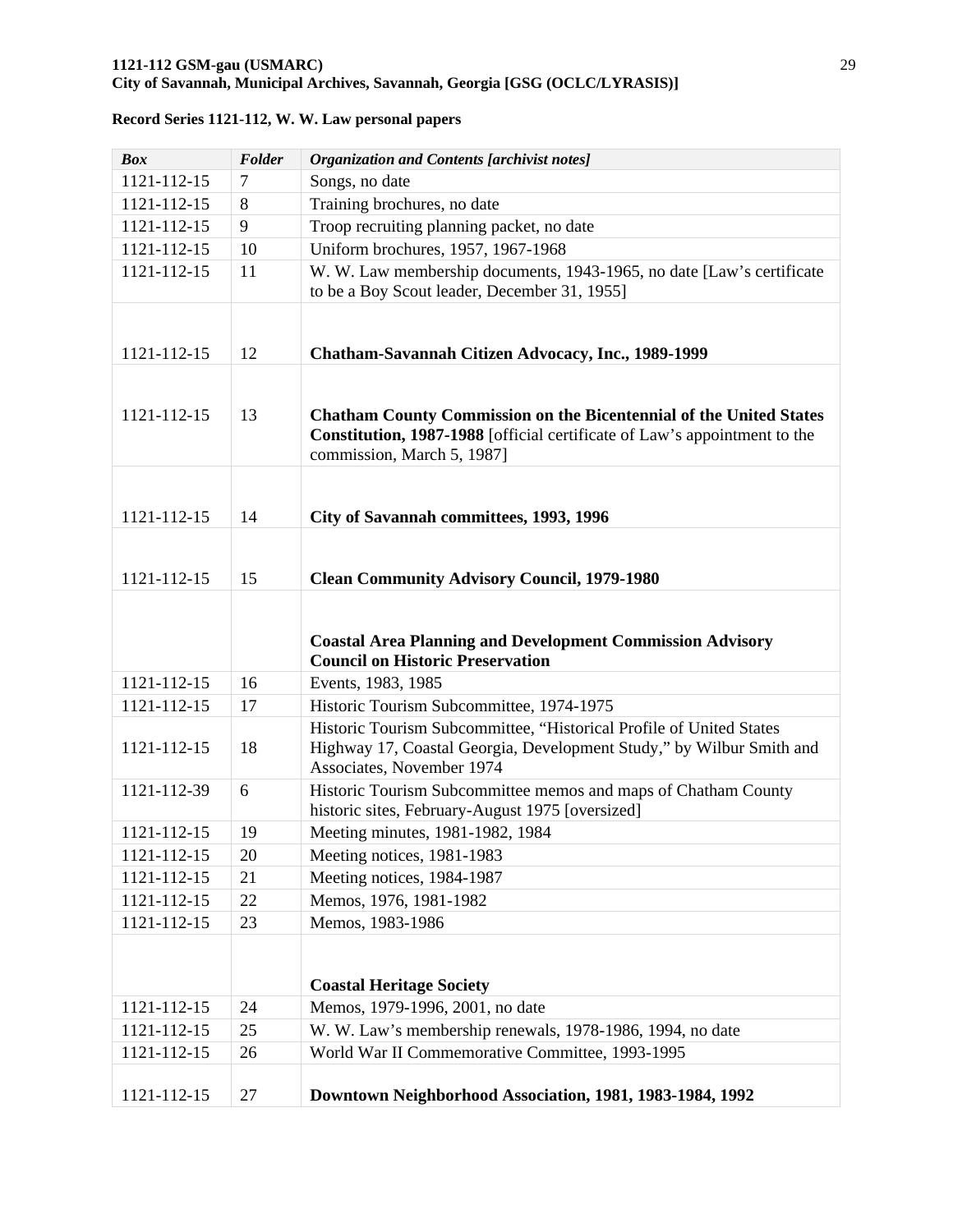# **1121-112 GSM-gau (USMARC)** 30

## **City of Savannah, Municipal Archives, Savannah, Georgia [GSG (OCLC/LYRASIS)]**

| <b>Box</b>  | Folder         | <b>Organization and Contents [archivist notes]</b>                                                                                                                              |
|-------------|----------------|---------------------------------------------------------------------------------------------------------------------------------------------------------------------------------|
| 1121-112-15 | 28             | Elk's Weldon Lodge No. 26, 1946-1947, 1990, 1997                                                                                                                                |
| 1121-112-15 | 29             | First City Club's Heritage Committee, 1999-2001                                                                                                                                 |
| 1121-112-15 | 30             | Correspondence, 1999-2000                                                                                                                                                       |
| 1121-112-15 | 31             | Directories, 1999-2002                                                                                                                                                          |
| 1121-112-15 | 32             | Events, 2001, no date                                                                                                                                                           |
| 1121-112-39 | $\overline{7}$ | Lecture promotional posters, no date [oversized]                                                                                                                                |
| 1121-112-15 | 33             | Meeting minutes, 1999                                                                                                                                                           |
| 1121-112-15 | 34             | Meeting minutes, 2000                                                                                                                                                           |
| 1121-112-15 | 35             | Meeting minutes, 2001-2002                                                                                                                                                      |
| 1121-112-15 | 36             | Meeting notices, 1999-2001                                                                                                                                                      |
| 1121-112-15 | 37             | Frank Callen Boys Club, 1951, 1985, 2001, no date (since 1992, Frank<br>Callen Boys and Girls Club) [correspondence from President John S.<br>Delaware]                         |
| 1121-112-15 | 38             | Boys Club of America, Building Service, Preliminary Study of the Frank<br>Callen Boy's Club, 1952                                                                               |
| 1121-112-15 | 39             | Notes, no date                                                                                                                                                                  |
|             |                | Georgia African American Historic Preservation Network                                                                                                                          |
| 1121-112-15 | 40             | Correspondence, Carole Griffith attached documents on the<br>Sparta/Hancock county project, December 13, 1999                                                                   |
| 1121-112-15 | 41             | Events, 1996 [honoring W. W. Law]                                                                                                                                               |
| 1121-112-15 | 42             | Meeting notices, 1994-1995                                                                                                                                                      |
| 1121-112-15 | 43             | Memos, 1989-1993, 1996-1998                                                                                                                                                     |
| 1121-112-15 | 44             | "The Land Between, a History of Hancock County, Georgia to 1940," by<br>Forrest Shivers, 1990 [reproduced excerpts found with material on the<br>Sparta/Hancock county project] |
| 1121-112-15 | 45             | Quarterly meetings, 1995-1996                                                                                                                                                   |
| 1121-112-15 | 46             | Georgia Commission for the National Bicentennial Celebration, 1976                                                                                                              |
| 1121-112-15 | 47             | Georgia Commission on the Preservation of the State Capitol, 1994                                                                                                               |
| 1121-112-15 | 48             | Agendas, 1994                                                                                                                                                                   |
| 1121-112-15 | 49             | Background history, 1994                                                                                                                                                        |
| 1121-112-16 | $\mathbf{1}$   | Correspondence, 1993-1995 [Lieutenant Governor Pierre Howard<br>appointing Law to Commission, June 10, 1993]                                                                    |
| 1121-112-16 | $\overline{2}$ | Events, 1994, 2000                                                                                                                                                              |
| 1121-112-16 | 3              | Reports, 1994                                                                                                                                                                   |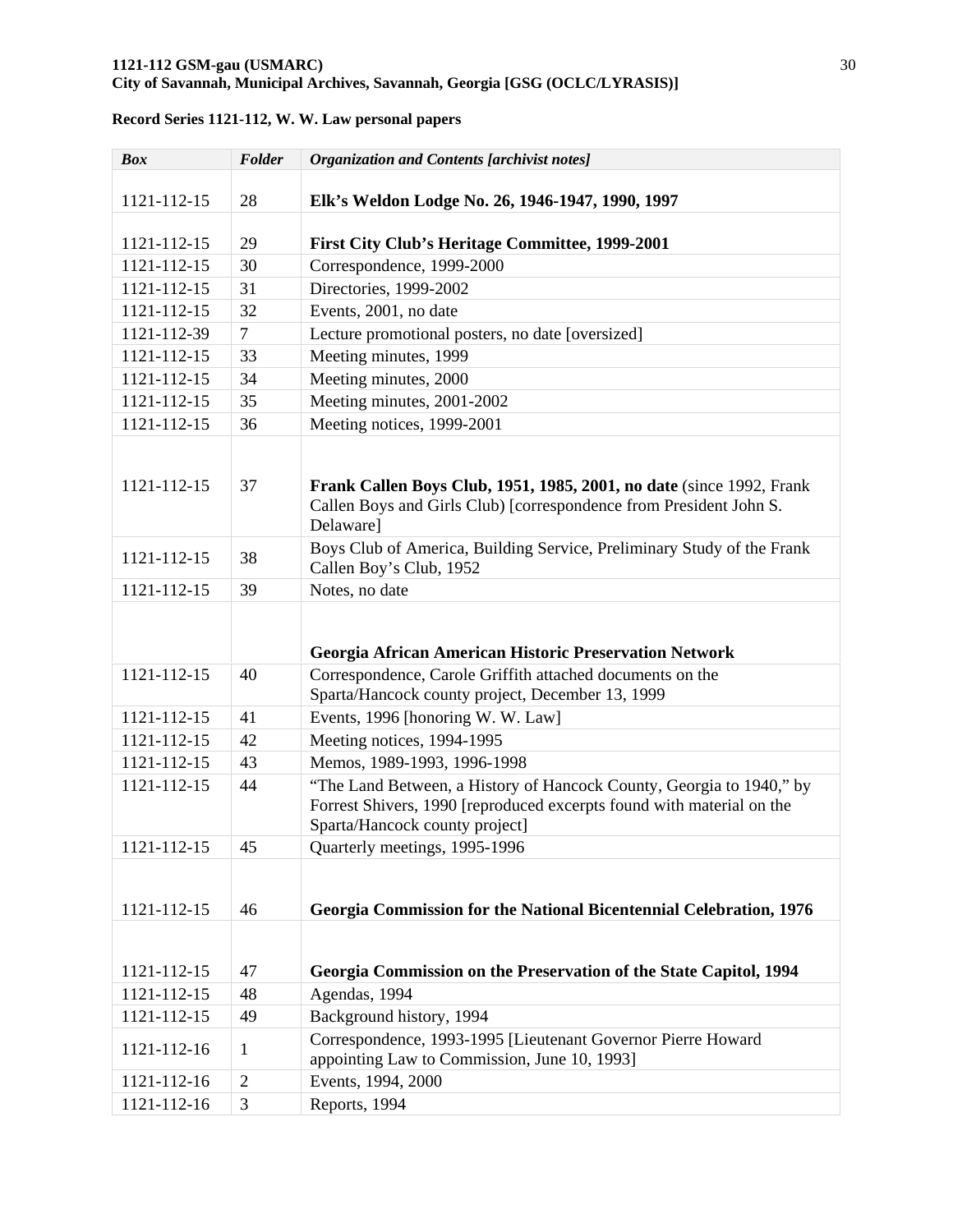### **1121-112 GSM-gau (USMARC)** 31 **City of Savannah, Municipal Archives, Savannah, Georgia [GSG (OCLC/LYRASIS)]**

# *Box Folder Organization and Contents [archivist notes]*  1121-112-16 4 **Georgia Heritage Trust Commission, 1978, 1980, no date**  1121-112-16 5 Agendas, 1976-1981 1121-112-16 6 Annual reports, 1978-1981 1121-112-16 7 Forms, no date 1121-112-16 8 Funding, 1977-1980 1121-112-16 9 Georgia Department of Natural Resources Board meeting minutes, 1977 1121-112-16 10 Georgia Department of Natural Resources Board meeting minutes, 1978 1121-112-16 11 Georgia Department of Natural Resources Board meeting minutes, 1979 1121-112-39 8 Georgia Department of Natural Resources planning process model, no date [oversized] 1121-112-16 12 Georgia Heritage Day, 1979-1981 1121-112-39 9 Georgia Heritage Day posters, 1980-1981 [oversized] 1121-112-16 13 Grant application procedures, 1978-1979 1121-112-16 14 Grants, 1978-1980 1121-112-16 15 Information packet, February 18, 1977 1121-112-16 16 Information packet, June 20, 1977 1121-112-16 17 Information packet, October 5, 1979 1121-112-16 18 Legislators, 1978-1980 1121-112-16 19 Materials of interest, June 1, 1978 1121-112-16 20 Meeting kit for meeting on January 7, 1977, sent December 21, 1976 1121-112-16 21 Meeting kit for meeting on April 8, 1977, sent March 30, 1977 1121-112-16 22 Meeting kit for meeting on June 10, 1977, sent June 2, 1977 1121-112-16 23 Meeting kit for meeting on August 19, 1977, sent August 11, 1977 1121-112-16 24 Meeting kit for meeting on August 24, 1978 sent August 14, 1978 1121-112-16 25 Meeting minutes, 1976 1121-112-16 26 Meeting minutes, 1977 1121-112-16 27 Meeting minutes, 1978 1121-112-16 28 Meeting minutes, 1979 1121-112-16 29 Meeting minutes, 1980 1121-112-16 30 Meeting minutes, 1981 1121-112-16 31 Meeting notices, 1976-1977 1121-112-16 32 Meeting notices, 1978-1979 1121-112-16 33 Meeting notices, 1980-1981 1121-112-17 | 1 | Memos, 1976 1121-112-17 2 Memos, 1977 1121-112-17 3 Memos, 1978 1121-112-17 | 4 | Memos, 1979 1121-112-17 5 Memos, January 22, 1979 from Edward Cashin, Jr. [damaged] 1121-112-17 6 Memos, January 22, 1979 from Brittain Pendergrast [damaged] 1121-112-17 | 7 | Memos, 1980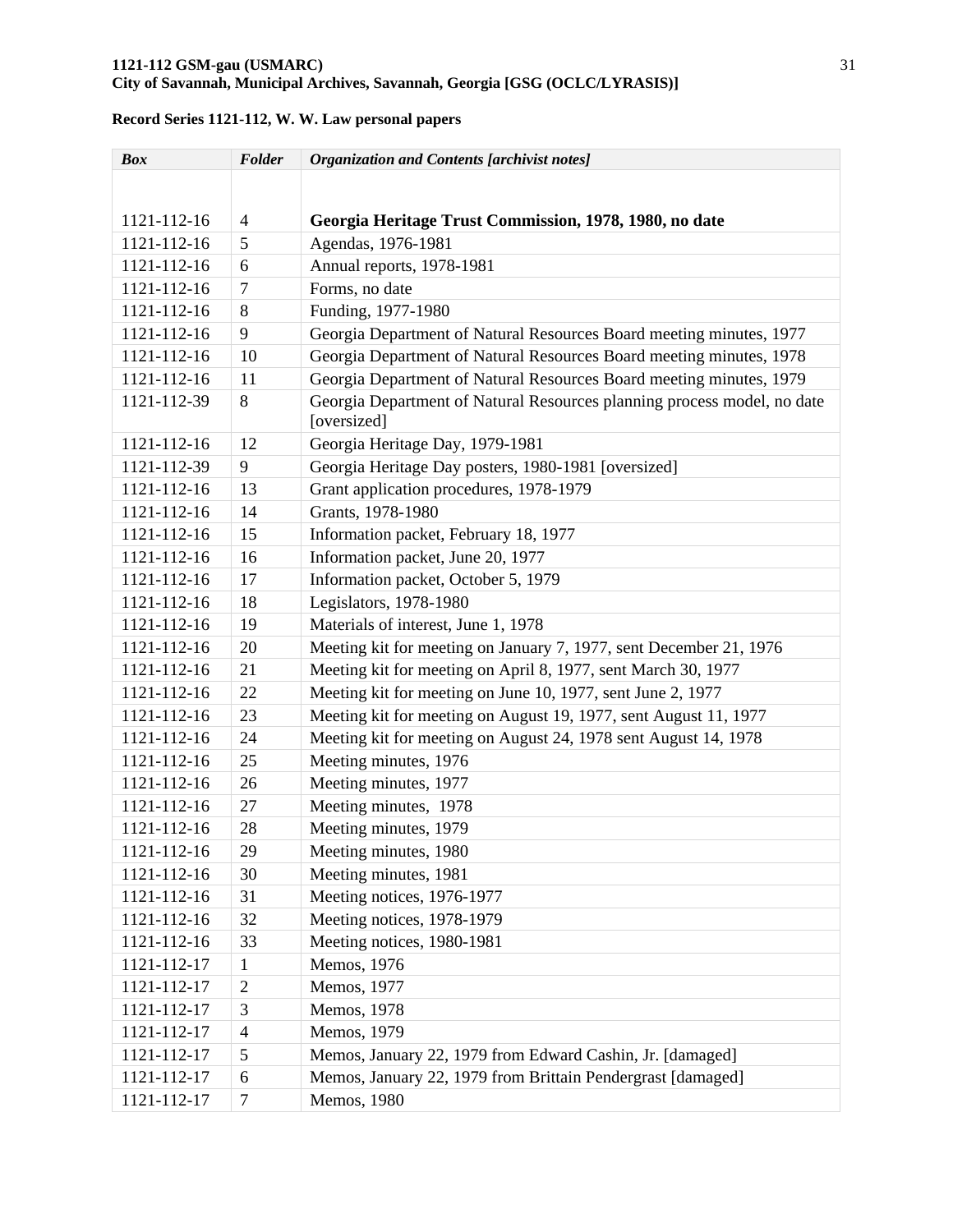| <b>Box</b>  | Folder         | <b>Organization and Contents [archivist notes]</b>                   |
|-------------|----------------|----------------------------------------------------------------------|
| 1121-112-17 | 8              | Memos, 1981 [Georgia Governor George Busbee appreciating Law for his |
|             |                | work with the Heritage Trust Commission]                             |
| 1121-112-17 | 9              | Phase five report for fiscal year 1978, 1976                         |
| 1121-112-17 | 10             | Phase six report for fiscal year 1979, 1977                          |
| 1121-112-17 | 11             | Resolutions, no date                                                 |
| 1121-112-17 | 12             | Upcoming plans, 1978-1979                                            |
| 1121-112-17 | 13             | W. W. Law's pocket pal calendar, 1978                                |
|             |                |                                                                      |
|             |                |                                                                      |
| 1121-112-17 | 14             | Georgia Historical Society, 1991-1993, no date                       |
|             |                |                                                                      |
| 1121-112-17 | 15             | Georgia National Register Review Board, 1986-1987, no date           |
| 1121-112-17 | 16             | Agendas, 1983-1984                                                   |
| 1121-112-17 | 17             | Agendas, 1985-1987                                                   |
| 1121-112-17 | 18             | Board members, 1983-1987                                             |
| 1121-112-17 | 19             | Bylaws, 1983-1984                                                    |
|             |                | Forms, no date                                                       |
| 1121-112-17 | 20             |                                                                      |
| 1121-112-17 | 21             | Information notebook, circa 1983-1984 (1 of 2)                       |
| 1121-112-17 | 22             | Information notebook, circa 1983-1984 (2 of 2)                       |
| 1121-112-17 | 23             | Meeting guides, 1983, no date                                        |
| 1121-112-17 | 24             | Meeting minutes, 1983-1984                                           |
| 1121-112-17 | 25             | Meeting minutes, 1985-1986, no date                                  |
| 1121-112-17 | 26             | Meeting notices, 1983-1984                                           |
| 1121-112-17 | 27             | Meeting notices, 1985-1987                                           |
| 1121-112-17 | 28             | Memos, 1981, 1983                                                    |
| 1121-112-17 | 29             | Memos, 1984                                                          |
| 1121-112-17 | 30             | Memos, 1985-1987, no date                                            |
| 1121-112-17 | 31             | Proposed national register nominations, 1979, no date                |
| 1121-112-17 | 32             | Churches, no date                                                    |
| 1121-112-17 | 33             | Jails, no date                                                       |
| 1121-112-17 | 34             | Neighborhoods, no date                                               |
| 1121-112-17 | 35             | Notifications, 1984-1986                                             |
| 1121-112-17 | 36             | Residential houses, 1983-1984, no date                               |
| 1121-112-17 | 37             | Schools, no date                                                     |
| 1121-112-18 | $\mathbf{1}$   | Standards and criteria for application, 1981-1982                    |
|             |                |                                                                      |
|             |                |                                                                      |
| 1121-112-18 | $\overline{2}$ | <b>Georgia Office of Volunteer Services, 1979</b>                    |
|             |                |                                                                      |
| 1121-112-18 | 3              | <b>Georgia Poverty Rights Organization, 1980-1981</b>                |
|             |                |                                                                      |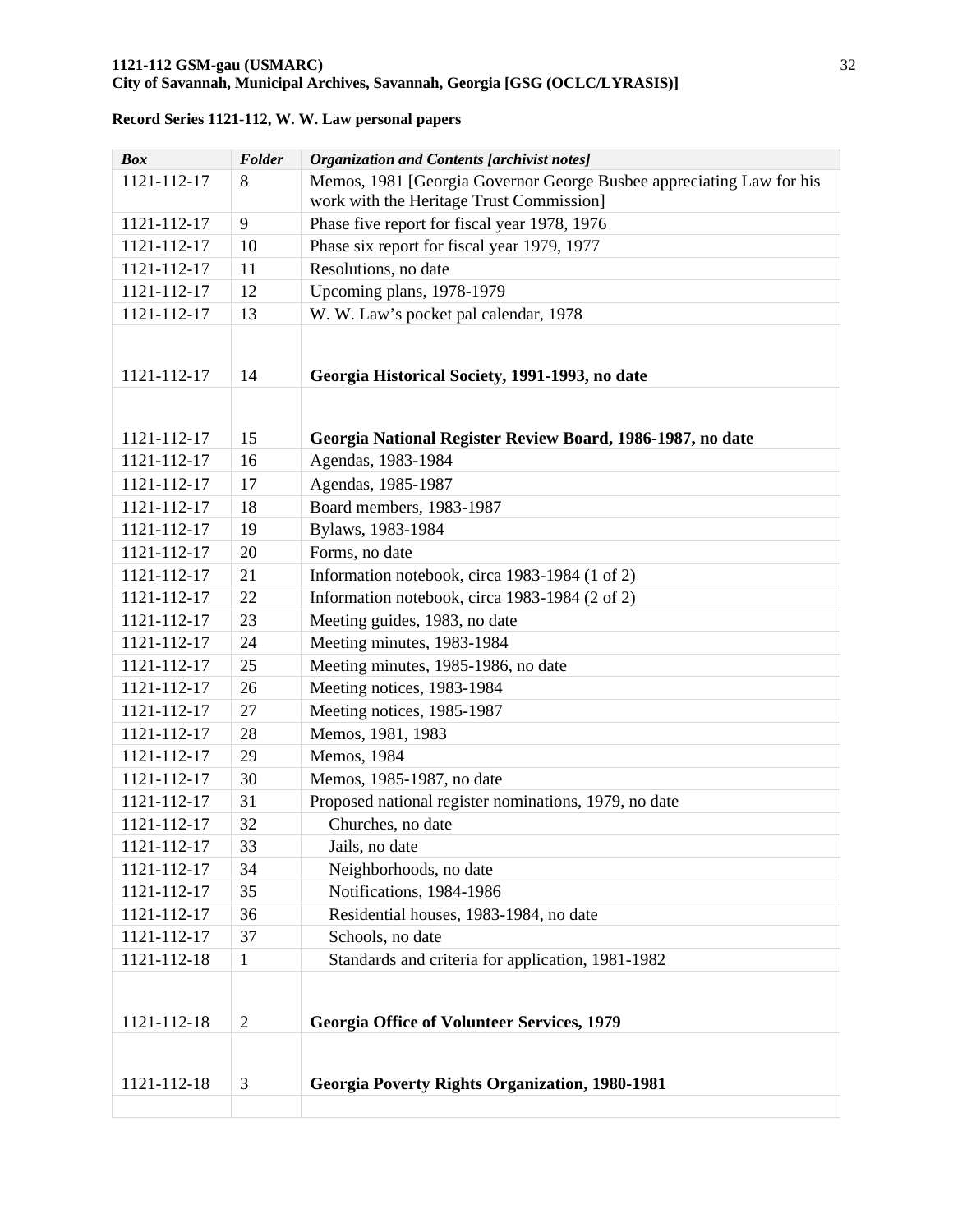| <b>Box</b>  | Folder         | <b>Organization and Contents [archivist notes]</b>               |
|-------------|----------------|------------------------------------------------------------------|
|             |                |                                                                  |
| 1121-112-18 | 4              | Georgia Public Television Advisory Council, no date              |
| 1121-112-18 | 5              | Agendas, 1979                                                    |
| 1121-112-18 | 6              | Articles of governance, no date                                  |
| 1121-112-18 | $\overline{7}$ | Correspondence, 1979-1980                                        |
| 1121-112-18 | <b>Binder</b>  | W. W. Law's Georgia Public Broadcasting council black binder     |
|             |                |                                                                  |
| 1121-112-18 | 8              | Georgia's 250 <sup>th</sup> Anniversary Commission, no date      |
|             |                |                                                                  |
|             |                |                                                                  |
| 1121-112-18 | 9              | Girl Scout Council of Savannah, 1987, no date                    |
| 1121-112-39 | 10             | Cookie sales envelope, no date [oversized; damaged]              |
|             |                |                                                                  |
|             |                |                                                                  |
| 1121-112-18 | 10             | Historic Savannah Foundation, 1985, no date                      |
| 1121-112-18 | 11             | Board of trustees meeting minutes, 1977, 1980-1985               |
| 1121-112-18 | 12             | Board of trustees meeting notices, 1981-1983                     |
| 1121-112-18 | 13             | Board of trustees meeting notices, 1984-1985                     |
| 1121-112-18 | 14             | Committees, 1982-1983, 1978, no date                             |
| 1121-112-18 | 15             | Designer's showcase, 1981                                        |
| 1121-112-18 | 16             | Director's reports, 1978, 1981-1985                              |
| 1121-112-39 | 11             | Envelope, no date [oversized]                                    |
| 1121-112-18 | 17             | Events, 1972-1997 [Law featured speaker]                         |
| 1121-112-18 | 18             | Member listings, 1983, no date                                   |
| 1121-112-18 | 19             | Memos, 1982-1985                                                 |
| 1121-112-18 | 20             | W. W. Law's individual membership, 1975-1990, 2001               |
|             |                |                                                                  |
|             |                |                                                                  |
| 1121-112-18 | 21             | <b>Langston Hughes Society, 1983-1991</b>                        |
|             |                |                                                                  |
| 1121-112-18 | 22             | Law, W. W.'s individual memberships, 1963, 1992, 1999            |
|             |                |                                                                  |
|             |                |                                                                  |
| 1121-112-18 | 23             | Law, W. W.'s various committee and board involvement, 1975-1995, |
|             |                | 2000, no date [organizations not represented in other folders]   |
|             |                |                                                                  |
|             |                |                                                                  |
|             |                | <b>Metropolitan Planning Commission, Chatham County-Savannah</b> |
| 1121-112-18 | 24             | (MPC) 1975, 1992                                                 |
|             |                |                                                                  |
|             |                |                                                                  |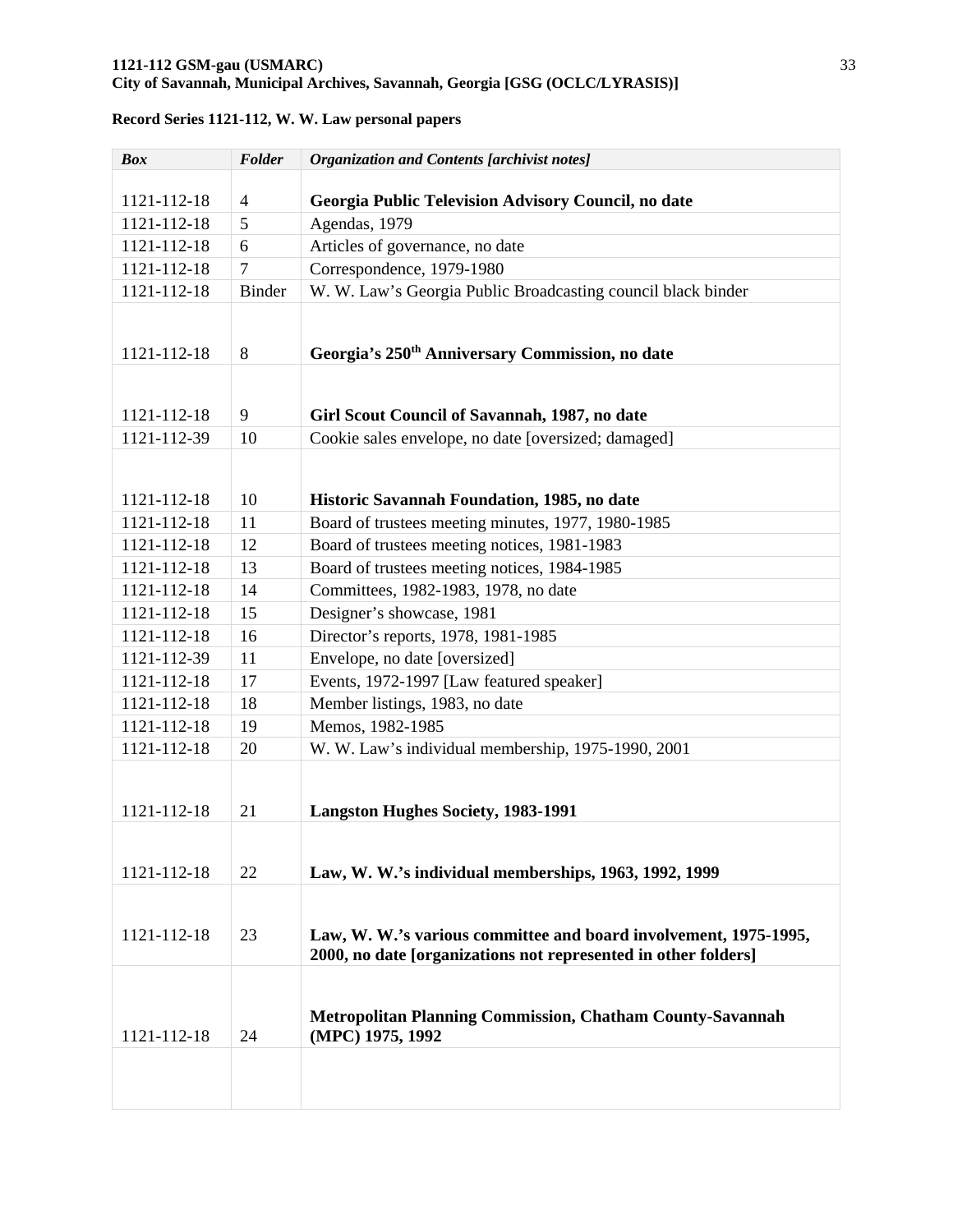| <b>Box</b>                       | Folder         | <b>Organization and Contents [archivist notes]</b>                                                                                                                              |
|----------------------------------|----------------|---------------------------------------------------------------------------------------------------------------------------------------------------------------------------------|
| 1121-112-39                      | 1              | Model Cities, framed program and articles on "A Lincoln Portrait,"<br>concert performed by the Savannah Symphony Orchestra and Law as<br>narrator, December 5, 1971 [oversized] |
|                                  |                |                                                                                                                                                                                 |
| 1121-112-18                      | 25             | National Association of Letter Carriers (NALC) 1954, 1973-1994, no<br>date                                                                                                      |
| 1121-112-18                      | 26             | Forest City Branch #578, 1976-1992                                                                                                                                              |
| 1121-112-18                      | 27             | Forest City Branch's Letter Carriers' Quarto- Centenary Celebration<br>Souvenir Program, Municipal Auditorium, October 26-27, 1921                                              |
| 1121-112-18                      | 28             | National Social Welfare Assembly's Young Adult Council, 1952, no<br>date [see also the Young Men's Christian Association (YMCA) folders]                                        |
| 1121-112-18                      | 29             | Conferences, 1950-1951                                                                                                                                                          |
| 1121-112-18                      | 30             | Meeting agendas and minutes, 1950-1951                                                                                                                                          |
| 1121-112-18                      | 31             | Memos, 1950-1952                                                                                                                                                                |
| 1121-112-18                      | 32             | Reports, 1950-1951                                                                                                                                                              |
| 1121-112-18                      | 33             | National Trust for Historic Preservation, 1996, 1999, no date                                                                                                                   |
|                                  |                |                                                                                                                                                                                 |
| 1121-112-18                      | 34             | Prince Hall Grand Lodges, 1946-1969, 1974-1975                                                                                                                                  |
| 1121-112-39                      | 12             | Proclamation for the Bicentennial of Prince Hall Masonry, July 25, 1975<br>[oversized]                                                                                          |
|                                  |                | <b>Revolutionary Battlefield Park Committee</b>                                                                                                                                 |
| 1121-112-18                      | 35             | Call sheets for meetings, 1974-1975                                                                                                                                             |
| Oversized folder<br>#1121-112-43 |                | Concept alternative maps, February 1975 [oversized; damaged]                                                                                                                    |
| 1121-112-18                      | 36             | Correspondence, 1971, 1974                                                                                                                                                      |
| 1121-112-18                      | 37             | Correspondence, 1975                                                                                                                                                            |
| 1121-112-19                      | $\mathbf{1}$   | Correspondence, 1977-1979, 1995                                                                                                                                                 |
| 1121-112-19                      | $\mathfrak{2}$ | Events, 1975-1979, no date                                                                                                                                                      |
| 1121-112-19                      | 3              | Grant application to the American Revolution Bicentennial Administration,<br>April 14, 1975                                                                                     |
| 1121-112-19                      | $\overline{4}$ | Maps, no date                                                                                                                                                                   |
| 1121-112-19                      | 5              | Minutes and agendas, 1974-1977                                                                                                                                                  |
| 1121-112-19                      | 6              | Minutes and agendas, 1978-1980                                                                                                                                                  |
| 1121-112-19                      | $\tau$         | Meeting notices, 1977-1979                                                                                                                                                      |
| 1121-112-19                      | 8              | Notes, no date                                                                                                                                                                  |
| 1121-112-19                      | 9              | Plans and studies, 1975, no date                                                                                                                                                |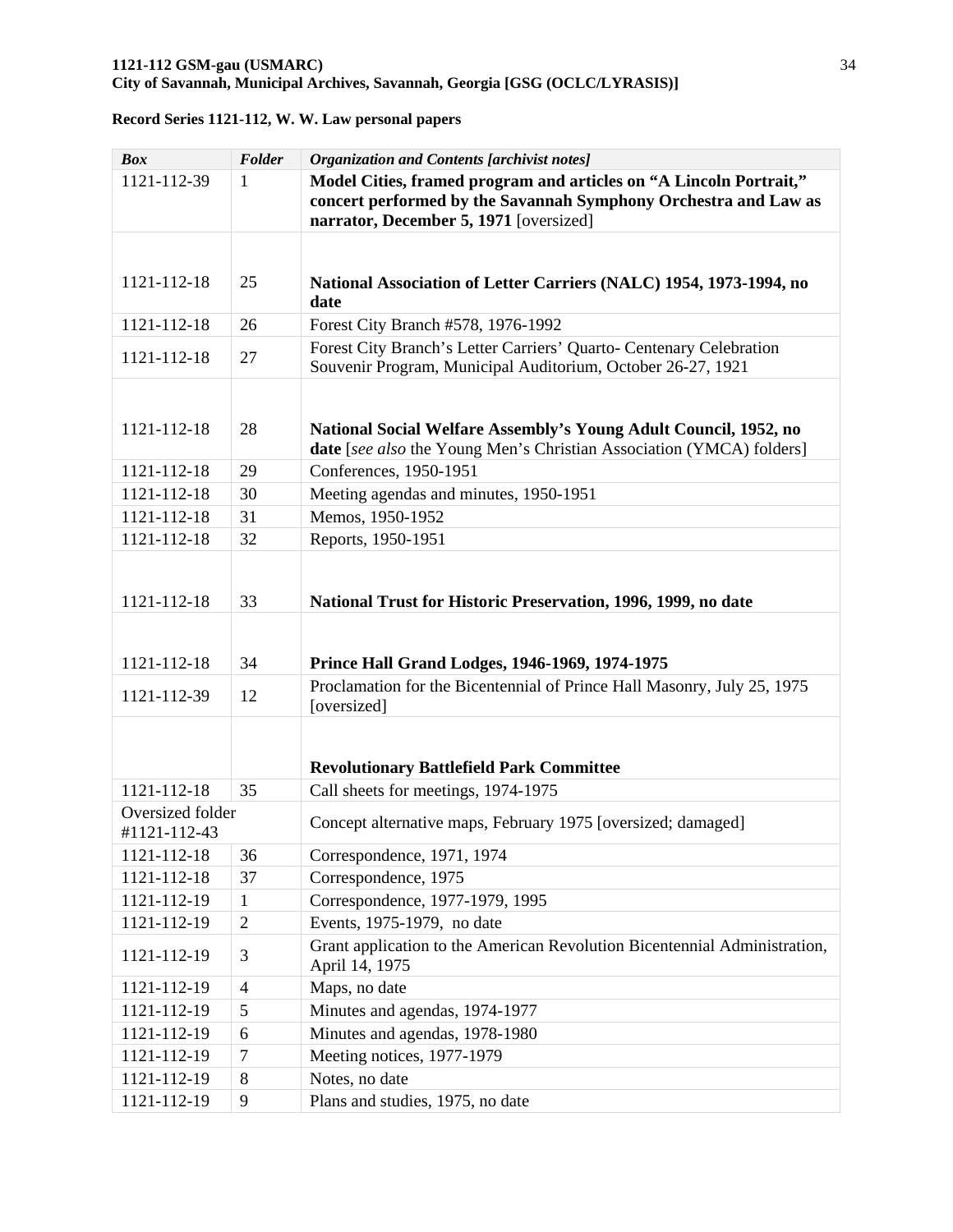| <b>Box</b>  | Folder | <b>Organization and Contents [archivist notes]</b>                                                                                                                                |
|-------------|--------|-----------------------------------------------------------------------------------------------------------------------------------------------------------------------------------|
| 1121-112-39 | 13     | Preliminary site plan phase 3 of Savannah Bicentennial Park map, no date<br>[oversized]                                                                                           |
| 1121-112-19 | 10     | Proposal and feasibility study from the National Heritage Corporation,<br>1974 [damaged]                                                                                          |
| 1121-112-19 | 11     | Proposals from architecture firms, 1974                                                                                                                                           |
| 1121-112-19 | 12     | Reenactment and Commemoration Subcommittee, 1978-1979                                                                                                                             |
| 1121-112-19 | 13     | <b>Budget</b> , 1979                                                                                                                                                              |
| 1121-112-19 | 14     | Correspondence, 1978                                                                                                                                                              |
| 1121-112-19 | 15     | Correspondence, 1979                                                                                                                                                              |
| 1121-112-19 | 16     | History, no date                                                                                                                                                                  |
| 1121-112-19 | 17     | Meeting agendas, 1978-1979                                                                                                                                                        |
| 1121-112-19 | 18     | Participants, 1978, no date                                                                                                                                                       |
| 1121-112-19 | 19     | Resources, 1976-1977                                                                                                                                                              |
| 1121-112-19 | 20     | Subcommittees, 1977-1978                                                                                                                                                          |
| 1121-112-19 | 21     | United States House Bill, H. R. 11835, on Savannah's Revolutionary Battle<br>Commemoration, no date [reproduction, damaged]                                                       |
|             |        |                                                                                                                                                                                   |
| 1121-112-19 | 22     | Savannah '76 Committee, 1974-1975, no date                                                                                                                                        |
| 1121-112-19 | 23     | Events, 1974-1976                                                                                                                                                                 |
| 1121-112-19 | 24     | Memos, 1971-1976                                                                                                                                                                  |
| 1121-112-19 | 25     | Program ideas, no date                                                                                                                                                            |
| 1121-112-19 | 26     | Savannah Area Chamber of Commerce, 1973-1979, 1992                                                                                                                                |
| 1121-112-19 | 27     | Savannah Chapter of the National Alumnae Association of Spelman<br>College, 1981, no date                                                                                         |
| 1121-112-19 | 28     | <b>Savannah Concert Association, 1972-1975</b>                                                                                                                                    |
| 1121-112-19 | 29     | Savannah-Chatham County Historic Site and Monument Commission,<br>1977, no date [partially signed resolution acknowledging Law for his work<br>with the community and commission] |
| 1121-112-19 | 30     | Correspondence, 1974-1979                                                                                                                                                         |
| 1121-112-19 | 31     | Correspondence, 1980-1989                                                                                                                                                         |
| 1121-112-19 | 32     | Correspondence, 1992, 1998, no date                                                                                                                                               |
|             |        |                                                                                                                                                                                   |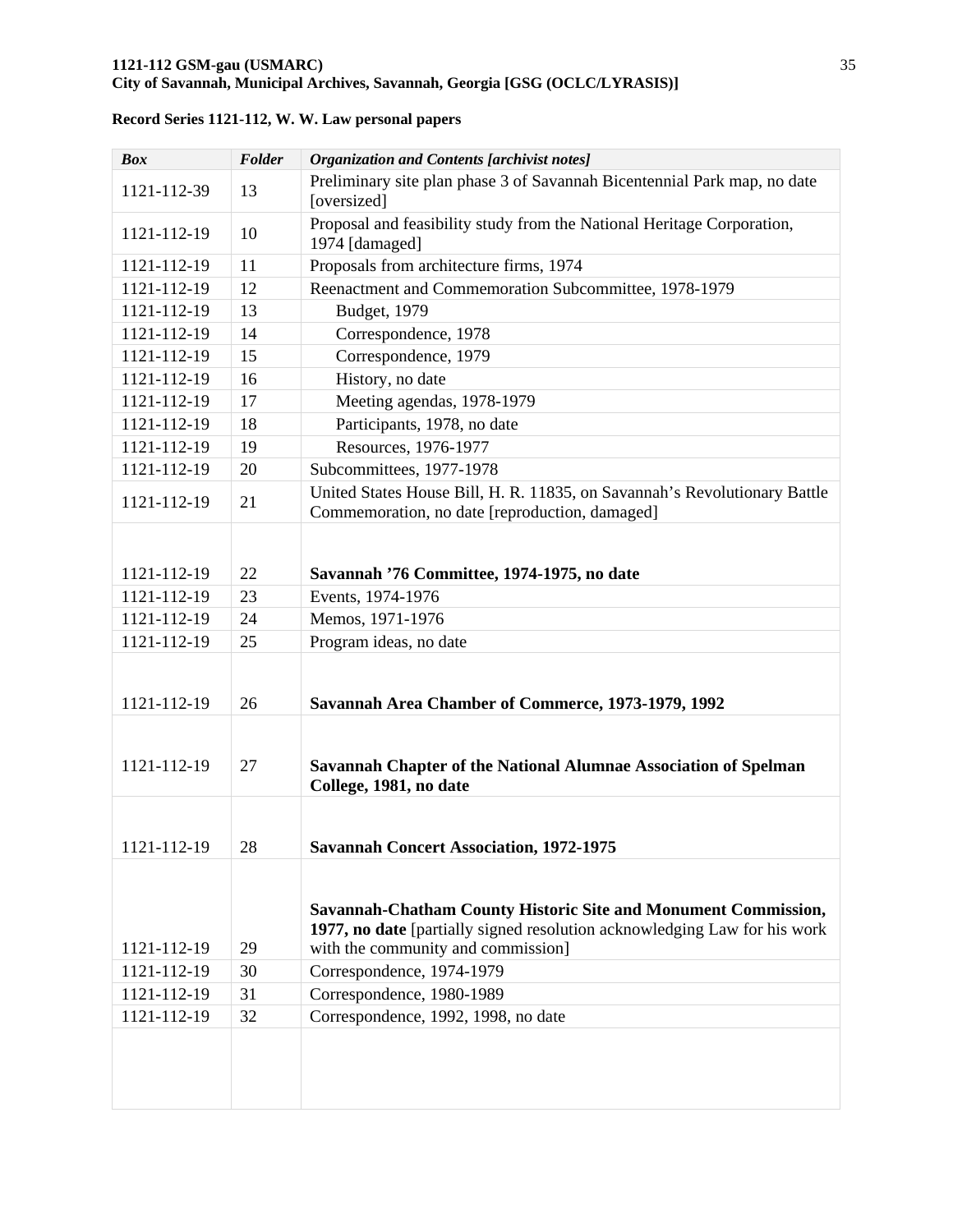| <b>Box</b>                 | Folder                           | <b>Organization and Contents [archivist notes]</b>                                                                                        |
|----------------------------|----------------------------------|-------------------------------------------------------------------------------------------------------------------------------------------|
| 1121-112-19                | 33                               | Savannah State University National Alumni Association, 1974, 1993,<br>1997, no date                                                       |
| 1121-112-19                | 34                               | Agendas, 1972-1993                                                                                                                        |
| 1121-112-19                | 35                               | Fundraising, 1970, 1972, 1983                                                                                                             |
| 1121-112-19                | 36                               | Homecoming, 1976-1993                                                                                                                     |
| 1121-112-19                | 37                               | Memos, 1967-1982, 1999-2000                                                                                                               |
| 1121-112-19                | 38                               | <b>Savannah State University Education Professions Development Act</b><br><b>Institute in Reading Advisory Committee (EPDA) 1971-1973</b> |
| 1121-112-19                | 39                               | Budget and handbook, 1972                                                                                                                 |
| 1121-112-19                | 40                               | Correspondence, 1970-1971                                                                                                                 |
| 1121-112-19                | 41                               | Correspondence, 1972                                                                                                                      |
| 1121-112-19                | 42                               | Correspondence, 1973-1976                                                                                                                 |
| 1121-112-19                | 43                               | <b>Savannah Symphony Society, 1968-1977</b>                                                                                               |
| 1121-112-19                | 44                               | Savannah's 250 <sup>th</sup> Birthday Committee, 1982-1983                                                                                |
| 1121-112-19                | 45                               | Short term study committee on Midway Museum historic site, 1977                                                                           |
| 1121-112-19                | 46                               | Smithsonian Institution, 1989, 1993-1994, 2000-2001                                                                                       |
| 1121-112-19                | 47                               | <b>Southern Negro Youth Congress, 1946-1947</b>                                                                                           |
| 1121-112-20                | 1                                | Telfair Museum, 1980, 1986, 1997                                                                                                          |
| 1121-112-39                | 14                               | William T. Coleman Jr., United States Secretary of Transportation, lecture<br>poster, January 28, 1976 [oversized]                        |
| 1121-112-20                | $\overline{2}$                   | <b>West Victory Drive Community Association, 1982-1990</b>                                                                                |
| 1121-112-20                | 3                                | WSVH FM91 radio station, 1982-1988, 1991                                                                                                  |
| 1121-112-20<br>1121-112-20 | $\overline{4}$<br>$\mathfrak{S}$ | Young Men's Christian Association (YMCA) 1947, 1953, no date<br>Brochures, 1946, no date                                                  |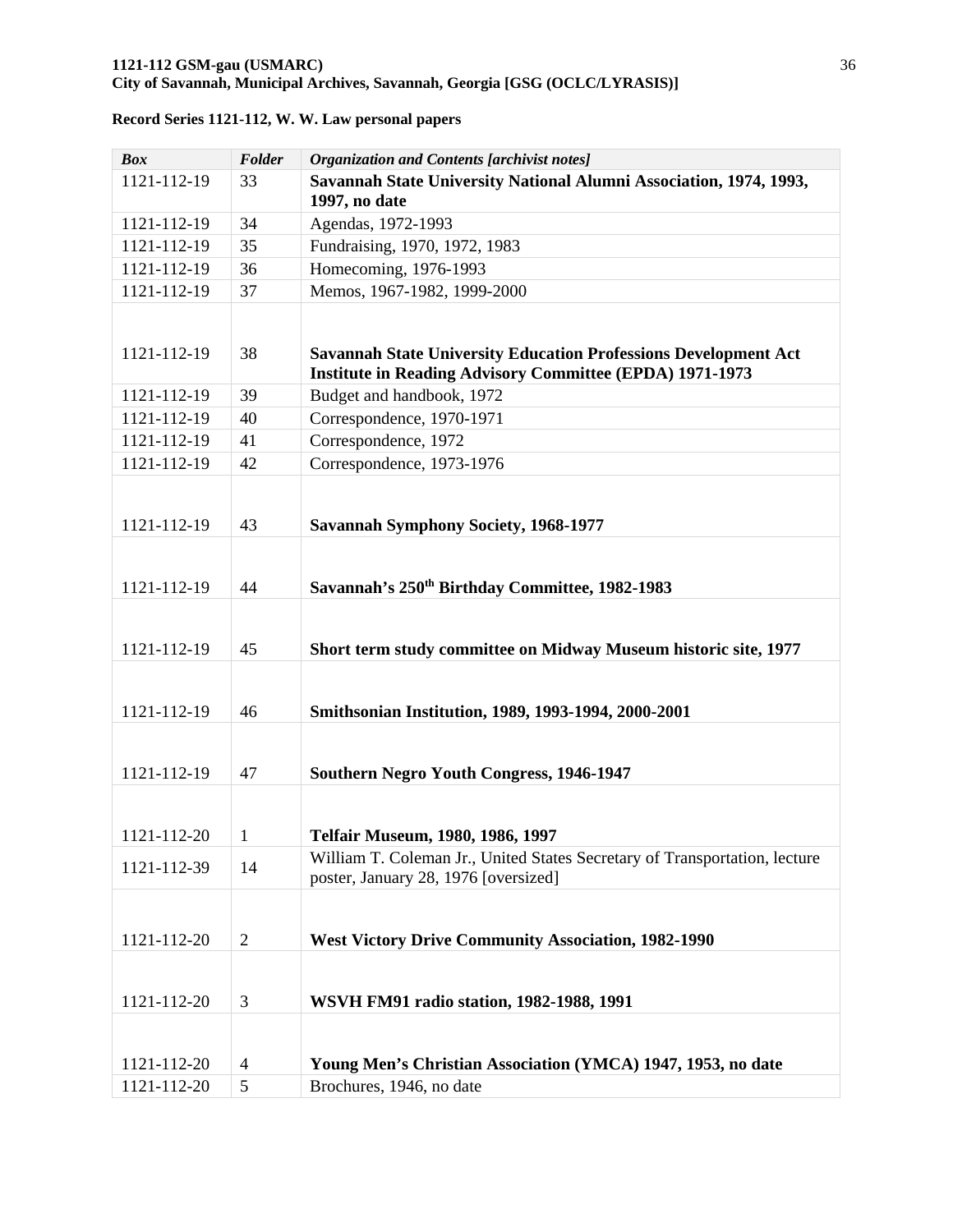| <b>Box</b>  | Folder | <b>Organization and Contents [archivist notes]</b>                                                                                                        |
|-------------|--------|-----------------------------------------------------------------------------------------------------------------------------------------------------------|
| 1121-112-20 | 6      | Chesapeake Summer School Association, 1947                                                                                                                |
| 1121-112-20 | $\tau$ | Clubs and fraternities within YMCA, 1946-1950, no date                                                                                                    |
| 1121-112-20 | 8      | Conferences, 1949-1950, no date                                                                                                                           |
| 1121-112-20 | 9      | Centennial International Convention of United States and Canada in<br>Cleveland, Ohio, June 21-24, 1951                                                   |
| 1121-112-20 | 10     | Centennial International Convention of United States and Canada in<br>Cleveland, Ohio, young adult assembly workbook, June 19-24, 1951                    |
| 1121-112-20 | 11     | Illinois Area YMCA young adult council $3rd$ annual meeting workbook,<br>Chicago, Illinois, February 11, 1951                                             |
| 1121-112-39 | 15     | Minimum standards and procedures for strengthening Young Men's<br>work in local YMCA's progress report, no date [oversized]                               |
| 1121-112-20 | 12     | National YMCA Young Adult Council meeting, Lake Geneva,<br>Wisconsin, June 26-28, 1953                                                                    |
| 1121-112-20 | 13     | Southwide Young Men's 1 <sup>st</sup> Annual Assembly in Atlanta, Georgia, July<br>19-21, 1946 [W. W. Law president]                                      |
| 1121-112-20 | 14     | Southwide Young Men's 2 <sup>nd</sup> Annual Assembly in New Orleans,<br>Louisiana, July 25-27, 1947 [W. W. Law president]                                |
| 1121-112-20 | 15     | Southwide Young Men's 3 <sup>rd</sup> Annual Assembly in Roanoke, Virginia,<br>July 30-August 1, 1948 [W. W. Law president]                               |
| 1121-112-20 | 16     | Southwide Young Men's 4 <sup>th</sup> Annual Assembly in Louisville, Kentucky,<br>July 29-31, 1949 [W. W. Law parliamentarian]                            |
| 1121-112-20 | 17     | Southwide Young Men's 5 <sup>th</sup> Annual Assembly in New Orleans,<br>Louisiana, July 28-30, 1950 [W. W. Law first president of assembly]              |
| 1121-112-20 | 18     | World Consultation of Young Men's Work in Oberlin, Ohio, June 24-29,<br>1951                                                                              |
| 1121-112-20 | 19     | Correspondence, incoming, July-December 1946 [original folder]                                                                                            |
| 1121-112-20 | 20     | Correspondence, outgoing, July-December 1946 [original folder; report and<br>suggestion on West Broad Street YMCA constitution by Law, August 6,<br>1946] |
| 1121-112-20 | 21     | Correspondence, incoming, January-July 1947 [original folder]                                                                                             |
| 1121-112-20 | 22     | Correspondence, outgoing, January-July 1947 [original folder]                                                                                             |
| 1121-112-20 | 23     | Correspondence, incoming, August-December 1947 [original folder]                                                                                          |
| 1121-112-20 | 24     | Correspondence, outgoing, August-December 1947 [original folder]                                                                                          |
| 1121-112-20 | 25     | Correspondence, incoming, January-April 1948 [original folder]                                                                                            |
| 1121-112-20 | 26     | Correspondence, outgoing, January-April 1948 [original folder]                                                                                            |
| 1121-112-20 | 27     | Correspondence, incoming, May-December 1948 [original folder]                                                                                             |
| 1121-112-20 | 28     | Correspondence, outgoing, May-December 1948 [original folder]                                                                                             |
| 1121-112-20 | 29     | Correspondence, incoming, 1949 [original folder]                                                                                                          |
| 1121-112-20 | 30     | Correspondence, outgoing, 1949 [original folder]                                                                                                          |
| 1121-112-20 | 31     | Correspondence, incoming, 1950-1951 [original folder]                                                                                                     |
| 1121-112-20 | 32     | Correspondence, outgoing, 1950-1951, no date [original folder]                                                                                            |
| 1121-112-20 | 33     | Correspondence, incoming, 1953, 1993, no date [original folder]                                                                                           |
| 1121-112-20 | 34     | Financials, 1957, no date                                                                                                                                 |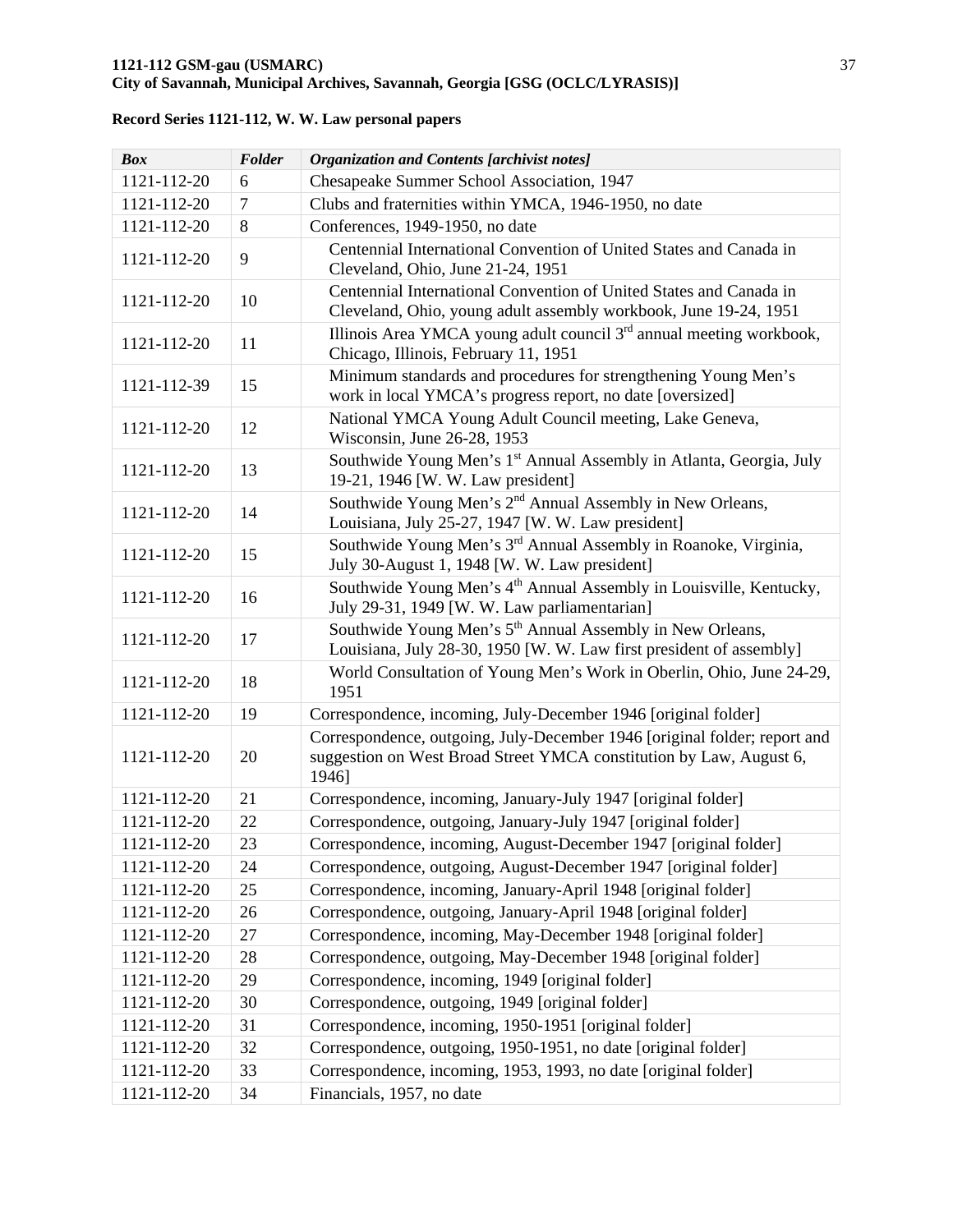| <b>Box</b>  | Folder | <b>Organization and Contents [archivist notes]</b>                          |
|-------------|--------|-----------------------------------------------------------------------------|
| 1121-112-20 | 35     | National Council of Industrial Management Clubs (IMC of YMCA) 1975,<br>1980 |
| 1121-112-20 | 36     | Notes, no date                                                              |
| 1121-112-20 | 37     | Officers, commissions, and committees, 1947, no date                        |
| 1121-112-20 | 38     | Other branches, 1947, 1950-1957, no date                                    |
| 1121-112-20 | 39     | Savannah branches, 1947, 1967, 1975 [W. W. Law awarded]                     |
| 1121-112-20 | 40     | Songs, no date                                                              |
| 1121-112-20 | 41     | West Broad Street branch, 1946-1950, 1967-1987, no date                     |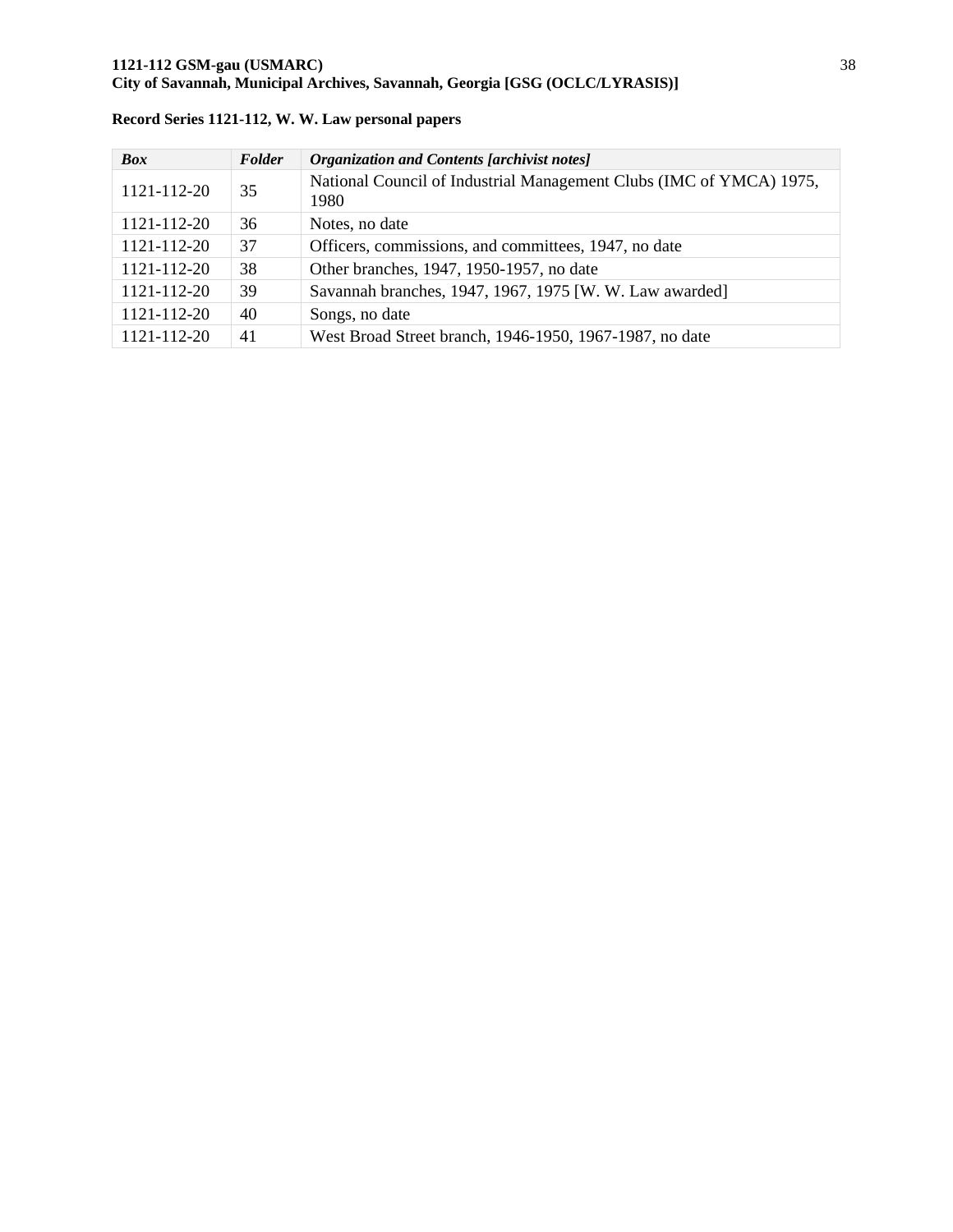#### **1121-112 GSM-gau (USMARC)** 39 **City of Savannah, Municipal Archives, Savannah, Georgia [GSG (OCLC/LYRASIS)]**

#### **Record Series 1121-112, W. W. Law personal papers**

| $Sub-series$ #: | 1121-112.3                                            |
|-----------------|-------------------------------------------------------|
| Name:           | W. W. Law personal papers – Personal Interests papers |
| Dates:          | 1902, 1913-2002, no date                              |
| Extent/Size:    | 7 records cartons, 1 oversized box (7.5 cubic feet)   |

#### *Scope and Content:*

Sub-series 1121-112.3, W. W. Law Personal papers – Personal Interests papers (1902, 1913- 2002, no date) includes materials on various subjects that Law was interested in or involved with during his life. The papers include programs for funerals, graduations, dedications, anniversaries, family reunions, lectures, and church Sunday services. Law was a featured speaker or participant in majority of these programs. Law's notes can be found on several programs, commenting on songs, speeches, or presenters. Other types of records in this sub-series include: invitations; Law's handwritten notes regarding quotes, music albums, books, and poems; and flyers, brochures, and articles authored by Law. There are numerous historically significant items in this sub-series including: a program from the dedicatory services of the Sidney A. Jones funeral home, October 10, 1965; a poster for a Marian Anderson concert at the Savannah Municipal Auditorium from January 26, 1927; as well as a program from a Marian Anderson concert held at the Savannah Municipal Auditorium, October 30, 1943.

#### *System of Arrangement and Ordering:*

Sub-series 1121-112.3, W. W. Law Personal papers – Personal Interests papers (1902, 1913- 2002, no date) is arranged alphabetically by subject.

| <b>Box</b>  | Folder         | Interests [archivist notes]                                                                                                                       |
|-------------|----------------|---------------------------------------------------------------------------------------------------------------------------------------------------|
| 1121-112-40 | $\mathbf{1}$   | Adams, Floyd, Jr. alderman at large election posters, no date [oversized]                                                                         |
| 1121-112-21 | 1              | Adams, Revered John Q., 1978, 1994, 1996 [Law featured speaker]                                                                                   |
|             |                | Alfred E. Beach High School                                                                                                                       |
| 1121-112-21 | 2              | Event programs, 1916, 1933-1966 [recital program of the graduating<br>class from Cuyler Street School at St. Philip AME Church, June 29,<br>1916] |
| 1121-112-21 | 3              | Golden Bulldog yearbook, circa 1981 [damaged, partial yearbook;<br>written notes to Patricia in the back of the book]                             |
| 1121-112-21 | $\overline{4}$ | Group photograph descriptions, no date [photographs of classes, 1933,<br>1935, 1941 and faculty of 1953]                                          |
| 1121-112-21 | 5              | Memos, 1986, 1991                                                                                                                                 |
| 1121-112-40 | $\overline{2}$ | School dance poster given by Cuyler School Athletic Association,<br>December 30, 1926 [oversized]                                                 |
| 1121-112-40 | 3              | Anderson, Marian concert poster held at the auditorium, January 26, 1927<br>[oversized]                                                           |
|             |                |                                                                                                                                                   |

#### *Inventory:*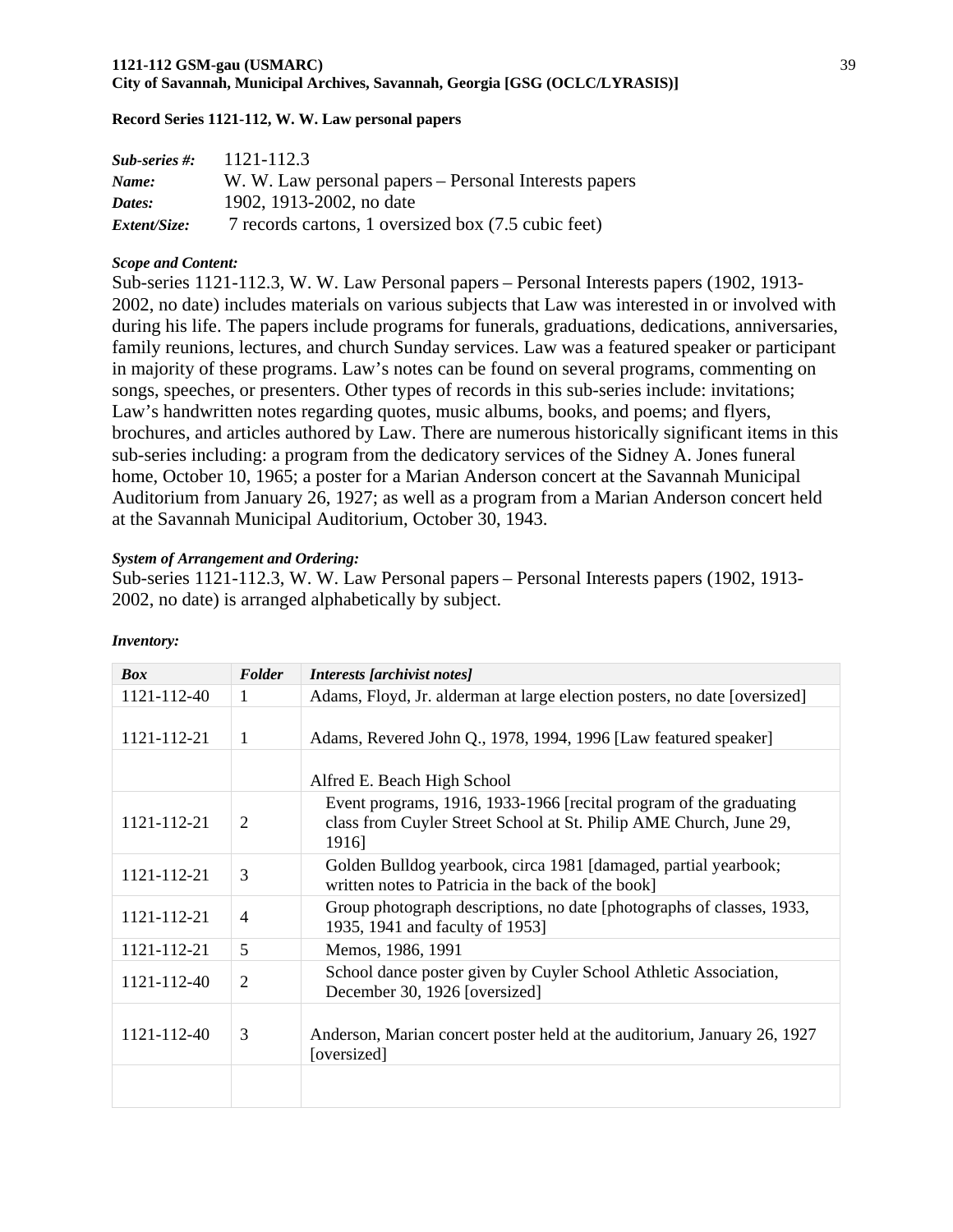| <b>Box</b>  | Folder         | <b>Interests</b> [archivist notes]                                                                                                                                                                                                           |
|-------------|----------------|----------------------------------------------------------------------------------------------------------------------------------------------------------------------------------------------------------------------------------------------|
| 1121-112-21 | 6              | Armstrong State University, 1974, 1984, 1994, no date [autograph from<br>Natalie Hinderas on concert program]                                                                                                                                |
| 1121-112-21 | $\overline{7}$ | Asbury United Methodist Church (1201 Abercorn Street) 1963, 1977, 1984                                                                                                                                                                       |
| 1121-112-21 | 8              | Autobiography of S. F. Bynes, no date [fragile, hand-made handwritten]<br>book bound with staples]                                                                                                                                           |
| 1121-112-21 | 9              | Bethel African Methodist Episcopal (AME) Church (810 E. Broad Street)<br>1968-1972, no date                                                                                                                                                  |
| 1121-112-21 | 10             | Bethlehem Baptist Church (702 West Park Avenue) 1961-1962, 1991                                                                                                                                                                              |
| 1121-112-21 | 11             | Bolton Street Missionary Baptist Church Centennial Celebration (821<br>Martin Luther King, Jr. Boulevard) 1994 [Law featured speaker]                                                                                                        |
|             |                |                                                                                                                                                                                                                                              |
| 1121-112-21 | 12             | Books, 1942, 1956, 1991, no date                                                                                                                                                                                                             |
| 1121-112-21 | 13             | Catalogues and book lists, 1966-1968, 1978, 1999, no date                                                                                                                                                                                    |
| 1121-112-21 | 14             | Handwritten lists (1 of 2) 1999, no date                                                                                                                                                                                                     |
| 1121-112-21 | 15             | Handwritten lists (2 of 2) no date                                                                                                                                                                                                           |
| 1121-112-21 | 16             | Lists of books on people, no date                                                                                                                                                                                                            |
| 1121-112-21 | 17             | Lists of books wanted, 1973, 1998, 2002, no date                                                                                                                                                                                             |
| 1121-112-21 | 18             | Lists of children books, no date                                                                                                                                                                                                             |
| 1121-112-21 | 19             | Lists of Savannah books, 1999, no date                                                                                                                                                                                                       |
| 1121-112-21 | 20             | Order forms, 1969-1992, no date [see also Sub-series 1121-112.4,<br>financial papers]                                                                                                                                                        |
| 1121-112-40 | $\overline{4}$ | Typed lists of African American books, no date [oversized]                                                                                                                                                                                   |
| 1121-112-21 | 21             | Bowie State College's Arts and Humanities Transition 12 <sup>th</sup> Annual Festival<br>of Fine Arts 120 <sup>th</sup> Founders' Day, April 14-17, 1985 [Frank G. Burke,<br>featured speaker, acting archivist of United States of America] |
| 1121-112-21 | 22             | Brown, Dr. Amos C., 1991-1997                                                                                                                                                                                                                |
| 1121-112-21 | 23             | Brown, George L., Lieutenant Governor of Colorado resume, 1976<br>[photograph of Brown family attached to front page of resume]                                                                                                              |
| 1121-112-21 | 24             | Brownsville Baptist Church (1307 East 37 <sup>th</sup> Street) 1995, 1999                                                                                                                                                                    |
| 1121-112-21 | 25             | Businesses, 1960, no date                                                                                                                                                                                                                    |
| 1121-112-21 | 26             | Savannah, 1965-1982, no date [dedicatory services program for the<br>Sidney A. Jones Funeral Home, October 10, 1965]                                                                                                                         |
| 1121-112-40 | 5              | Savannah paper bags, Alnutt music Company and Union Camp<br>Savannah Plant, no date [oversized]                                                                                                                                              |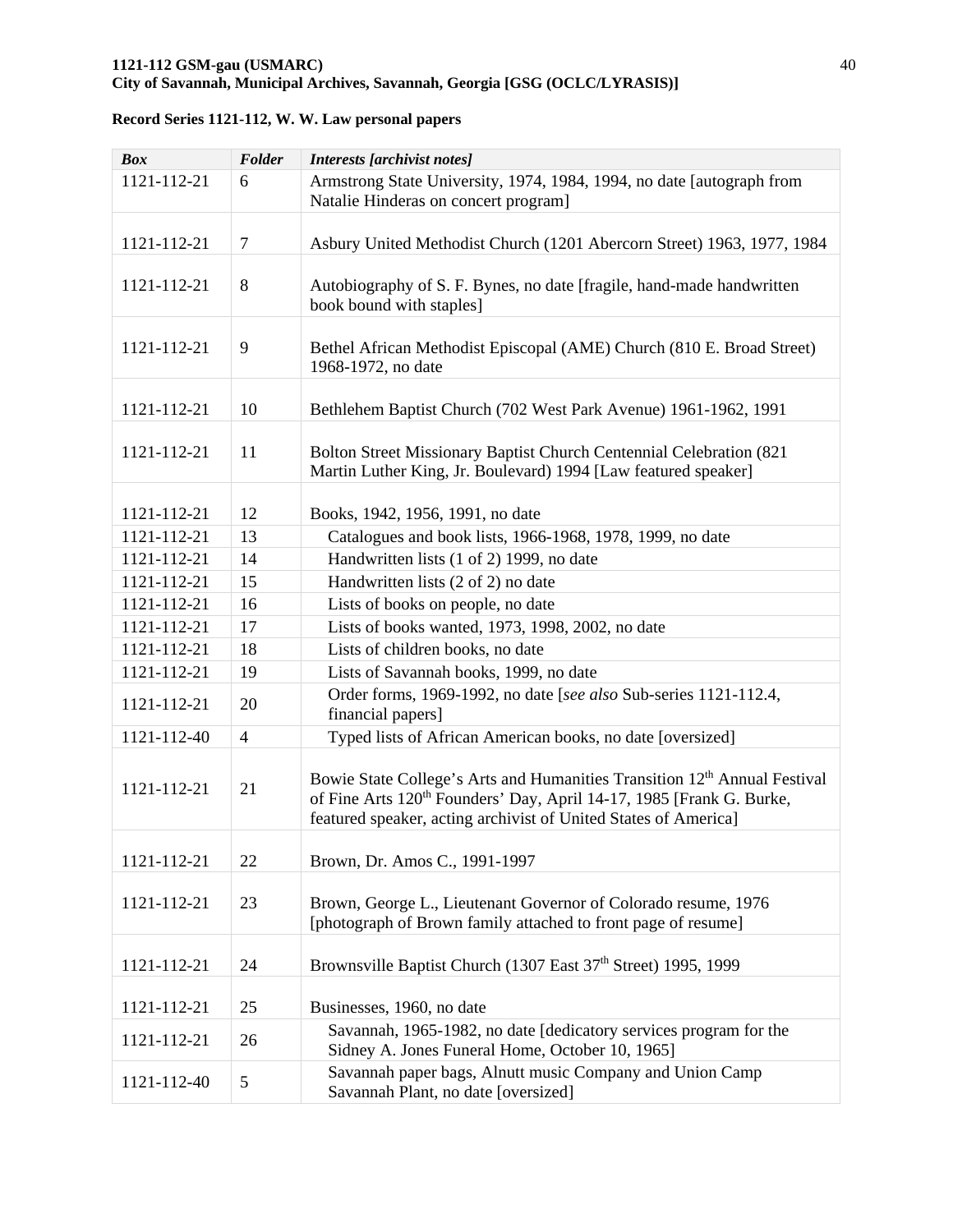| <b>Box</b>  | Folder         | <b>Interests [archivist notes]</b>                                                                                                                                                                                                 |
|-------------|----------------|------------------------------------------------------------------------------------------------------------------------------------------------------------------------------------------------------------------------------------|
| 1121-112-40 | 6              | Savannah paper bags, Ditch Witch, no date [oversized]                                                                                                                                                                              |
| 1121-112-40 | $\overline{7}$ | Savannah paper bags, Lesser's Mens Quality Shop, no date [oversized]                                                                                                                                                               |
| 1121-112-21 | 27             | Butler Street Christian Methodist Episcopal (CME) Church, Atlanta,<br>Georgia, 1962 [Law featured speaker]                                                                                                                         |
| 1121-112-21 | 28             | Butler Presbyterian Church (603 W. Victory Drive) 1957, 1985-1995 [Law<br>featured speaker]                                                                                                                                        |
|             |                | Calendars                                                                                                                                                                                                                          |
| 1121-112-40 | 8              | 1984-1988 [oversized]                                                                                                                                                                                                              |
| 1121-112-40 | 9              | 1991-2000, no date [oversized]                                                                                                                                                                                                     |
| 1121-112-21 | 29             | Chatham County, 1971-1993, no date                                                                                                                                                                                                 |
| 1121-112-21 | 30             | Chatham County and City of Savannah government consolidation studies,<br>1970, 2002                                                                                                                                                |
| 1121-112-21 | 31             | Churches, 1944, 1952-1997, no date [Law featured speaker]                                                                                                                                                                          |
| 1121-112-21 | 32             | African Methodist Episcopal (AME) church conventions, 1933, 1953-<br>1958, 1987, no date [State-wide solo and choir contest Georgia State<br>School, ACE League, and missionary convention AME church program,<br>August 18, 1933] |
| 1121-112-21 | 33             | Savannah, 1974-1994, no date [Law featured speaker]                                                                                                                                                                                |
| 1121-112-21 | 34             | African Methodist Episcopal (AME) churches, 1960-1991, no date<br>[Law featured speaker]                                                                                                                                           |
| 1121-112-21 | 35             | Baptist churches, 1938, 1952-1987, no date [Law featured speaker]                                                                                                                                                                  |
| 1121-112-21 | 36             | Catholic churches, 1970                                                                                                                                                                                                            |
| 1121-112-21 | 37             | United Methodist churches, 1952, 1960-1975 [postcard of Epworth by<br>the Sea]                                                                                                                                                     |
| 1121-112-21 | 38             | City of Savannah, 1973-1984, 1992-2001, no date                                                                                                                                                                                    |
| 1121-112-21 | 39             | Events, 1978, no date [Law featured speaker]                                                                                                                                                                                       |
| 1121-112-22 | $\mathbf{1}$   | Colleges and universities, 1943, 1947, no date                                                                                                                                                                                     |
| 1121-112-22 | $\overline{2}$ | Community Concert Association, 1974-1977 [autographs from Simon Estes<br>and Itzhak Perlman]                                                                                                                                       |
| 1121-112-22 | 3              | Conference of Minority Transportation Officials Lauren H. Solomon<br>Award for Excellence in Transportation for W. W. Law, June 24, 1992                                                                                           |
| 1121-112-22 | $\overline{4}$ | Connor Temple Baptist Church (509 West Gwinnett Street) 1962-1972<br>[Law featured speaker]                                                                                                                                        |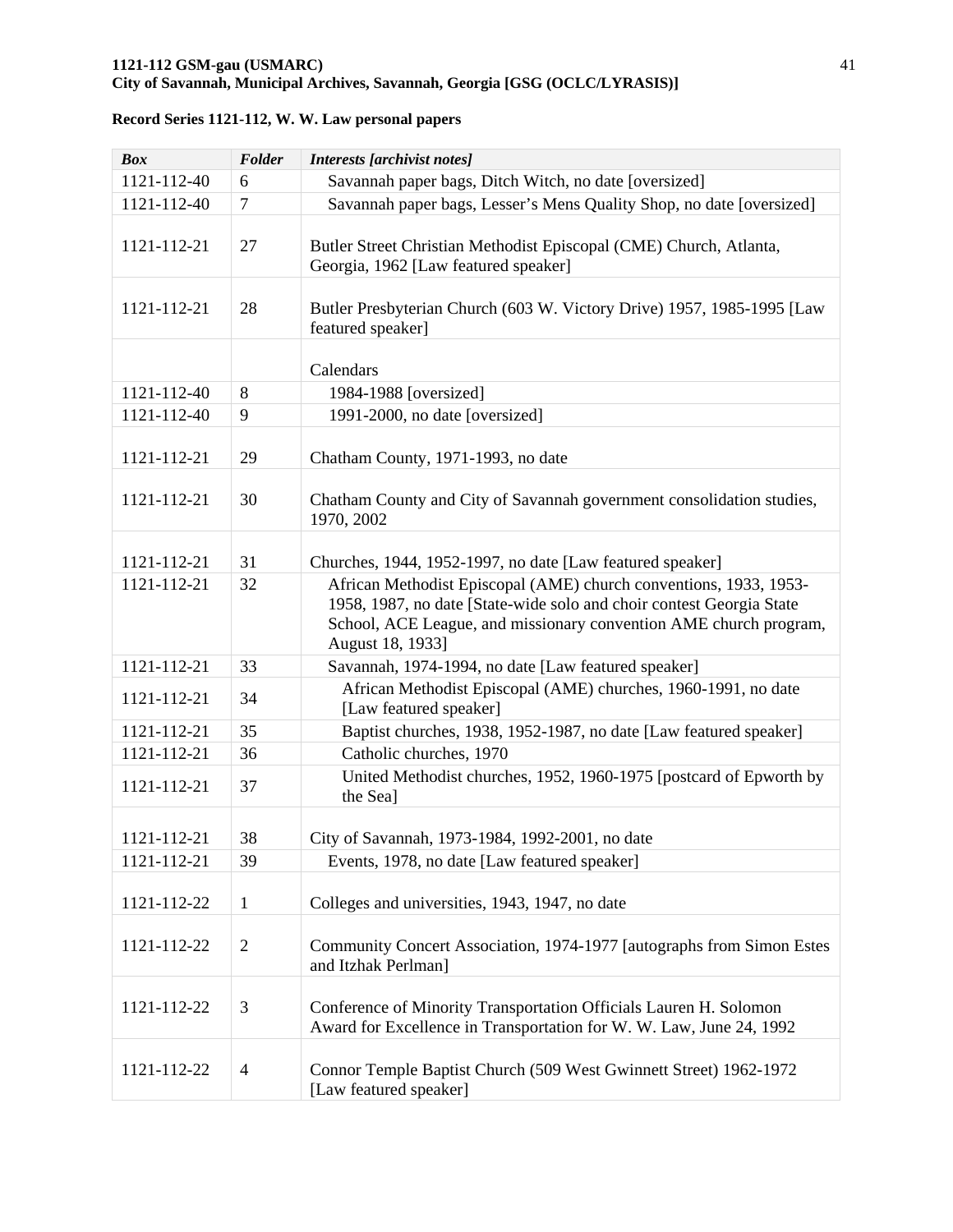# **1121-112 GSM-gau (USMARC)** 42

# **City of Savannah, Municipal Archives, Savannah, Georgia [GSG (OCLC/LYRASIS)]**

| <b>Box</b>  | Folder         | Interests [archivist notes]                                                                                                                                                                                                                                                                                                                                         |
|-------------|----------------|---------------------------------------------------------------------------------------------------------------------------------------------------------------------------------------------------------------------------------------------------------------------------------------------------------------------------------------------------------------------|
| 1121-112-22 | 5              | Delaware, John, 1975-1993, no date                                                                                                                                                                                                                                                                                                                                  |
| 1121-112-22 | 6              | Dixon, Willie James, Sr., 1990, 1995                                                                                                                                                                                                                                                                                                                                |
| 1121-112-22 | $\overline{7}$ | Doodles and sketches, no date [Gerald Smith, only known artist]                                                                                                                                                                                                                                                                                                     |
| 1121-112-22 | 8              | East Savannah Community Club and cemetery off Bolling Street, Chatham<br>County, Georgia, 1935-1936, 1949, 1985, no date [various documents<br>focusing on trees at this unknown cemetery; club bylaws and history;<br>interview transcripts; tree samples from the Georgia Forestry Commission;<br>sticker on back of two documents states, "defendant's exhibit"] |
| 1121-112-22 | 9              | Economic Opportunity Authority, 1972-1986, 1991-1997 [Law awarded]                                                                                                                                                                                                                                                                                                  |
| 1121-112-22 | 10             | Events, 1955, 1965-1993, 2000-2001, no date [ticket stubs, house<br>warmings, parties, receptions, etc.]                                                                                                                                                                                                                                                            |
|             |                |                                                                                                                                                                                                                                                                                                                                                                     |
| 1121-112-22 | 11             | First African Baptist Church (23 Montgomery Street) 1921, 1952, no date                                                                                                                                                                                                                                                                                             |
| 1121-112-22 | 12             | Anniversary event programs, 1966-1980, no date                                                                                                                                                                                                                                                                                                                      |
| 1121-112-22 | 13             | Communion Sunday service programs, 1958-1974, 1994                                                                                                                                                                                                                                                                                                                  |
| 1121-112-22 | 14             | Contribution lists, 1968, 1972                                                                                                                                                                                                                                                                                                                                      |
| 1121-112-22 | 15             | Events, 1961-1980, 1991, 2000, no date                                                                                                                                                                                                                                                                                                                              |
| 1121-112-22 | 16             | Items kept by Margaret Bond Sneed, 1970-1972 [event programs found<br>inside an envelope addressed to Dr. William Franklin Stokes, II, from<br>Law; see also Funeral programs, R-Z folder]                                                                                                                                                                          |
| 1121-112-22 | 17             | Leaders and pastors, 1958, 1979, no date                                                                                                                                                                                                                                                                                                                            |
| 1121-112-22 | 18             | Membership booklet, circa 1940's                                                                                                                                                                                                                                                                                                                                    |
| 1121-112-22 | 19             | Sunday service programs, 1958-1959                                                                                                                                                                                                                                                                                                                                  |
| 1121-112-22 | 20             | Sunday service programs, 1960-1967                                                                                                                                                                                                                                                                                                                                  |
| 1121-112-22 | 21             | Sunday service programs, 1970-1980, no date                                                                                                                                                                                                                                                                                                                         |
| 1121-112-22 | 22             | First Bryan Baptist Church (575 West Bryan Street) 1974-1988, no date<br>[constitution and bylaws of the church revised, 1974]                                                                                                                                                                                                                                      |
| 1121-112-22 | 23             | 125 <sup>th</sup> Anniversary program, January 14-21, 1913 [fragile]                                                                                                                                                                                                                                                                                                |
| 1121-112-22 | 24             | Anniversary programs, 1941, 1955, 1973-1987                                                                                                                                                                                                                                                                                                                         |
| 1121-112-22 | 25             | Bicentennial celebration programs, January 9-20, 1988                                                                                                                                                                                                                                                                                                               |
| 1121-112-22 | 26             | Events, 1902, 1942, 1960-1989, no date [flyer for a concert, Catherine<br>Alexander, Lula Wicks, and Emma R. Brown on October 13, 1902;<br>Bicentennial Recognition Banquet honoring Law, April 16, 1976; Law<br>featured speaker]                                                                                                                                  |
| 1121-112-22 | 27             | Souvenir program of dedication of new addition to First Bryan Baptist<br>Church and Second Anniversary of Reverend N. E. Holsey, 1945                                                                                                                                                                                                                               |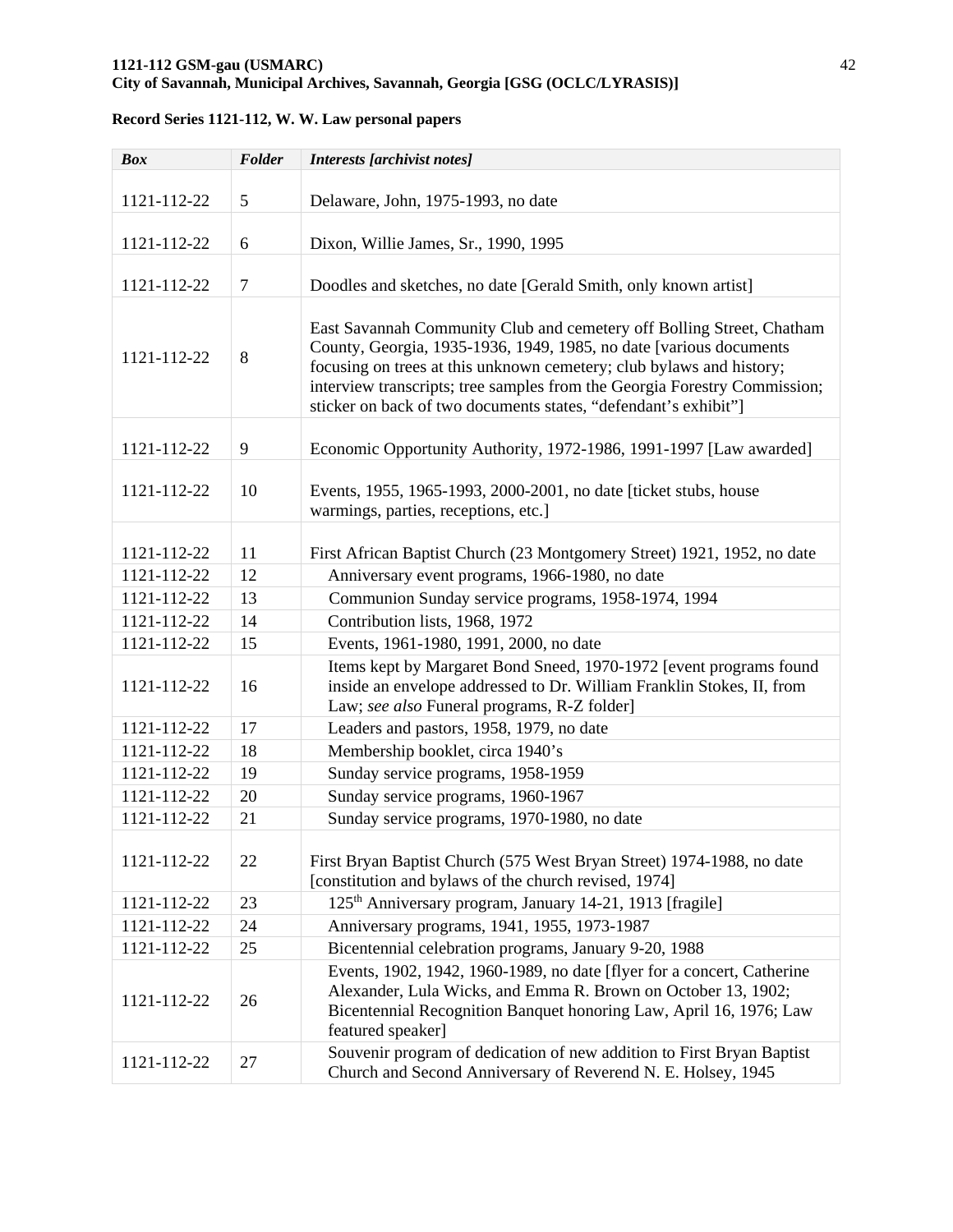| <b>Box</b>  | Folder         | Interests [archivist notes]                                                                                                                                                                                                                   |
|-------------|----------------|-----------------------------------------------------------------------------------------------------------------------------------------------------------------------------------------------------------------------------------------------|
| 1121-112-22 | 28             | Souvenir program of Diamond Jubilee celebration of the General<br>Missionary Baptist Convention of Georgia at First Bryan Baptist Church,<br>November 11-14, 1946                                                                             |
| 1121-112-22 | 29             | Souvenir program of the Sesqui-centennial of the First Bryan Baptist<br>Church, 1938                                                                                                                                                          |
| 1121-112-22 | 30             | Sunday service programs, 1948, 1960-1976                                                                                                                                                                                                      |
| 1121-112-22 | 31             | Sunday service programs, 1984-1994                                                                                                                                                                                                            |
| 1121-112-22 | 32             | First Congregational Church (421 Habersham Street) 1945, 1973-1988<br>[installation celebration for the Reverend Frederick L. Nixon, Mayor<br>Andrew J. Young autograph with personal note on program, October 1988;<br>Law featured speaker] |
| 1121-112-22 | 33             | First Tabernacle Baptist Church (310 Alice Street) 1960-1966, 1983, 1995<br>[Law featured speaker]                                                                                                                                            |
| 1121-112-22 | 34             | Food, 1962, no date                                                                                                                                                                                                                           |
| 1121-112-22 | 35             | Freeman, James Dillet poems, no date                                                                                                                                                                                                          |
|             |                | Funeral programs [arranged by last name]                                                                                                                                                                                                      |
| 1121-112-22 | 36             | A-E, 1959-1972, 1991-2001 [partial Medger Evers memorial service<br>program, June 23, 1963]                                                                                                                                                   |
| 1121-112-22 | 37             | F-J, 1968-1998, 2000 [Law featured speaker and honorary pallbearer]                                                                                                                                                                           |
| 1121-112-22 | 38             | K-O, 1967-1974, 1992-1998 [Law featured speaker; Abram Minis, Jr.<br>funeral, July 1, 1998]                                                                                                                                                   |
| 1121-112-22 | 39             | R-Z, 1937, 1959-1995, 2000 [Dr. A. L. Sampson, February 1, 1937;<br>Robert Edward Robinson, December 23, 1989; Law featured speaker and<br>pallbearer]                                                                                        |
| 1121-112-22 | 40             | Law family, 1975-1997, 2000                                                                                                                                                                                                                   |
| 1121-112-23 | 1              | Garrison, Esther F., 1978-1991, no date [Law featured speaker]                                                                                                                                                                                |
| 1121-112-23 | $\overline{2}$ | Georgia Association of Educators, 1978, 1993                                                                                                                                                                                                  |
| 1121-112-23 | 3              | 23 <sup>rd</sup> Annual Spring Convention, College Park, Georgia, April 22-24,<br>1993 [Law received the Human Relations Award]                                                                                                               |
|             |                | Georgia Funeral Practitioners Association                                                                                                                                                                                                     |
| 1121-112-23 | $\overline{4}$ | 56 <sup>th</sup> Annual Convention, Gainesville, Georgia, May 12-14, 1981                                                                                                                                                                     |
| 1121-112-23 | 5              | 57 <sup>th</sup> Annual Convention, Savannah, Georgia, May 18-20, 1982 [Law<br>received Community Service Award]                                                                                                                              |
| 1121-112-23 | 6              | General Missionary Baptist Convention of Georgia, 1954, 1978, no date<br>[Van J. Malone, Director of Christian Education for the General                                                                                                      |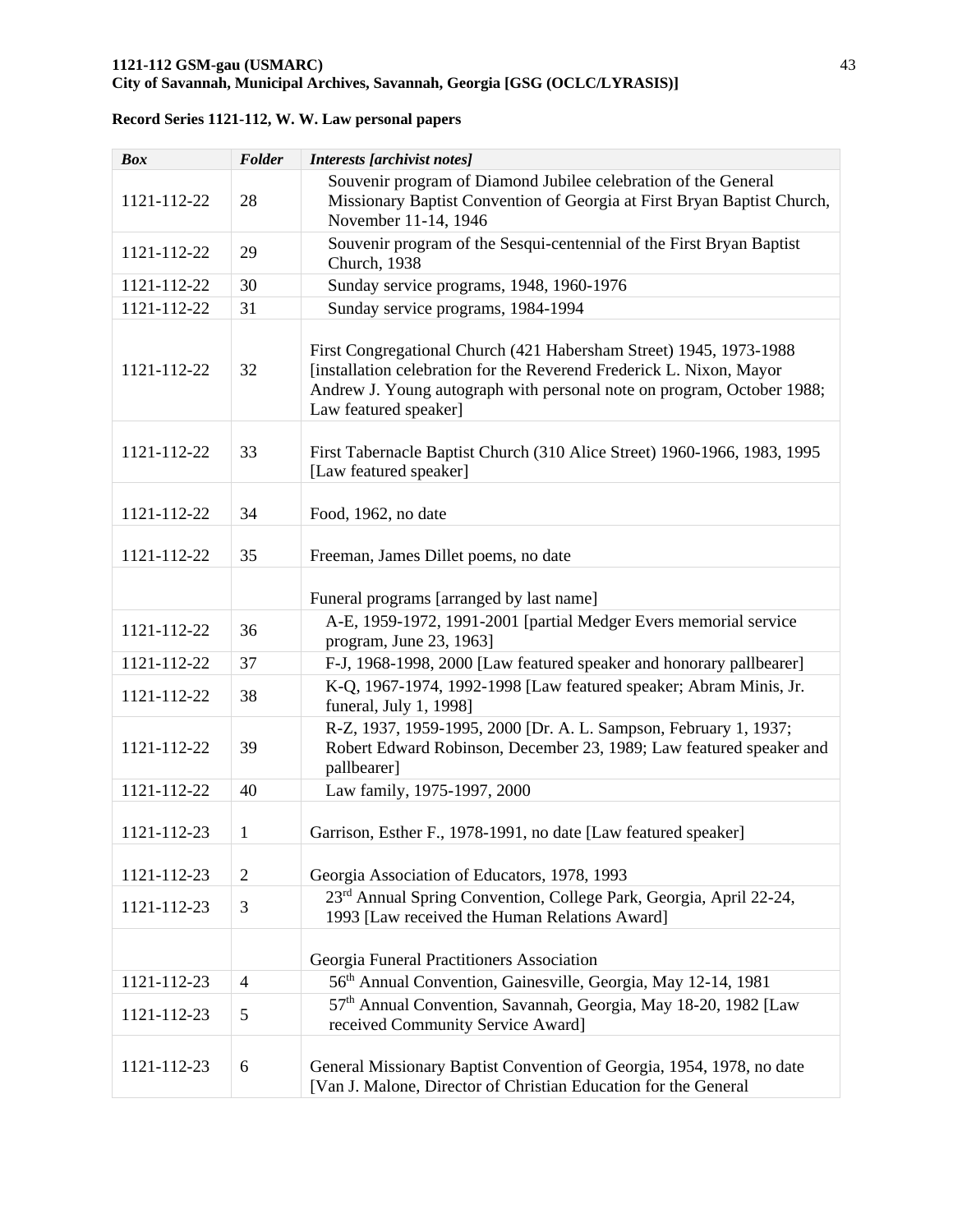| <b>Box</b>  | Folder         | Interests [archivist notes]                                                                                                                                       |
|-------------|----------------|-------------------------------------------------------------------------------------------------------------------------------------------------------------------|
|             |                | Missionary, autograph on transcribed sermon, no date; Law featured<br>speaker]                                                                                    |
| 1121-112-23 | $\overline{7}$ | Georgia and South Carolina reading conferences, 1973-1976                                                                                                         |
| 1121-112-23 | 8              | Georgia State College, 1946-1949 [commencement program, June 6, 1948,<br>Ralph Mark Gilbert benediction speaker]                                                  |
| 1121-112-23 | 9              | Gillespie-Selden Institute, Cordele, Georgia, 1993, no date [damaged]                                                                                             |
| 1121-112-23 | 10             | Golden, Jim, 1971-1979 [Director of Chatham County Recreation<br>Department]                                                                                      |
| 1121-112-23 | 11             | Gospel album collection of Leroy Martin, Jr., 1969                                                                                                                |
| 1121-112-23 | 12             | Gospel album collection of W. W. Law, 1968-1969                                                                                                                   |
| 1121-112-23 | 13             | Gospel album collection of W. W. Law, 1970-1972                                                                                                                   |
| 1121-112-23 | 14             | "Half-way House," play script by Nathan Singer, May 16, 1950                                                                                                      |
| 1121-112-41 | $\mathbf{1}$   | Harris, Joseph Calvin, Sr. funeral programs June 28, 1997 [oversized; Law<br>featured speaker]                                                                    |
| 1121-112-23 | 15             | Health, 1971, 1997, no date                                                                                                                                       |
| 1121-112-23 | 16             | The History Makers, 2002, no date                                                                                                                                 |
| 1121-112-23 | 17             | Concept paper, 2000                                                                                                                                               |
| 1121-112-23 | 18             | An evening with Dionne Warwick program, 2001                                                                                                                      |
| 1121-112-23 | 19             | Information packet, 2001                                                                                                                                          |
| 1121-112-23 | 20             | Hospitals, 1977, 1981, no date                                                                                                                                    |
| 1121-112-23 | 21             | Housing, 1958, 1971-1980                                                                                                                                          |
| 1121-112-23 | 22             | Savannah lots 1-40 sale history, no date [original folders; unknown<br>origin]                                                                                    |
| 1121-112-23 | 23             | Hughes, Langston, no date [Law's handwritten copies of the poem,<br>"Mother to Son;" see also "Jerico-Jim-Crow-Jerico," a song-play by<br>Langston Hughes folder] |
|             |                |                                                                                                                                                                   |
|             |                | Inauguration of President Jimmy Carter                                                                                                                            |
| 1121-112-23 | 24             | Guides to Washington, D. C., 1977                                                                                                                                 |
| 1121-112-23 | 25             | Invitations, 1977                                                                                                                                                 |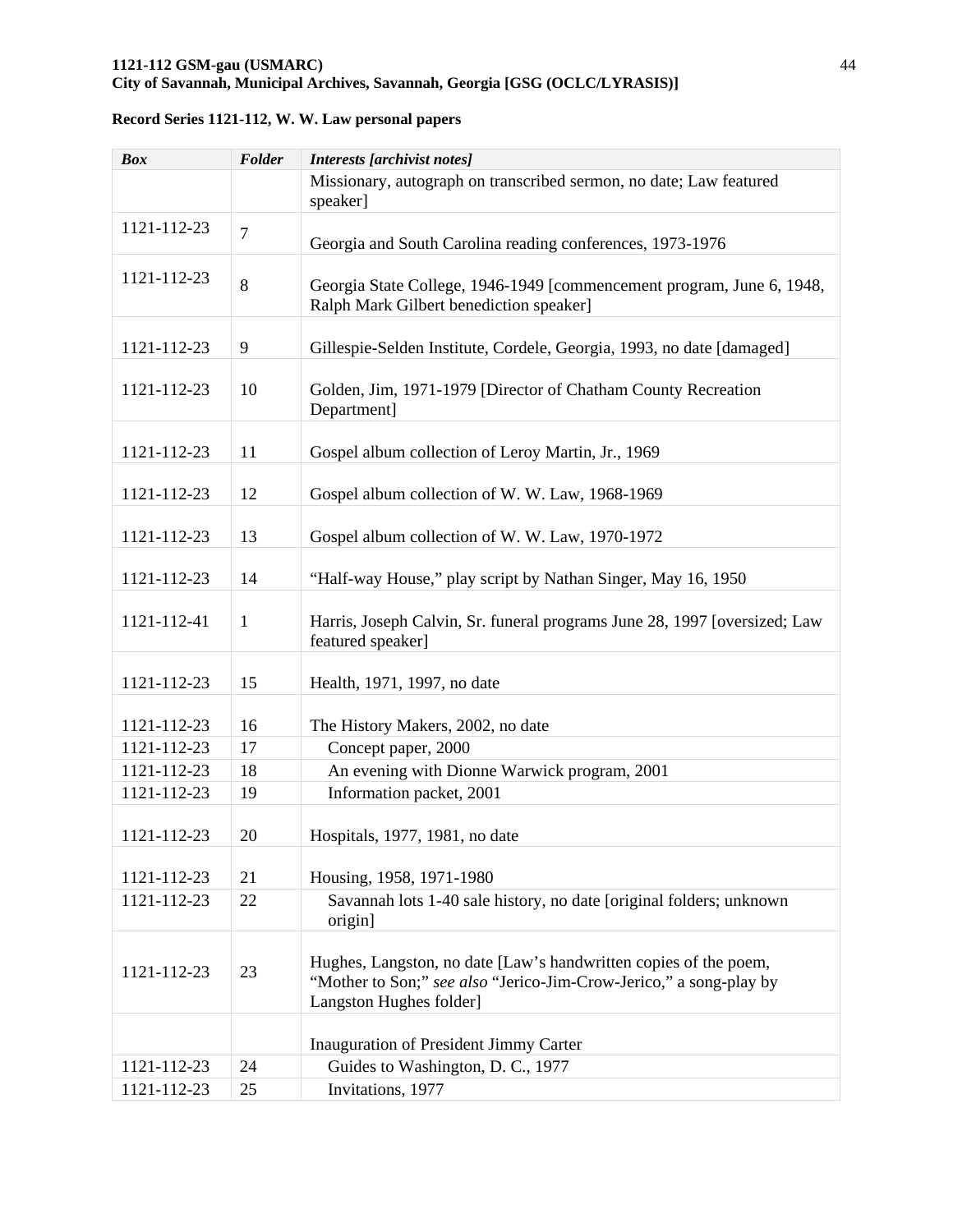| <b>Box</b>  | Folder         | <b>Interests</b> [archivist notes]                                                                                                                                                |
|-------------|----------------|-----------------------------------------------------------------------------------------------------------------------------------------------------------------------------------|
| 1121-112-23 | 26             | International Longshoremen's Association Local Branch #1414, 1958,<br>1966, 1994-1995 [Law featured speaker]                                                                      |
| 1121-112-23 | 27             | Interview transcripts of W. W. Law, 1990, no date                                                                                                                                 |
| 1121-112-23 | 28             | "Jerico-Jim-Crow-Jerico," a song-play by Langston Hughes, 1963                                                                                                                    |
| 1121-112-23 | 29             | Jobs, 1969, no date                                                                                                                                                               |
| 1121-112-23 | 30             | Johnson, Ezra, 1969, 1991-1992, no date                                                                                                                                           |
| 1121-112-23 | 31             | Material sent to Johnson from R. Gordon, 1986                                                                                                                                     |
| 1121-112-23 | 32             | Johnson, James Weldon's poems and songs, no date                                                                                                                                  |
| 1121-112-23 | 33             | Jordan, Abbie, 1979, 1981 [see also Sub-Series, 1121-112.2, Savannah<br>State University Education Professions Development Act Institute in<br>Reading Advisory Committee (EPDA)] |
| 1121-112-23 | 34             | Josey, E. J., 1970-1985, 1990-2001 [original folder]                                                                                                                              |
| 1121-112-23 | 35             | Kirkland Family Reunions, 1993-1999, no date [Pendergraph family; Law<br>featured speaker]                                                                                        |
| 1121-112-23 | 36             | Lark, Gertrude, no date [see also Alfred E. Beach High School folder]                                                                                                             |
| 1121-112-23 | 37             | Law family reunions, 1982-1990                                                                                                                                                    |
| 1121-112-23 | 38             | Law, W. W., 2001, no date                                                                                                                                                         |
| 1121-112-23 | 39             | Award programs, 1976-1979, 1985-2002, no date                                                                                                                                     |
| 1121-112-23 | 40             | Biographical sketches, 1977, no date                                                                                                                                              |
| 1121-112-23 | 41             | Featured speaker programs, 1970-1985, 1994, 2001, no date [from<br>organizations not represented in folders]                                                                      |
| 1121-112-24 | 1              | List of awards received, 1987-1995                                                                                                                                                |
| 1121-112-24 | $\overline{2}$ | Resumes, no date [floppy disk titled "W. W. Law Resume"]                                                                                                                          |
| 1121-112-24 | 3              | Speeches, 1947, no date                                                                                                                                                           |
| 1121-112-24 | $\overline{4}$ | The Little Theater of Savannah, 1966-1976                                                                                                                                         |
| 1121-112-24 | 5              | Lowell, James R. poems, no date                                                                                                                                                   |
| 1121-112-24 | 6              | Maps, 1954, no date [hand drawn map of "Marco Polo's Travels;"<br>Savannah puzzle map, no date]                                                                                   |
|             |                |                                                                                                                                                                                   |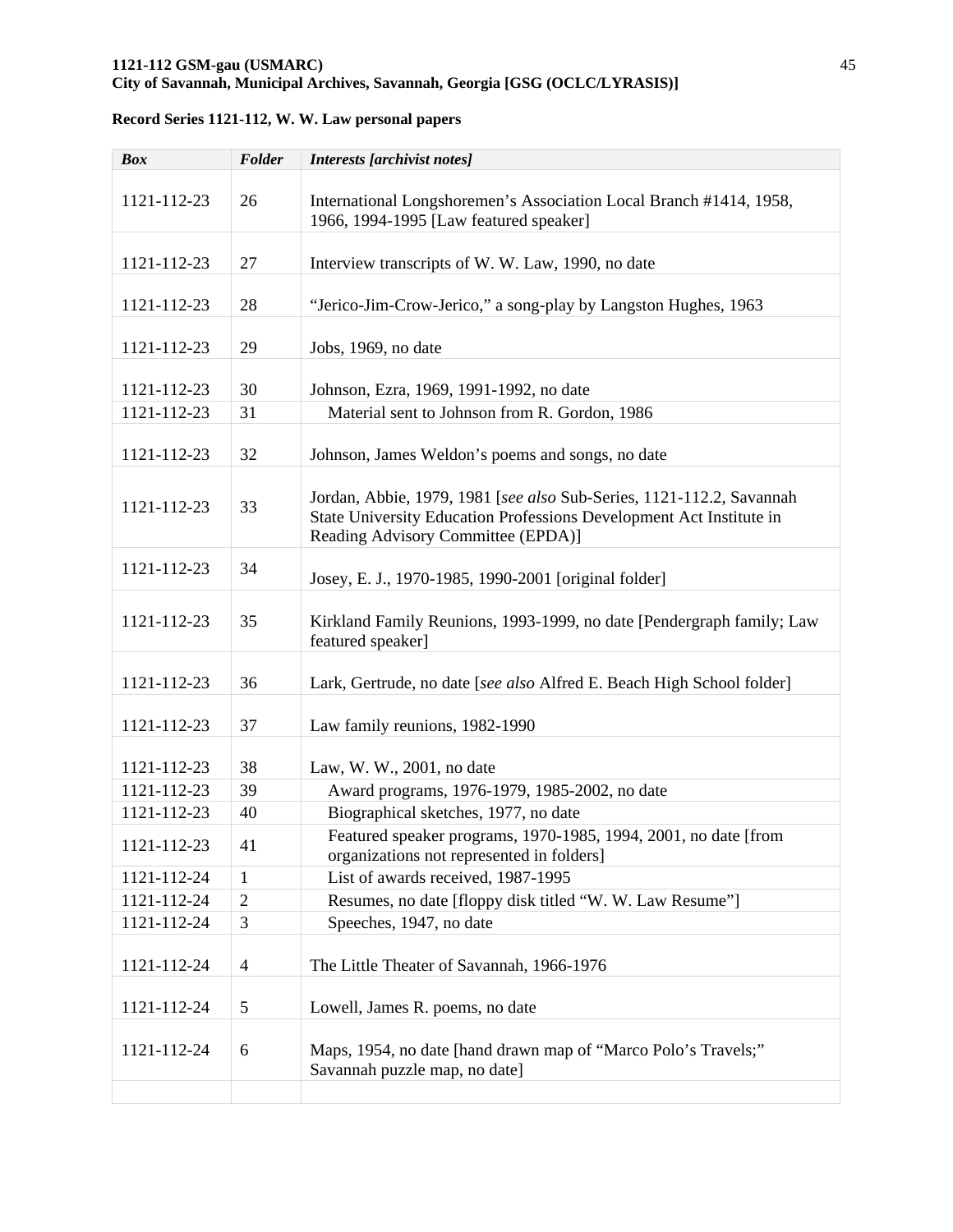| <b>Box</b>  | Folder         | Interests [archivist notes]                                                                                                                                                                            |
|-------------|----------------|--------------------------------------------------------------------------------------------------------------------------------------------------------------------------------------------------------|
| 1121-112-24 | 7              | McIntosh, Clement O., III, 1993-1994 [GPTV production crew chief]                                                                                                                                      |
|             |                |                                                                                                                                                                                                        |
| 1121-112-24 | 8              | Morehouse College, 1943-1959, 1971, no date                                                                                                                                                            |
| 1121-112-41 | $\overline{2}$ | Recital posters for Eugene Hancock, no date [oversized]                                                                                                                                                |
|             |                |                                                                                                                                                                                                        |
| 1121-112-24 | 9              | Mount Zion Baptist Church (1008 West Broad Street) 1962-1973, 1994<br>[Law featured speaker]                                                                                                           |
| 1121-112-24 | 10             | Centennial celebration program, 1976 [Law featured speaker and patron]                                                                                                                                 |
| 1121-112-24 | 11             | Christian Youth Motivation Day program, November 11, 1973                                                                                                                                              |
| 1121-112-24 | 12             | Music, 1952-1978, 1998, no date                                                                                                                                                                        |
| 1121-112-24 | 13             | Catalogues, 1956-1980, no date                                                                                                                                                                         |
| 1121-112-24 | 14             | Concerts, 1949, 1963-1986, no date ["Rolling Along in Negro Song,"<br>program, production by Kenneth Brown Billups, June 18, 1945]                                                                     |
| 1121-112-24 | 15             | Concerts-Savannah, 1942-1957, 1963-1982, 2000, no date [Eartha Kitt<br>autographed program; Marian Anderson plays at the Municipal<br>Auditorium, October 30, 1943; see also churches folders]         |
| 1121-112-24 | 16             | Ellie Hirschmann's mimeographed music catalogues, 1955                                                                                                                                                 |
| 1121-112-24 | 17             | Ellie Hirschmann's mimeographed music catalogues, 1956                                                                                                                                                 |
| 1121-112-24 | 18             | Ellie Hirschmann's mimeographed music catalogues, 1957                                                                                                                                                 |
| 1121-112-24 | 19             | Ellie Hirschmann's mimeographed music catalogues, 1958-1960                                                                                                                                            |
| 1121-112-24 | 20             | Handwritten lists, no date (1 of 2)                                                                                                                                                                    |
| 1121-112-24 | 21             | Handwritten lists, no date (2 of 2)                                                                                                                                                                    |
| 1121-112-24 | 22             | Order forms, 1992, no date [see also Sub-series 1121-112.4, financial<br>papers]                                                                                                                       |
| 1121-112-24 | 23             | Quotes, no date                                                                                                                                                                                        |
| 1121-112-24 | 24             | Savannah record shops, 1981, no date                                                                                                                                                                   |
| 1121-112-24 | 25             | Song sheets, 1985, no date [songs on Savannah]                                                                                                                                                         |
| 1121-112-24 | 26             | W. W. Law's records want lists, 1968-1969, no date                                                                                                                                                     |
| 1121-112-24 | 27             | "Mutiny on the Amistad," by Westley W. Law, July 11, 1943                                                                                                                                              |
| 1121-112-24 | 28             | Mutual Benevolent Society, 1938, no date                                                                                                                                                               |
| 1121-112-24 | 29             | National Education Association's Annual Human and Civil Rights awards<br>dinner, Carter G. Woodson Memorial award presented to Law, 1992                                                               |
| 1121-112-24 | 30             | National Organization of Black Law Enforcement Executives 2 <sup>nd</sup> Annual<br>Training Conference and Recognition Banquet, W. W. Law Regional<br>Community Service honoree, February 21-22, 1986 |
| 1121-112-24 | 31             | Neighborhood associations, 1972-1986, no date [Law featured speaker]                                                                                                                                   |
| 1121-112-24 | 32             | North Port Wentworth Citizens Council, Inc., September-December 2001                                                                                                                                   |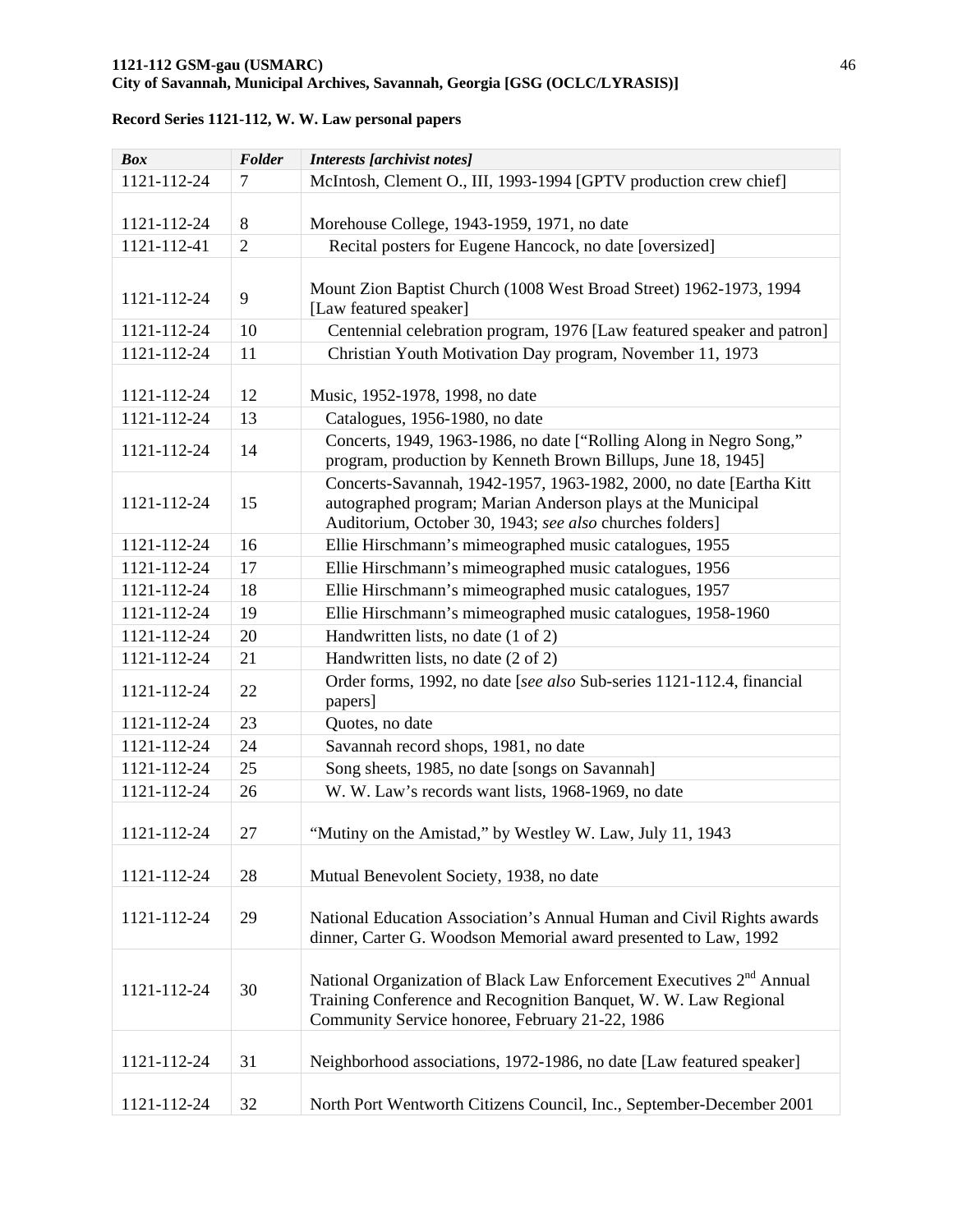# **1121-112 GSM-gau (USMARC)** 47

# **City of Savannah, Municipal Archives, Savannah, Georgia [GSG (OCLC/LYRASIS)]**

| <b>Box</b>  | Folder         | <b>Interests</b> [archivist notes]                                                                                                                                                     |
|-------------|----------------|----------------------------------------------------------------------------------------------------------------------------------------------------------------------------------------|
|             |                |                                                                                                                                                                                        |
| 1121-112-24 | 33             | Organizations, 1951, 1971-1985, 2001, no date                                                                                                                                          |
| 1121-112-24 | 34             | Patterson, Pickens Andrew, 1962, 1983, no date                                                                                                                                         |
|             |                |                                                                                                                                                                                        |
| 1121-112-24 | 35             | Paine College, Augusta, Georgia, 1985, 1998-1999 [Jessye Norman,<br>autographed concert program January 21, 1985; damaged material]                                                    |
| 1121-112-24 | 36             | Palen United Methodist Church (1907 Burroughs Street) 1956-1975, no<br>date [Law featured speaker]                                                                                     |
| 1121-112-24 | 37             |                                                                                                                                                                                        |
| 1121-112-25 | $\mathbf{1}$   | People, 1958, 1988, 1992-1993, 2001                                                                                                                                                    |
| 1121-112-25 | $\overline{2}$ | Anniversary invitations, 1976-1997, 2000-2001<br>Birthday celebrations, 1981, 1990-2001                                                                                                |
|             |                |                                                                                                                                                                                        |
| 1121-112-25 | 3              | Family reunions, 1980-1997, 2001 [Law featured speaker]                                                                                                                                |
| 1121-112-25 | $\overline{4}$ | Invitations, 1968-2001 [graduation ceremonies]                                                                                                                                         |
| 1121-112-25 | 5              | Marriage invitations and programs, 1955-1978                                                                                                                                           |
| 1121-112-25 | 6              | Marriage invitations and programs, 1980-1989                                                                                                                                           |
| 1121-112-25 | $\overline{7}$ | Marriage invitations and programs, 1991-1997                                                                                                                                           |
| 1121-112-25 | 8              | Marriage invitations and programs, 2000-2001, no date                                                                                                                                  |
| 1121-112-25 | 9              | Retirement invitations and programs, 1976-1997 [Law featured speaker;<br>James Nealy's retirement program, an Original 9 African American<br>Savannah police officer, October 5, 1972] |
| 1121-112-25 | 10             | Phi Beta Sigma fraternity 47 <sup>th</sup> anniversary conclave, National Social Action<br>award presented to W. W. Law, Philadelphia, PA, 1961                                        |
|             |                | Poems                                                                                                                                                                                  |
| 1121-112-25 | 11             | Known authors, no date                                                                                                                                                                 |
| 1121-112-25 | 12             | Multiple authors, no date                                                                                                                                                              |
| 1121-112-25 | 13             | Unknown authors, no date                                                                                                                                                               |
| 1121-112-25 | 14             | Politics, 1949, 1972-1995, no date [Resolution from South Carolina house]<br>of representatives on the $25th$ Anniversary of Brown v. Board decision,<br>March 16, 1979]               |
| 1121-112-25 | 15             | Campaign material, 1970-1995, no date                                                                                                                                                  |
| 1121-112-25 | 16             | Prince Hall freemasonry, 1958, 1975, 1985, 1995, no date [Law featured]<br>speaker]                                                                                                    |
| 1121-112-25 | 17             | Quotes, no date (1 of 3)                                                                                                                                                               |
| 1121-112-25 | 18             | Quotes, no date (2 of 3)                                                                                                                                                               |
| 1121-112-25 | 19             | Quotes, no date (3 of 3)                                                                                                                                                               |
|             |                |                                                                                                                                                                                        |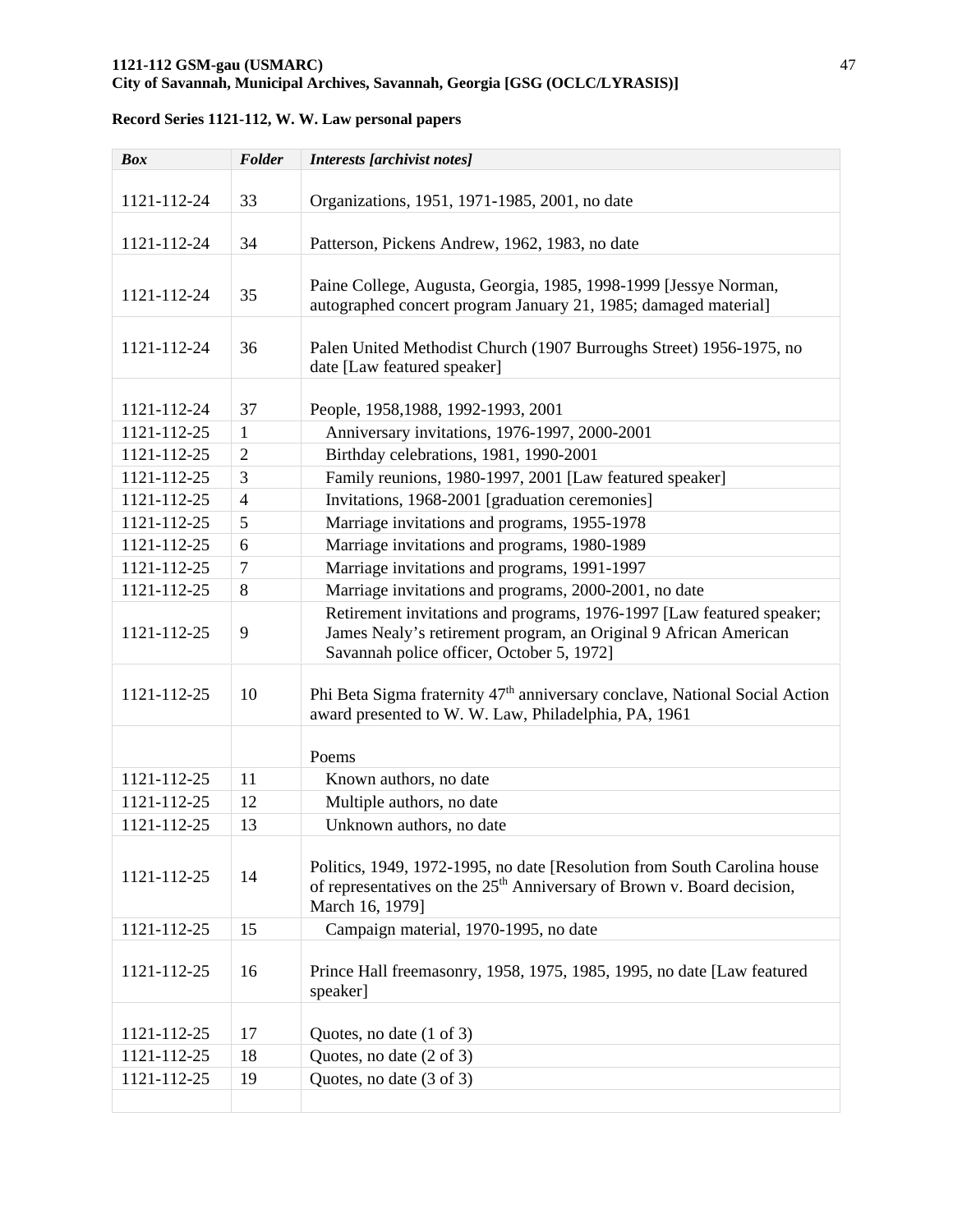| <b>Box</b>  | Folder | <b>Interests</b> [archivist notes]                                                                                                                                          |
|-------------|--------|-----------------------------------------------------------------------------------------------------------------------------------------------------------------------------|
| 1121-112-25 | 20     | Radio, 1970, 1998, no date                                                                                                                                                  |
|             |        |                                                                                                                                                                             |
| 1121-112-25 | 21     | Religious material, 1943-1969                                                                                                                                               |
| 1121-112-25 | 22     | Bible brochures and scriptures, no date                                                                                                                                     |
| 1121-112-25 | 23     | Prayers, no date                                                                                                                                                            |
| 1121-112-25 | 24     | Quotes, no date                                                                                                                                                             |
| 1121-112-25 | 25     | "The Rise of the Early Negro Church from Obscurity to Greatness in<br>Savannah, Georgia," by W. W. Law, no date                                                             |
| 1121-112-25 | 26     | Saint John Baptist Church (526 Hartridge Street) 1970-1986 [Law featured<br>speaker]                                                                                        |
| 1121-112-25 | 27     | Saint Matthew's Episcopal Church (1401 West Broad Street) 1969-1984,<br>no date [Law featured speaker]                                                                      |
| 1121-112-25 | 28     | Saint Paul Christian Methodist Episcopal (CME) Church (1601 Barnard<br>Street) 1946, 1974-1990, 2001, no date [Law featured speaker]                                        |
| 1121-112-25 | 29     | Saint Philip African Methodist Episcopal (AME) Church (613 Martin<br>Luther King, Jr. Boulevard) 1949 ["Authentic History of St. Philip<br>Church," by Jesse Brinson, 1949] |
| 1121-112-25 | 30     | Events, 1960-1973, 1994, 1997, no date [Law featured speaker]                                                                                                               |
| 1121-112-25 | 31     | Saint Philip Monumental African Methodist Episcopal (AME) Church<br>(1112 Jefferson Street) no date                                                                         |
| 1121-112-25 | 32     | Events, 1947-1982, 1997, no date [Law featured speaker; Emancipation<br>Proclamation program, featured speaker, Mary McLeod Bethune,<br>January 1, 1947]                    |
| 1121-112-25 | 33     | Savannah Alumnae Chapter of Delta Sigma Theta Sorority events, 1962-<br>1972, 1995                                                                                          |
| 1121-112-25 | 34     | Savannah Chatham County Board of Public Education, 1966-1991, no date                                                                                                       |
| 1121-112-25 | 35     | Agendas, 1974, 1978 [damaged]                                                                                                                                               |
| 1121-112-25 | 36     | Long range plan, November-December 1985                                                                                                                                     |
| 1121-112-25 | 37     | Savannah College of Art and Design (SCAD) 1989-1997, no date<br>[commencement program for Law receiving honorary doctorate from<br>SCAD, May 31, 1997]                      |
| 1121-112-25 | 38     | Savannah Concert Association, 1974-1978 [see also Community Concert<br>Association folder]                                                                                  |
| 1121-112-25 | 39     | Savannah Jaycees Miss Savannah Pageant, May 26, 1973                                                                                                                        |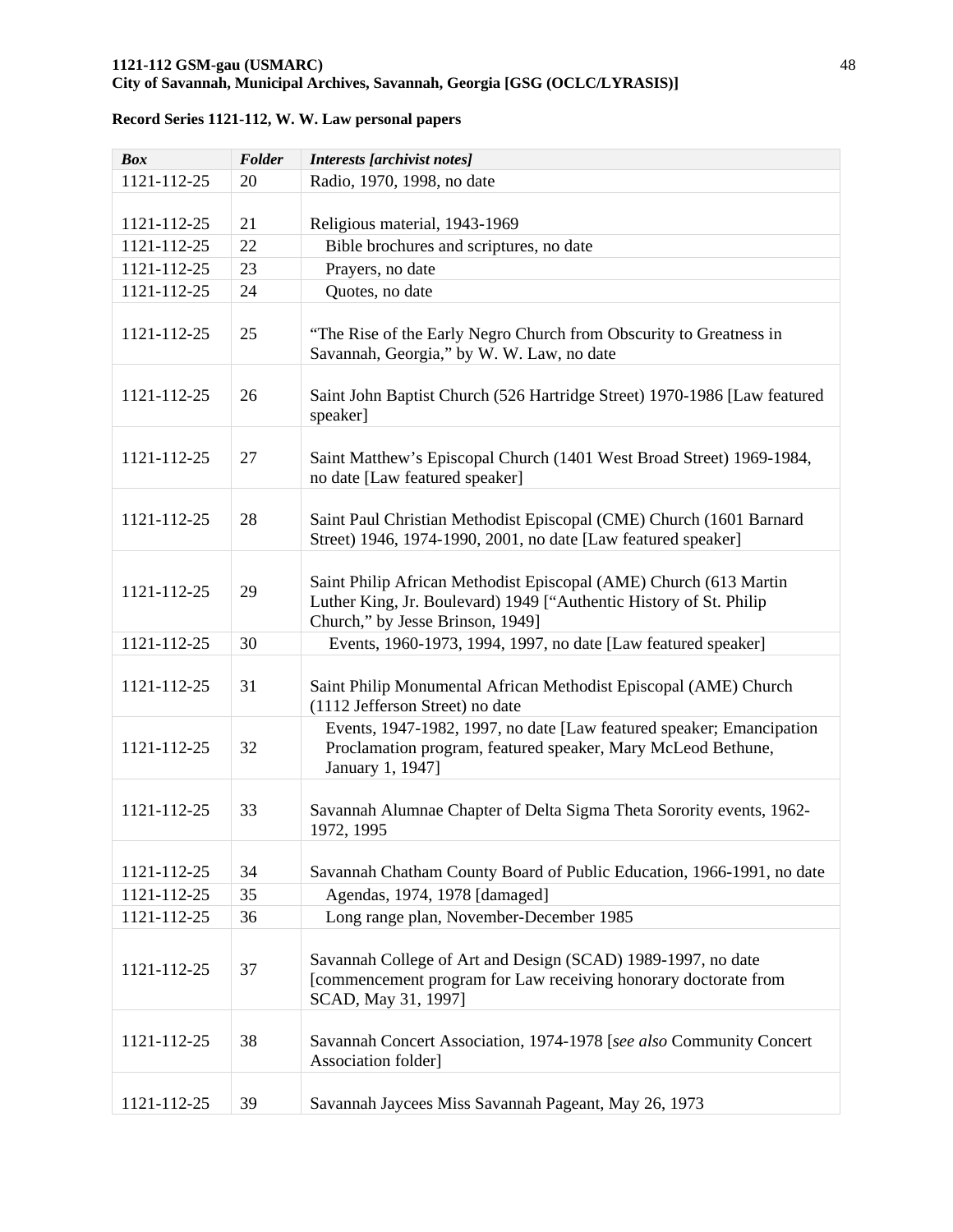### **1121-112 GSM-gau (USMARC)** 49 **City of Savannah, Municipal Archives, Savannah, Georgia [GSG (OCLC/LYRASIS)]**

| <b>Box</b>  | Folder         | Interests [archivist notes]                                                                                                                                                                                                                                 |
|-------------|----------------|-------------------------------------------------------------------------------------------------------------------------------------------------------------------------------------------------------------------------------------------------------------|
| 1121-112-25 | 40             | Savannah newspapers, 1939, 1975, 1994, no date                                                                                                                                                                                                              |
| 1121-112-25 | 41             | Savannah public libraries, 1971, 1977, no date                                                                                                                                                                                                              |
| 1121-112-26 | $\mathbf{1}$   | Carnegie Library's black history collection, no date                                                                                                                                                                                                        |
| 1121-112-26 | $\overline{2}$ | Event calendars, 1986, no date                                                                                                                                                                                                                              |
| 1121-112-26 | 3              | Events, 1967-1987, 1993, no date [Law featured speaker]                                                                                                                                                                                                     |
| 1121-112-26 | $\overline{4}$ | New books and records lists, 1968-1974                                                                                                                                                                                                                      |
| 1121-112-26 | 5              | New books and records lists, no date                                                                                                                                                                                                                        |
| 1121-112-26 | 6              | Selected lists of various subjects, 1959-1993, no date                                                                                                                                                                                                      |
| 1121-112-26 | 7              | Savannah State University, 1969-1989, 2000, no date [W. W. Law's<br>activities card for a game on November 10, 1979]                                                                                                                                        |
| 1121-112-26 | 8              | 156 <sup>th</sup> Commencement honoring W. W. Law with an honorary doctorate<br>degree, 2000                                                                                                                                                                |
| 1121-112-26 | 9              | 156 <sup>th</sup> Commencement honoring W. W. Law with an honorary doctorate<br>degree, Event packets, 2000                                                                                                                                                 |
| 1121-112-26 | 10             | Commencement ceremony programs, 1934, 1964, 1973 [Law presented<br>Richard R. Wright Award of Excellence at commencement, August 9,<br>1973]                                                                                                                |
| 1121-112-26 | 11             | Community Booster Club W. W. Law scholarship dinner benefit, 2001-<br>2002                                                                                                                                                                                  |
| 1121-112-41 | 3              | Community Booster Club W. W. Law Scholarship dinner benefit posters,<br>2001-2002 [oversized]                                                                                                                                                               |
| 1121-112-26 | 12             | Concerts, 1954-1972                                                                                                                                                                                                                                         |
| 1121-112-26 | 13             | Events, 1933, 1966-1994, 2001, no date [homecoming day program of<br>Georgia State Industrial College vs. South Carolina State College,<br>Orangeburg, S. C., November 25, 1933; Black History Month opening<br>convocation honoring Law, February 1, 1994] |
| 1121-112-41 | $\overline{4}$ | Football game posters, no date [oversized]                                                                                                                                                                                                                  |
| 1121-112-26 | 14             | Student records, 1928, 1955-2000 [Gertrude Livingston's record card,<br>June 11, 1928]                                                                                                                                                                      |
|             |                |                                                                                                                                                                                                                                                             |
| 1121-112-26 | 15             | Savannah Symphony, 1970-1991, no date                                                                                                                                                                                                                       |
| 1121-112-26 | 16             | Concert programs, 10 <sup>th</sup> and 14 <sup>th</sup> seasons, 1963, 1967                                                                                                                                                                                 |
| 1121-112-26 | 17             | Concert programs, 17 <sup>th</sup> season, 1969-1970                                                                                                                                                                                                        |
| 1121-112-26 | 18             | Concert programs, 18 <sup>th</sup> season, 1970-1971                                                                                                                                                                                                        |
| 1121-112-26 | 19             | Concert programs, 19 <sup>th</sup> season, 1971-1972 [autograph from Samuel]<br>Dilworth-Leslie, January 15, 1971 or 1972]                                                                                                                                  |
| 1121-112-26 | 20             | Concert programs, 20 <sup>th</sup> season, 1972-1973                                                                                                                                                                                                        |
| 1121-112-26 | 21             | Concert programs, 21 <sup>st</sup> season, 1973-1974                                                                                                                                                                                                        |
| 1121-112-26 | 22             | Concert programs, 22 <sup>nd</sup> season, 1974-1975                                                                                                                                                                                                        |
| 1121-112-26 | 23             | Concert programs, 24 <sup>th</sup> season, 1976-1977                                                                                                                                                                                                        |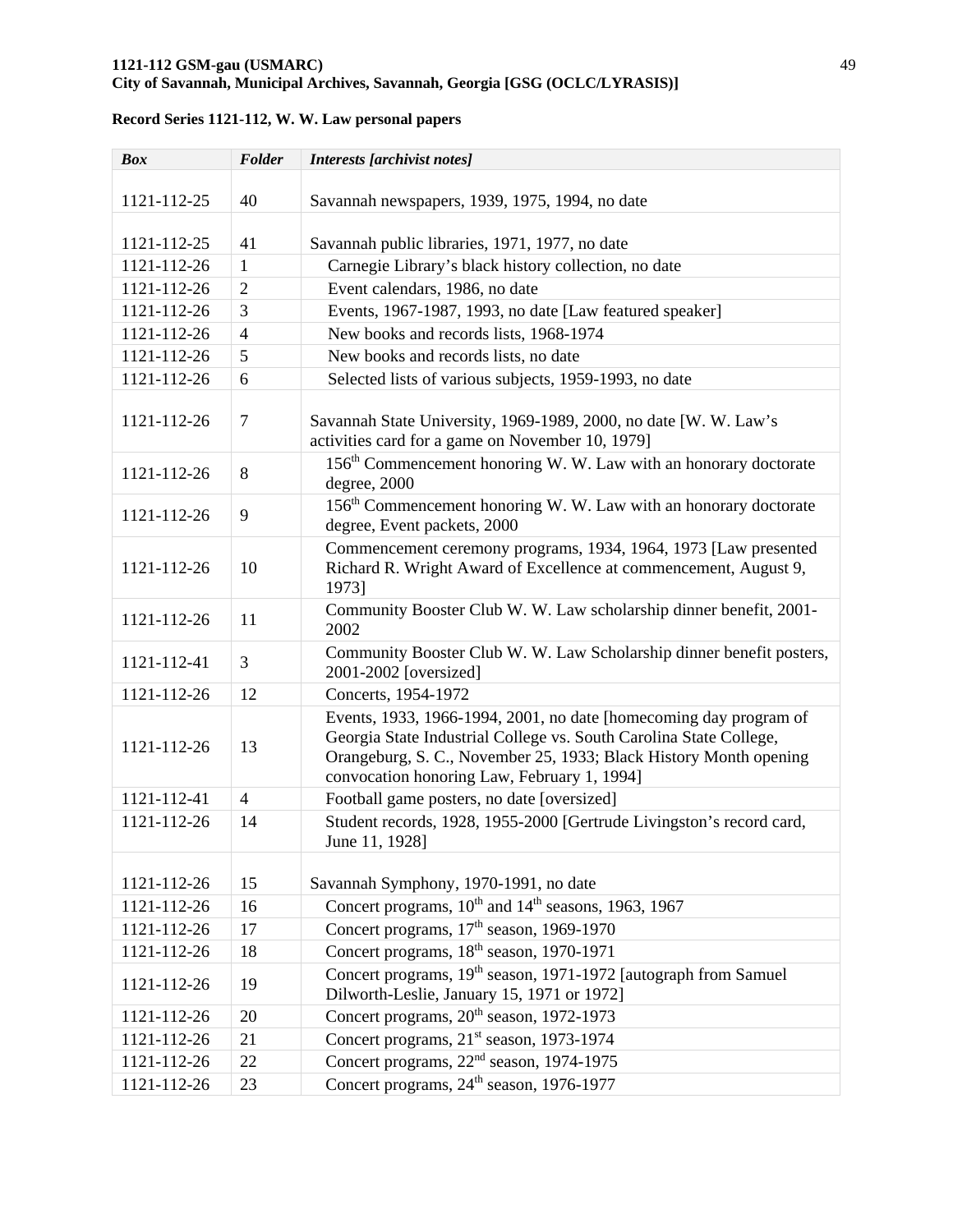| <b>Box</b>  | Folder         | Interests [archivist notes]                                                                                                                                                                                                 |
|-------------|----------------|-----------------------------------------------------------------------------------------------------------------------------------------------------------------------------------------------------------------------------|
| 1121-112-26 | 24             | Concert programs, 25 <sup>th</sup> season, 1977-1978 [autographs from Marvelene<br>Moore, Joshua Walker, Joy Blackett, Irene Gubrud and unknown signer<br>on program April 8, 1978]                                         |
| 1121-112-26 | 25             | Concert programs, 26 <sup>th</sup> season, 1978-1979 [autographs from Billy Taylor,<br>Freddie Waits and Victor Gaskin on program for November 11, 1978]                                                                    |
| 1121-112-26 | 26             | Concert programs, 31 <sup>st</sup> season, 1983-1984 [autographs from Esther<br>Hinds, David Arnall, and unknown signer, April 28, 1983 or 1984]                                                                            |
| 1121-112-26 | 27             | Concert programs, 36 <sup>th</sup> season, 1989-1990, 1999 [autograph from Paul<br>Freeman on program for March 31, 1990; autographs from Paul Freeman<br>and James Tocco to Jonathan Green on program from March 31, 1990] |
| 1121-112-26 | 28             | Schools, 1954-1985, 2000, no date                                                                                                                                                                                           |
| 1121-112-26 | 29             | Records from other students, 1920, 1961-1976, 1990, no date                                                                                                                                                                 |
| 1121-112-26 | 30             | Savannah, 1996, 2001, no date                                                                                                                                                                                               |
| 1121-112-27 | $\mathbf{1}$   | Savannah events, 1957-1973, 1992, 1995 [Law featured speaker; see also<br>Garrison, Esther F. folder; see also People-Invitations folder]                                                                                   |
| 1121-112-41 | 5              | Seabrook, Frederick V. poem posters, 1965, 1970 [oversized]                                                                                                                                                                 |
| 1121-112-27 | $\overline{2}$ | Second African Baptist Church (123 Houston Street) 1943-1983, 1996, no<br>date                                                                                                                                              |
| 1121-112-27 | 3              | Second Arnold Baptist Church, 1963, 1971                                                                                                                                                                                    |
| 1121-112-27 | $\overline{4}$ | Senior citizens, 1981, no date                                                                                                                                                                                              |
| 1121-112-27 | 5              | "Sojourner Truth from Negro History in Thirteen Plays," by Willis<br>Richardson and May Miller and activity of the shorthand class 102c typed<br>by Evelyn Rucker, instructor, L. Orene Hall, circa 1940's                  |
| 1121-112-27 | 6              | Speeches, 1947, 1969, 2002                                                                                                                                                                                                  |
| 1121-112-27 | 7              | Spencer, Captain Frank W., 1966, 1977, no date                                                                                                                                                                              |
| 1121-112-27 | 8              | Stamps, 1955, 1963, 1987, no date [handle with care]                                                                                                                                                                        |
| 1121-112-27 | 9              | Commemorative cards, 1978-1980 [a few cards are addressed]                                                                                                                                                                  |
| 1121-112-27 | 10             | Commemorative envelopes, 1940-1984, 1999, 2002 [a few envelopes are<br>addressed]                                                                                                                                           |
| 1121-112-27 | 11             | Commemorative stamps release booklets, 1979, 1994-2002                                                                                                                                                                      |
| 1121-112-27 | 12             | Commercial solicitations and catalogues, 1948, 1982-2002                                                                                                                                                                    |
| 1121-112-27 | 13             | Ellington, Duke, 1985, no date                                                                                                                                                                                              |
| 1121-112-27 | 14             | Flags, no date                                                                                                                                                                                                              |
| 1121-112-27 | 15             | Historic preservation, no date                                                                                                                                                                                              |
| 1121-112-27 | 16             | Holidays, 1967-1977, 1989, 1998                                                                                                                                                                                             |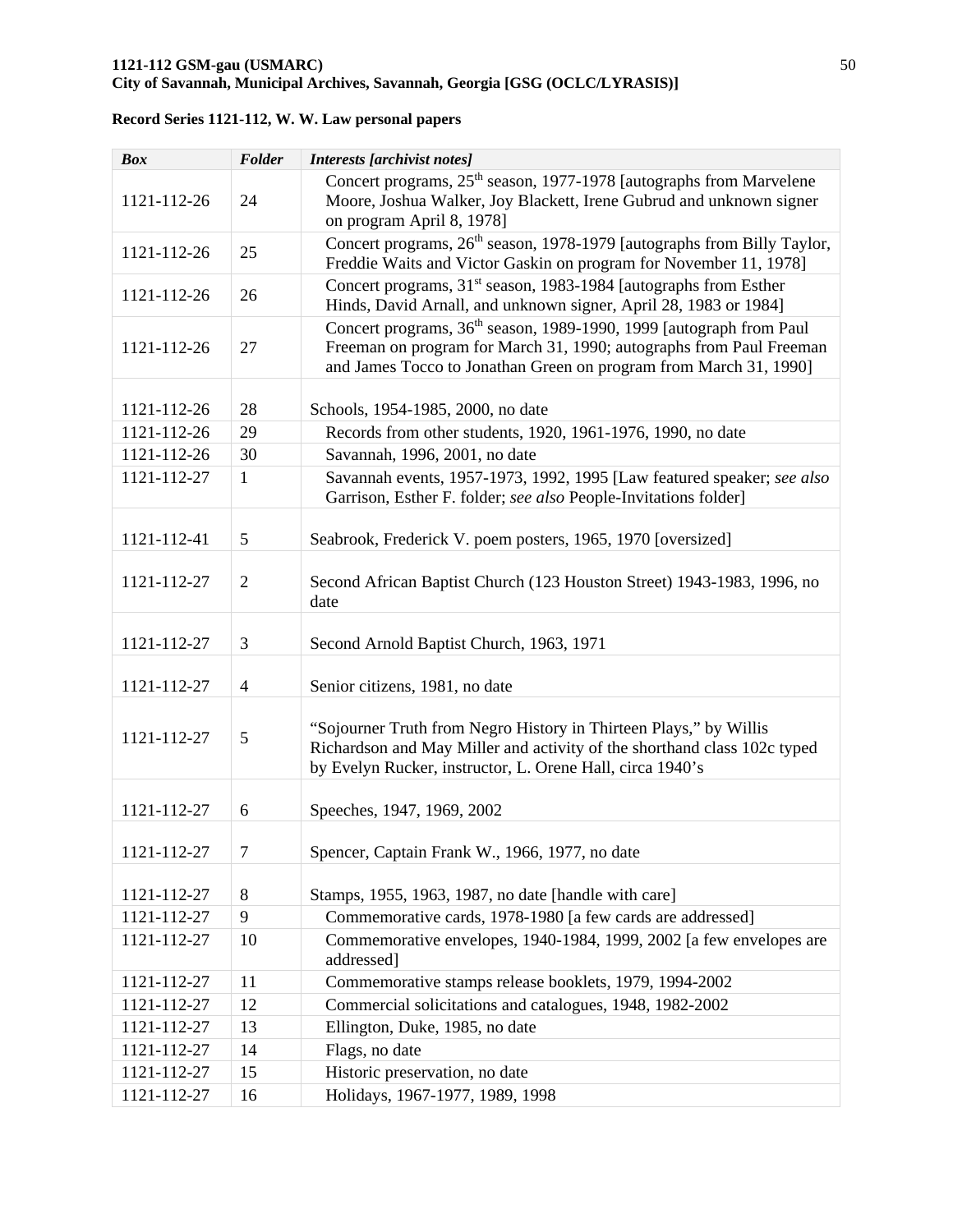| <b>Box</b>  | Folder | Interests [archivist notes]                                                                                                                                                                                                                                                   |
|-------------|--------|-------------------------------------------------------------------------------------------------------------------------------------------------------------------------------------------------------------------------------------------------------------------------------|
| 1121-112-27 | 17     | Music, 1992-1997, no date                                                                                                                                                                                                                                                     |
| 1121-112-27 | 18     | People, 1992-2000, no date                                                                                                                                                                                                                                                    |
| 1121-112-27 | 19     | Presidents, no date                                                                                                                                                                                                                                                           |
| 1121-112-27 | 20     | Savannah exhibitions, 1979-1982                                                                                                                                                                                                                                               |
| 1121-112-27 | 21     | Wildlife, 1957, 1986-1987, no date                                                                                                                                                                                                                                            |
|             |        |                                                                                                                                                                                                                                                                               |
| 1121-112-27 | 22     | Television, no date                                                                                                                                                                                                                                                           |
| 1121-112-27 | 23     | Thankful Baptist Church (424 West Bolton Street) 1977, no date [Law<br>featured speaker]                                                                                                                                                                                      |
| 1121-112-27 | 24     | Theater, 1938-1941, 1979, 2001, no date ["The Barber of Seville" program<br>performed at the Municipal Auditorium, October 16, 1941; Chatham<br>County Council of Colored Parent-Teacher Association flyer for Ralph<br>Mark Gilbert's Negro Passion Play, November 18, 1938] |
| 1121-112-27 | 25     | Theatrical Amaryllis Productions, no date                                                                                                                                                                                                                                     |
| 1121-112-27 | 26     | "These are my People," play script by Anne Coulter Martens, no date                                                                                                                                                                                                           |
| 1121-112-27 | 27     | Travel, 1957-1977, no date ["Silver Springs, Paradise Park for colored<br>people," brochure, no date]                                                                                                                                                                         |
| 1121-112-27 | 28     | Tickets, no date [Chatham Area Transit (CAT) bus tickets; West Broad<br>Street station tickets]                                                                                                                                                                               |
| 1121-112-27 | 29     | Tickets envelopes, no date                                                                                                                                                                                                                                                    |
| 1121-112-27 | 30     | Tremont Temple Baptist Church (West Broad Street at Park Avenue) 1952,<br>1979, 1985 [Law featured speaker]                                                                                                                                                                   |
| 1121-112-27 | 31     | Unitarian Universalist Church of Savannah, 1984-1988 [Law featured<br>speaker]                                                                                                                                                                                                |
| 1121-112-27 | 32     | United States departments, 1963, 1971, no date                                                                                                                                                                                                                                |
| 1121-112-27 | 33     | Unity Club's, "Our Roots" booklet on their ancestors, sent from Laura<br>Chisholm, founder, July 13, 1996                                                                                                                                                                     |
| 1121-112-27 | 34     | University of Georgia audit response, 1986                                                                                                                                                                                                                                    |
| 1121-112-27 | 35     | Voting, 1978, 1990, no date                                                                                                                                                                                                                                                   |
| 1121-112-27 | 36     | Wallace and Law family documents, no date [original folder; death<br>certificate for Frankie Mae Wallace Smith, 1961, reproduction; Geneva<br>Law's grammar school diploma, 1916, reproduction]                                                                               |
|             |        |                                                                                                                                                                                                                                                                               |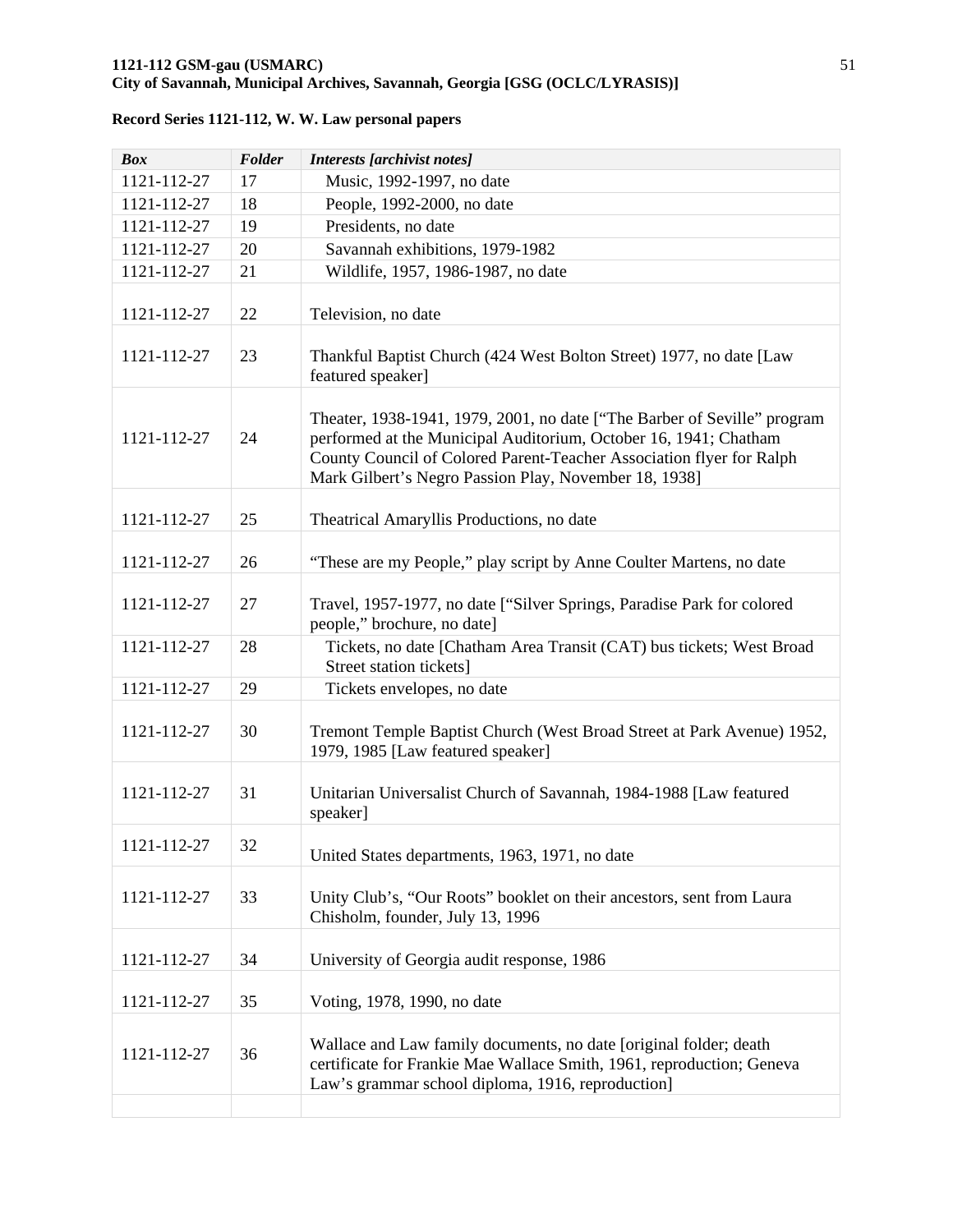| <b>Box</b>  | Folder | <b>Interests</b> [archivist notes]                                                                                                                          |
|-------------|--------|-------------------------------------------------------------------------------------------------------------------------------------------------------------|
| 1121-112-27 | 37     | Watts, Andre, 1974, no date [see also Savannah Concert Association<br>folder]                                                                               |
|             |        |                                                                                                                                                             |
| 1121-112-27 | 38     | Watts, Isaac quotes, no date                                                                                                                                |
| 1121-112-27 | 39     | Wells, Lemuel M. 1990, 1992                                                                                                                                 |
| 1121-112-27 | 40     | West Broad Street school, no date                                                                                                                           |
| 1121-112-27 | 41     | Westley W. Law's Collection of Duke Ellington music, January 1, 1999                                                                                        |
| 1121-112-27 | 42     | Westley W. Law's Community Center, 1975-1978                                                                                                                |
| 1121-112-27 | 43     | "Westley W. Law and the Convergence of the Civil Rights and Historic<br>Preservation Movements in Savannah, Georgia, 1945-1984," by unknown<br>author, 2002 |
| 1121-112-27 | 44     | White, Lieutenant John A. retirement, 1984 [Law featured speaker]                                                                                           |
| 1121-112-27 | 45     | Will and testaments, 1982, no date [reproductions; templates]                                                                                               |
| 1121-112-27 | 46     | Writings, 1962, 1979, no date                                                                                                                               |
| 1121-112-27 | 47     | Scripts for plays, 1949, no date                                                                                                                            |
| 1121-112-27 | 48     | WMCA radio station's "New World A'Coming," radio series, New York,<br>October-December 1947                                                                 |
| 1121-112-27 | 49     | Youth, 1943-1951, 1991, no date ["Negro Youth and the Post-War Era," by<br>Westley Law in the Georgia Herald, 1943]                                         |
| 1121-112-27 | 50     | Young Women's Christian Association (YWCA), 1966-1973, no date                                                                                              |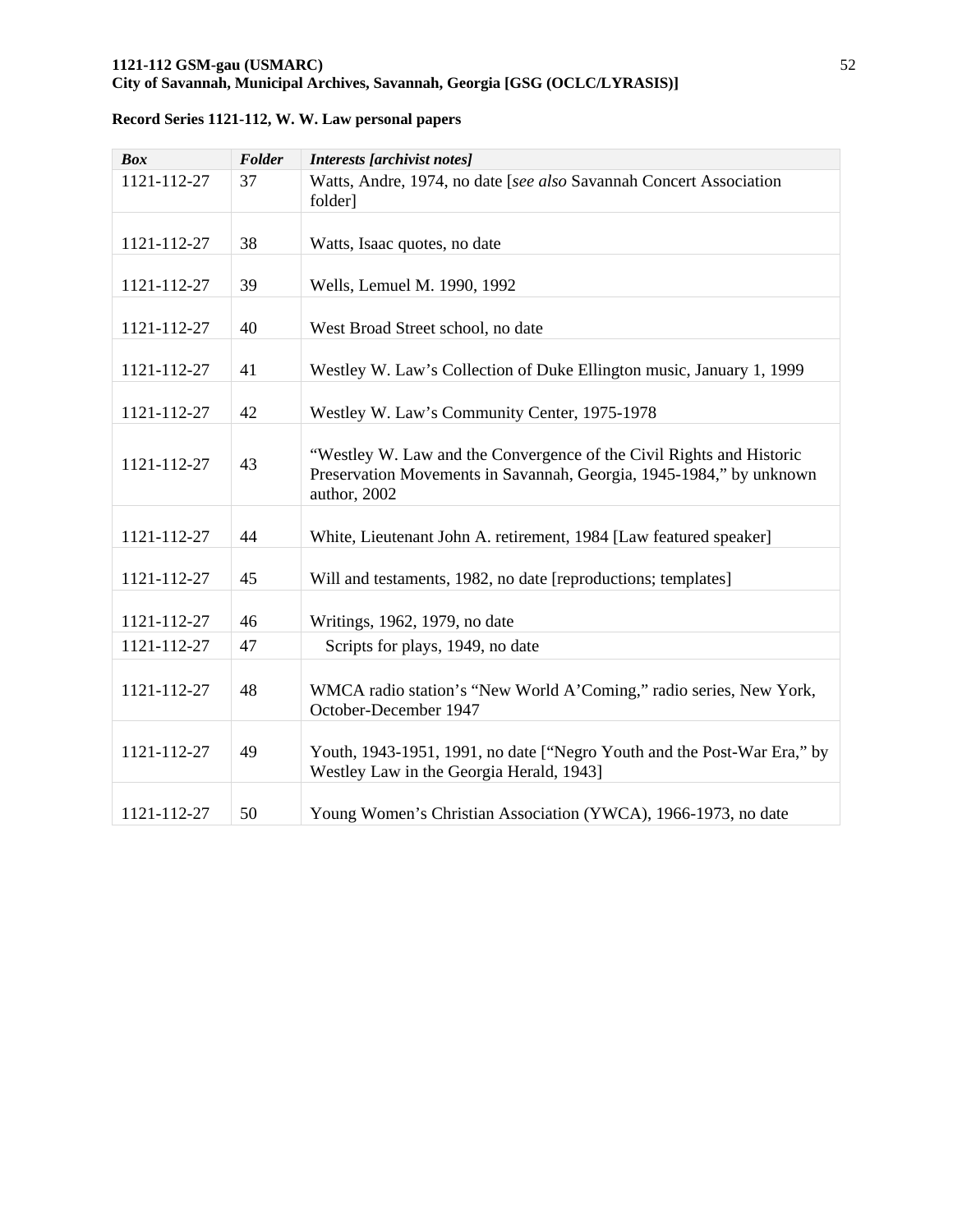#### **1121-112 GSM-gau (USMARC)** 53 **City of Savannah, Municipal Archives, Savannah, Georgia [GSG (OCLC/LYRASIS)]**

### **Record Series 1121-112, W. W. Law personal papers**

| $Sub-series \#$ :   | 1121-112.4                                                              |
|---------------------|-------------------------------------------------------------------------|
| Name:               | W. W. Law personal papers – Administrative, Student, and related papers |
| Dates:              | 1936, 1941-2005, no date                                                |
| <i>Extent/Size:</i> | 11 records cartons, 1 oversized box (11.5 cubic feet)                   |

### *Scope and Content:*

Sub-series 1121-112.4, W. W. Law personal papers – Administrative, Student, and related papers (1936, 1941-2005, no date) contains various records that were the result of Law's day-to-day tasks whether as an employee, student, or consumer. Law created records as a student at Beach High School, Class of 1942 and Savannah State University (Georgia State Industrial College), Class of 1948. Law was an employee of the United States Military and the United States Post Office, records from these institutions include health benefit plans, pay statements, and training documents. Also in this sub-series are assorted documents that include, contacts, business cards, notes, appliance warranties, grocery lists, envelopes, and phone messages. The financial records include Law's subscriptions to magazines, book clubs, music clubs, and newspapers, utility house bills, bank loans, and financial papers from Law's estate, carried out by Remer Pendergraph. Records of note in this sub-series include drawings by Law for publications at his post in the United States Military during World War Two and Law's school notebooks that are an accumulation of notes from school and his activities as a youth involved in the NAACP youth council and the YMCA.

### *System of Arrangement and Ordering:*

Sub-series 1121-112.4, W. W. Law personal papers – Administrative, Student, and related papers (1936, 1941-2005, no date) is arranged in the following groupings, and then by record type and by business, school, or organization.

- Administrative papers
- Student papers
- Employee, Financial, Legal, and Medical papers

### *Access:*

Public access is restricted to material containing social security numbers, tax documents, and medical records [O.C.G.A. 50‐18‐72(a)(20)(A); 50‐18‐72(a)(43)]. Restricted material will become available 75 years after the creation date of the document. See the folders' restricted notes in the table below for the access granted dates. Records will be reviewed and redacted, if necessary, before access is granted to researchers.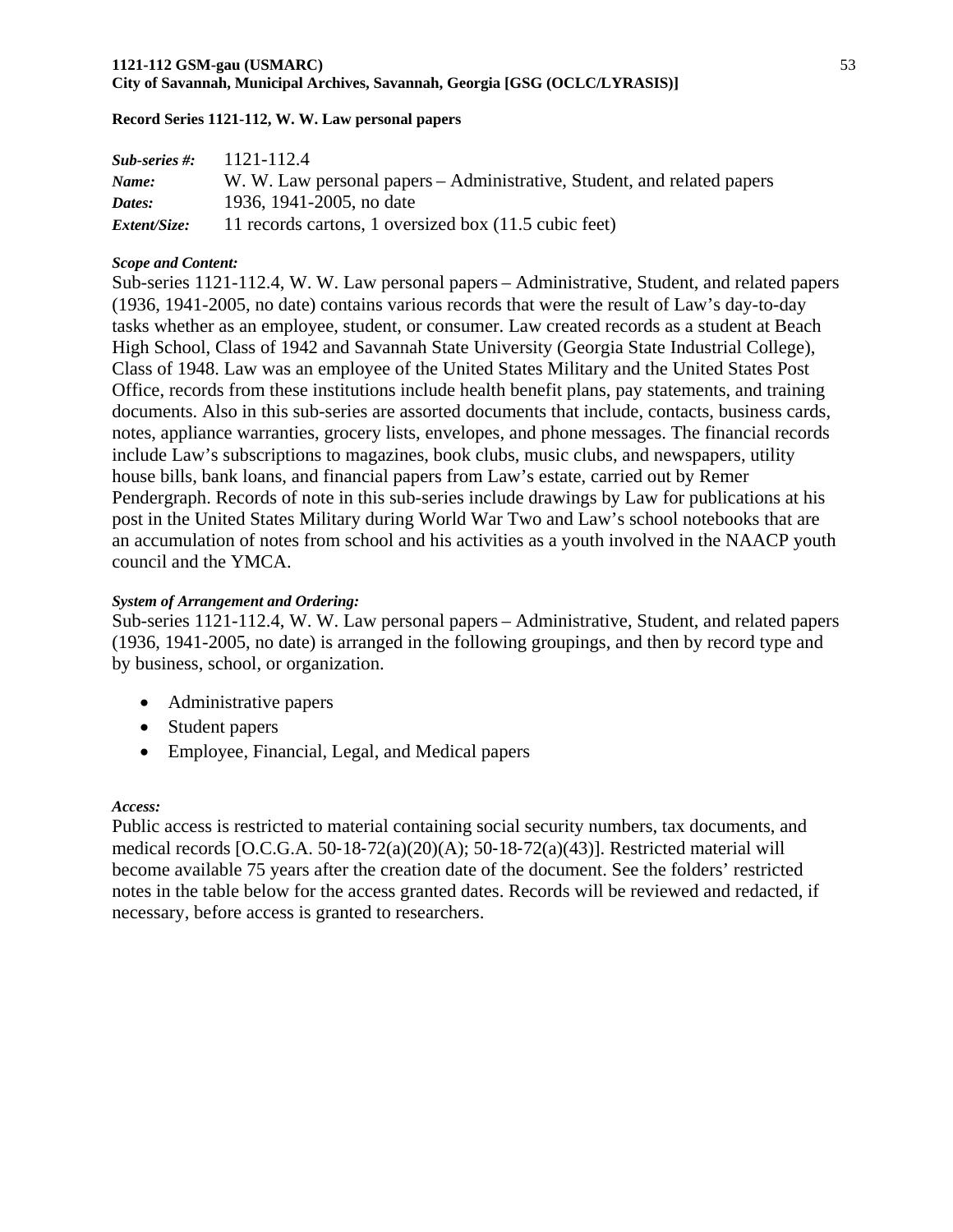#### *Inventory:*

# *Administrative papers*

| <b>Box</b>  | Folder         | Folder title [archivist notes]                                                                                                                                                                                                                                  |
|-------------|----------------|-----------------------------------------------------------------------------------------------------------------------------------------------------------------------------------------------------------------------------------------------------------------|
| 1121-112-28 | 1              | Address mailing stickers, no date                                                                                                                                                                                                                               |
| 1121-112-28 | $\overline{2}$ | Appliance user manuals, no date                                                                                                                                                                                                                                 |
| 1121-112-28 | 3              | Appliance warranties, 1972, 1986, no date                                                                                                                                                                                                                       |
|             |                | Business Cards [arranged by last name and/or business title]                                                                                                                                                                                                    |
| 1121-112-28 | $\overline{4}$ | A, no date                                                                                                                                                                                                                                                      |
| 1121-112-28 | 5              | B, no date                                                                                                                                                                                                                                                      |
| 1121-112-28 | 6              | C, no date                                                                                                                                                                                                                                                      |
| 1121-112-28 | $\overline{7}$ | D-E, no date                                                                                                                                                                                                                                                    |
| 1121-112-28 | 8              | F, no date                                                                                                                                                                                                                                                      |
| 1121-112-28 | 9              | G, no date                                                                                                                                                                                                                                                      |
| 1121-112-28 | 10             | H-I, no date                                                                                                                                                                                                                                                    |
| 1121-112-28 | 11             | J, no date                                                                                                                                                                                                                                                      |
| 1121-112-28 | 12             | K, no date                                                                                                                                                                                                                                                      |
| 1121-112-28 | 13             | L, no date                                                                                                                                                                                                                                                      |
| 1121-112-28 | 14             | M, no date                                                                                                                                                                                                                                                      |
| 1121-112-28 | 15             | N-O, no date                                                                                                                                                                                                                                                    |
| 1121-112-28 | 16             | P-Q, no date                                                                                                                                                                                                                                                    |
| 1121-112-28 | 17             | R, no date                                                                                                                                                                                                                                                      |
| 1121-112-28 | 18             | S, no date                                                                                                                                                                                                                                                      |
| 1121-112-28 | 19             | T, no date                                                                                                                                                                                                                                                      |
| 1121-112-28 | 20             | U-V, no date                                                                                                                                                                                                                                                    |
| 1121-112-28 | 21             | W-Z, no date                                                                                                                                                                                                                                                    |
| 1121-112-28 | 22             | Booklet of business cards, no date                                                                                                                                                                                                                              |
| 1121-112-28 | 23             | Rolodex cards, A-G, no date [cards found inside a plastic rolodex, kept<br>in original order, alphabetical by last name; not all items are rolodex<br>cards, there are business cards and written contacts on scraps of paper<br>or post it notes interspersed] |
| 1121-112-28 | 24             | H-L, no date                                                                                                                                                                                                                                                    |
| 1121-112-28 | 25             | M-R, no date                                                                                                                                                                                                                                                    |
| 1121-112-28 | 26             | S-Z, no date                                                                                                                                                                                                                                                    |
| 1121-112-28 | 27             | Individual rolodex cards, no date                                                                                                                                                                                                                               |
| 1121-112-28 | 28             | Calendars, 1977-1987 [Law's notes written on dates; see also Sub-Series<br>Personal Interests-Calendars, oversized]                                                                                                                                             |
| 1121-112-28 | 29             | Change of address cards, 1944, 1953, 1968-1984, 1991-1992, 2000-2001                                                                                                                                                                                            |
| 1121-112-28 | 30             | Christmas card mailing lists, 1974, 1995, 1997, no date                                                                                                                                                                                                         |
|             |                |                                                                                                                                                                                                                                                                 |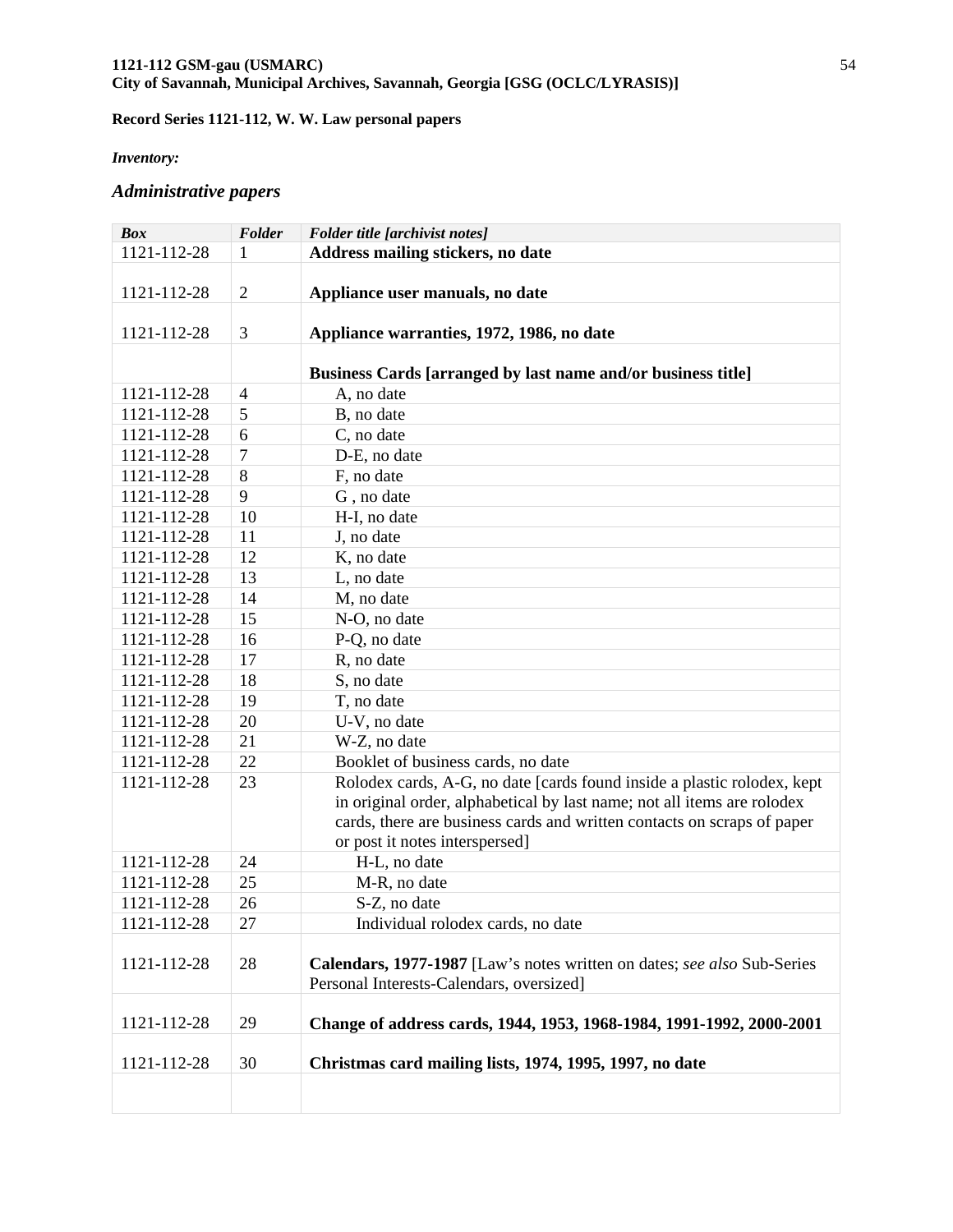| <b>Box</b>  | Folder         | Folder title [archivist notes]                                                                                                                           |
|-------------|----------------|----------------------------------------------------------------------------------------------------------------------------------------------------------|
| 1121-112-28 | 31             | Christmas card mailing lists, 1999 [original folder; greeting cards from                                                                                 |
|             |                | several correspondents found with mailing lists]                                                                                                         |
|             |                |                                                                                                                                                          |
|             |                | <b>Contact lists</b>                                                                                                                                     |
| 1121-112-28 | 32             | no date $(1 \text{ of } 6)$                                                                                                                              |
| 1121-112-28 | 33             | no date $(2 \text{ of } 6)$                                                                                                                              |
| 1121-112-28 | 34             | no date $(3 \text{ of } 6)$                                                                                                                              |
| 1121-112-29 | $\mathbf{1}$   | no date $(4 \text{ of } 6)$                                                                                                                              |
| 1121-112-29 | $\overline{2}$ | no date $(5 \text{ of } 6)$                                                                                                                              |
| 1121-112-29 | 3              | no date $(6 \text{ of } 6)$                                                                                                                              |
| 1121-112-29 | $\overline{4}$ | Contact phone and address books, no date                                                                                                                 |
|             |                | Contacts, individual [by last name or whatever name given; written on<br>scraps of paper or post-its and includes names, phone numbers and<br>addresses] |
| 1121-112-29 | 5              | A, no date                                                                                                                                               |
| 1121-112-29 | 6              | B, no date                                                                                                                                               |
| 1121-112-29 | $\overline{7}$ | C-E, no date                                                                                                                                             |
| 1121-112-29 | 8              | F-I, no date                                                                                                                                             |
| 1121-112-29 | 9              | J-L, no date                                                                                                                                             |
| 1121-112-29 | 10             | M-N, no date                                                                                                                                             |
| 1121-112-29 | 11             | O-R, no date                                                                                                                                             |
| 1121-112-29 | 12             | S-T, no date                                                                                                                                             |
| 1121-112-29 | 13             | U-Z, no date                                                                                                                                             |
| 1121-112-29 | 14             | Desk diary, 1956                                                                                                                                         |
| 1121-112-29 | 15             | Draft letters, 1966-1997, no date                                                                                                                        |
|             |                | <b>Envelopes</b> [no context; Law's notes on them; a few envelopes addressed to<br>other individuals]                                                    |
| 1121-112-29 | 16             | 1944-1959                                                                                                                                                |
| 1121-112-29 | 17             | 1960-1969                                                                                                                                                |
| 1121-112-30 | 1              | 1970-1973                                                                                                                                                |
| 1121-112-30 | $\mathbf 2$    | 1974-1975                                                                                                                                                |
| 1121-112-30 | 3              | 1976-1977                                                                                                                                                |
| 1121-112-30 | $\overline{4}$ | 1978-1979                                                                                                                                                |
| 1121-112-30 | 5              | 1980                                                                                                                                                     |
| 1121-112-30 | 6              | 1981                                                                                                                                                     |
| 1121-112-30 | 7              | 1982-1983                                                                                                                                                |
| 1121-112-30 | 8              | 1984-1985                                                                                                                                                |
| 1121-112-30 | 9              | 1986-1987                                                                                                                                                |
| 1121-112-30 | 10             | 1988-1989                                                                                                                                                |
| 1121-112-30 | 11             | 1990                                                                                                                                                     |
| 1121-112-30 | 12             | 1991                                                                                                                                                     |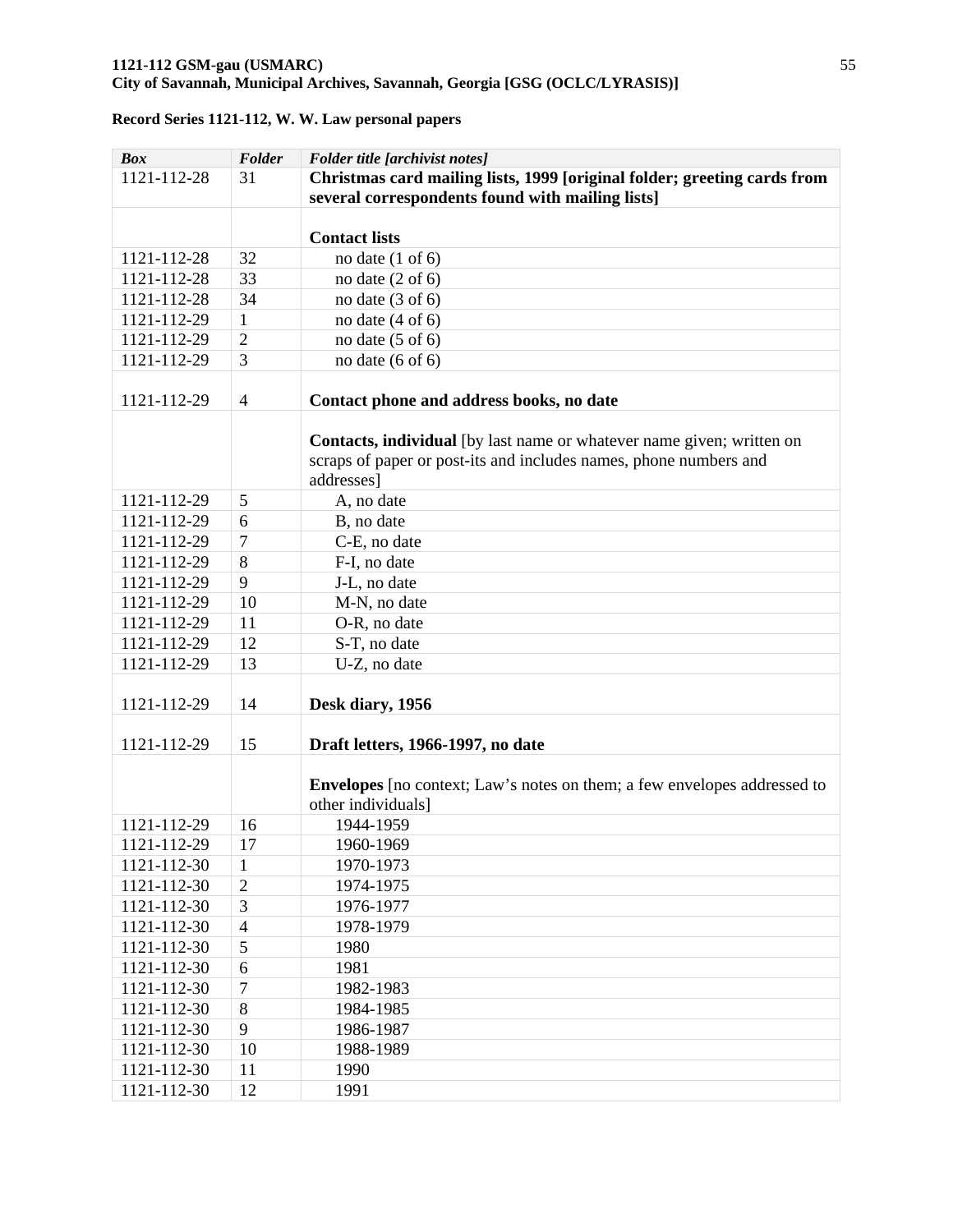| <b>Box</b>  | Folder                   | Folder title [archivist notes]        |
|-------------|--------------------------|---------------------------------------|
| 1121-112-30 | 13                       | 1992                                  |
| 1121-112-30 | 14                       | 1993                                  |
| 1121-112-30 | 15                       | 1994-1995                             |
| 1121-112-30 | 16                       | 1996-1997                             |
| 1121-112-30 | 17                       | 1998-1999                             |
| 1121-112-30 | 18                       | January-November 2000                 |
| 1121-112-30 | 19                       | December 2000                         |
| 1121-112-30 | 20                       | 2001-2002                             |
| 1121-112-30 | 21                       | No date $(1 \text{ of } 3)$           |
| 1121-112-30 | 22                       | No date $(2 \text{ of } 3)$           |
| 1121-112-30 | 23                       | No date $(3 \text{ of } 3)$           |
| 1121-112-30 | 24                       | For photographs, no date              |
| 1121-112-30 | 25                       | Outgoing, 1998, 2001                  |
| 1121-112-31 | 1                        | Outgoing, no date (1 of 7)            |
| 1121-112-31 | $\overline{2}$           | Outgoing, no date (2 of 7)            |
| 1121-112-31 | 3                        | Outgoing, no date (3 of 7)            |
| 1121-112-31 | $\overline{4}$           | Outgoing, no date (4 of 7)            |
| 1121-112-31 | 5                        | Outgoing, no date (5 of 7)            |
| 1121-112-31 | 6                        | Outgoing, no date (6 of 7)            |
| 1121-112-31 | 7                        | Outgoing, no date (7 of 7)            |
| 1121-112-41 | 6                        | Oversized, 1970-1979                  |
| 1121-112-41 | $\overline{7}$           | Oversized, 1981-1989                  |
| 1121-112-41 | 8                        | Oversized, 1990-1992                  |
| 1121-112-42 | $\mathbf{1}$             | Oversized, 1995-1999                  |
| 1121-112-42 | $\overline{2}$           | Oversized, 2001, no date              |
| 1121-112-42 | 3                        | Oversized, outgoing, no date          |
|             |                          |                                       |
| 1121-112-42 | $\overline{4}$           | Gift wrap, no date [oversized]        |
|             |                          |                                       |
| 1121-112-31 | 8                        | Grocery lists, no date                |
|             |                          |                                       |
|             |                          | <b>Handwritten short notes to Law</b> |
| 1121-112-31 | 9                        | 1951, 1967-1978                       |
| 1121-112-31 | $10\,$                   | 1981-2002                             |
| 1121-112-31 | 11                       | No date $(1 \text{ of } 2)$           |
| 1121-112-31 | 12                       | No date $(2 \text{ of } 2)$           |
| 1121-112-42 | 5                        | Oversized, no date                    |
|             |                          |                                       |
|             |                          | <b>Notes</b>                          |
| 1121-112-31 | 13                       | No date $(1 \text{ of } 12)$          |
| 1121-112-31 | 14                       | No date $(2 \text{ of } 12)$          |
| 1121-112-31 | 15                       | No date $(3 \text{ of } 12)$          |
| 1121-112-32 | 1                        | No date $(4 \text{ of } 12)$          |
| 1121-112-32 | $\mathfrak{2}$           | No date $(5 \text{ of } 12)$          |
| 1121-112-32 | 3                        | No date $(6 \text{ of } 12)$          |
| 1121-112-32 | $\overline{\mathcal{L}}$ | No date (7 of 12)                     |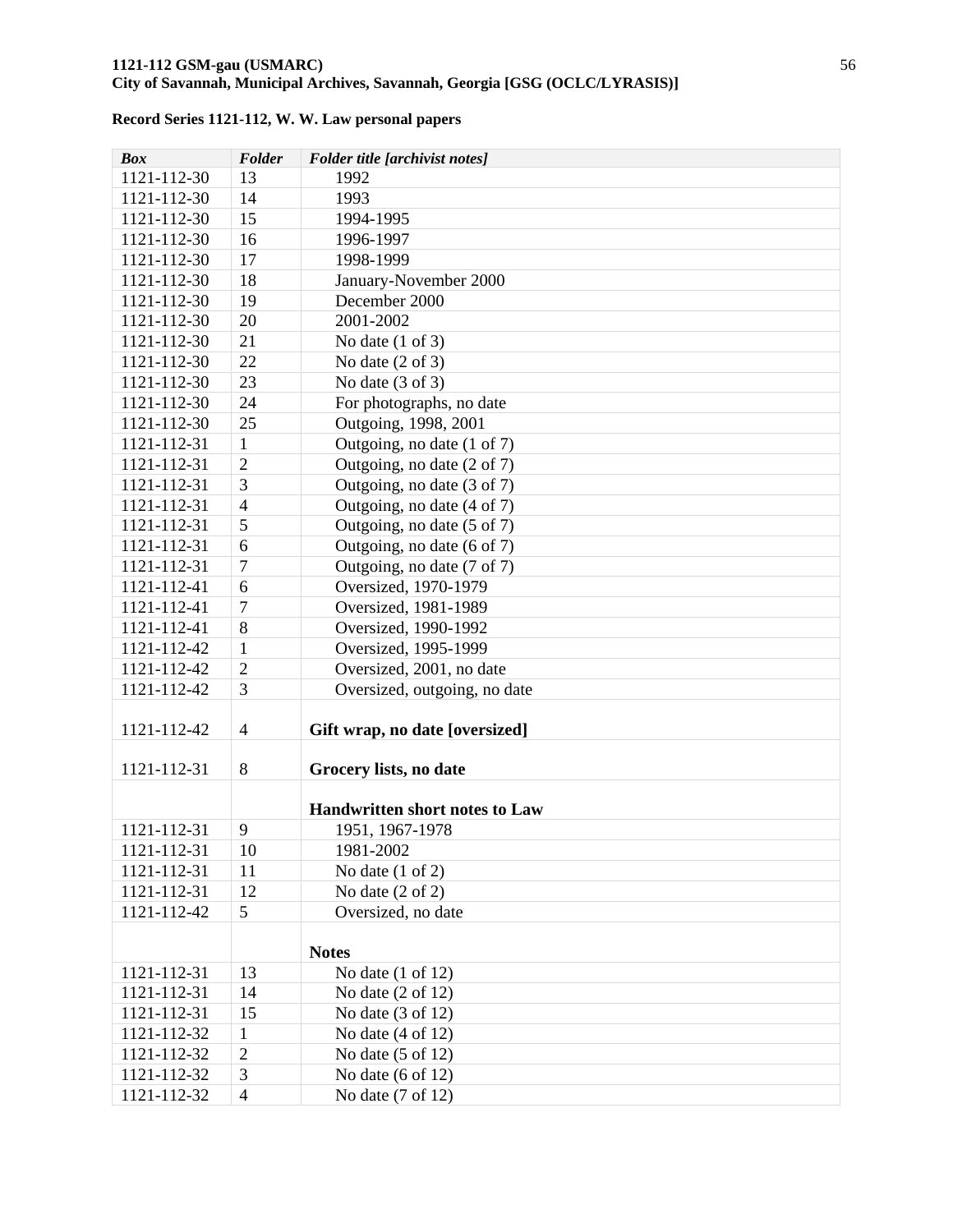| <b>Box</b>  | Folder | Folder title [archivist notes]                                          |
|-------------|--------|-------------------------------------------------------------------------|
| 1121-112-32 | 5      | No date $(8 \text{ of } 12)$                                            |
| 1121-112-32 | 6      | No date $(9 \text{ of } 12)$                                            |
| 1121-112-32 | 7      | No date $(10 \text{ of } 12)$                                           |
| 1121-112-32 | 8      | No date $(11$ of $12)$                                                  |
| 1121-112-32 | 9      | No date (12 of 12)                                                      |
| 1121-112-42 | 6      | Oversized, no date                                                      |
|             |        |                                                                         |
|             |        | <b>Phone messages</b>                                                   |
| 1121-112-32 | 10     | $1972$ , no date                                                        |
| 1121-112-32 | 11     | No date $(1 \text{ of } 3)$                                             |
| 1121-112-32 | 12     | No date $(2 \text{ of } 3)$                                             |
| 1121-112-32 | 13     | No date $(3 \text{ of } 3)$                                             |
|             |        |                                                                         |
| 1121-112-32 | 14     | Schedules, no date                                                      |
|             |        |                                                                         |
| 1121-112-32 | 15     | To-do lists, no date                                                    |
|             |        |                                                                         |
|             |        | Voter registration cards, no date [other individual's cards found along |
| 1121-112-32 | 16     | with Law's]                                                             |

# *Student papers*

| <b>Box</b>  | Folder         | <b>Folder title [archivist notes]</b>                           |
|-------------|----------------|-----------------------------------------------------------------|
| 1121-112-32 | 17             | Student papers (general) 1936, no date                          |
|             |                |                                                                 |
|             |                | <b>Beach High School</b>                                        |
| 1121-112-32 | 18             | Group photograph description of senior class, January 1942      |
| 1121-112-32 | 19             | Library student guide, rules and regulations, no date           |
|             |                |                                                                 |
| 1121-112-32 | 20             | Georgia State College English 203 class syllabus, no date       |
|             |                |                                                                 |
| 1121-112-33 | 1              | Graded tests, 1939, no date                                     |
|             |                |                                                                 |
|             |                | Notebooks [contents include, Chemistry, Anatomy, French, NAACP, |
|             |                | YMCA, drawings, and letter drafts                               |
| 1121-112-33 | $\overline{2}$ | 1947, no date (1 of 5)                                          |
| 1121-112-33 | 3              | No date $(2 \text{ of } 5)$                                     |
| 1121-112-33 | $\overline{4}$ | No date $(3 \text{ of } 5)$                                     |
| 1121-112-33 | 5              | No date $(4 \text{ of } 5)$                                     |
| 1121-112-33 | 6              | No date $(5 \text{ of } 5)$                                     |
|             |                |                                                                 |
| 1121-112-33 | 7              | Notes, no date                                                  |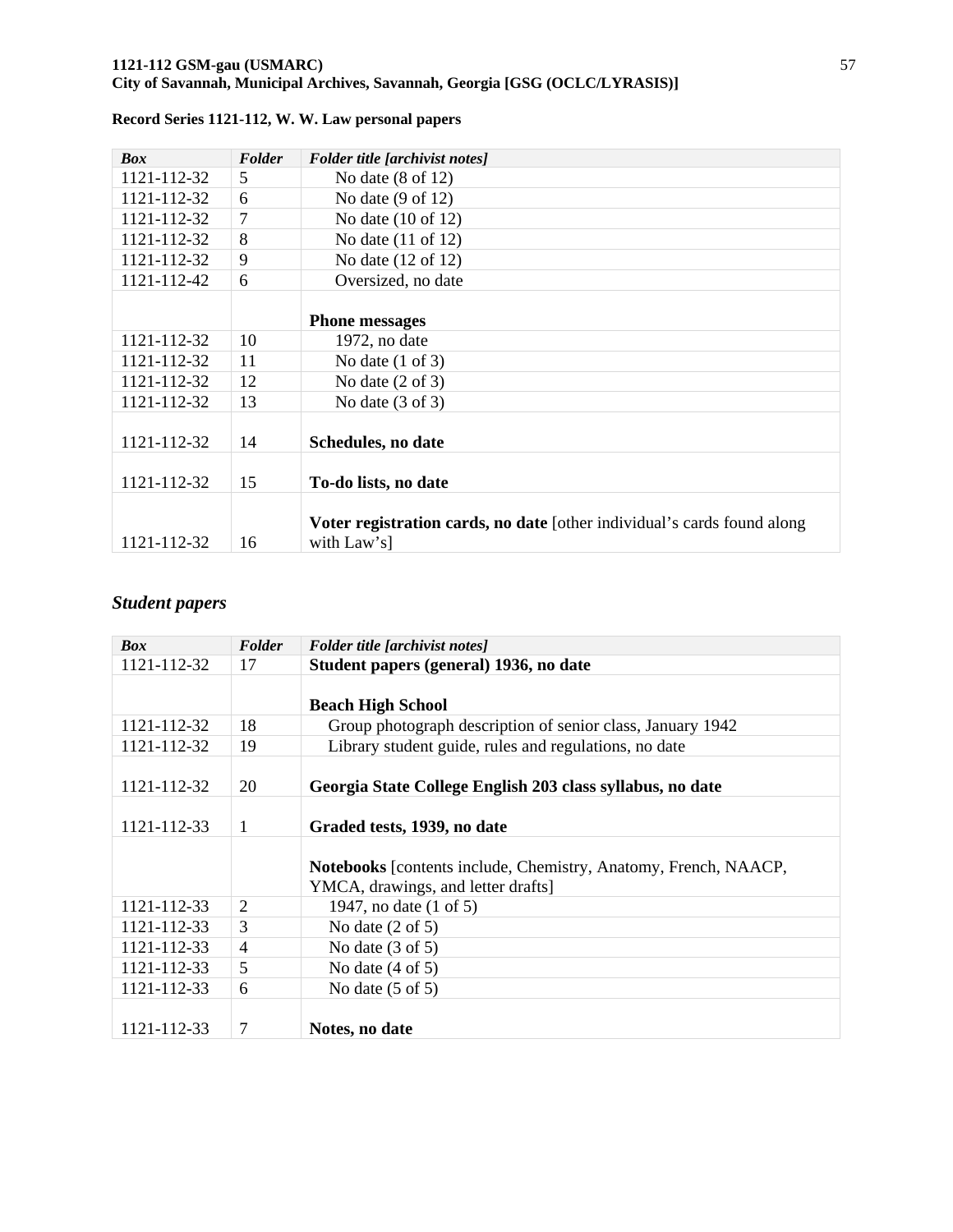# *Employee, Financial, Legal, and Medical papers*

| <b>Box</b>  | Folder | Folder title [archivist notes]                                            |
|-------------|--------|---------------------------------------------------------------------------|
|             |        |                                                                           |
|             |        | <b>Acme Insurance Agency</b>                                              |
| 1121-112-33 | 8      | Policies for 515-517 East Jones Street, 1981-1986                         |
| 1121-112-33 | 9      | Policies for 710 West Victory Drive, 1970-1987                            |
|             |        |                                                                           |
|             |        | African American Book Club, Inc. [formerly Negro Book Club, Inc.]         |
| 1121-112-33 | 10     | Receipts, invoices, statements, and delinquent notices, 1962-1973         |
|             |        |                                                                           |
|             |        |                                                                           |
| 1121-112-33 | 11     | Agreements, 1969, 1974, 1981-1997                                         |
| 1121-112-33 | 12     | Deed to secure debt to Roy G. Foster, III and Delores H. Foster, July 30, |
|             |        | 1986                                                                      |
| 1121-112-33 | 13     | Property sales contracts, 1981-1986 [inspection of the 710 West Victory   |
|             |        | Drive property; Tubman street property]                                   |
|             |        |                                                                           |
|             |        |                                                                           |
|             |        | <b>Alliance Mortgage Company</b>                                          |
| 1121-112-33 | 14     | Evidence of Mortgage Insurance Coverage, 1992, 1997                       |
| 1121-112-33 | 15     | Invoices, 1983-1989                                                       |
| 1121-112-33 | 16     | Invoices, 1990-1992                                                       |
| 1121-112-33 | 17     | Memos, 1980-1989                                                          |
| 1121-112-33 | 18     | Memos, 1990-2000                                                          |
| 1121-112-33 | 19     | Payment books, 1984, 1988-1992                                            |
| 1121-112-33 | 20     | Payment books, 1996-2000                                                  |
| 1121-112-33 | 21     | Receipts, 1984-2000                                                       |
| 1121-112-33 | 22     | Tax documents, 1983-1991, no date                                         |
|             |        |                                                                           |
|             |        |                                                                           |
|             |        | <b>Altus Bank</b>                                                         |
| 1121-112-33 | 23     | Invoices, 1988-1991                                                       |
| 1121-112-33 | 24     | Late payment notices, 1988, 1991                                          |
| 1121-112-33 | 25     | Loan agreement documents, 1991-1992                                       |
| 1121-112-33 | 26     | Loan payment books, 1988-1990                                             |
| 1121-112-33 | 27     | Memos, 1987-1990                                                          |
| 1121-112-33 | 28     | Receipts, 1987-1999                                                       |
|             |        |                                                                           |
|             |        |                                                                           |
|             |        | <b>American History Publication Society, Inc.</b>                         |
| 1121-112-33 | 29     | Invoices, no date                                                         |
|             |        |                                                                           |
|             |        | Arno Press, Inc.                                                          |
| 1121-112-33 | 30     | Invoices, 1973-1974                                                       |
|             |        |                                                                           |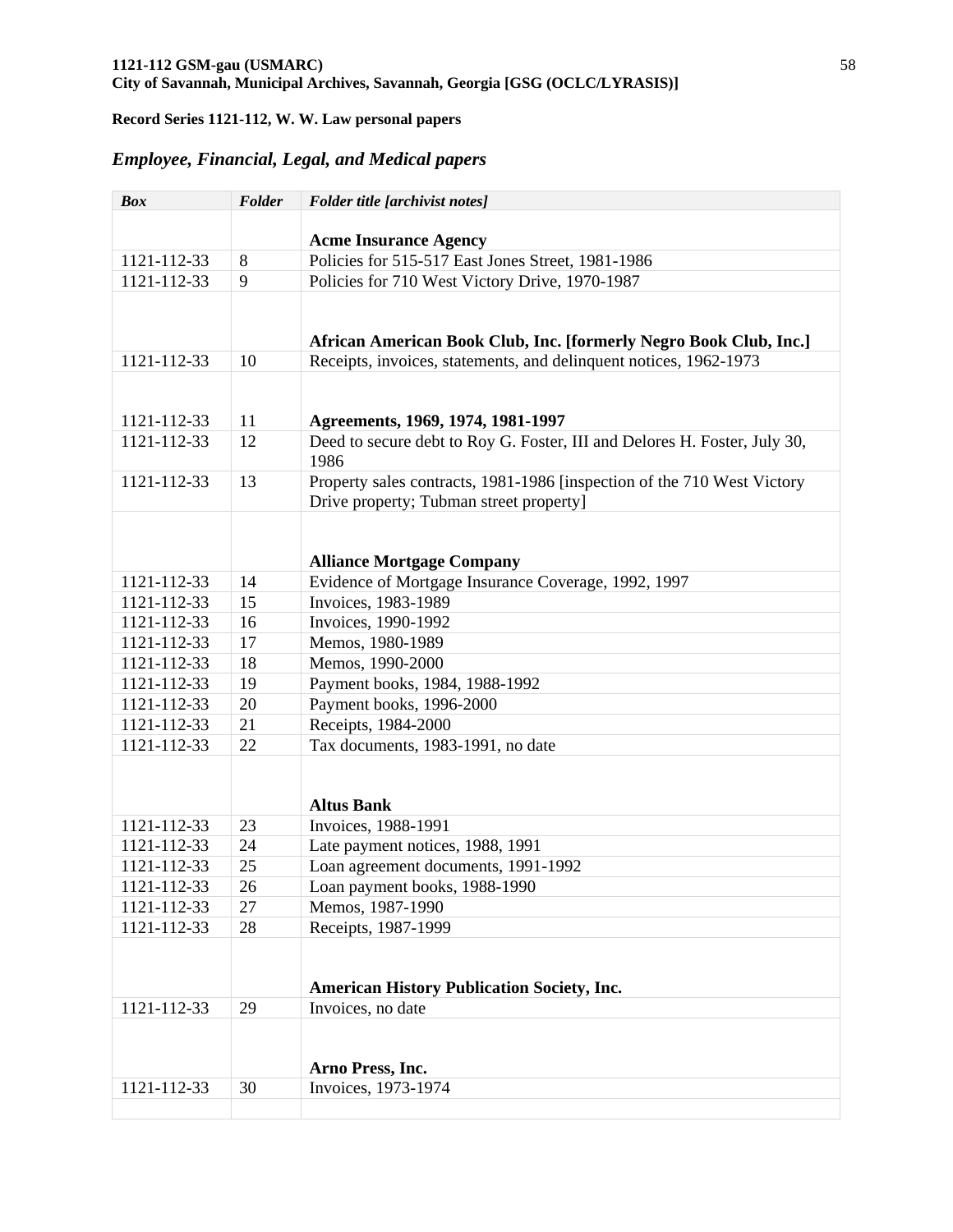### **1121-112 GSM-gau (USMARC)** 59 **City of Savannah, Municipal Archives, Savannah, Georgia [GSG (OCLC/LYRASIS)]**

| <b>Box</b>  | Folder | Folder title [archivist notes]                                    |
|-------------|--------|-------------------------------------------------------------------|
|             |        |                                                                   |
|             |        | AT&T                                                              |
| 1121-112-33 | 31     | Bills and receipts, 1984-1987                                     |
|             |        |                                                                   |
|             |        |                                                                   |
|             |        | <b>Atlanta Gas Light</b>                                          |
| 1121-112-33 | 32     | Bills, 1982-1985                                                  |
| 1121-112-33 | 33     | Bills, 1986-1987                                                  |
| 1121-112-33 | 34     | Bills, 1988-1989                                                  |
| 1121-112-33 | 35     | Bills, 1990-1999                                                  |
| 1121-112-33 | 36     | Late payments notices, 1991-1992                                  |
| 1121-112-33 | 37     | Receipts, 1988-1992, no date                                      |
|             |        |                                                                   |
|             |        |                                                                   |
|             |        | Atlantic Insurance Company of Savannah (since 1993, Harleysville- |
| 1121-112-33 | 38     | <b>Atlantic Insurance Company)</b><br>Invoices, 1986-1996         |
| 1121-112-33 | 39     | Memos, 1983-1987, 1992, 1998                                      |
|             | 40     |                                                                   |
| 1121-112-33 |        | Policies, 1992, 2001                                              |
| 1121-112-33 | 41     | Receipts, 1985, 1991-1997                                         |
|             |        | <b>BMG Classical Music Service</b>                                |
| 1121-112-33 | 42     | Invoices, receipts, and memos, 1992-1994                          |
|             |        |                                                                   |
|             |        |                                                                   |
| 1121-112-33 | 43     | Bonds, 1964-1991                                                  |
|             |        |                                                                   |
|             |        |                                                                   |
|             |        | <b>Book Find Club, Inc.</b>                                       |
| 1121-112-33 | 44     | Invoices and receipts, 1966, no date                              |
|             |        |                                                                   |
|             |        |                                                                   |
|             |        | Book of the Month Club, Inc.                                      |
| 1121-112-33 | 45     | Invoices, 1956-1987, 1996                                         |
| 1121-112-33 | 46     | Memos, 1956, 1971, 1982-1987, no date                             |
| 1121-112-33 | 47     | Order forms, no date                                              |
| 1121-112-33 | 48     | Receipts, 1954-1956, 1964-1988                                    |
| 1121-112-33 | 49     | Statements of Account, 1956, 1967-1987, no date                   |
|             |        |                                                                   |
|             |        |                                                                   |
|             |        | <b>Books</b>                                                      |
| 1121-112-33 | 50     | Receipts, invoices, and order forms, 1956-1987, 1993, 2001        |
|             |        |                                                                   |
|             |        |                                                                   |
|             |        | <b>Cablevision of Savannah</b>                                    |
| 1121-112-33 | 51     | Invoices and receipts, 1988-1989                                  |
| 1121-112-33 | 52     | Invoices and receipts, 1990-1999                                  |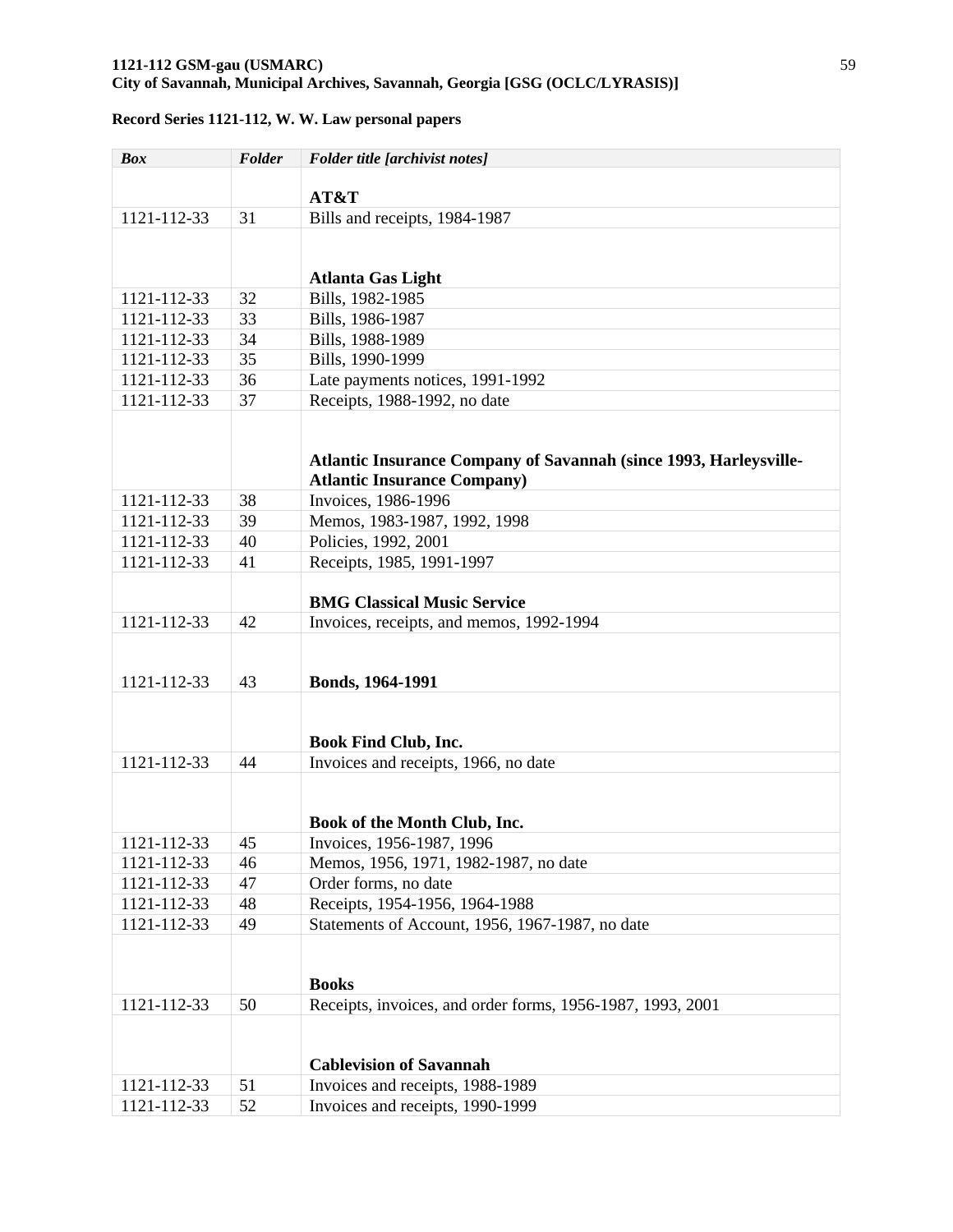# *Box Folder Folder title [archivist notes]*  **Carver State Bank of Savannah**  1121-112-33 53 Account Statements, 1977-1986, 1999 1121-112-33  $\vert$  54 Brochures and envelopes, 1996, no date 1121-112-33 55 Consumer notes, 1969-1987 1121-112-33 56 Installment loan coupon book, 1972-1973 1121-112-34 1 Loan documents, 1962-1991 1121-112-34 2 Memos, 1973-1986 1121-112-34 3 Tax documents, 1969, 1983, 1986 1121-112-34 4 Transaction receipts, 1981-1982, 1990, no date 1121-112-34 5 Withdrawal receipts, 1959, 1982, 1983, 2000 **Chatham County taxes**  1121-112-34 6 Notices of assessment, 2002 1121-112-34 7 Notices of change of value, 1981-1986, 1997, 2001 1121-112-34 8 Notices of delinquent taxes, 1985-1992 1121-112-34 9 Notices of Levy, 1981, 1988 1121-112-34 10 Receipts, 1970, 1979-1989, 1997-2002 1121-112-34 11 Statements, 1979-1989 1121-112-34 12 Statements, 1991-2000 **City of Savannah**  1121-112-34 13 Delinquency notice bills for overgrown lawns, 1981-1994 1121-112-34 14 Levy notice, 1990 1121-112-34 15 Personal property tax bills, 1962, 1966 1121-112-34 16 Property tax inquiries, 1994-2002 1121-112-34 17 Real property tax bills, 1978-1985 1121-112-34 18 Real property tax bills, 1986-1989 1121-112-34 19 Real property tax bills, 1991-2002 1121-112-34 20 Street improvement assessments, 1984-1986 1121-112-34 21 Utility bills, 1983-1985 1121-112-34 22 Utility bills, 1986-1989 1121-112-34 23 Utility bills, 1990-1994 1121-112-34 24 Utility bills, 1995-2002 **Columbia House**  1121-112-34 25 Invoices and receipts, 1992-1999 **Comcast**  1121-112-34 26 Invoices and receipts, 1999-2002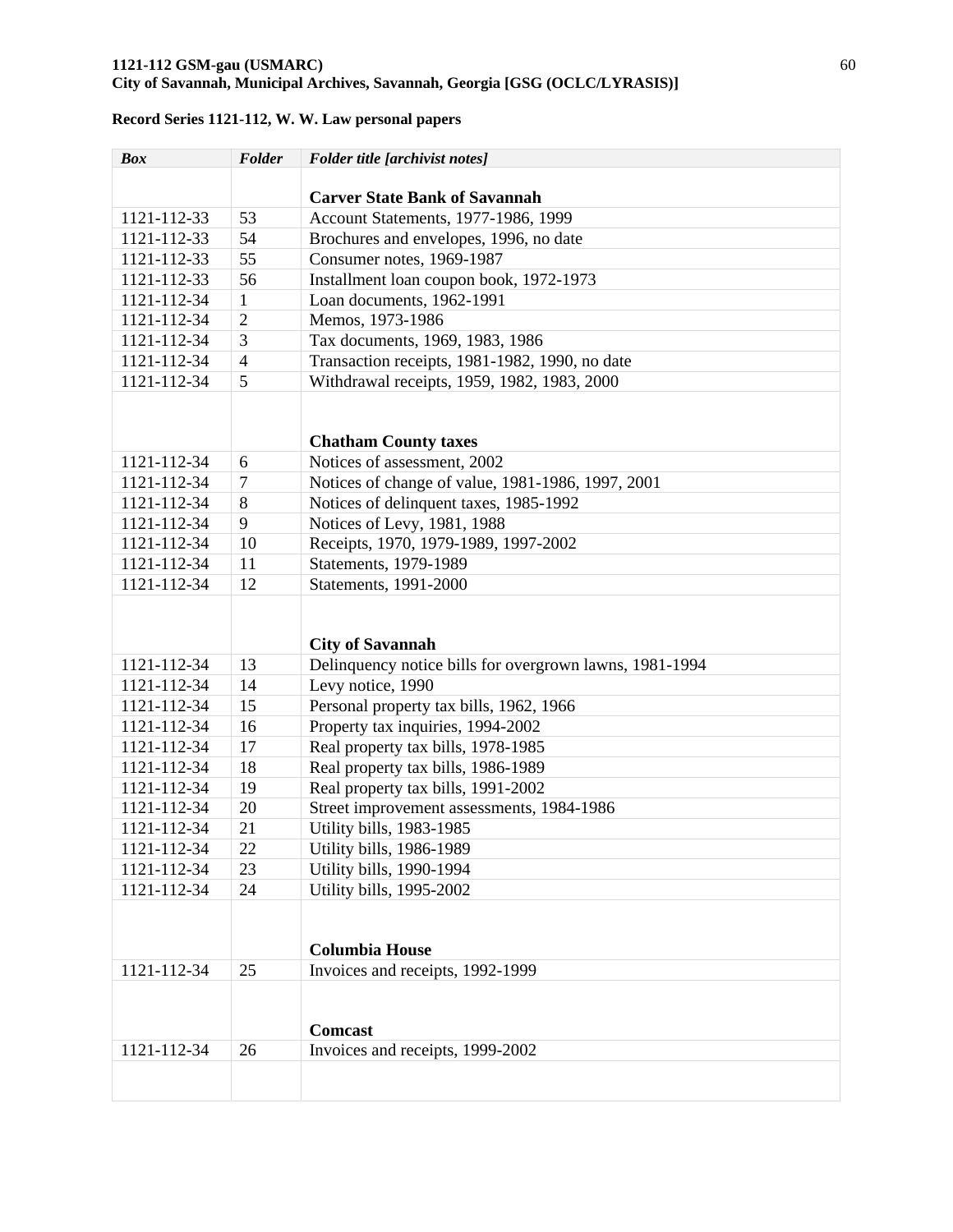| <b>Box</b>  | Folder | Folder title [archivist notes]                  |
|-------------|--------|-------------------------------------------------|
| 1121-112-34 | 27     | Court subpoenas, 1970-1997                      |
|             |        |                                                 |
|             |        |                                                 |
|             |        | <b>Ebony Book Club</b>                          |
| 1121-112-34 | 28     | Invoices and receipts, 1970-1975, 1990, no date |
|             |        |                                                 |
|             |        | <b>Encyclopedia Britannica</b>                  |
| 1121-112-34 | 29     | Invoices and receipts, 1957, 1964, 1966         |
|             |        |                                                 |
|             |        |                                                 |
|             |        | <b>Energy America</b>                           |
| 1121-112-34 | 30     | Bills, 1999-2002                                |
| 1121-112-34 | 31     | Memos, 2001-2002                                |
|             |        |                                                 |
|             |        | Federal employee health benefits program        |
| 1121-112-34 | 32     | Forms, 1960, 1988-1996                          |
| 1121-112-34 | 33     | Information packets, 1959-1969                  |
| 1121-112-34 | 34     | Information packets, 1970-1974                  |
| 1121-112-34 | 35     | Information packets, 1983-1997                  |
|             |        |                                                 |
|             |        |                                                 |
| 1121-112-34 | 36     | Financials (general) 1962-2000, no date         |
|             |        |                                                 |
| 1121-112-34 | 37     | Fire insurance policies, 1980-1984, 1991        |
|             |        |                                                 |
|             |        |                                                 |
|             |        | <b>Foster, Roy III</b>                          |
| 1121-112-34 | 38     | Payment receipts, 1975, 1981-1987               |
|             |        |                                                 |
|             |        | <b>The Franklin Mint</b>                        |
| 1121-112-34 | 39     | Account summaries and invoices, 1991-2000       |
|             |        |                                                 |
|             |        |                                                 |
|             |        | <b>Great Southern Federal Savings Bank</b>      |
| 1121-112-34 | 40     | Escrow analysis, 1982-1986                      |
| 1121-112-34 | 41     | Loan statements, 1982-1986                      |
| 1121-112-34 | 42     | Memos, 1984, 1986, no date                      |
| 1121-112-34 | 43     | Mortgage payment books, 1983-1985               |
| 1121-112-34 | 44     | Receipts, 1983-1987                             |
|             |        |                                                 |
|             |        |                                                 |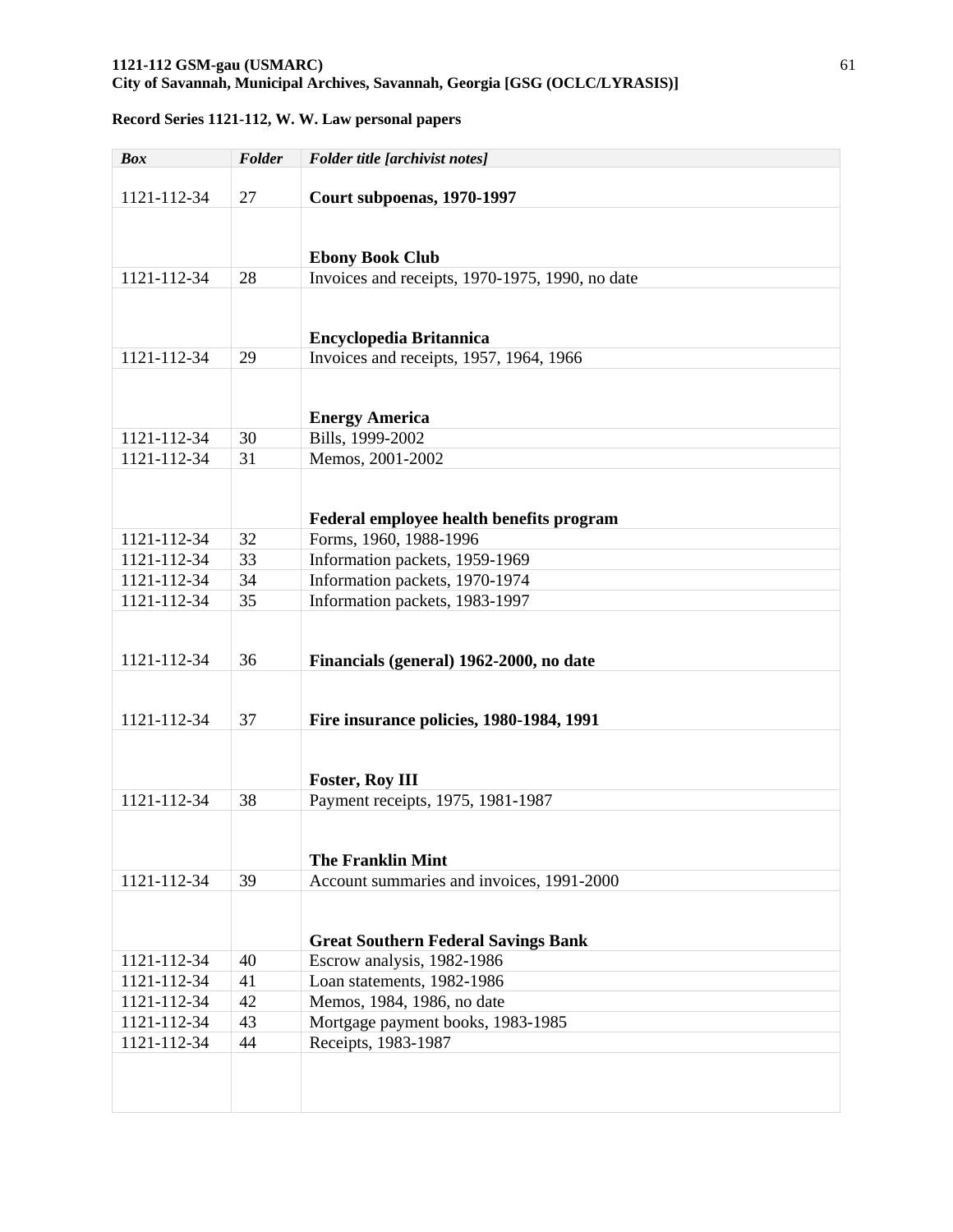| <b>Box</b>                 | Folder         | Folder title [archivist notes]                                                                |
|----------------------------|----------------|-----------------------------------------------------------------------------------------------|
|                            |                |                                                                                               |
|                            |                | <b>Gold Shield Electronics Company, Burglar and Fire Alarms</b>                               |
| 1121-112-34                | 45             | Memos, 1976                                                                                   |
| 1121-112-34                | 46             | Statements and receipts, 1976-1986, no date                                                   |
|                            |                |                                                                                               |
|                            |                |                                                                                               |
|                            |                | The Herald of Savannah, Inc.                                                                  |
| 1121-112-34                | 47             | Receipts, 1950, 1959, no date                                                                 |
|                            |                |                                                                                               |
|                            |                |                                                                                               |
|                            |                | <b>High Fidelity</b>                                                                          |
| 1121-112-34                | 48             | Subscription invoices and receipts, 1958, 1979, 1986                                          |
|                            |                |                                                                                               |
|                            |                |                                                                                               |
|                            |                | History Book Club, Inc.                                                                       |
| 1121-112-34                | 49             | Account statements, 1972-1992                                                                 |
| 1121-112-34                | 50             | Delinquent notices, 1973-1992                                                                 |
| 1121-112-34                | 51             | Invoices, 1989-1993, no date                                                                  |
| 1121-112-34                | 52             | Order forms, no date                                                                          |
| 1121-112-34                | 53             | Receipts, 1971-1993, no date                                                                  |
|                            |                |                                                                                               |
|                            |                |                                                                                               |
|                            |                | Invoices and receipts [Savannah and national shops, items bought include,                     |
|                            |                | food, books, music records, service repairs, and payments to other                            |
|                            | 54             | individuals]                                                                                  |
| 1121-112-34                |                | 1941-1969                                                                                     |
| 1121-112-34                | 55             | 1970-1975 [Dorothy L. Law funeral service receipts, Sidney A. Jones                           |
| 1121-112-34                | 56             | funeral home, April-July 1975]<br>1976-1979 [Bobby Hill campaign fund receipt, July 19, 1976] |
| 1121-112-34                | 57             | 1980-1985                                                                                     |
| 1121-112-35                | $\mathbf{1}$   | 1986-1989                                                                                     |
|                            | $\overline{2}$ |                                                                                               |
| 1121-112-35<br>1121-112-35 | 3              | 1990-1995                                                                                     |
|                            | $\overline{4}$ | 1996-1999<br>2000-2002                                                                        |
| 1121-112-35                |                |                                                                                               |
| 1121-112-35                | 5              | No date                                                                                       |
|                            |                |                                                                                               |
|                            |                | The Island Packet newspaper                                                                   |
| 1121-112-35                | 6              | Subscription invoices and receipts, 1984, 1993-2002                                           |
|                            |                |                                                                                               |
|                            |                |                                                                                               |
| 1121-112-35                | 7              | Jury summons and grand jury list, 1973-1988                                                   |
|                            |                |                                                                                               |
|                            |                |                                                                                               |
| 1121-112-35                | 8              | Last will and testament and living will, 2001 [reproductions]                                 |
|                            |                |                                                                                               |
|                            |                |                                                                                               |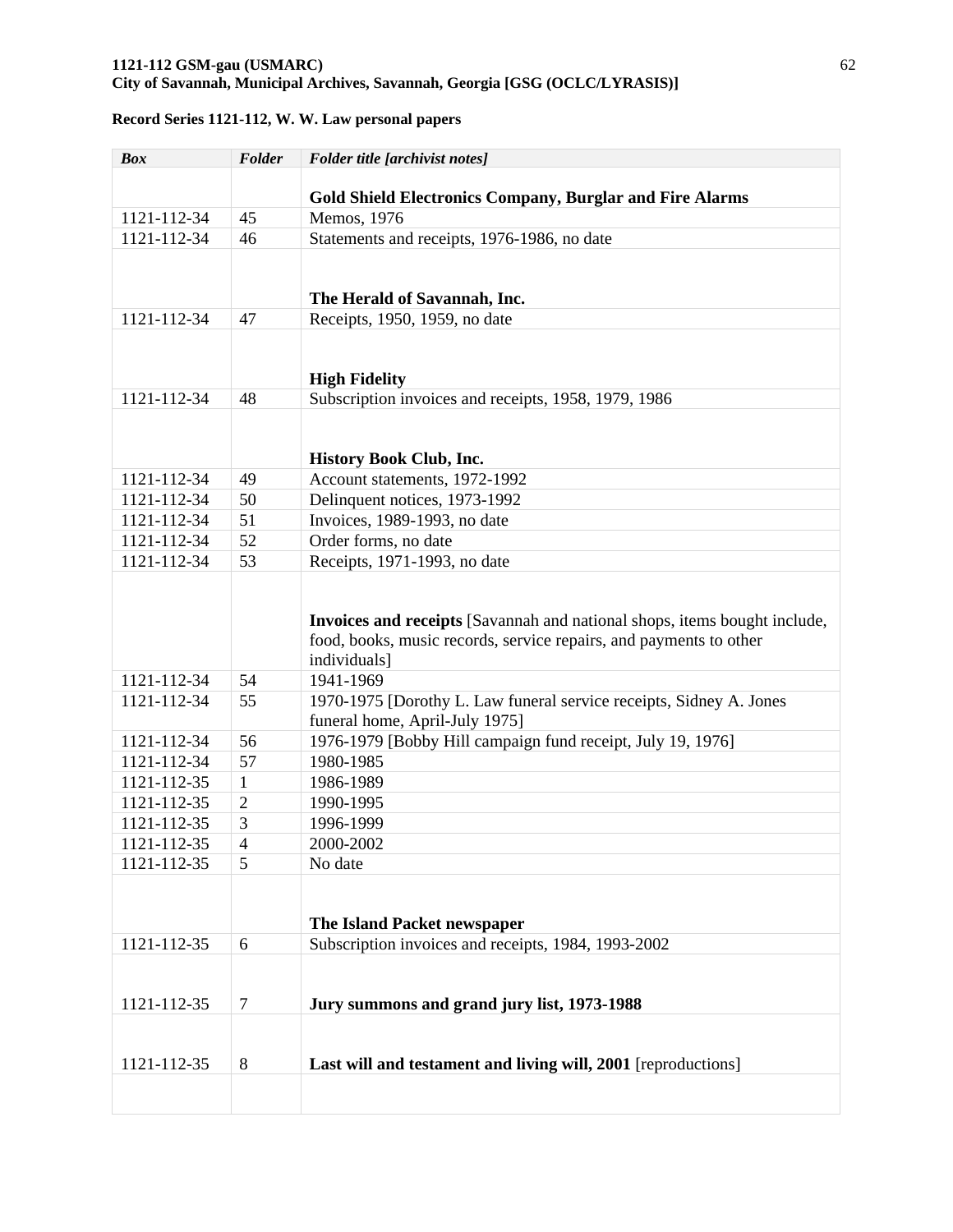| <b>Box</b>  | Folder | Folder title [archivist notes]                                                      |
|-------------|--------|-------------------------------------------------------------------------------------|
|             |        |                                                                                     |
| 1121-112-35 | 9      | <b>Library of Urban Affairs</b><br>Invoices and delinquent notices, 1977, 1979-1982 |
|             |        |                                                                                     |
|             |        |                                                                                     |
| 1121-112-35 | 10     | Life insurance brochures and forms, 1968, 1979, 1988                                |
|             |        |                                                                                     |
|             |        |                                                                                     |
| 1121-112-35 | 11     | The Literary Guild<br>Invoices, receipts, statements and memos, 1971-1982, no date  |
|             |        |                                                                                     |
|             |        |                                                                                     |
|             |        | <b>Mail</b>                                                                         |
| 1121-112-35 | 12     | Receipts for insured/certified mail and United States Post Office cash              |
|             |        | receipts, 1950, 1959-1989                                                           |
|             |        |                                                                                     |
|             |        | Maree, Mettella W.                                                                  |
| 1121-112-35 | 13     | Taxes and quitclaim deed, 1998-1999 [see also RESTRICTED-Taxes,                     |
|             |        | 1997-1998 folder]                                                                   |
|             |        |                                                                                     |
|             |        |                                                                                     |
|             |        | <b>Maryland Casualty Company</b>                                                    |
| 1121-112-35 | 14     | Policies, 1972, 1981-1986                                                           |
|             |        |                                                                                     |
|             |        | <b>McGraw-Hill Book Company</b>                                                     |
| 1121-112-35 | 15     | Invoice and receipts, 1966-1968                                                     |
|             |        |                                                                                     |
|             |        |                                                                                     |
| 1121-112-35 | 16     | Medicare information brochures, 1966, 1971, 1991                                    |
|             |        |                                                                                     |
|             |        | <b>Metropolitan Life Insurance Company (MetLife Company)</b>                        |
| 1121-112-35 | 17     | Geneva Law's policies, 1996-1997, 2001                                              |
| 1121-112-35 | 18     | Statements of Trust Interests, 2000-2001                                            |
|             |        |                                                                                     |
|             |        |                                                                                     |
| 1121-112-35 | 19     | Mitchell and Outler, P. C.<br>Tax prep invoices, 1983-1987                          |
|             |        |                                                                                     |
|             |        |                                                                                     |
| 1121-112-35 | 20     | Mortgage informative documents, 1983-1990, no date                                  |
|             |        |                                                                                     |
|             |        |                                                                                     |
|             |        |                                                                                     |
|             |        |                                                                                     |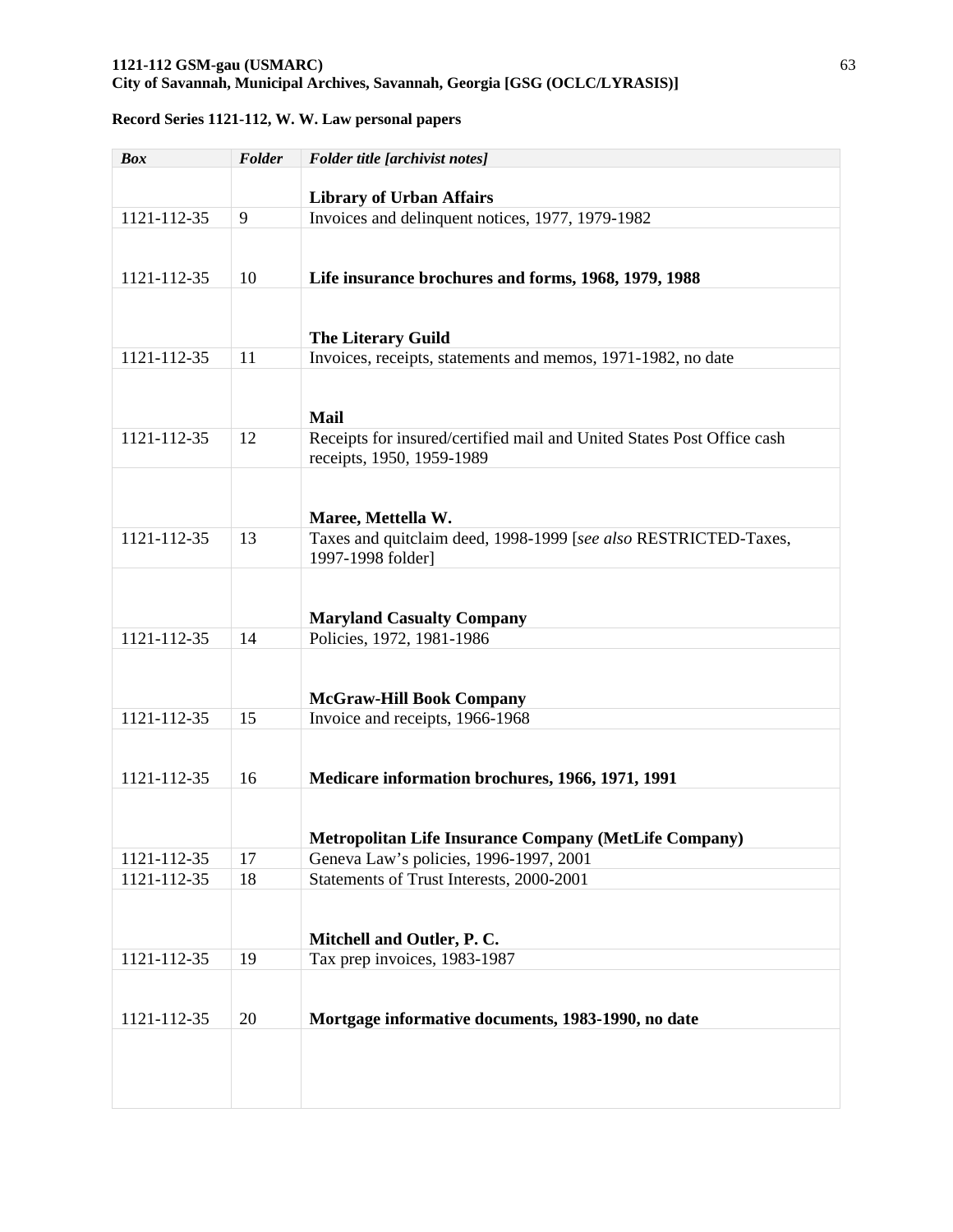| <b>Box</b>  | Folder         | Folder title [archivist notes]                                                    |
|-------------|----------------|-----------------------------------------------------------------------------------|
|             |                |                                                                                   |
|             |                | <b>Music albums</b>                                                               |
| 1121-112-35 | 21             | Receipts, invoices, order forms, and delinquent notices, 1956-1975, 1988-<br>1998 |
|             |                |                                                                                   |
|             |                | National Association of Letter Carriers (NALC) health benefit plan                |
| 1121-112-35 | 22             | Information brochures, 1981-1989                                                  |
| 1121-112-35 | 23             | Information brochures, 1991-1994                                                  |
|             |                |                                                                                   |
|             |                |                                                                                   |
|             |                | <b>New York Times</b>                                                             |
| 1121-112-35 | 24             | Receipts, invoices, and renewal notices, 1962, 1970-1985, 1994, 2000-2002         |
|             |                |                                                                                   |
|             |                |                                                                                   |
|             |                | <b>Newsweek</b>                                                                   |
| 1121-112-35 | 25             | Invoices and receipts, 1969-1979, no date                                         |
|             |                |                                                                                   |
|             |                | Norwood's records shop (Downtown Records Unlimited since 1979)                    |
| 1121-112-42 | $\overline{7}$ | Paper bags and receipt, 1982, no date [oversized]                                 |
| 1121-112-35 | 26             | Receipts, 1957-1969                                                               |
| 1121-112-35 | 27             | Receipts, 1970-1979                                                               |
| 1121-112-35 | 28             | Receipts, 1980-1989, no date                                                      |
| 1121-112-35 | 29             | Statements, 1962-1969                                                             |
| 1121-112-35 | 30             | Statements, 1970-1977                                                             |
| 1121-112-35 | 31             | Statements, 1980-1989                                                             |
|             |                |                                                                                   |
|             |                |                                                                                   |
|             |                | <b>Publishers Clearing House</b>                                                  |
| 1121-112-35 | 32             | Invoices and receipts, 1960-1969                                                  |
|             |                |                                                                                   |
|             |                |                                                                                   |
| 1121-112-35 | 33             | Request for birth certificate, 1999, 2001 [certified copies]                      |
|             |                |                                                                                   |
|             |                |                                                                                   |
|             |                | <b>Saturday Review</b>                                                            |
| 1121-112-35 | 34             | Invoices and receipts, 1964-1973                                                  |
|             |                |                                                                                   |
|             |                | <b>Savannah Electric and Power Company</b>                                        |
| 1121-112-35 | 35             | Bills and receipts, 1980-1985                                                     |
| 1121-112-35 | 36             | Bills and receipts, 1986-1987                                                     |
| 1121-112-35 | 37             | Bills and receipts, 1988-1989                                                     |
| 1121-112-35 | 38             | Bills and receipts, 1990-1998                                                     |
| 1121-112-35 | 39             | Bills and receipts, 1999-2002, no date                                            |
| 1121-112-35 | 40             | Memos and brochures, 1970-1987, 1991                                              |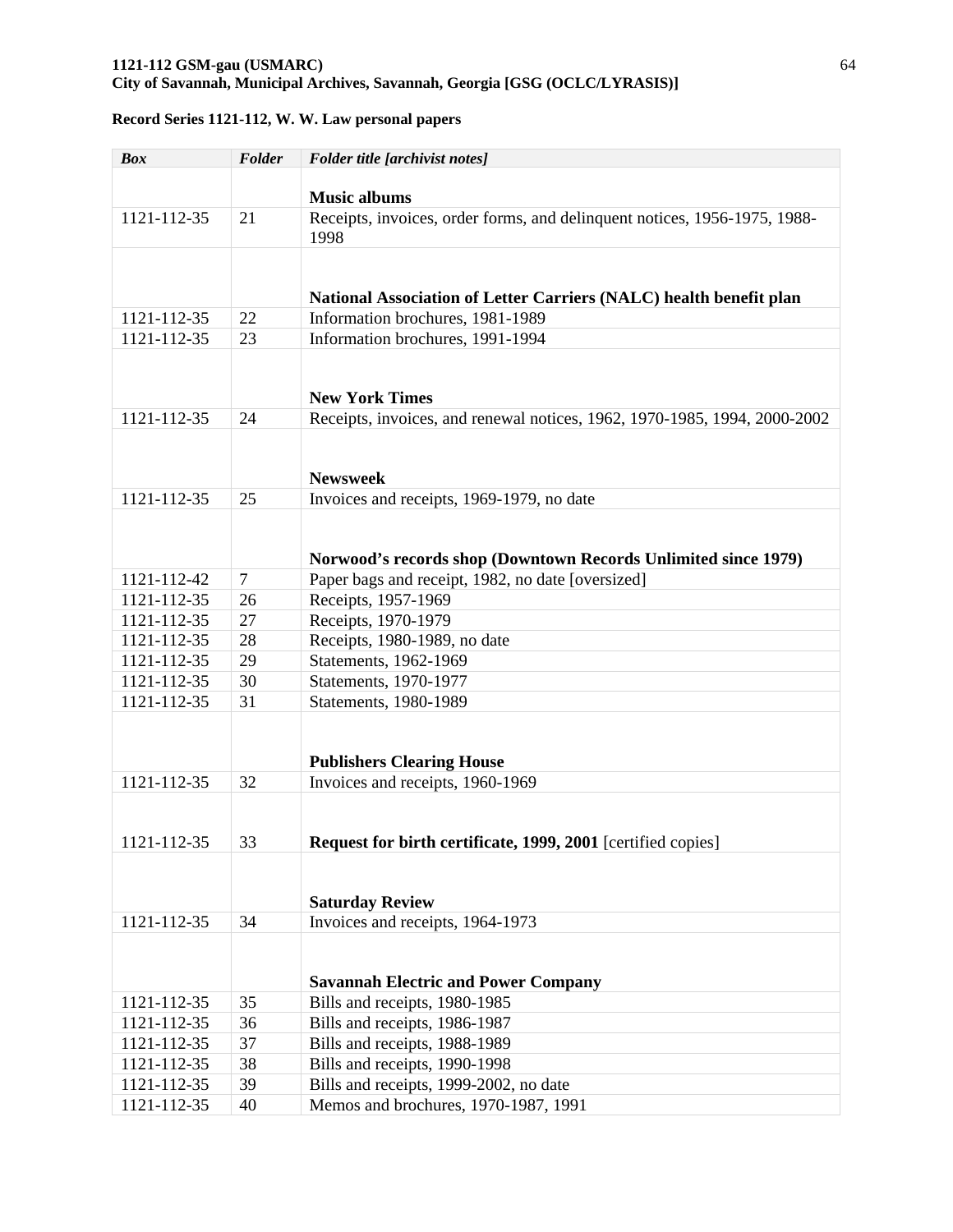| <b>Box</b>  | Folder | Folder title [archivist notes]                                    |
|-------------|--------|-------------------------------------------------------------------|
|             |        |                                                                   |
|             |        | <b>Savannah First Federal Savings and Loan Association</b>        |
| 1121-112-35 | 41     | Memos, 1980                                                       |
| 1121-112-35 | 42     | Receipts and statement, 1980-1982, 1987                           |
|             |        |                                                                   |
|             |        |                                                                   |
|             |        | <b>Savannah Morning News and Evening Press</b>                    |
| 1121-112-35 | 43     | Subscription invoices and receipts, 1985-1996, no date            |
|             |        |                                                                   |
|             |        |                                                                   |
| 1121-112-35 | 44     | Savannah State University's Elderhostel program, 1987-1988, 1998- |
|             |        | 2002                                                              |
|             |        |                                                                   |
|             |        |                                                                   |
|             |        | <b>Social security benefits</b>                                   |
| 1121-112-35 | 45     | Brochures, 1951, 1963-1972, 1991-1993                             |
| 1121-112-35 | 46     | Forms, 1971, 1983, no date                                        |
|             |        |                                                                   |
|             |        |                                                                   |
|             |        | <b>Southern Bell (a Bell South Company)</b>                       |
| 1121-112-35 | 47     | Bills and receipts, 1967-1968, 1970, 1982-1983                    |
| 1121-112-35 | 48     | Bills and receipts, 1984-1985                                     |
| 1121-112-35 | 49     | Bills and receipts, 1986-1987                                     |
| 1121-112-35 | 50     | Bills and receipts, 1988-1989                                     |
| 1121-112-35 | 51     | Bills and receipts, 1990-1991                                     |
| 1121-112-35 | 52     | Bills and receipts, 1992-1993                                     |
| 1121-112-35 | 53     | Bills and receipts, 1998-1999                                     |
| 1121-112-35 | 54     | Bills and receipts, 2000-2002, no date                            |
| 1121-112-35 | 55     | Memos and brochures, no date                                      |
|             |        |                                                                   |
|             |        |                                                                   |
|             |        | <b>Sports Illustrated</b>                                         |
| 1121-112-35 | 56     | Invoices and receipts, 1967-1975, no date                         |
| 1121-112-35 | 57     | Book club, invoices and receipts, 1971-1973                       |
|             |        |                                                                   |
|             |        |                                                                   |
|             |        | <b>Stereo Review</b>                                              |
| 1121-112-35 | 58     | Invoices, receipts, and renewals, 1979-1989, 1999                 |
|             |        |                                                                   |
|             |        |                                                                   |
|             |        | <b>Subscriptions for periodicals</b>                              |
| 1121-112-35 | 59     | Invoices and receipts, 1956, 1967-1985, 1991-1998, 2001           |
|             |        |                                                                   |
|             |        |                                                                   |
|             |        |                                                                   |
|             |        |                                                                   |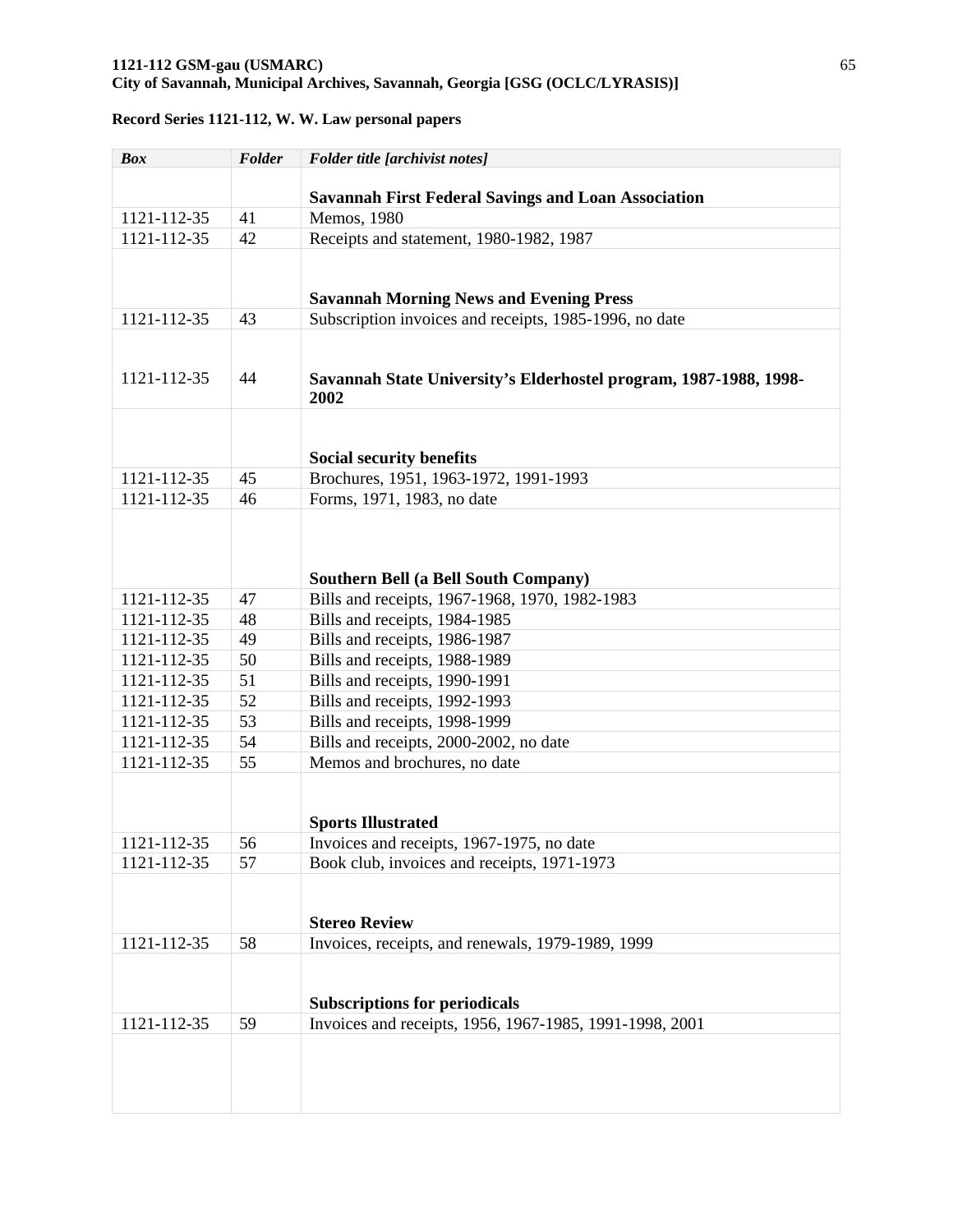# *Box Folder Folder title [archivist notes]*  **SunTrust Bank of Savannah**  1121-112-36  $\vert$  1 Account statements and receipts, 1999-2002 **Taxes**  1121-112-36 2 Brochures, 1990-1991, no date 1121-112-36 3 Federal income tax from booklets, 1963-1970, 1987, 2001 1121-112-36 4 Forms, correspondence, and statements, 1953-1976, 1982, 2002 1121-112-36 5 Georgia Income tax form booklets, 1963, 1971, 1982 **Time Life books, records and magazines**  1121-112-36 6 Invoices, receipts, and renewal notices, 1966, 1972-1993 **Travels**  1121-112-36 7 Airplane ticket receipts, 1959, 1970-1979 1121-112-36 8 Airplane ticket receipts, 1980, 1989, 1996, no date 1121-112-36 9 Bus, train and car ticket receipts, 1950, 1969-1979, 1989, no date 1121-112-36 10 Hotel receipts, 1971-1988, no date 1121-112-36 11 Itinerary invoices, 1990-1991 1121-112-36 12 Travel insurance policy from General Fire and Casualty Company, 1969 1121-112-36 13 **United States Civil Service Commission retirement system, 1956, 1967, 1986 United States Department of Veteran Affairs**  1121-112-36 14 Annual insurance policy statement, 1997-2002 1121-112-36 15 Forms, no date 1121-112-36  $\vert$  16 Life insurance premium notices, 1948-1990 1121-112-36 17 Life insurance premium receipts, 1947-1964 1121-112-36 18 Memos, 1989-1995 1121-112-36 19 **United States Military, 1943-1945, 1949, no date**  1121-112-36 20 Brochures, 1943-1944, no date 1121-112-36 21 Dependents, 1942-1944 1121-112-36  $\big| 22 \big|$  Drawings, 1944, no date [Law and unknown artists] 1121-112-36 23 English pamphlets by Frank O. Colby, 1943 [original folder] 1121-112-36 24 MacDill Field, Florida documents, 1943-1944, no date 1121-112-36 25 Notes, no date 1121-112-36 26 Publication section of Adjutant's office of the Headquarters Engineer Aviation Unit Training Center (EAUTC) 1943-1945 [W. W. Law Chief Clerk]

1121-112-36 27 Songs and prayers, 1941-1944, no date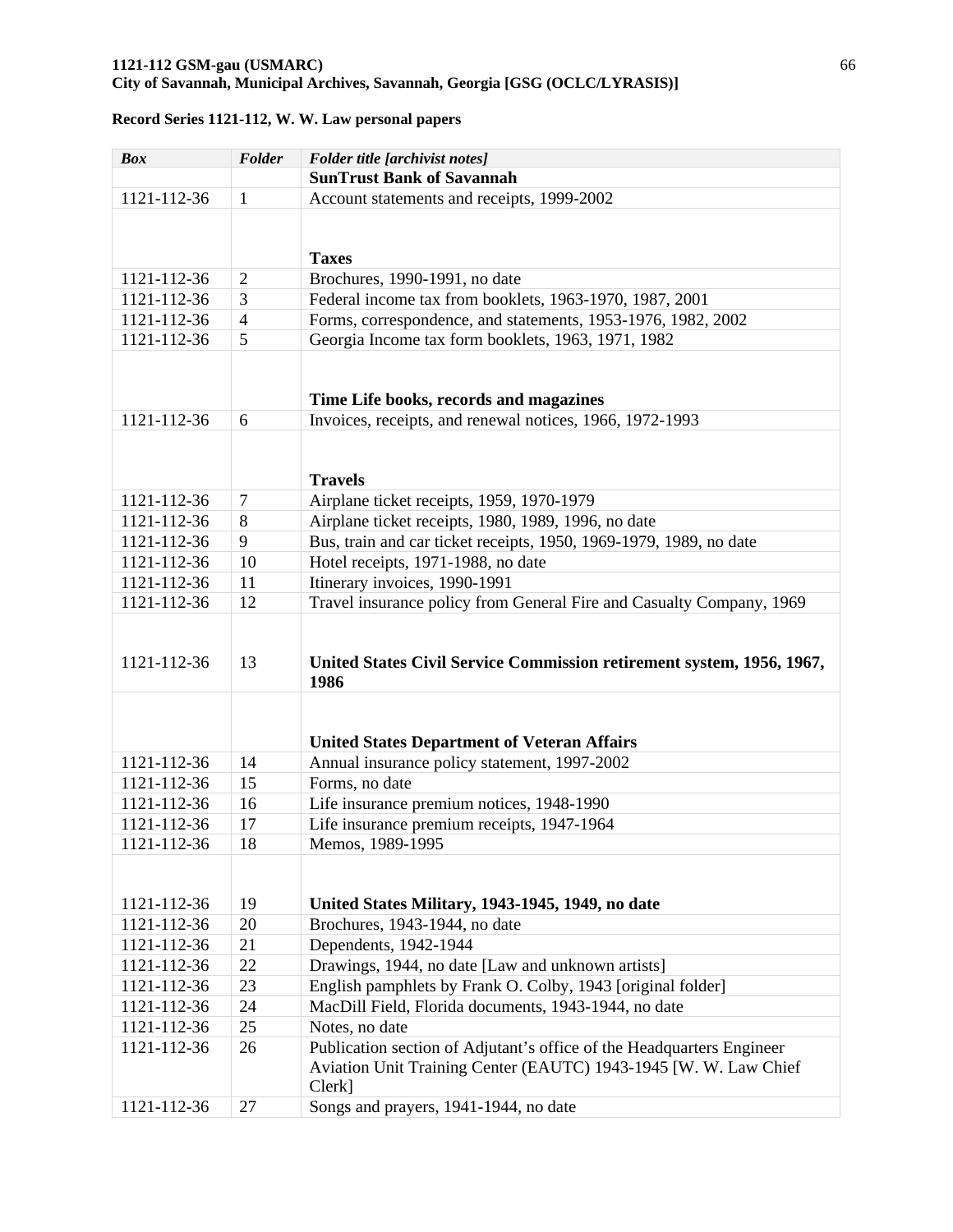| <b>Box</b>  | Folder         | Folder title [archivist notes]                                                                        |
|-------------|----------------|-------------------------------------------------------------------------------------------------------|
| 1121-112-36 | 28             | Staff Sergeant Westley W. Law Army Administration manuals, 1943-1944                                  |
|             |                | [documents found in the following binder]                                                             |
| 1121-112-36 | <b>Binder</b>  | Staff Sergeant Westley W. Law Army Administration manuals Binder,                                     |
|             |                | 1943-1944                                                                                             |
| 1121-112-36 | 29             | Training documents, 1943-1944                                                                         |
| 1121-112-36 | 30             | <b>Voting</b> , 1944                                                                                  |
| 1121-112-36 | 31             | W. W. Law assignments and other personnel documents, 1944-1946                                        |
|             |                |                                                                                                       |
|             |                |                                                                                                       |
|             |                | <b>United States Office of Personnel Management</b>                                                   |
| 1121-112-36 | 32             | Annuity adjustments, 1991-2002                                                                        |
| 1121-112-36 | 33             | Memos, 1990, 1997-1998                                                                                |
|             |                |                                                                                                       |
|             |                |                                                                                                       |
| 1121-112-36 | 34             | United States Post Office, 1966, no date                                                              |
| 1121-112-36 | 35             | Brochures, 1987-1988, no date                                                                         |
| 1121-112-36 | 36             | Collect-on-Delivery (COD) bulk receipts for funds, 1950-1989                                          |
| 1121-112-36 | 37             | Envelopes, 1990, no date                                                                              |
| 1121-112-36 | 38             | Events, 1968, 1986, 2002                                                                              |
| 1121-112-36 | 39             | Forms, no date                                                                                        |
| 1121-112-36 | 40             | Job placement material, 1969, no date                                                                 |
| 1121-112-36 | 41             | Memos, 1955-1990                                                                                      |
| 1121-112-36 | 42             | Notice of attempt to deliver mail, 1968, no date                                                      |
| 1121-112-36 | 43             | Pay statements, 1959-1978, no date                                                                    |
| 1121-112-37 | $\mathbf{1}$   | Published news from national office, 1968-1987                                                        |
| 1121-112-37 | $\overline{2}$ | Uniform catalogues, 1957-1968, no date                                                                |
| 1121-112-37 | 3              | W. W. Law's personnel actions, 1961-1988                                                              |
|             |                |                                                                                                       |
|             |                |                                                                                                       |
|             |                | Universities press companies                                                                          |
| 1121-112-37 | $\overline{4}$ | Invoices, receipts, and delinquent notices, 1955-1989, 2001                                           |
|             |                |                                                                                                       |
|             |                |                                                                                                       |
| 1121-112-37 | 5              | <b>Veterans Administration, 1941-1945, 1970, 1979</b>                                                 |
|             |                |                                                                                                       |
|             |                |                                                                                                       |
| 1121-112-37 | 6              | W. W. Law's Estate, 2002-2003 [compiled by executor Remer                                             |
|             |                | Pendergraph; see also Sub-series 1121-112. 1, Correspondence]                                         |
| 1121-112-37 | $\overline{7}$ | Bell South statements, 1999-2003                                                                      |
| 1121-112-37 | 8              | Central Mutual Insurance Company policies and bills, 2001-2003                                        |
| 1121-112-37 | 9              | Chatham County tax documents, 2001-2004                                                               |
| 1121-112-37 | 10             | Checks, deposited, 2002-2004                                                                          |
| 1121-112-37 | 11             | City of Savannah utility bills, 1999-2004                                                             |
| 1121-112-37 | 12             | Insurance policies and bills, 2002-2004                                                               |
| 1121-112-37 | 13             | Invoices and receipts, 1999-2004 [Law's funeral invoice, Sidney Jones<br>Funeral Home, July 29, 2002] |
| 1121-112-37 | 14             | Pederson, Chokos and Company, Inc. insurance policies, 2001-2004                                      |
|             |                |                                                                                                       |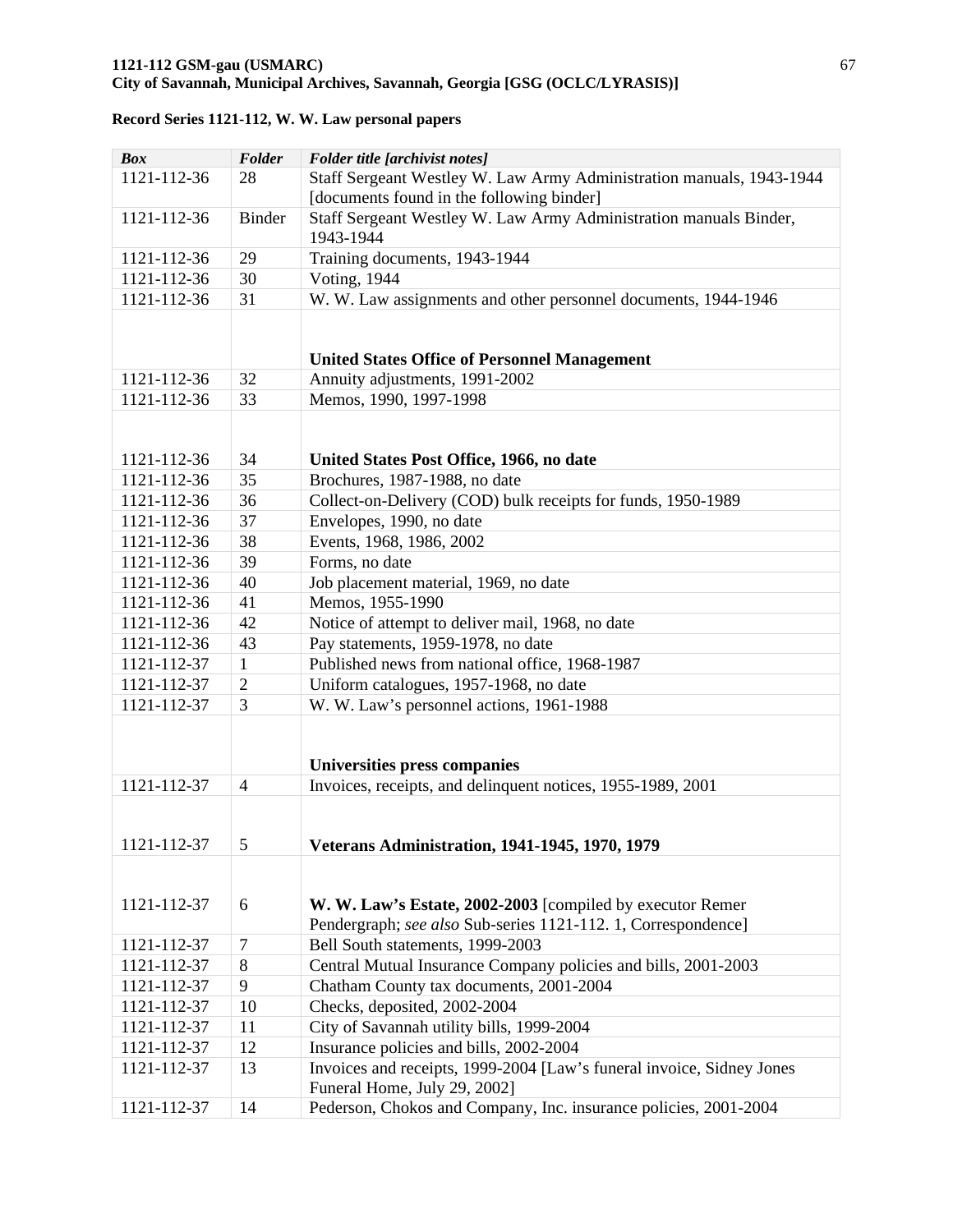| <b>Box</b>  | <b>Folder</b> | $\mid$ Folder title [archivist notes]                             |
|-------------|---------------|-------------------------------------------------------------------|
| 1121-112-37 |               | Savannah Electric and Power company bills, 1999-2004              |
| 1121-112-37 | 16            | United Alarm Systems invoices, receipts, and agreement, 2002-2005 |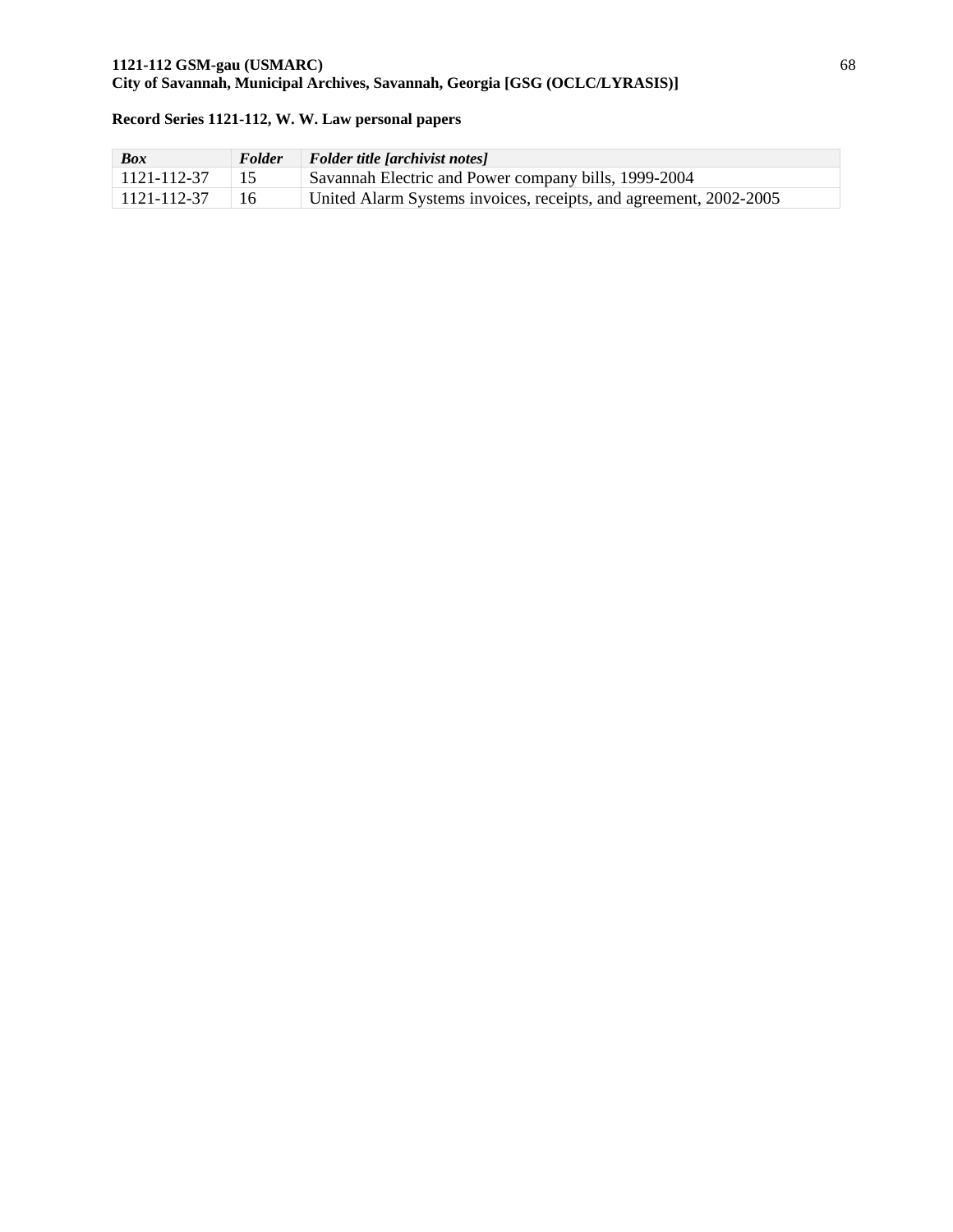#### *RESTRICTED Employee/Financial/Legal/Medical Papers*

*Public access is restricted to material containing social security numbers, tax documents, and medical records [O.C.G.A. 50*‐*18*‐*72(a)(20)(A); 50*‐*18*‐*72(a)(43)]. Restricted material will become available seventy-five (75) years after the creation date of the document. See the folders' restricted notes in the table below for the access granted dates. Records will be reviewed and redacted, if necessary, before access is granted to researchers. Consult the archivist for more information.* 

| <b>Box</b>                    | Folder | Folder title [archivist notes]                                                                                                                                |
|-------------------------------|--------|---------------------------------------------------------------------------------------------------------------------------------------------------------------|
| 1121-112-37                   | 17     | Alliance Mortgage Company documents, 1987-1989, 1993 [RESTRICTED<br>until 2069]                                                                               |
| 1121-112-37                   | 18     | Agreement with Georgia State Board of Education and Law to become a<br>member of the Public Broadcasting Council, November 2, 1979<br>[RESTRICTED until 2055] |
| 1121-112-37                   | 19     | Carver State Bank consumer time notes, security agreements, and form<br>1098, 1982-1990 [RESTRICTED until 2066]                                               |
| 1121-112-37                   | 20     | Checks, 1972-2002 [RESTRICTED until 2078]                                                                                                                     |
| 1121-112-37                   | 21     | Checkbook, 1998 [RESTRICTED until 2074]                                                                                                                       |
| 1121-112-37                   | 22     | Checkbook and savings account book, 1993, no date [RESTRICTED until<br>2078]                                                                                  |
| 1121-112-37                   | 23     | Coca-Cola Company release and authorization form, 1996 [RESTRICTED<br>until 2072]                                                                             |
|                               |        | Federal employee health benefits plan                                                                                                                         |
| 1121-112-37                   | 24     | Explanation of benefits for bills, 1975-1979 [RESTRICTED until 2055]                                                                                          |
| 1121-112-37                   | 25     | Explanation of benefits for bills, 1985-1988 [RESTRICTED until 2064]                                                                                          |
| 1121-112-37                   | 26     | Forms, 1977-1990 [RESTRICTED until 2066]                                                                                                                      |
| Box 1121-112-37<br>Envelope 1 |        | Insurance cards, 1980 [RESTRICTED until 2056]                                                                                                                 |
| 1121-112-37                   | 27     | Georgia Department of Natural Resources invoices, 1985, 1993<br>[RESTRICTED until 2069]                                                                       |
| 1121-112-37                   | 28     | Great Southern Mortgage loan statement, 1985 [RESTRICTED until 2061]                                                                                          |
| 1121-112-37                   | 29     | Maree, Mettella W. taxes, 1999 [RESTRICTED until 2078; see also Maree,<br>Mettella W. taxes folder; see also RESTRICTED-Taxes, 1997-1998 folder]              |
|                               |        | Medical detailed invoices, receipts, statements, appointment notices,<br>and delinquent notices                                                               |
| 1121-112-37                   | 30     | Anesthesia Associates of Savannah, 1990-1991 [RESTRICTED until 2067]                                                                                          |
| 1121-112-37                   | 31     | Barnhill Clinical Laboratories, 1990-1991 [RESTRICTED until 2067]                                                                                             |
| 1121-112-37                   | 32     | Candler General Hospital, 1989-1994, 2001-2002, no date [RESTRICTED]<br>until 2078]                                                                           |
| 1121-112-37                   | 33     | Statements and receipts, 1972-1996, 2001 [RESTRICTED until 2077]                                                                                              |
| 1121-112-37                   | 34     | Chatham Medical Associates, 2002 [RESTRICTED until 2078]                                                                                                      |
| 1121-112-37                   | 35     | Chatham Radiologists, 1977, 1983-1990 [RESTRICTED until 2066]                                                                                                 |
| 1121-112-37                   | 36     | Coastal Hematology and Oncology, 2001-2002 [RESTRICTED until 2078]                                                                                            |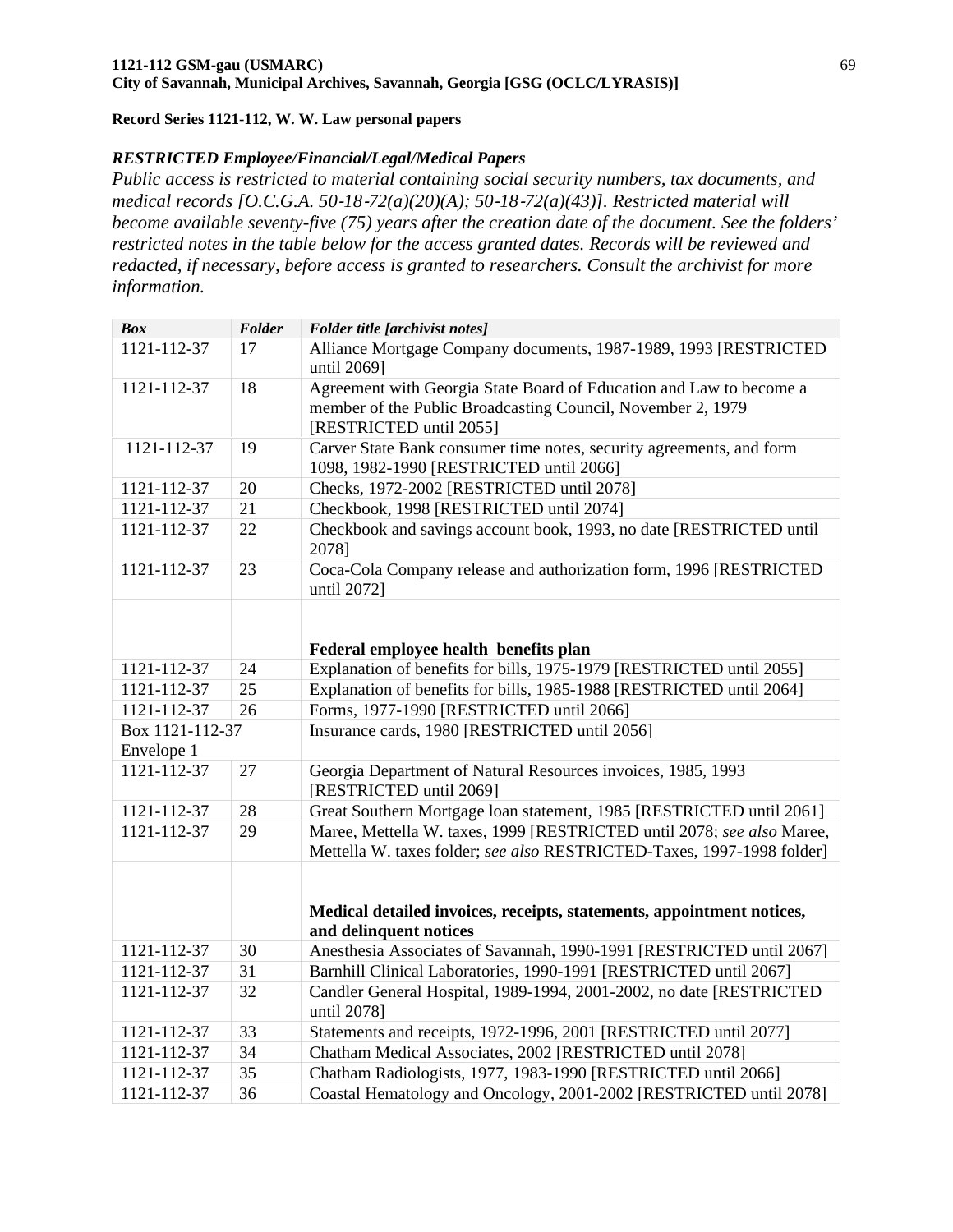| <b>Box</b>                    | Folder | Folder title [archivist notes]                                                                |
|-------------------------------|--------|-----------------------------------------------------------------------------------------------|
| 1121-112-37                   | 37     | Dr. Calvin L. Butts, 1988, 1990 [RESTRICTED until 2066]                                       |
| 1121-112-37                   | 38     | Dr. Clarence R. Gosha, 1960-1972 [RESTRICTED until 2048]                                      |
| 1121-112-37                   | 39     | Dr. Donald Harrison, 1993 [RESTRICTED until 2069]                                             |
| 1121-112-37                   | 40     | Dr. George A. Williams 1980-1983 [RESTRICTED until 2059]                                      |
| 1121-112-37                   | 41     | Dr. J. W. Jamerson, III, 1971, 1986-1988 [RESTRICTED until 2064]                              |
| 1121-112-37                   | 42     | Dr. J. W. Jamerson, III, 1992 [RESTRICTED until 2068]                                         |
| 1121-112-37                   | 43     | Dr. Stephen G. Hendrix, 1985 [RESTRICTED until 2061]                                          |
| 1121-112-37                   | 44     | Dr. Wesley J. Ball, 1984-1985 [RESTRICTED until 2061]                                         |
| 1121-112-37                   | 45     | Doctors Laboratory, Inc., 1988-1992 [RESTRICTED until 2068]                                   |
| 1121-112-37                   | 46     | Immediate Med, 1990 [RESTRICTED until 2066]                                                   |
| 1121-112-37                   | 47     | Memorial Medical Center, 1991, 2001-2002 [RESTRICTED until 2078]                              |
| 1121-112-37                   | 48     | Discharge orders, 2002, no date [RESTRICTED until 2078]                                       |
| 1121-112-37                   | 49     | Receipts and statements, 1975, 1980, 1991, 2001-2002 [RESTRICTED<br>until 2078]               |
| 1121-112-37                   | 50     | Prescriptions, 1972-2002 [RESTRICTED until 2078]                                              |
| 1121-112-37                   | 51     | From Savannah Pharmacy, 1971-1978, 1997, 2000 [RESTRICTED until<br>2076]                      |
| 1121-112-37                   | 52     | Optical prescriptions, 1986, 1988 [RESTRICTED until 2064]                                     |
| 1121-112-37                   | 53     | Receipts, statements, and appointment notices, 1964, 1972-2002<br>[RESTRICTED until 2078]     |
| 1121-112-37                   | 54     | Savannah Dental Associates statements and receipts, 1997-2002<br>[RESTRICTED until 2078]      |
| 1121-112-37                   | 55     | Savannah Internal Medicine, 1975, 1977 [RESTRICTED until 2053]                                |
| 1121-112-37                   | 56     | Savannah Radiologists (Radiology Associates of Savannah) 1980-2002<br>[RESTRICTED until 2078] |
| 1121-112-37                   | 57     | Savannah Urological Clinic, 1990-1996, 2000 [RESTRICTED until 2076]                           |
| 1121-112-37                   | 58     | United States Department of Veteran Affairs, 1999-2000, no date<br>[RESTRICTED until 2078]    |
| 1121-112-37                   | 59     | Urological Associates of Savannah, 1977-1980, 2000-2001 [RESTRICTED<br>until 2077]            |
| 1121-112-37                   | 60     | Medicare, 1986-1994 [RESTRICTED until 2070]                                                   |
| 1121-112-37                   | 61     | Benefits explained, 1988-1995 [RESTRICTED until 2071]                                         |
| 1121-112-37                   | 62     | Benefits explained, 1999-2002 [RESTRICTED until 2078]                                         |
| 1121-112-37                   | 63     | Notice of premium payments, 1992-1993, 2002 [RESTRICTED until 2078]                           |
|                               |        |                                                                                               |
| 1121-112-37                   | 64     | MetLife policy and claimant statement, 1997, 1999 [RESTRICTED until<br>2075]                  |
| Box 1121-112-37<br>Envelope 2 |        | Money orders, 1959, 1978, 1983, 1987 [RESTRICTED until 2063]                                  |
| Box 1121-112-37               |        | Money orders, 1991-1993, 2001, no date [RESTRICTED until 2078]                                |
| Envelope 3                    |        |                                                                                               |
|                               |        |                                                                                               |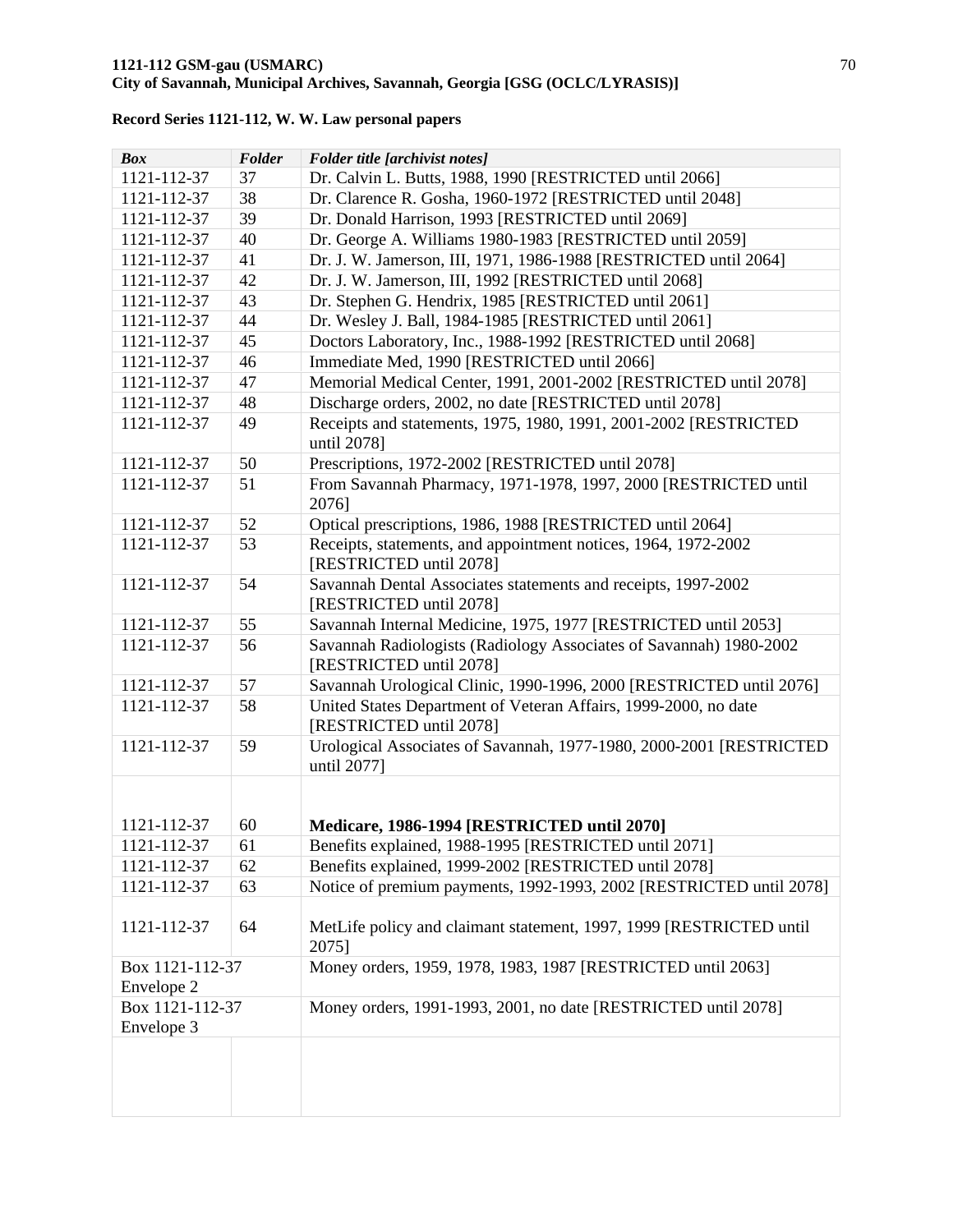| <b>Box</b>  | Folder         | Folder title [archivist notes]                                                                                    |
|-------------|----------------|-------------------------------------------------------------------------------------------------------------------|
| 1121-112-37 | 65             | National Association of Letter Carriers health benefit plan, 1990-1993,<br>2001, no date [RESTRICTED until 2078]  |
| 1121-112-37 | 66             | Explanation of benefits, 1991-1998 [RESTRICTED until 2074]                                                        |
| 1121-112-37 | 67             | Explanation of benefits, 2000-2002 [RESTRICTED until 2078]                                                        |
| 1121-112-37 | 68             | Identification cards, 1990 [RESTRICTED until 2066]                                                                |
|             |                |                                                                                                                   |
| 1121-112-37 | 69             | Savannah State University Elderhostel program verification of employment,<br>1999 [RESTRICTED until 2075]         |
| 1121-112-37 | 70             | Savings bonds, 1972, 1982, 1984 [RESTRICTED until 2060]                                                           |
| 1121-112-37 | 71             | Social security, 1975, 1987-1995 [RESTRICTED until 2071; Dorothy<br>Law's death benefits to Law, October 3, 1975] |
| 1121-112-37 | 72             | SunTrust Bank of Savannah account statements, 1998 [RESTRICTED until<br>2074]                                     |
|             |                |                                                                                                                   |
|             |                | <b>Taxes</b>                                                                                                      |
| 1121-112-37 | 73             | 1964-1965, 1970-1976 [RESTRICTED until 2052]                                                                      |
| 1121-112-37 | 74             | 1980-1985 [RESTRICTED until 2061; original folder]                                                                |
| 1121-112-38 | $\mathbf{1}$   | 1986-1989 [RESTRICTED until 2065]                                                                                 |
| 1121-112-38 | $\overline{2}$ | 1990-1994 [RESTRICTED until 2070]                                                                                 |
| 1121-112-38 | 3              | 1995 [RESTRICTED until 2071]                                                                                      |
| 1121-112-38 | $\overline{4}$ | 1996 [RESTRICTED until 2072]                                                                                      |
| 1121-112-38 | 5              | 1997-1998 [RESTRICTED until 2078; original folder; see also Maree,                                                |
|             |                | Mettella W. taxes folder]                                                                                         |
| 1121-112-38 | 6              | 1999 [RESTRICTED until 2075; original folder]                                                                     |
| 1121-112-38 | 7              | 2000-2001 [RESTRICTED until 2072]                                                                                 |
|             |                | <b>United States Post Office</b>                                                                                  |
| 1121-112-38 | 8              | Brookfield uniform's order forms, 1960-1983, no date [RESTRICTED until                                            |
|             |                | 2059]                                                                                                             |
| 1121-112-38 | 9              | Pay statements, 1969-1971 [RESTRICTED until 2047]                                                                 |
| 1121-112-38 | 10             | Pay statements, 1972-1976 [RESTRICTED until 2052]                                                                 |
| 1121-112-38 | 11             | Pay statements, 1978-1981 [RESTRICTED until 2057]                                                                 |
| 1121-112-38 | 12             | Pay statements, 1982-1983 [RESTRICTED until 2059]                                                                 |
| 1121-112-38 | 13             | Pay statements, 1984-1987 [RESTRICTED until 2063]                                                                 |
| 1121-112-38 | 14             | Pay statements, 1988-1990 [RESTRICTED until 2066]                                                                 |
| 1121-112-38 | 15             | Personnel actions, 1980-1990 [RESTRICTED until 2066]                                                              |
| 1121-112-38 | 16             | Requests for leave, 1970-1983 [RESTRICTED until 2059]                                                             |
| 1121-112-38 | 17             | Salary change notices, 1968-1976 [RESTRICTED until 2052]                                                          |
| 1121-112-38 | 18             | Uniform allowance statements, 1968-1989 [RESTRICTED until 2065]                                                   |
| 1121-112-38 | 19             | W. W. Law's employee records, 1975, 1983, no date [RESTRICTED until<br>2078]                                      |
| 1121-112-38 | 20             | Various documents with W. W. Law's Social Security number, 1970, 1986,<br>1989, no date [RESTRICTED until 2078]   |